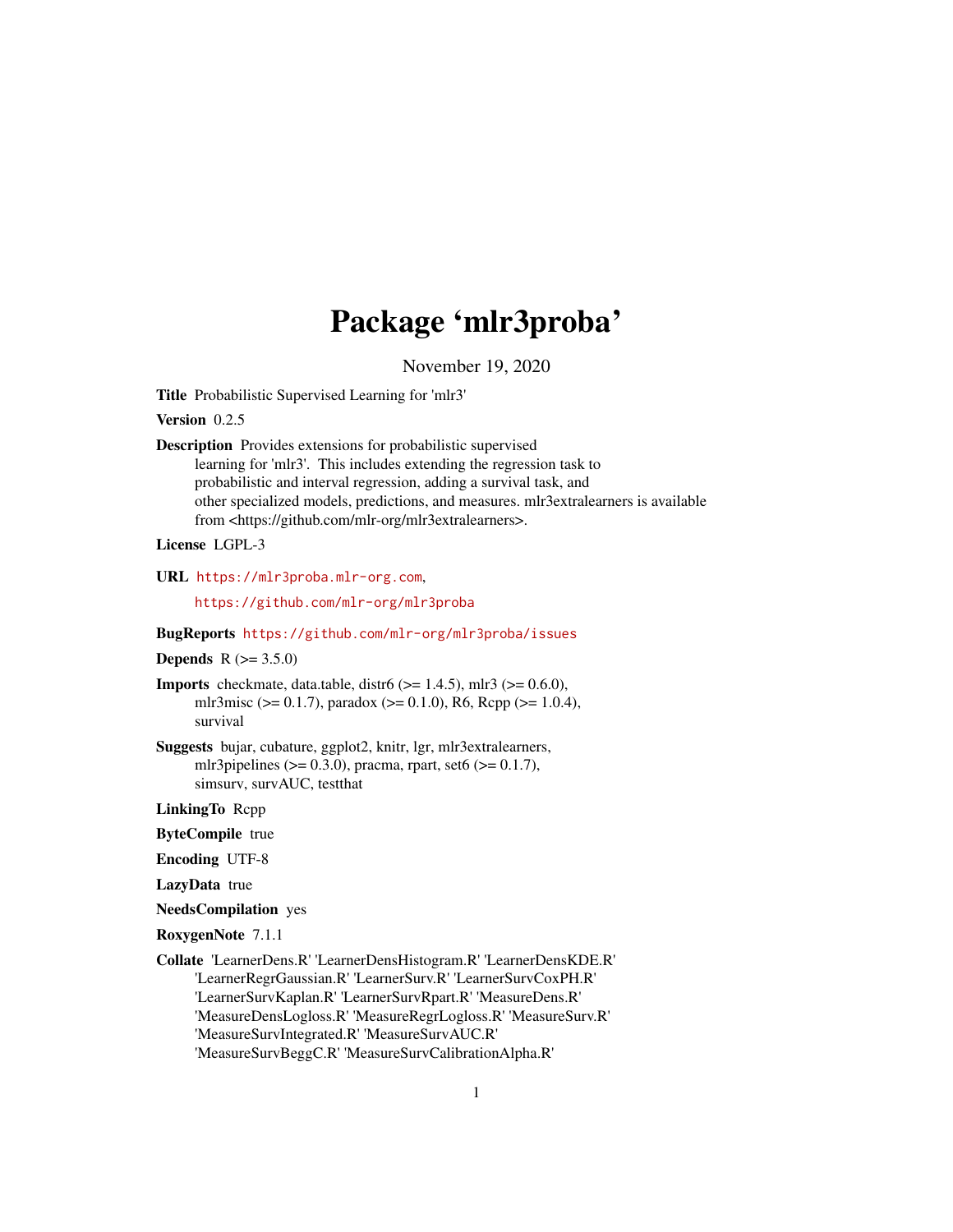'MeasureSurvCalibrationBeta.R' 'MeasureSurvChamblessAUC.R' 'MeasureSurvCindex.R' 'MeasureSurvGonenHellersC.R' 'MeasureSurvGraf.R' 'MeasureSurvGrafSE.R' 'MeasureSurvHarrellC.R' 'MeasureSurvHungAUC.R' 'MeasureSurvIntLogloss.R' 'MeasureSurvIntLoglossSE.R' 'MeasureSurvLogloss.R' 'MeasureSurvLoglossSE.R' 'MeasureSurvMAE.R' 'MeasureSurvMAESE.R' 'MeasureSurvMSE.R' 'MeasureSurvMSESE.R' 'MeasureSurvNagelkR2.R' 'MeasureSurvOQuigleyR2.R' 'MeasureSurvRMSE.R' 'MeasureSurvRMSESE.R' 'MeasureSurvSchmid.R' 'MeasureSurvSongAUC.R' 'MeasureSurvSongTNR.R' 'MeasureSurvSongTPR.R' 'MeasureSurvUnoAUC.R' 'MeasureSurvUnoC.R' 'MeasureSurvUnoTNR.R' 'MeasureSurvUnoTPR.R' 'MeasureSurvXuR2.R' 'PipeOpCrankCompositor.R' 'PipeOpDistrCompositor.R' 'PipeOpTransformer.R' 'PipeOpPredTransformer.R' 'PipeOpPredRegrSurv.R' 'PipeOpPredSurvRegr.R' 'PipeOpProbregrCompositor.R' 'PipeOpSurvAvg.R' 'PipeOpTaskRegrSurv.R' 'PipeOpTaskSurvRegr.R' 'PipeOpTaskTransformer.R' 'PredictionDataDens.R' 'PredictionDataSurv.R' 'PredictionDens.R' 'PredictionSurv.R' 'RcppExports.R' 'TaskDens.R' 'TaskDens\_X.R' 'TaskGeneratorSimdens.R' 'TaskGeneratorSimsurv.R' 'TaskSurv.R' 'TaskSurv\_X.R' 'assertions.R' 'bibentries.R' 'cindex.R' 'data.R' 'helpers.R' 'histogram.R' 'integrated\_scores.R' 'pecs.R' 'pipelines.R' 'plot.R' 'surv\_measures.R' 'surv\_return.R' 'zzz.R' Author Raphael Sonabend [aut, cre] (<https://orcid.org/0000-0001-9225-4654>), Franz Kiraly [aut], Michel Lang [aut] (<https://orcid.org/0000-0001-9754-0393>), Nurul Ain Toha [ctb], Andreas Bender [ctb] (<https://orcid.org/0000-0001-5628-8611>) Maintainer Raphael Sonabend <raphael.sonabend.15@ucl.ac.uk>

### Repository CRAN

Date/Publication 2020-11-18 23:20:02 UTC

# R topics documented: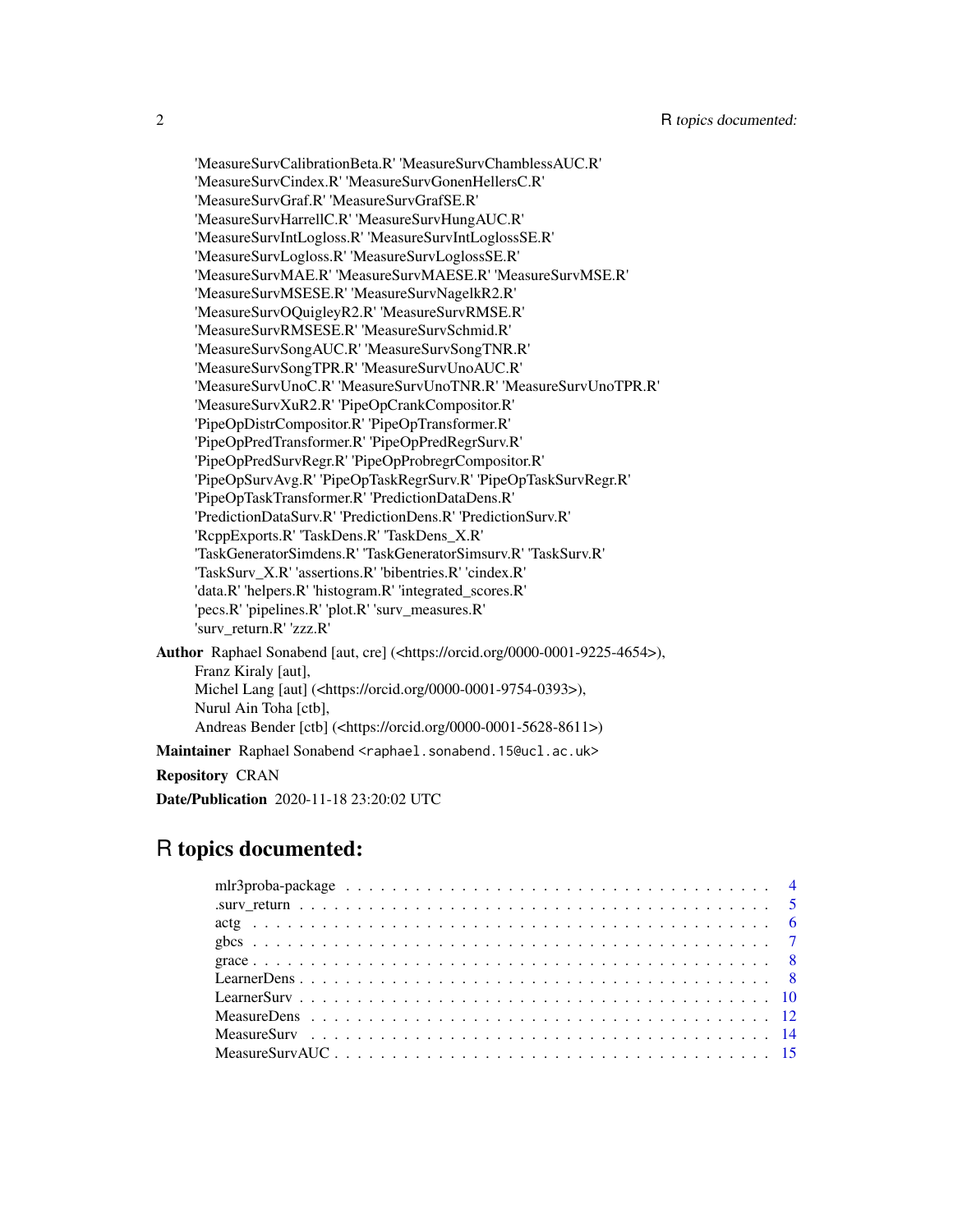| 17       |
|----------|
| 18       |
| 20       |
| 22       |
| 23       |
| 24       |
| 26       |
| 29       |
| 30       |
| 32       |
| 33       |
| 34       |
| 36       |
| 37       |
| 38       |
| 40       |
| 42       |
| 44       |
| 46       |
| 48       |
| 50       |
| 52       |
| 53       |
| 55       |
| 58       |
| 60       |
| 62       |
| 63       |
| 65       |
| 66       |
| 68       |
| 69       |
| 71       |
| 72       |
| 74       |
| 75       |
| 78       |
| 80       |
| 82       |
| 84       |
| 85       |
| 87       |
|          |
| 89<br>91 |
|          |
| 93       |
| 95       |
| 98       |
|          |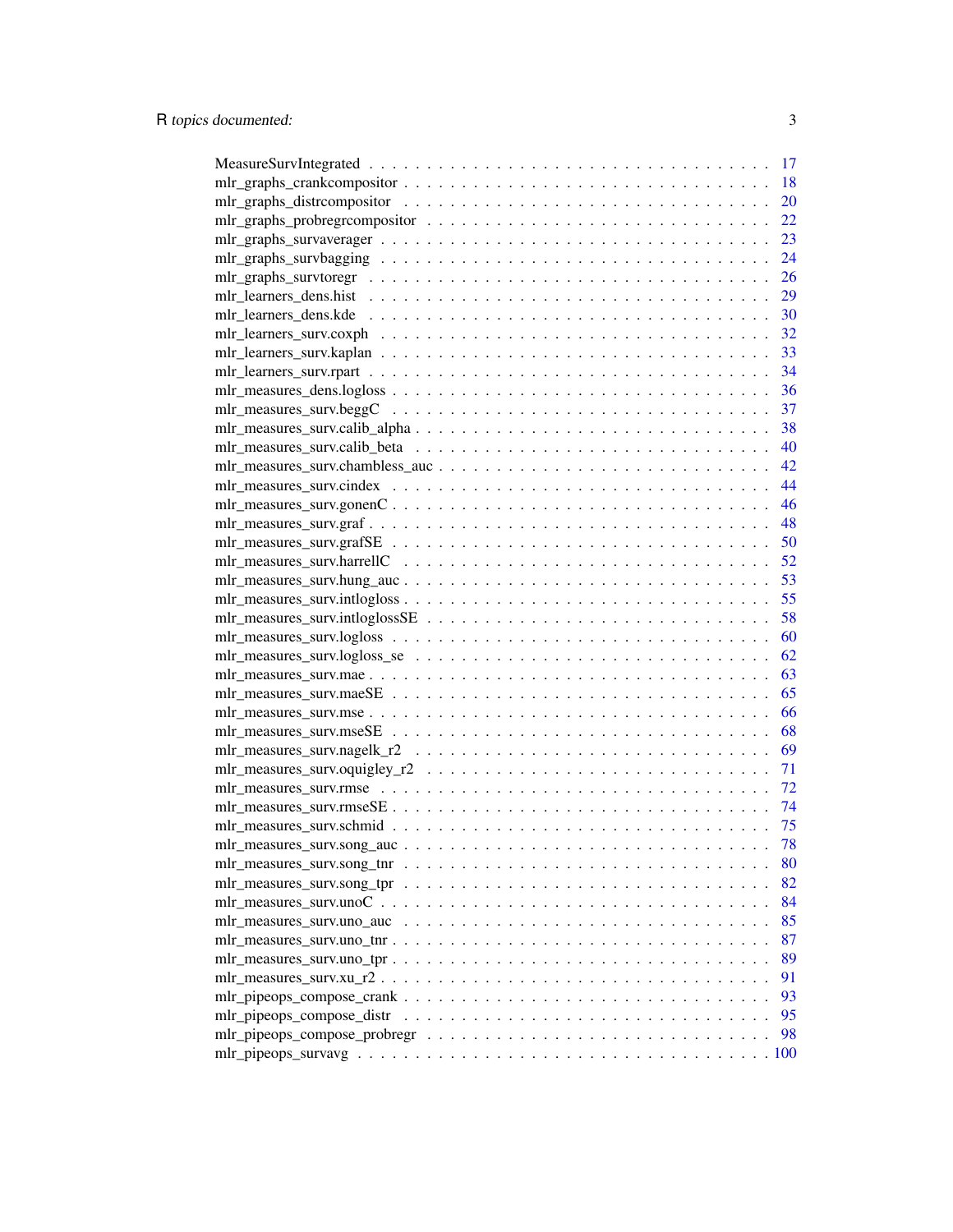<span id="page-3-0"></span>

| Index |                                     | 132 |
|-------|-------------------------------------|-----|
|       |                                     |     |
|       |                                     |     |
|       |                                     |     |
|       |                                     |     |
|       |                                     |     |
|       |                                     |     |
|       |                                     |     |
|       |                                     |     |
|       |                                     |     |
|       |                                     |     |
|       |                                     |     |
|       | $mlr\_task\_generators\_simdens114$ |     |
|       |                                     |     |
|       |                                     |     |
|       |                                     |     |
|       |                                     |     |
|       |                                     |     |
|       |                                     |     |
|       |                                     |     |
|       |                                     |     |
|       |                                     |     |
|       |                                     |     |
|       |                                     |     |
|       |                                     |     |
|       |                                     |     |

mlr3proba-package *mlr3proba: Probabilistic Supervised Learning for 'mlr3'*

# Description

Provides extensions for probabilistic supervised learning for 'mlr3'. This includes extending the regression task to probabilistic and interval regression, adding a survival task, and other specialized models, predictions, and measures. mlr3extralearners is available from <https://github.com/mlrorg/mlr3extralearners>.

# Author(s)

Maintainer: Raphael Sonabend <raphael.sonabend.15@ucl.ac.uk> [\(ORCID\)](https://orcid.org/0000-0001-9225-4654)

Authors:

- Franz Kiraly <f.kiraly@ucl.ac.uk>
- Michel Lang <michellang@gmail.com> [\(ORCID\)](https://orcid.org/0000-0001-9754-0393)

Other contributors:

- Nurul Ain Toha <nurul.toha.15@ucl.ac.uk> [contributor]
- Andreas Bender <bender.at.R@gmail.com> [\(ORCID\)](https://orcid.org/0000-0001-5628-8611) [contributor]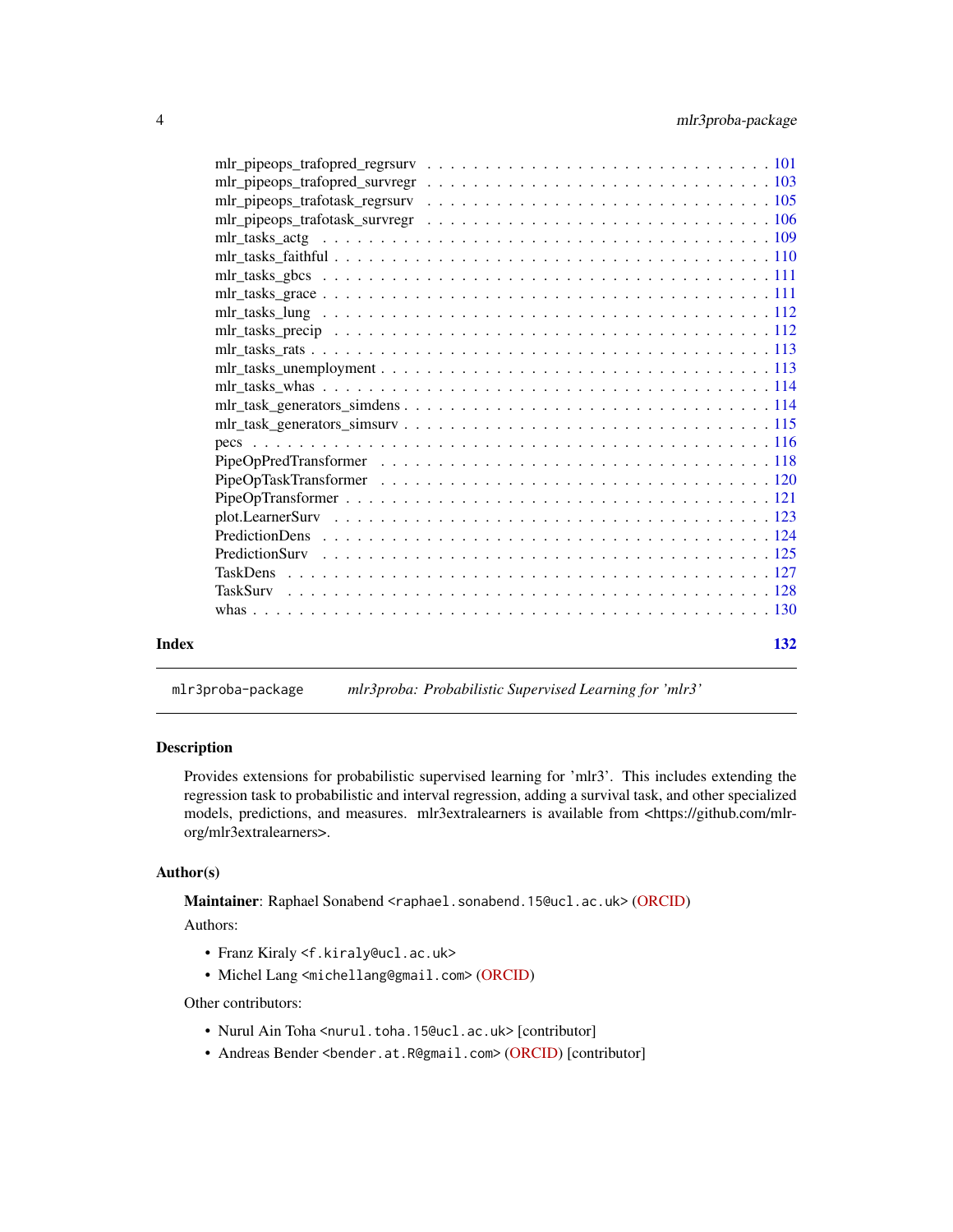# <span id="page-4-0"></span>.surv\_return 5

# See Also

Useful links:

- <https://mlr3proba.mlr-org.com>
- <https://github.com/mlr-org/mlr3proba>
- Report bugs at <https://github.com/mlr-org/mlr3proba/issues>

.surv\_return *Get Survival Predict Types*

# Description

Internal helper function to easily return the correct survival predict types and to automatically coerce a predicted survival probability matrix to a [distr6::VectorDistribution](#page-0-0) of [distr6::WeightedDiscrete](#page-0-0) distributions.

# Usage

```
.surv_return(
 times = NULL,
  surv = NULL,crank = NULL,lp = NULL,response = NULL
)
```

```
Arguments
```

| times          | (numeric())<br>Vector of survival times.                                                                                                                                                                             |
|----------------|----------------------------------------------------------------------------------------------------------------------------------------------------------------------------------------------------------------------|
| surv           | $(\text{matrix}()$<br>Matrix of predicted survival probabilities, rows are observations, columns are<br>times. Number of columns should be equal to length of times.                                                 |
| crank          | (numeric())<br>Relative risk/continuous ranking. Higher value is associated with higher risk. If<br>NULL then either set as 1p if available or as the estimated survival expectation,<br>computed by colSums (surv). |
| 1 <sub>p</sub> | (numeric())<br>Predicted linear predictor, used to impute crank if NULL.                                                                                                                                             |
| response       | (numeric())<br>Predicted survival time, passed through function without modification.                                                                                                                                |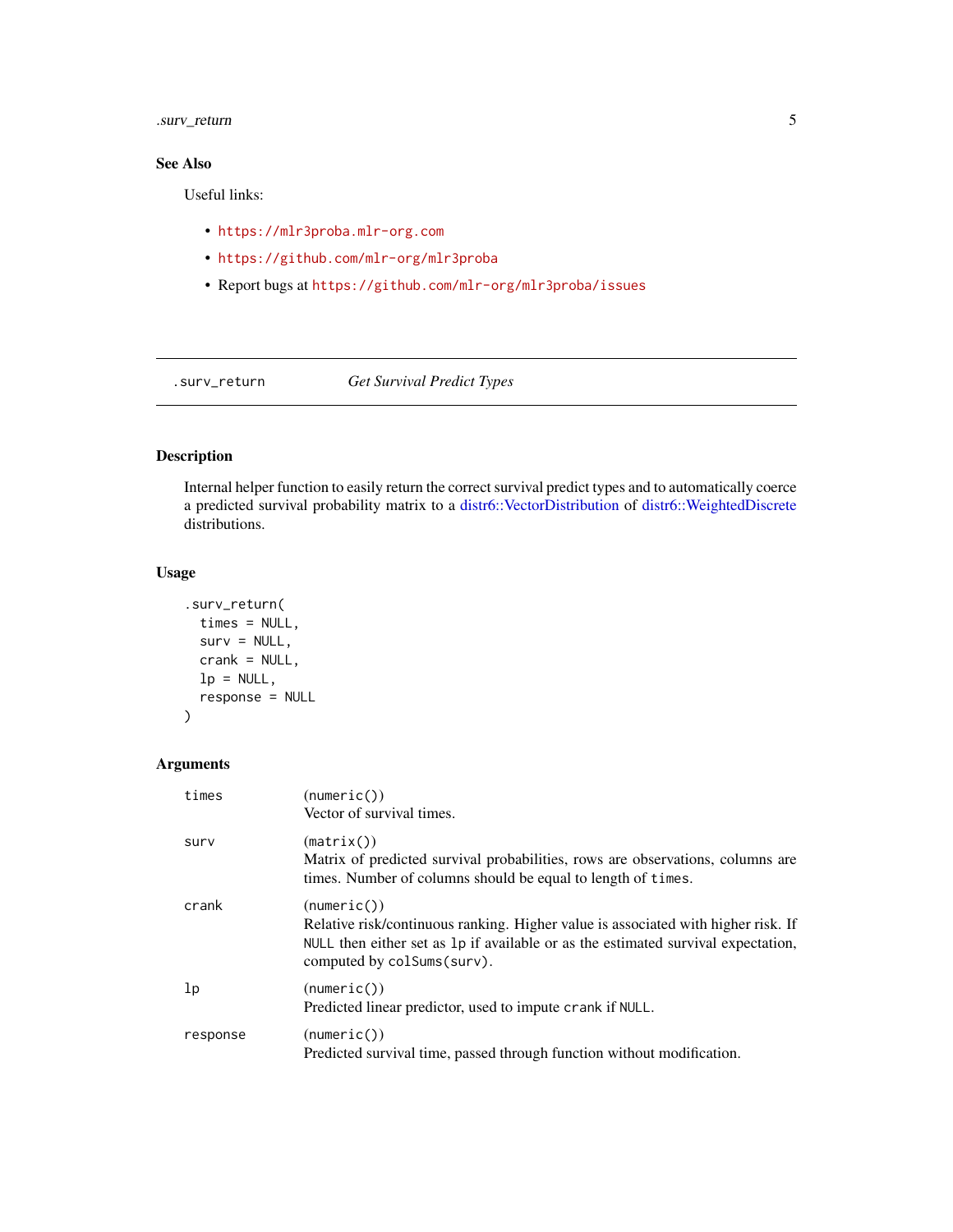# <span id="page-5-0"></span>Details

To avoid complications caused by degenerative distributions, if  $\theta$  is not in times, then this is added as the first time-point and a column of 1s is bound to the left of surv. Additionally if the final column of surv is not all 1s, then an additional time is added as max(times) + 1e-3 and a column of 1s is bound to the right of surv.

# actg *ACTG 320 Clinical Trial Dataset*

#### Description

actg dataset from Hosmer et al.

#### Usage

actg

### Format

id Identification Code

time Time to AIDS diagnosis or death (days).

censor Event indicator.  $1 = \text{AIDS}$  defining diagnosis,  $0 = \text{Otherwise}$ .

time\_d Time to death (days)

**censor\_d** Event indicator for death (only).  $1 =$  Death,  $0 =$  Otherwise.

```
tx Treatment indicator. 1 = Treatment includes IDV, 0 = Control group.
```
txgrp Treatment group indicator.  $1 = ZDV + 3TC$ .  $2 = ZDV + 3TC + IDV$ .  $3 = d4T + 3TC$ .  $4 = d4T$ + 3TC + IDV.

strat2 CD4 stratum at screening.  $0 = CD4 \le 50$ .  $1 = CD4 > 50$ .

- $sexF$  0 = Male. 1 = Female.
- **raceth** Race/Ethnicity.  $1 =$  White Non-Hispanic.  $2 =$  Black Non-Hispanic.  $3 =$  Hispanic.  $4 =$ Asian, Pacific Islander. 5 = American Indian, Alaskan Native. 6 = Other/unknown.

**ivdrug** IV drug use history.  $1 =$  Never.  $2 =$  Currently.  $3 =$  Previously.

**hemophil** Hemophiliac.  $1 = Yes$ .  $0 = No$ .

**karnof** Karnofsky Performance Scale.  $100 =$  Normal; no complaint no evidence of disease.  $90 =$ Normal activity possible; minor signs/symptoms of disease.  $80 =$  Normal activity with effort; some signs/symptoms of disease. 70 = Cares for self; normal activity/active work not possible.

cd4 Baseline CD4 count (Cells/Milliliter).

priorzdy Months of prior ZDV use (months).

age Age at Enrollment (years).

# Source

[ftp://ftp.wiley.com/public/sci\\_tech\\_med/survival](ftp://ftp.wiley.com/public/sci_tech_med/survival)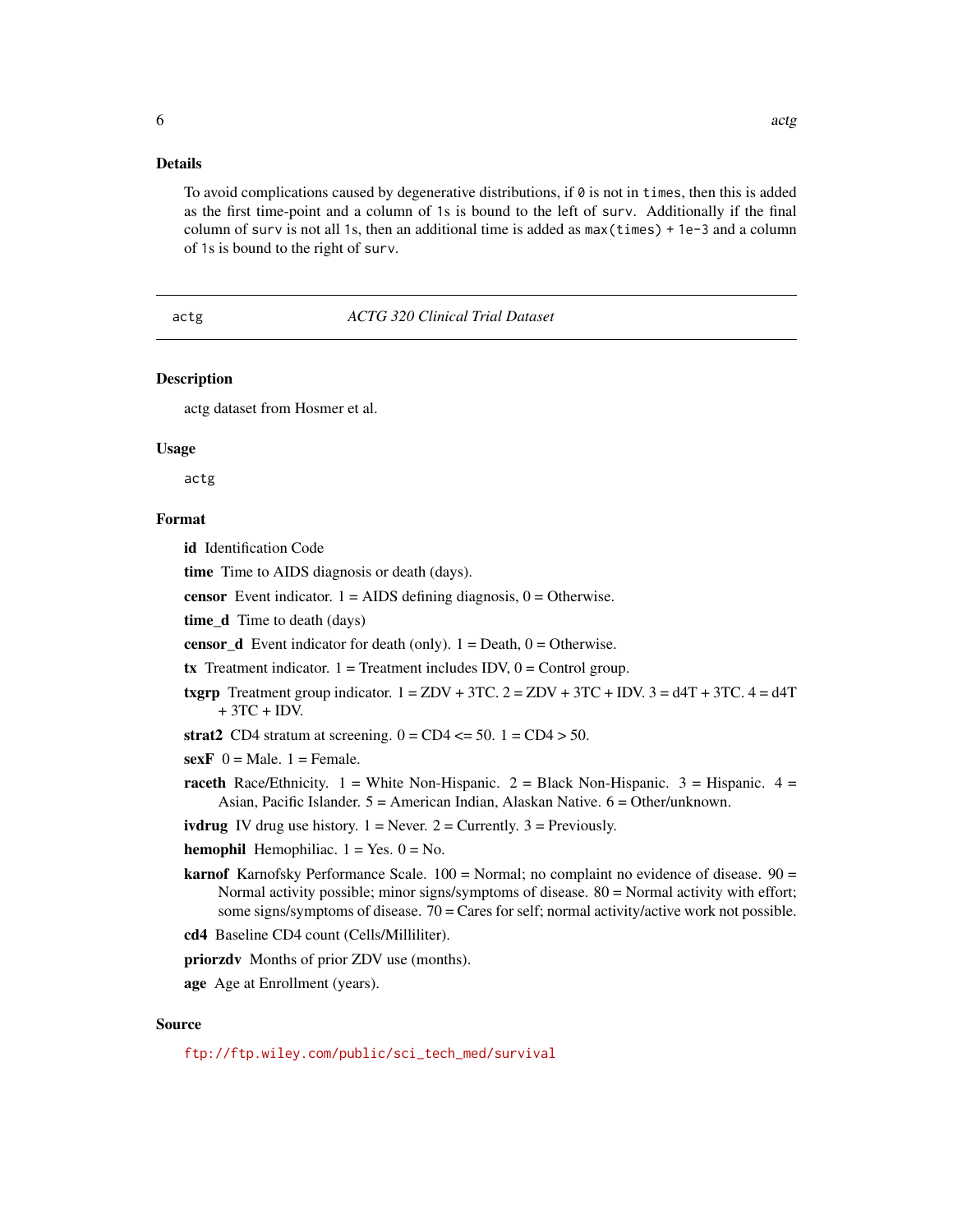# <span id="page-6-0"></span> $g$ bcs 7

# References

Hosmer, D.W. and Lemeshow, S. and May, S. (2008) Applied Survival Analysis: Regression Modeling of Time to Event Data: Second Edition, John Wiley and Sons Inc., New York, NY

gbcs *German Breast Cancer Study (GBCS) Dataset*

# **Description**

gbcs dataset from Hosmer et al.

### Usage

gbcs

# Format

id Identification Code diagdate Date of diagnosis. recdate Date of recurrence free survival. deathdate Date of death. age Age at diagnosis (years). **menopause** Menopausal status.  $1 = Yes, 0 = No$ . hormone Hormone therapy.  $1 = Yes. 0 = No.$ size Tumor size (mm). grade Tumor grade (1-3). nodes Number of nodes. prog\_recp Number of progesterone receptors. estrg\_recp Number of estrogen receptors. rectime Time to recurrence (days). **censrec** Recurrence status.  $1 =$  Recurrence.  $0 =$  Censored. survtime Time to death (days). censdead Censoring status.  $1 =$ Death.  $0 =$ Censored.

# Source

# [ftp://ftp.wiley.com/public/sci\\_tech\\_med/survival](ftp://ftp.wiley.com/public/sci_tech_med/survival)

## References

Hosmer, D.W. and Lemeshow, S. and May, S. (2008) Applied Survival Analysis: Regression Modeling of Time to Event Data: Second Edition, John Wiley and Sons Inc., New York, NY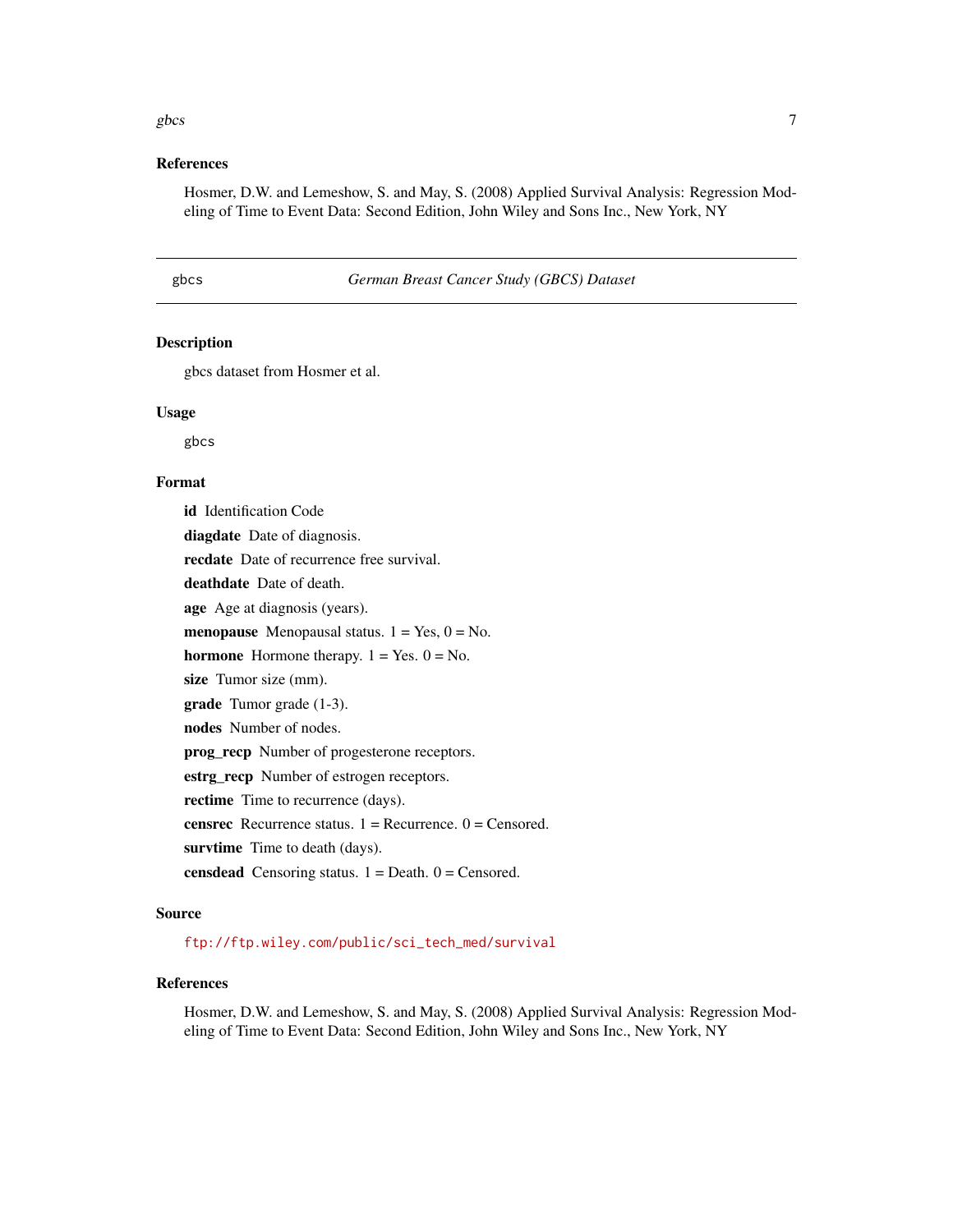<span id="page-7-0"></span>

### Description

grace dataset from Hosmer et al.

### Usage

grace

# Format

id Identification Code days Follow up time. death Censoring indicator.  $1 =$  Death.  $0 =$  Censored. revasc Revascularization Performed.  $1 = Yes. 0 = No.$ revascdays Days to revascularization after admission. los Length of hospital stay (days). age Age at admission (years). sysbp Systolic blood pressure on admission (mm Hg). stchange ST-segment deviation on index ECG.  $1 = Yes. 0 = No.$ 

#### Source

[ftp://ftp.wiley.com/public/sci\\_tech\\_med/survival](ftp://ftp.wiley.com/public/sci_tech_med/survival)

# References

Hosmer, D.W. and Lemeshow, S. and May, S. (2008) Applied Survival Analysis: Regression Modeling of Time to Event Data: Second Edition, John Wiley and Sons Inc., New York, NY

<span id="page-7-1"></span>

LearnerDens *Density Learner*

### Description

This Learner specializes [Learner](#page-0-0) for density estimation problems:

- task\_type is set to "dens"
- Creates [Predictions](#page-0-0) of class [PredictionDens.](#page-123-1)
- Possible values for predict\_types are:
	- "pdf": Evaluates estimated probability density function for each value in the test set.
	- "cdf": Evaluates estimated cumulative distribution function for each value in the test set.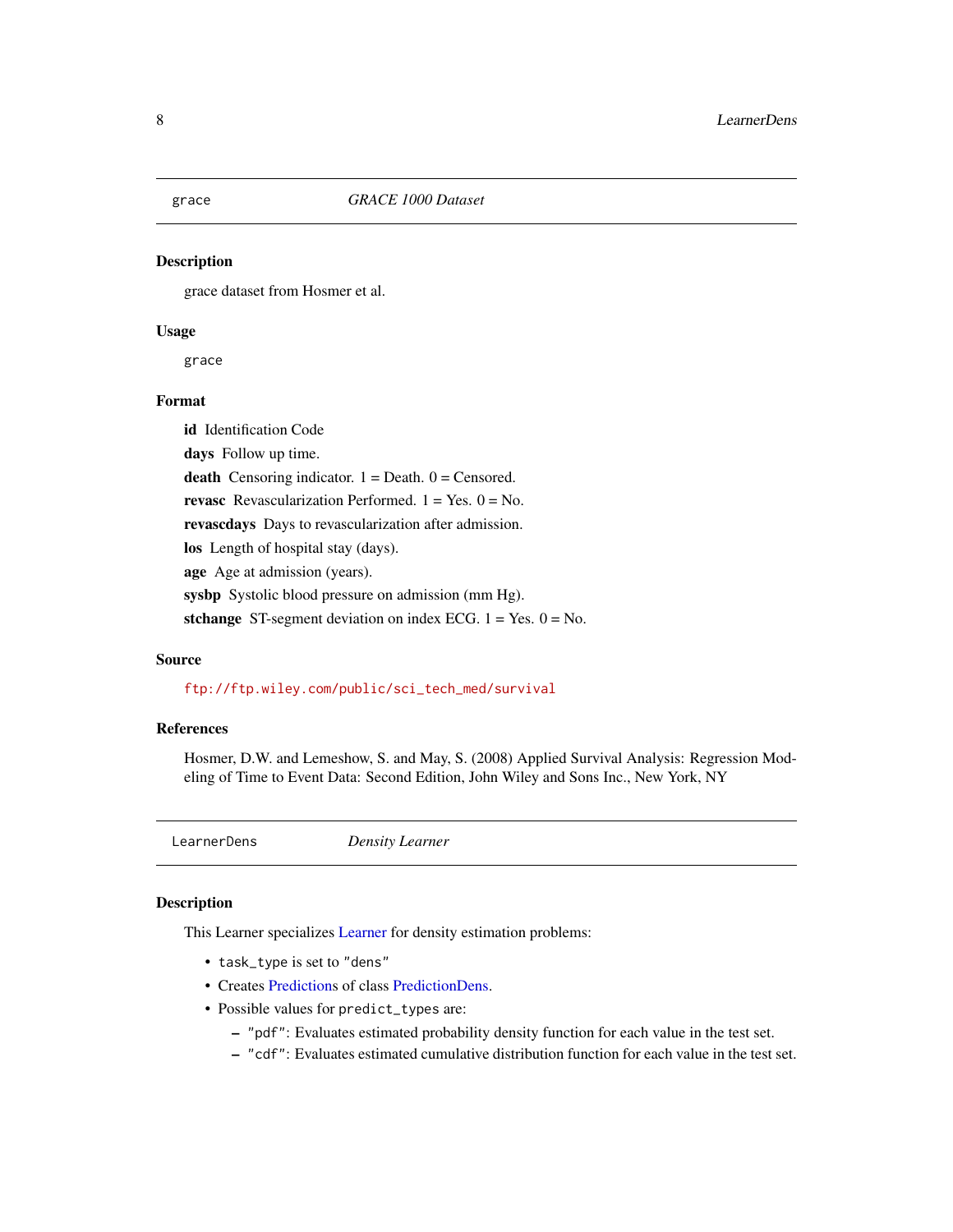#### LearnerDens 9

### Super class

[mlr3::Learner](#page-0-0) -> LearnerDens

### **Methods**

# Public methods:

- [LearnerDens\\$new\(\)](#page-8-0)
- [LearnerDens\\$clone\(\)](#page-9-1)

<span id="page-8-0"></span>Method new(): Creates a new instance of this [R6](#page-0-0) class.

```
Usage:
LearnerDens$new(
  id,
  param_set = ParamSet$new(),
  predict_types = "cdf",
  feature_types = character(),
  properties = character(),
  data_formats = "data.table",
  packages = character(),
  man = NA_character_
)
Arguments:
id (character(1))
   Identifier for the new instance.
param_set (paradox::ParamSet)
   Set of hyperparameters.
predict_types (character())
   Supported predict types. Must be a subset of mlr_reflections$learner_predict_types.
feature_types (character())
   Feature types the learner operates on. Must be a subset of m1r_reflections$task_feature_typess.properties (character())
   Learner. Must be a subset of m1r_reflections$learner_properties.The following properties are currently standardized and understood by learners in mlr3:
    • "missings": The learner can handle missing values in the data.
    • "weights": The learner supports observation weights.
    • "importance": The learner supports extraction of importance scores, i.e. comes with an
      $importance() extractor function (see section on optional extractors in Learner).
    • "selected_features": The learner supports extraction of the set of selected features,
     i.e. comes with a $selected_features() extractor function (see section on optional extrac-
      tors in Learner).
    • "oob_error": The learner supports extraction of estimated out of bag error, i.e. comes
      Learner).
data_formats (character())
   Set of supported data formats which can be processed during $train() and $predict(), e.g.
    "data.table".
```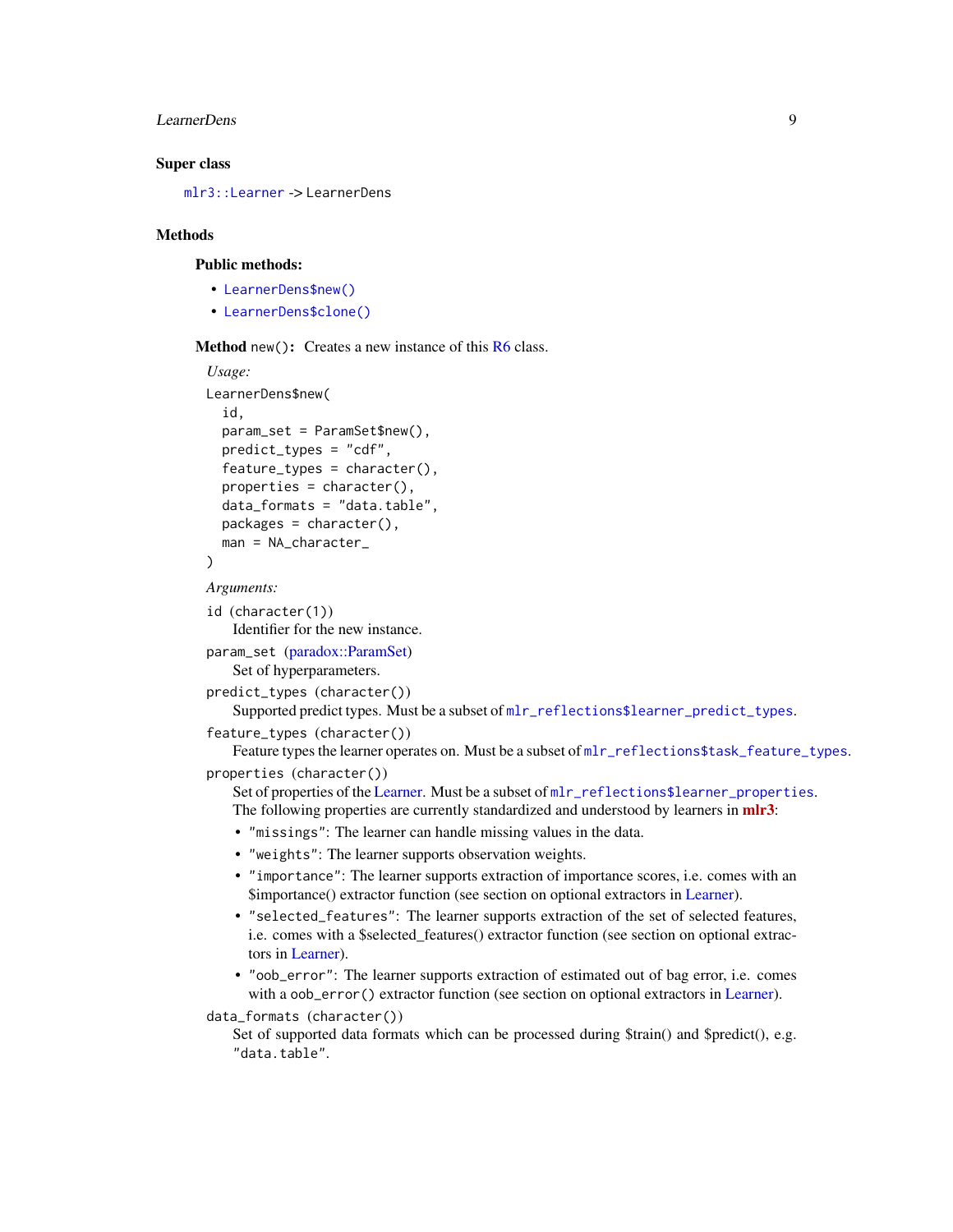```
packages (character())
```
Set of required packages. A warning is signaled by the constructor if at least one of the packages is not installed, but loaded (not attached) later on-demand via [requireNamespace\(\)](#page-0-0).

man (character(1))

String in the format [pkg]::[topic] pointing to a manual page for this object. The referenced help package can be opened via method \$help().

<span id="page-9-1"></span>Method clone(): The objects of this class are cloneable with this method.

*Usage:*

LearnerDens\$clone(deep = FALSE)

*Arguments:*

deep Whether to make a deep clone.

### See Also

Other Learner: [LearnerSurv](#page-9-2)

### Examples

```
library(mlr3)
# get all density learners from mlr_learners:
lrns = mlr_learners$mget(mlr_learners$keys("^dens"))
names(lrns)
# get a specific learner from mlr_learners:
```

```
mlr_learners$get("dens.hist")
lrn("dens.hist")
```
<span id="page-9-2"></span>LearnerSurv *Survival Learner*

# Description

This Learner specializes [Learner](#page-0-0) for survival problems:

- task\_type is set to "surv"
- Creates [Predictions](#page-0-0) of class [PredictionSurv.](#page-124-1)
- Possible values for predict\_types are:
	- "distr": Predicts a probability distribution for each observation in the test set, uses [distr6](https://CRAN.R-project.org/package=distr6).
	- "lp": Predicts a linear predictor for each observation in the test set.
	- "crank": Predicts a continuous ranking for each observation in the test set.
	- "response": Predicts a survival time for each observation in the test set.

### Super class

[mlr3::Learner](#page-0-0) -> LearnerSurv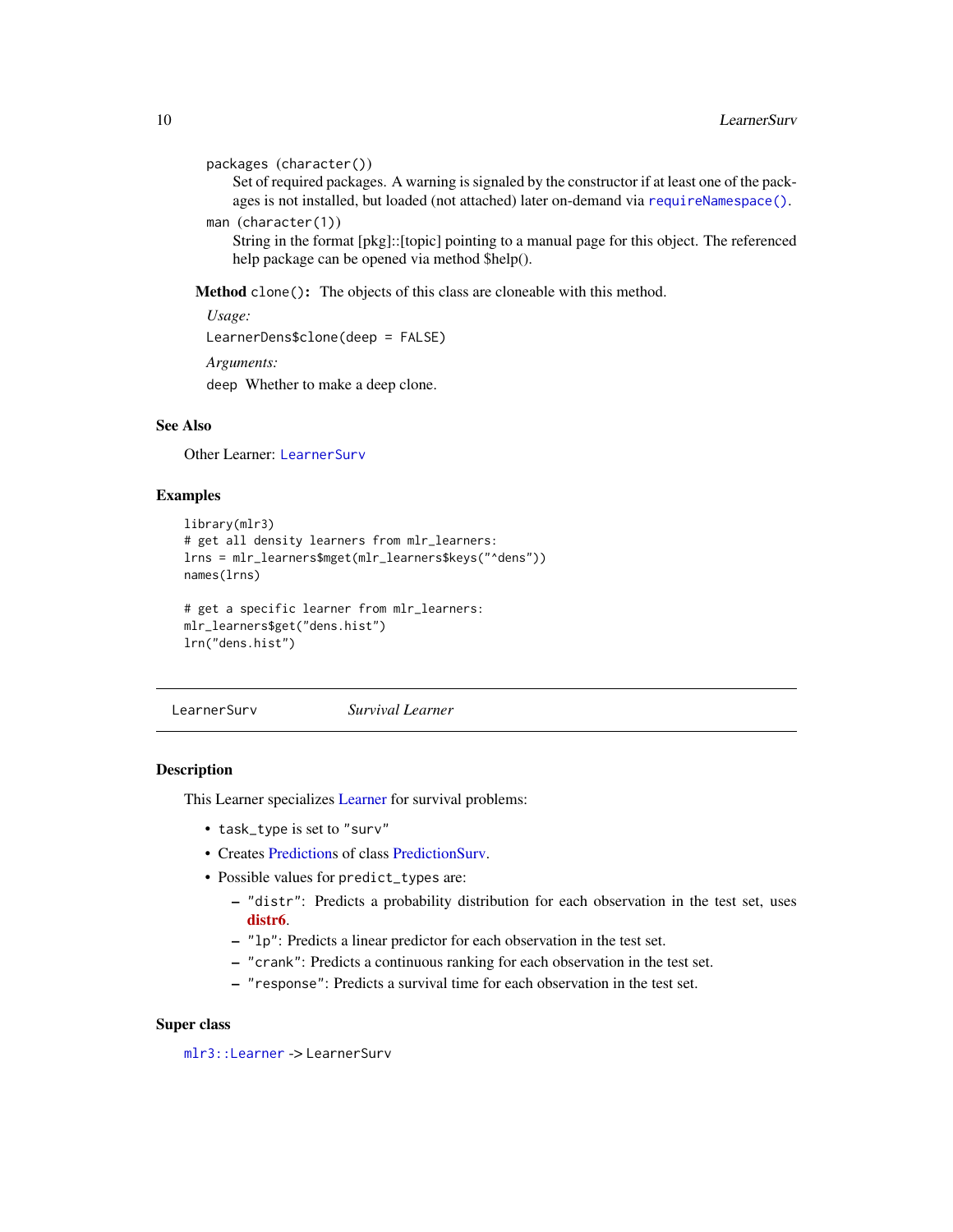### LearnerSurv 11

# **Methods**

### Public methods:

- [LearnerSurv\\$new\(\)](#page-8-0)
- [LearnerSurv\\$clone\(\)](#page-9-1)

### Method new(): Creates a new instance of this [R6](#page-0-0) class.

```
Usage:
LearnerSurv$new(
  id,
  param_set = ParamSet$new(),
 predict_types = "distr",
  feature_types = character(),
  properties = character(),
 packages = character(),
  man = NA_character_
)
```
*Arguments:*

```
id (character(1))
   Identifier for the new instance.
```
param\_set [\(paradox::ParamSet\)](#page-0-0) Set of hyperparameters.

```
predict_types (character())
```
Supported predict types. Must be a subset of [mlr\\_reflections\\$learner\\_predict\\_types](#page-0-0).

```
feature_types (character())
```
Feature types the learner operates on. Must be a subset of  $mlr_reflections$task_feature_typess.$  $mlr_reflections$task_feature_typess.$ 

```
properties (character())
```
Set of properties of the [Learner.](#page-0-0) Must be a subset of [mlr\\_reflections\\$learner\\_properties](#page-0-0). The following properties are currently standardized and understood by learners in **[mlr3](https://CRAN.R-project.org/package=mlr3)**:

- "missings": The learner can handle missing values in the data.
- "weights": The learner supports observation weights.
- "importance": The learner supports extraction of importance scores, i.e. comes with an \$importance() extractor function (see section on optional extractors in [Learner\)](#page-0-0).
- "selected\_features": The learner supports extraction of the set of selected features, i.e. comes with a \$selected\_features() extractor function (see section on optional extractors in [Learner\)](#page-0-0).
- "oob\_error": The learner supports extraction of estimated out of bag error, i.e. comes with a oob\_error() extractor function (see section on optional extractors in [Learner\)](#page-0-0).

```
packages (character())
```
Set of required packages. A warning is signaled by the constructor if at least one of the packages is not installed, but loaded (not attached) later on-demand via [requireNamespace\(\)](#page-0-0).

```
man (character(1))
```
String in the format [pkg]::[topic] pointing to a manual page for this object. The referenced help package can be opened via method \$help().

Method clone(): The objects of this class are cloneable with this method.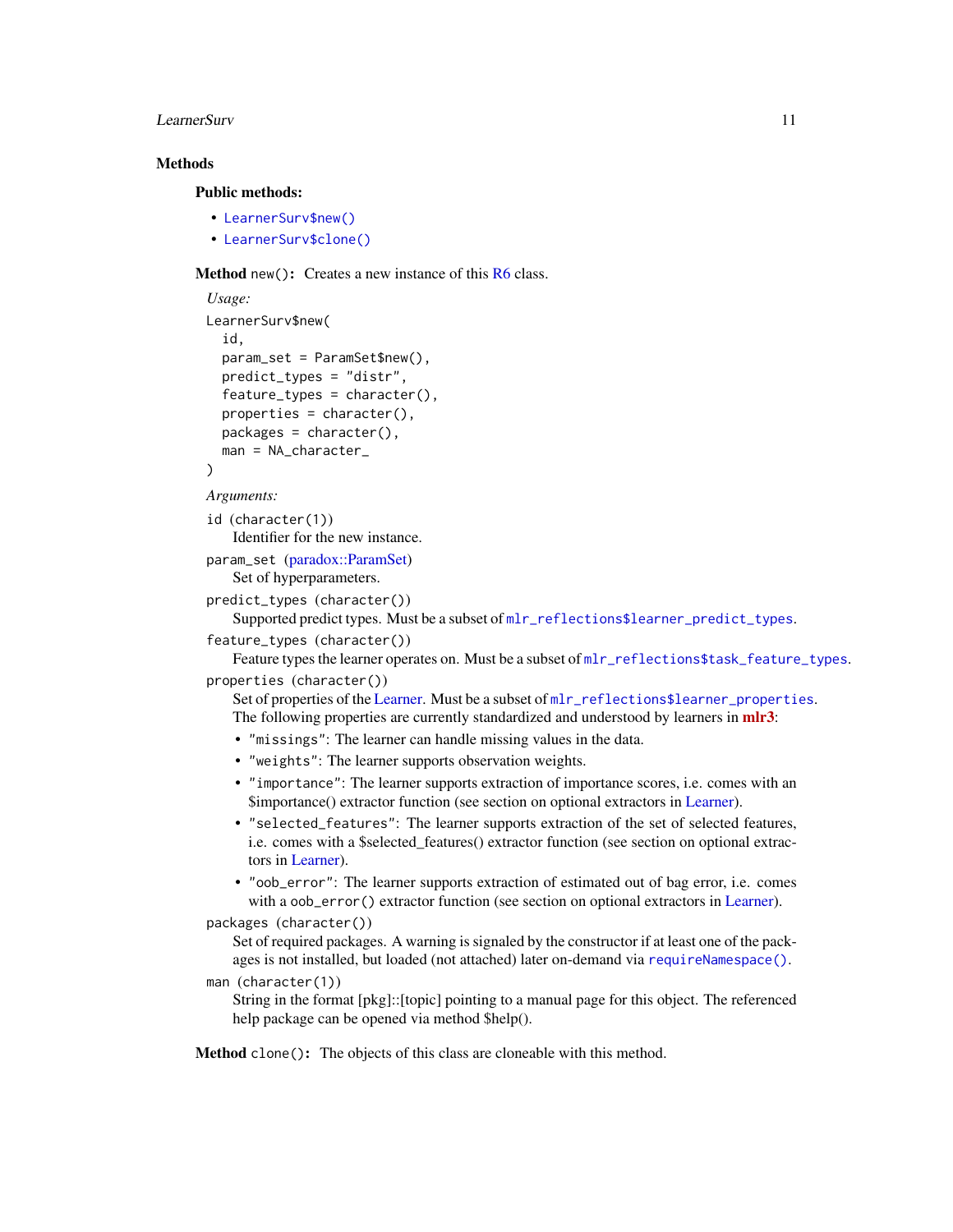<span id="page-11-0"></span>*Usage:* LearnerSurv\$clone(deep = FALSE) *Arguments:* deep Whether to make a deep clone.

# See Also

Other Learner: [LearnerDens](#page-7-1)

# Examples

```
library(mlr3)
# get all survival learners from mlr_learners:
lrns = mlr_learners$mget(mlr_learners$keys("^surv"))
names(lrns)
# get a specific learner from mlr_learners:
mlr_learners$get("surv.coxph")
lrn("surv.coxph")
```

```
MeasureDens Density Measure
```
# Description

This measure specializes [Measure](#page-0-0) for survival problems.

- task\_type is set to "dens".
- Possible values for predict\_type are "pdf" and "cdf".

Predefined measures can be found in the [dictionary](#page-0-0) [mlr3::mlr\\_measures.](#page-0-0)

# Super class

[mlr3::Measure](#page-0-0) -> MeasureDens

# Methods

Public methods:

• [MeasureDens\\$new\(\)](#page-8-0)

Method new(): Creates a new instance of this [R6](#page-0-0) class.

*Usage:*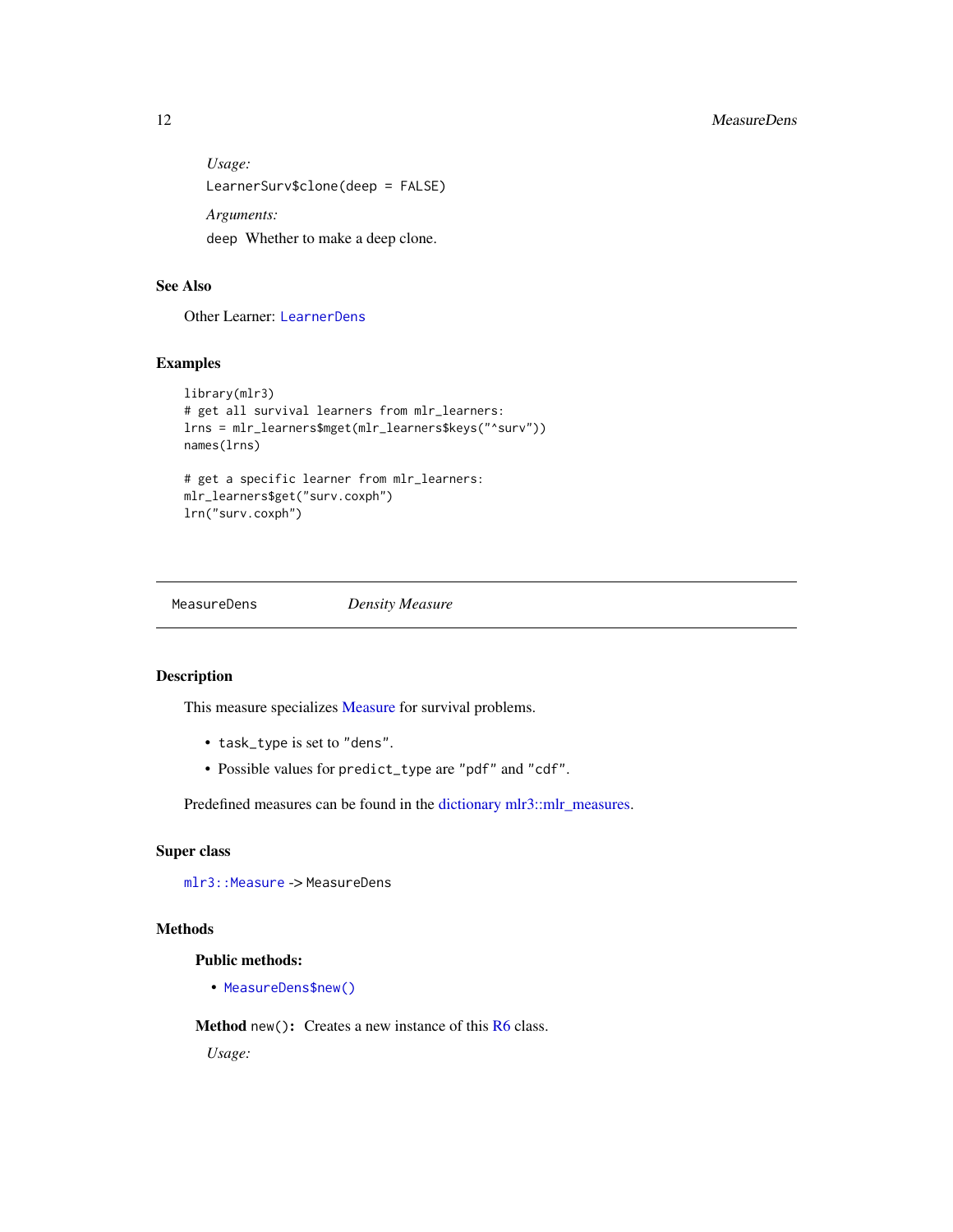# MeasureDens 13

```
MeasureDens$new(
  id,
  range,
 minimize = NA,
  aggregator = NULL,
  properties = character(),
 predict_type = "pdf",
  task_properties = character(),
 packages = character(),
 man = NA_character_
\lambda
```
*Arguments:*

id (character(1))

Identifier for the new instance.

```
range (numeric(2))
```
Feasible range for this measure as  $c(1$  ower\_bound,upper\_bound). Both bounds may be infinite.

```
minimize (logical(1))
```
Set to TRUE if good predictions correspond to small values, and to FALSE if good predictions correspond to large values. If set to NA (default), tuning this measure is not possible.

 $aggregation (function(x))$ 

Function to aggregate individual performance scores x where x is a numeric vector. If NULL, defaults to [mean\(\)](#page-0-0).

```
properties (character())
```
Properties of the measure. Must be a subset of [mlr\\_reflections\\$measure\\_properties.](#page-0-0) Supported by mlr3:

- "requires\_task" (requires the complete [Task\)](#page-0-0),
- "requires\_learner" (requires the trained [Learner\)](#page-0-0),
- "requires\_train\_set" (requires the training indices from the [Resampling\)](#page-0-0), and
- "na\_score" (the measure is expected to occasionally return NA or NaN).

# predict\_type (character(1))

Required predict type of the [Learner.](#page-0-0) Possible values are stored in [mlr\\_reflections\\$learner\\_predict\\_types.](#page-0-0) task\_properties (character())

Required task properties, see [Task.](#page-0-0)

packages (character())

Set of required packages. A warning is signaled by the constructor if at least one of the packages is not installed, but loaded (not attached) later on-demand via [requireNamespace\(\)](#page-0-0).

man (character(1))

String in the format [pkg]::[topic] pointing to a manual page for this object. The referenced help package can be opened via method \$help().

### See Also

Default density measures: [dens.logloss](#page-35-1)

Other Measure: [MeasureSurv](#page-13-1)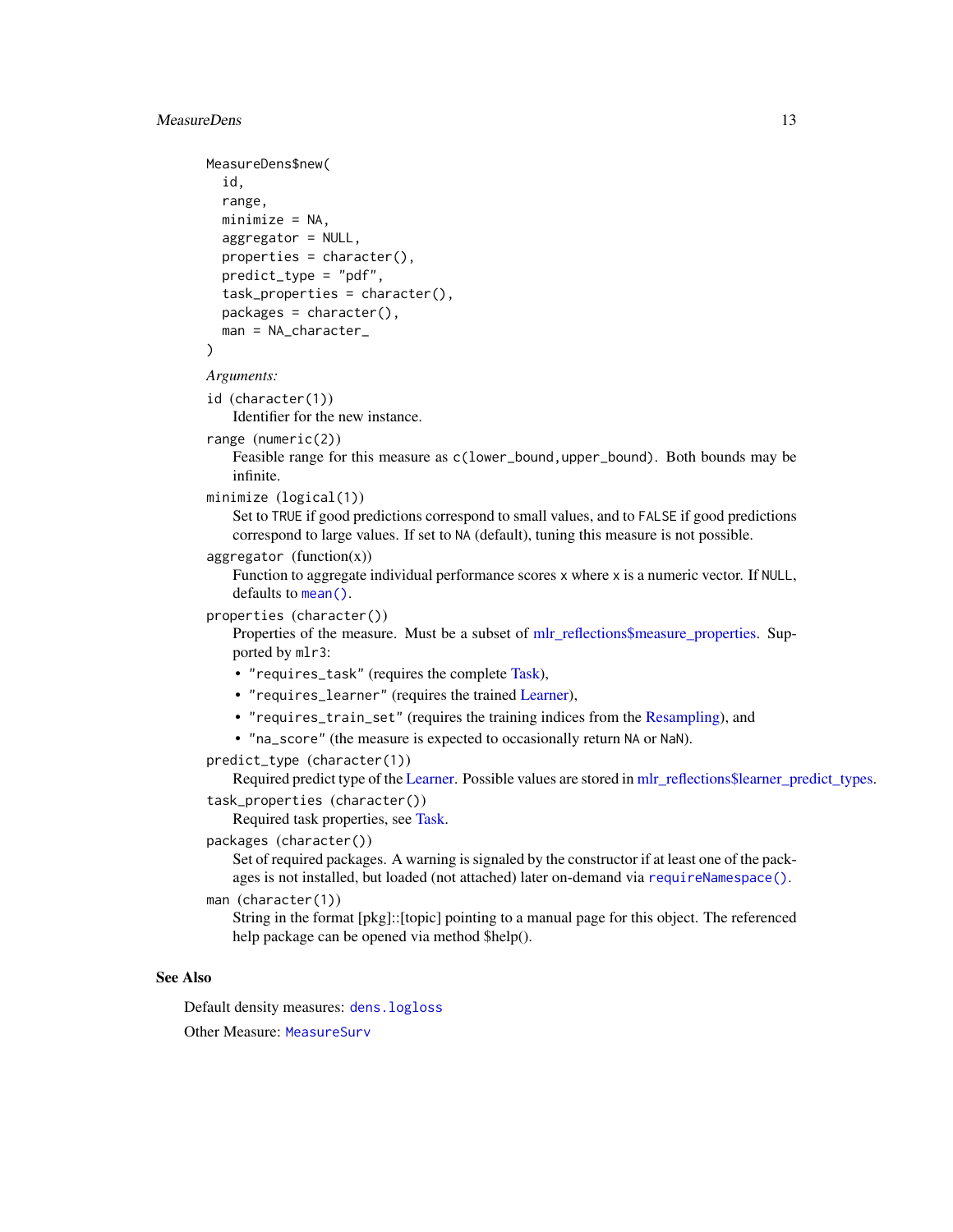<span id="page-13-1"></span><span id="page-13-0"></span>

### Description

This measure specializes [Measure](#page-0-0) for survival problems.

- task\_type is set to "surv".
- Possible values for predict\_type are "distr", "lp", "crank", and "response".

Predefined measures can be found in the [dictionary](#page-0-0) [mlr3::mlr\\_measures.](#page-0-0)

#### Super class

```
mlr3::Measure -> MeasureSurv
```
### Methods

Public methods:

- [MeasureSurv\\$new\(\)](#page-8-0)
- [MeasureSurv\\$print\(\)](#page-14-1)

**Method** new( $)$ : Creates a new instance of this  $R6$  class.

```
Usage:
MeasureSurv$new(
  id,
 range,
 minimize = NA,
  aggregator = NULL,
 properties = character(),
 predict_type = "distr",
  task_properties = character(),
 packages = character(),
 man = NA_character_,
  se = FALSE)
```

```
Arguments:
```
id (character(1))

Identifier for the new instance.

```
range (numeric(2))
```
Feasible range for this measure as c(lower\_bound,upper\_bound). Both bounds may be infinite.

```
minimize (logical(1))
```
Set to TRUE if good predictions correspond to small values, and to FALSE if good predictions correspond to large values. If set to NA (default), tuning this measure is not possible.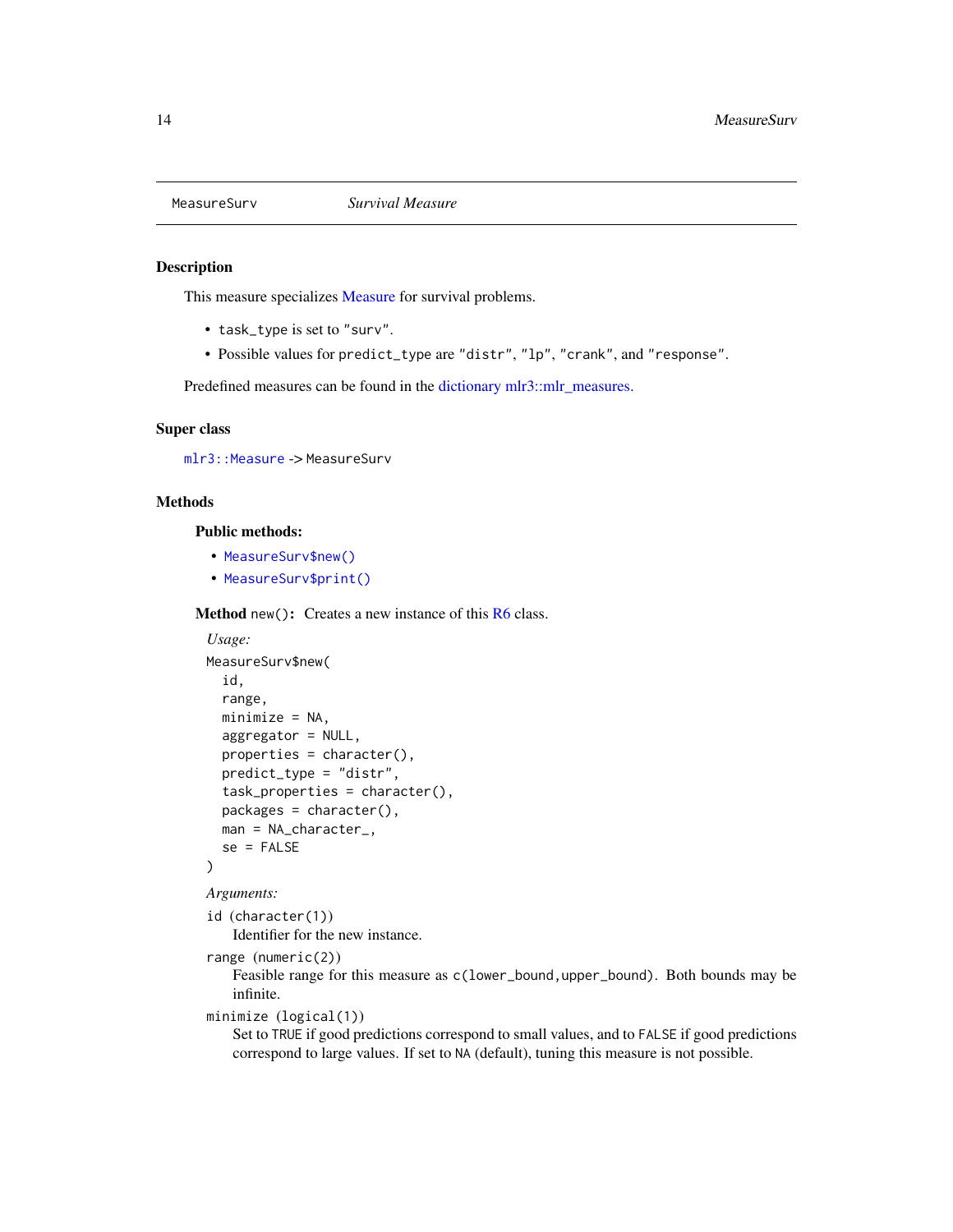```
aggregation (function(x))
```
Function to aggregate individual performance scores x where x is a numeric vector. If NULL, defaults to [mean\(\)](#page-0-0).

```
properties (character())
```
Properties of the measure. Must be a subset of [mlr\\_reflections\\$measure\\_properties.](#page-0-0) Supported by mlr3:

- "requires\_task" (requires the complete [Task\)](#page-0-0),
- "requires\_learner" (requires the trained [Learner\)](#page-0-0),
- "requires\_train\_set" (requires the training indices from the [Resampling\)](#page-0-0), and
- "na\_score" (the measure is expected to occasionally return NA or NaN).

### predict\_type (character(1))

Required predict type of the [Learner.](#page-0-0) Possible values are stored in [mlr\\_reflections\\$learner\\_predict\\_types.](#page-0-0)

task\_properties (character()) Required task properties, see [Task.](#page-0-0)

#### packages (character())

Set of required packages. A warning is signaled by the constructor if at least one of the packages is not installed, but loaded (not attached) later on-demand via [requireNamespace\(\)](#page-0-0).

#### man (character(1))

String in the format [pkg]::[topic] pointing to a manual page for this object. The referenced help package can be opened via method \$help().

se (logical(1))

If TRUE returns the standard error of the measure.

### <span id="page-14-1"></span>Method print(): Printer.

*Usage:*

MeasureSurv\$print()

# See Also

Default survival measures: [surv.harrellC](#page-51-1)

Other Measure: [MeasureDens](#page-11-1)

MeasureSurvAUC *Abstract Class for survAUC Measures*

### Description

This is an abstract class that should not be constructed directly.

#### Super classes

[mlr3::Measure](#page-0-0) -> [mlr3proba::MeasureSurv](#page-0-0) -> [mlr3proba::MeasureSurvIntegrated](#page-0-0) -> MeasureSurvAUC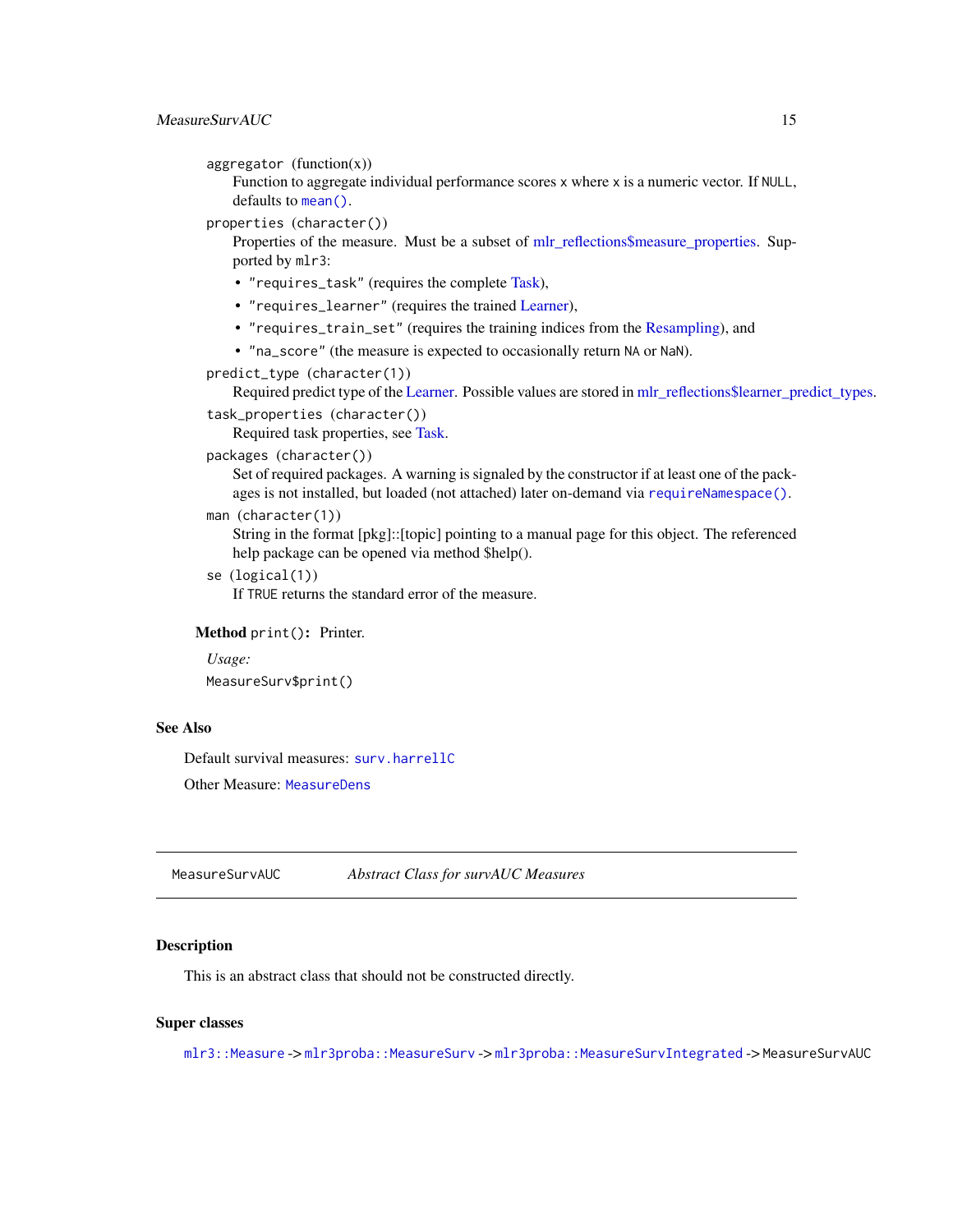# **Methods**

Public methods:

- [MeasureSurvAUC\\$new\(\)](#page-8-0)
- [MeasureSurvAUC\\$clone\(\)](#page-9-1)

Method new(): Creates a new instance of this [R6](#page-0-0) class.

```
Usage:
MeasureSurvAUC$new(
  integrated = TRUE,
  times,
  id,
  properties = character(),
  man = NA_character_
)
```
*Arguments:*

integrated (logical(1))

If TRUE (default), returns the integrated score; otherwise, not integrated.

```
times (numeric())
```
If integrate == TRUE then a vector of time-points over which to integrate the score. If integrate == FALSE then a single time point at which to return the score.

id (character(1))

Identifier for the new instance.

properties (character())

Properties of the measure. Must be a subset of [mlr\\_reflections\\$measure\\_properties.](#page-0-0) Supported by mlr3:

- "requires\_task" (requires the complete [Task\)](#page-0-0),
- "requires\_learner" (requires the trained [Learner\)](#page-0-0),
- "requires\_train\_set" (requires the training indices from the [Resampling\)](#page-0-0), and
- "na\_score" (the measure is expected to occasionally return NA or NaN).

# man (character(1))

String in the format [pkg]::[topic] pointing to a manual page for this object. The referenced help package can be opened via method \$help().

Method clone(): The objects of this class are cloneable with this method.

*Usage:*

MeasureSurvAUC\$clone(deep = FALSE)

*Arguments:*

deep Whether to make a deep clone.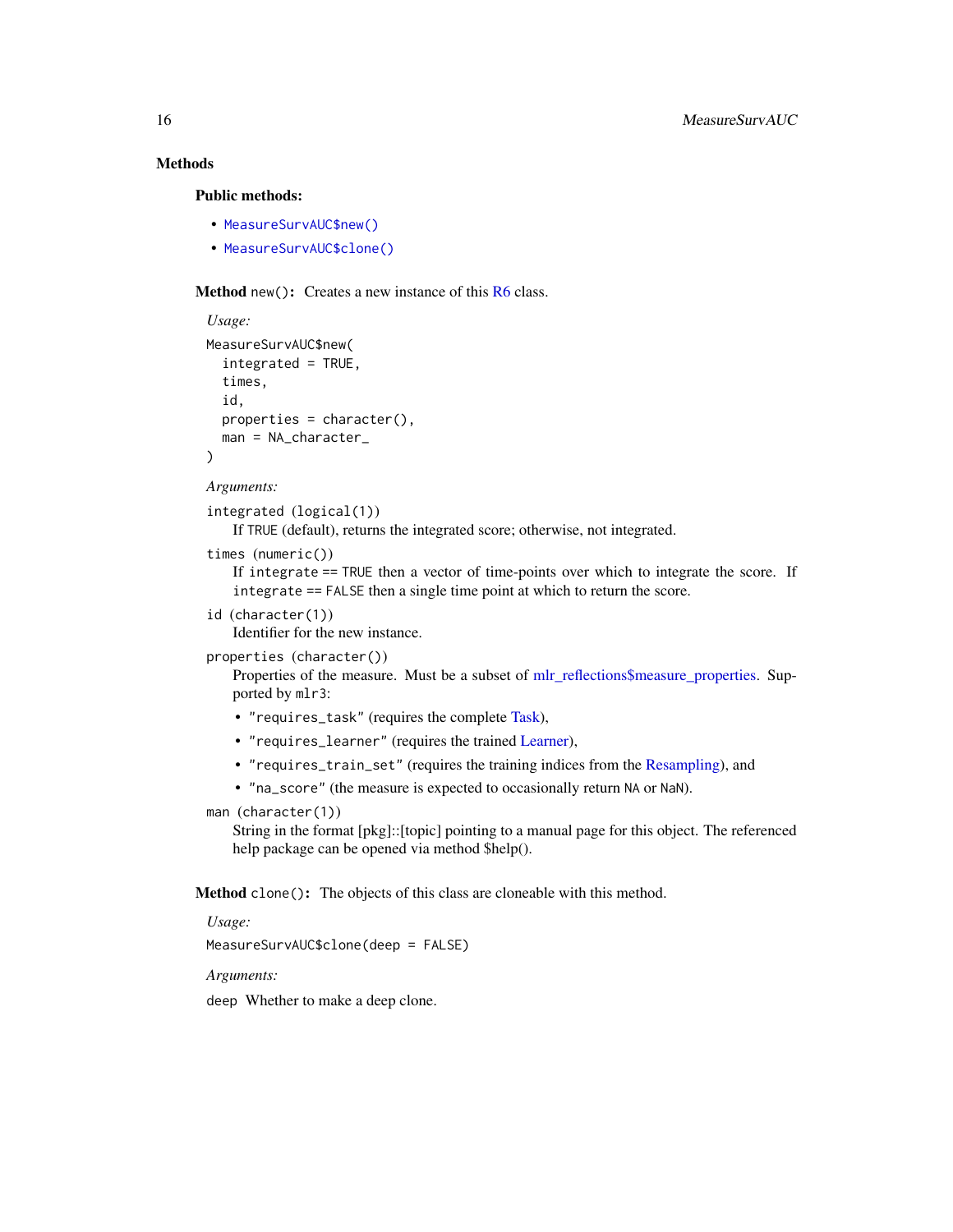<span id="page-16-0"></span>MeasureSurvIntegrated *Abstract Class for Integrated Measures*

### Description

This is an abstract class that should not be constructed directly.

### Super classes

[mlr3::Measure](#page-0-0) -> [mlr3proba::MeasureSurv](#page-0-0) -> MeasureSurvIntegrated

### Active bindings

integrated (logical(1)) Returns if the measure should be integrated or not. Settable.

times (numeric()) Returns the times at which the measure should be evaluated at, or integrated over. Settable.

method (integer(1)) Returns which method is used for approximating integration. Settable.

# Methods

# Public methods:

- [MeasureSurvIntegrated\\$new\(\)](#page-8-0)
- [MeasureSurvIntegrated\\$clone\(\)](#page-9-1)

Method new(): This is an abstract class that should not be constructed directly.

```
Usage:
MeasureSurvIntegrated$new(
  integrated = TRUE,
  times,
  method = 2,
  id,
  range,
  minimize,
  packages,
 predict_type,
  properties = character(),
  man = NA_character_,
  se = FALSE)
```
### *Arguments:*

```
integrated (logical(1))
```
If TRUE (default), returns the integrated score; otherwise, not integrated.

```
times (numeric())
```
If integrate == TRUE then a vector of time-points over which to integrate the score. If integrate == FALSE then a single time point at which to return the score.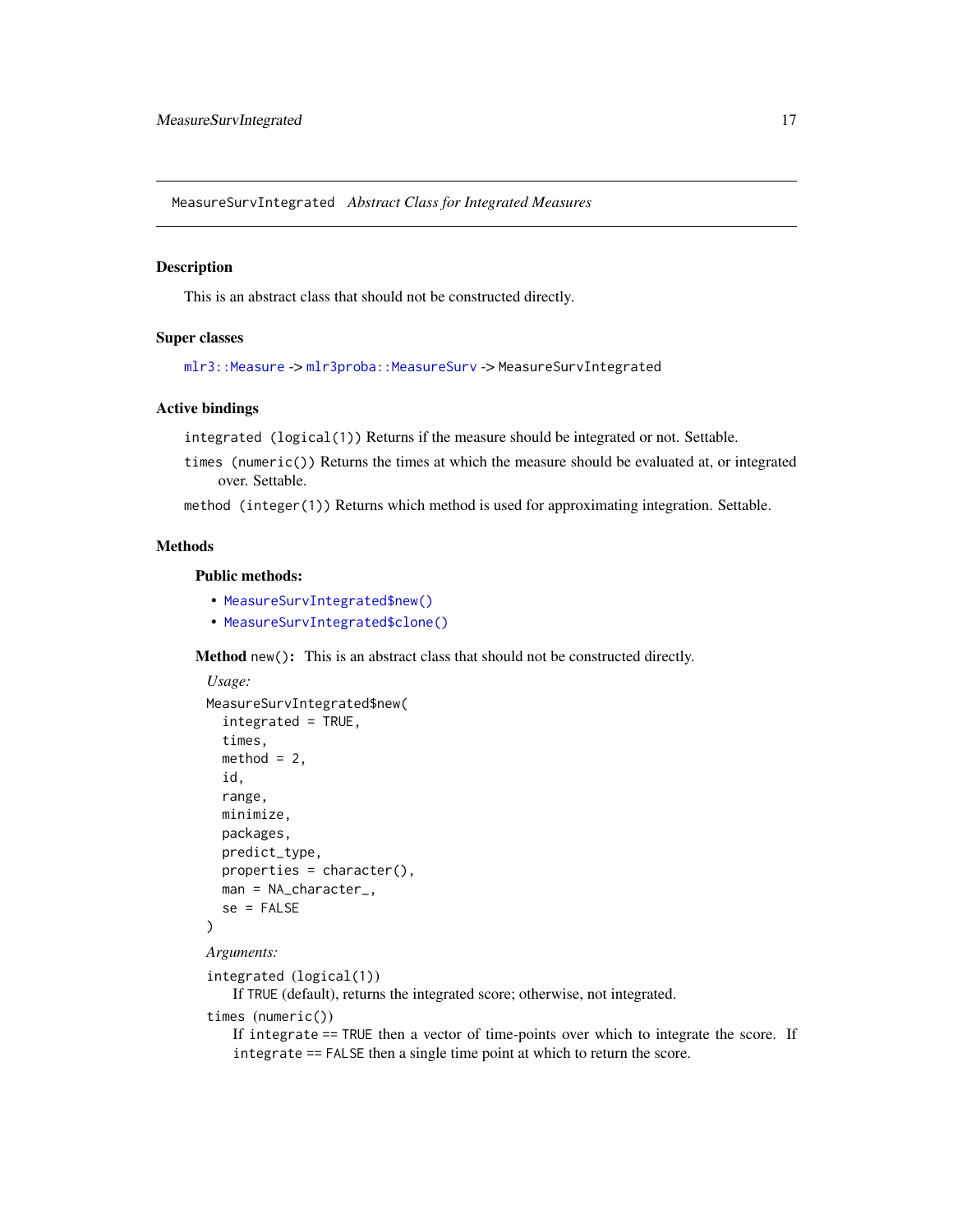### <span id="page-17-0"></span>method (integer(1))

If integrate == TRUE selects the integration weighting method. method == 1 corresponds to weighting each time-point equally and taking the mean score over discrete time-points. method == 2 corresponds to calculating a mean weighted by the difference between timepoints. method == 2 is default to be in line with other packages.

id (character(1))

Identifier for the new instance.

range (numeric(2))

Feasible range for this measure as c(lower\_bound,upper\_bound). Both bounds may be infinite.

minimize (logical(1))

Set to TRUE if good predictions correspond to small values, and to FALSE if good predictions correspond to large values. If set to NA (default), tuning this measure is not possible.

```
packages (character())
```
Set of required packages. A warning is signaled by the constructor if at least one of the packages is not installed, but loaded (not attached) later on-demand via [requireNamespace\(\)](#page-0-0).

```
predict_type (character(1))
```
Required predict type of the [Learner.](#page-0-0) Possible values are stored in [mlr\\_reflections\\$learner\\_predict\\_types.](#page-0-0) properties (character())

Properties of the measure. Must be a subset of [mlr\\_reflections\\$measure\\_properties.](#page-0-0) Supported by mlr3:

- "requires\_task" (requires the complete [Task\)](#page-0-0),
- "requires\_learner" (requires the trained [Learner\)](#page-0-0),
- "requires\_train\_set" (requires the training indices from the [Resampling\)](#page-0-0), and
- "na\_score" (the measure is expected to occasionally return NA or NaN).

man (character(1))

String in the format [pkg]::[topic] pointing to a manual page for this object. The referenced help package can be opened via method \$help().

se (logical(1))

If TRUE returns the standard error of the measure.

Method clone(): The objects of this class are cloneable with this method.

*Usage:*

MeasureSurvIntegrated\$clone(deep = FALSE)

*Arguments:*

deep Whether to make a deep clone.

<span id="page-17-1"></span>mlr\_graphs\_crankcompositor

*Estimate Survival crank Predict Type Pipeline*

# Description

Wrapper around [PipeOpCrankCompositor](#page-92-1) to simplify [Graph](#page-0-0) creation.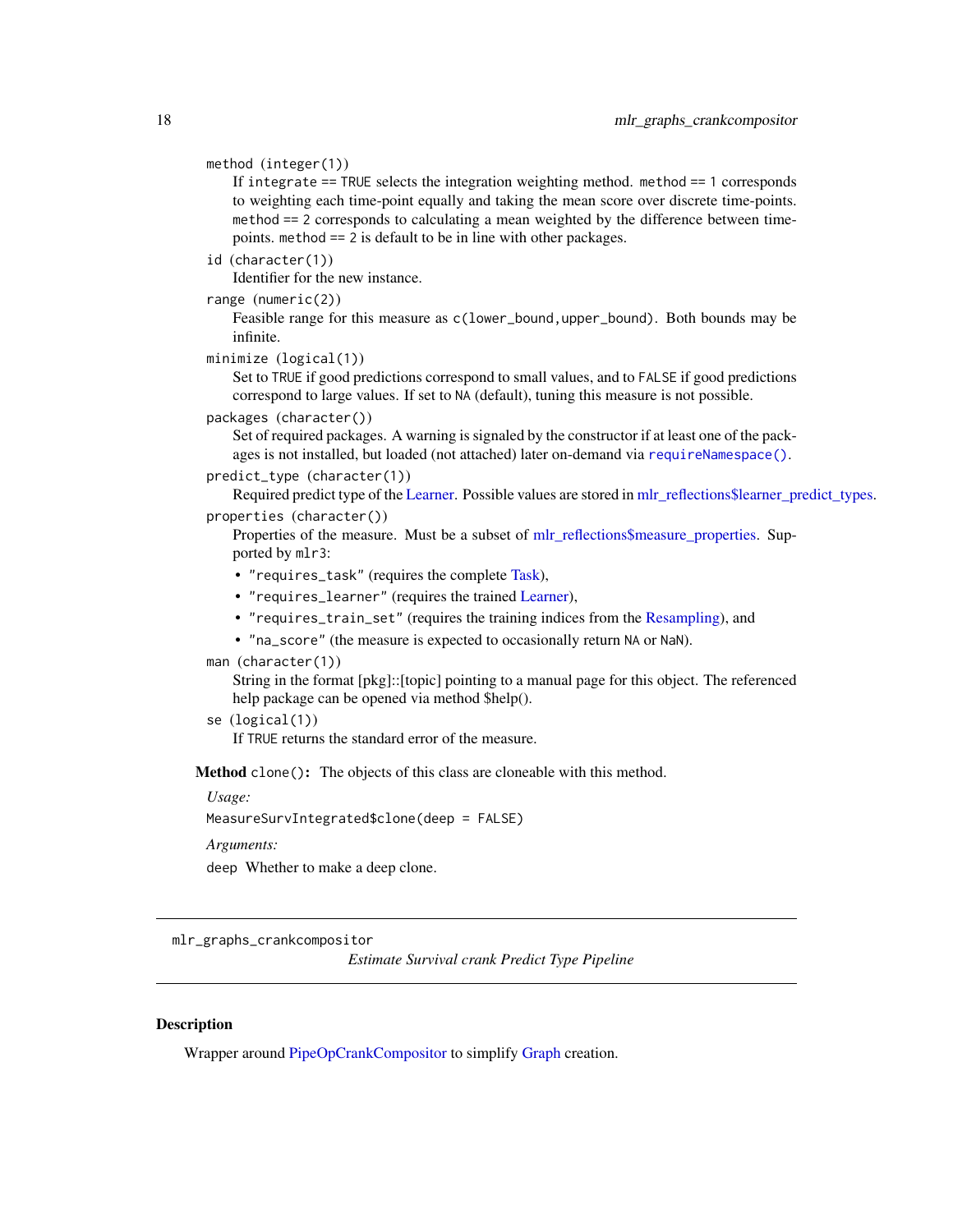# Usage

```
pipeline_crankcompositor(
  learner,
  method = c("mean", "median", "mode"),
  which = NULL,
  response = FALSE,
  overwrite = FALSE,
  graph_learner = FALSE
\mathcal{L}
```

```
crankcompositor(...)
```
# Arguments

| learner       | [mlr3::Learner]l[mlr3pipelines::PipeOp]l[mlr3pipelines::Graph]<br>Either a Learner which will be wrapped in mlr3pipelines::PipeOpLearner, a<br>Pipe0p which will be wrapped in mlr3pipelines::Graph or a Graph itself. Un-<br>derlying Learner should be LearnerSurv. |
|---------------|-----------------------------------------------------------------------------------------------------------------------------------------------------------------------------------------------------------------------------------------------------------------------|
| method        | character(1)<br>One of mean (default), mode, or median; abbreviations allowed. Used to deter-<br>mine how crank is estimated from the predicted distr.                                                                                                                |
| which         | integer(1)<br>If method = "mode" then specifies which mode to use if multi-modal, default is<br>the first.                                                                                                                                                            |
| response      | logical(1)<br>If TRUE then the response predict type is also estimated with the same values<br>as crank.                                                                                                                                                              |
| overwrite     | logical(1)<br>If TRUE then existing response and crank predict types are overwritten.                                                                                                                                                                                 |
| graph_learner | logical(1)<br>If TRUE returns wraps the Graph as a GraphLearner otherwise (default) returns<br>as a Graph.                                                                                                                                                            |
|               | <b>ANY</b><br>For use with crankcompositor, now deprecated.                                                                                                                                                                                                           |

# Value

[mlr3pipelines::Graph](#page-0-0) or [mlr3pipelines::GraphLearner](#page-0-0)

# See Also

Other pipelines: [mlr\\_graphs\\_distrcompositor](#page-19-1), [mlr\\_graphs\\_probregrcompositor](#page-21-1), [mlr\\_graphs\\_survaverager](#page-22-1), [mlr\\_graphs\\_survbagging](#page-23-1), [mlr\\_graphs\\_survtoregr](#page-25-1)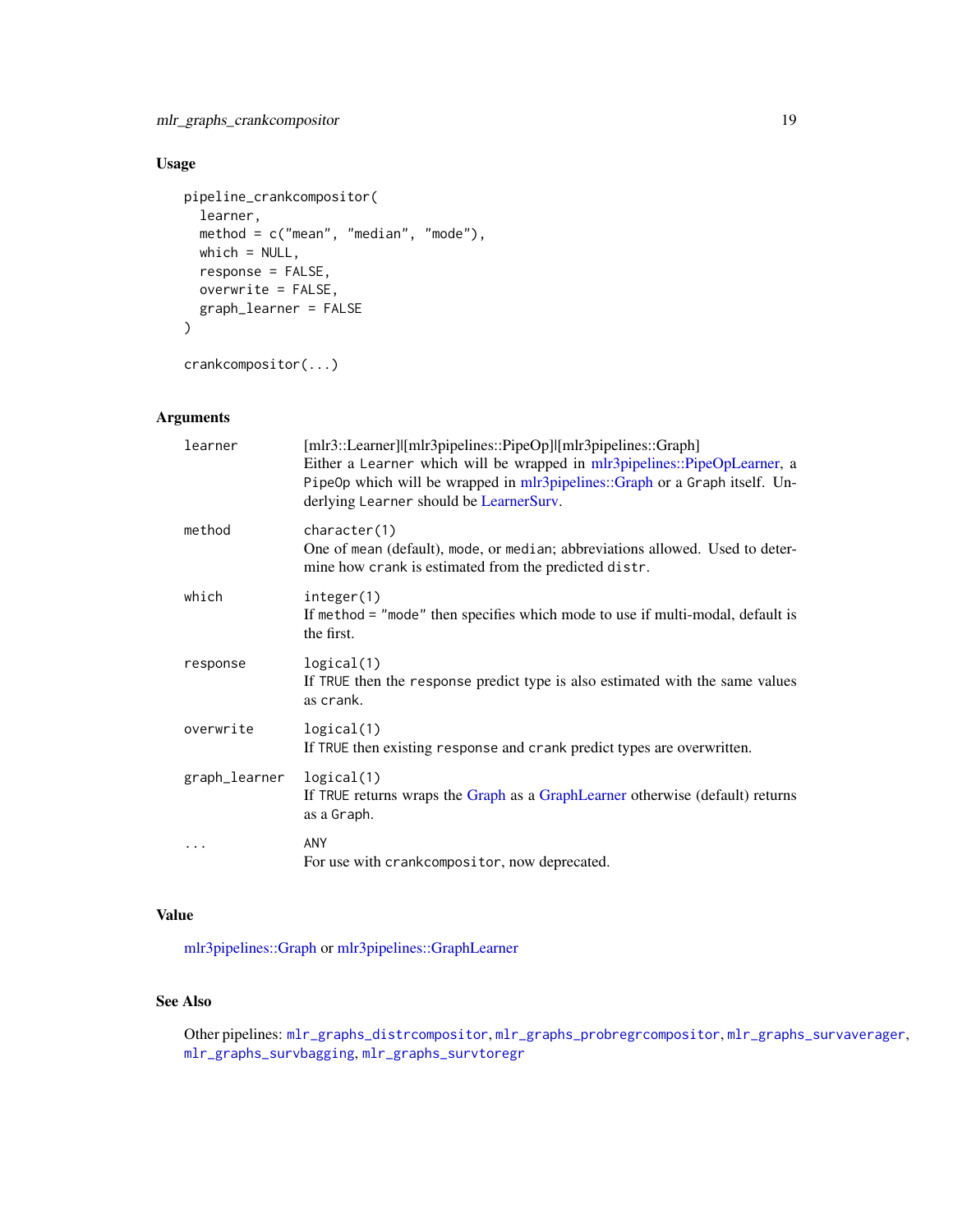# Examples

```
## Not run:
if (requireNamespace("mlr3pipelines", quietly = TRUE)) {
library("mlr3")
library("mlr3pipelines")
task = tsk("rats")
pipe = ppl(
  "crankcompositor",
  learner = lrn("surv.coxph"),
  method = "median"
)
pipe$train(task)
pipe$predict(task)
}
## End(Not run)
```
<span id="page-19-1"></span>mlr\_graphs\_distrcompositor

*Estimate Survival distr Predict Type Pipeline*

# Description

Wrapper around [PipeOpDistrCompositor](#page-94-1) to simplify [Graph](#page-0-0) creation.

# Usage

```
pipeline_distrcompositor(
  learner,
  estimator = c("kaplan", "nelson"),
 form = c("aft", "ph", "po"),
 overwrite = FALSE,
  graph_learner = FALSE
\mathcal{L}
```
distrcompositor(...)

# Arguments

| learner   | [mlr3::Learner] [mlr3pipelines::PipeOp] [mlr3pipelines::Graph]               |
|-----------|------------------------------------------------------------------------------|
|           | Either a Learner which will be wrapped in mlr3pipelines::PipeOpLearner, a    |
|           | Pipe Op which will be wrapped in mlr3pipelines: Graph or a Graph itself. Un- |
|           | derlying Learner should be LearnerSurv.                                      |
| estimator | character(1)                                                                 |
|           | One of kaplan (default) or nelson, corresponding to the Kaplan-Meier and     |
|           | Nelson-Aalen estimators respectively. Used to estimate the baseline survival |
|           | distribution.                                                                |

<span id="page-19-0"></span>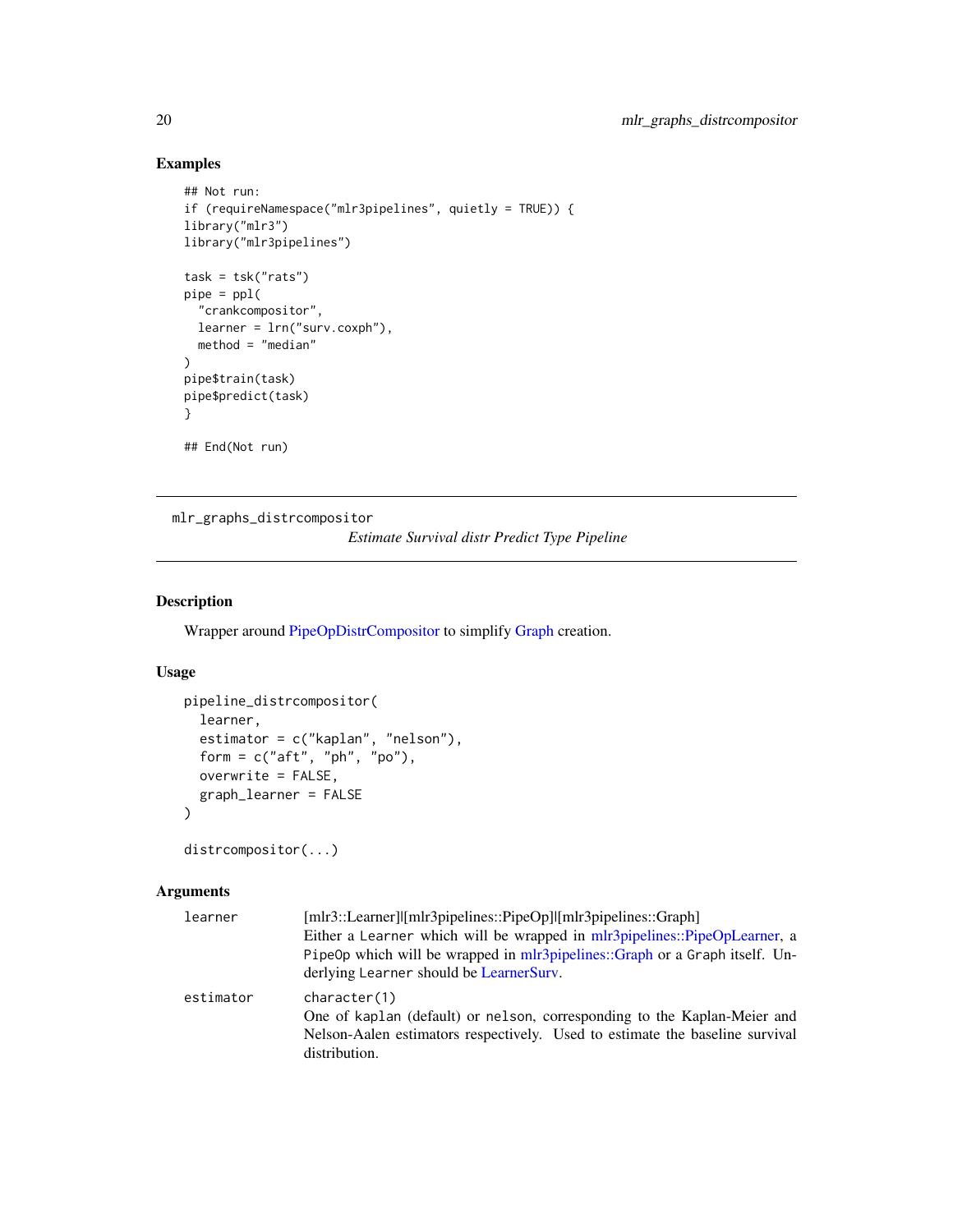| form          | character(1)<br>One of aft (default), ph, or po, corresponding to accelerated failure time, pro-<br>portional hazards, and proportional odds respectively. Used to determine the<br>form of the composed survival distribution.                                                     |
|---------------|-------------------------------------------------------------------------------------------------------------------------------------------------------------------------------------------------------------------------------------------------------------------------------------|
| overwrite     | logical(1)<br>If FALSE (default) then if the learner already has a distr, the compositor does<br>nothing. If TRUE then the distr is overwritten by the compositor if already<br>present, which may be required for changing the prediction distr from one<br>model form to another. |
| graph_learner | logical(1)<br>If TRUE returns wraps the Graph as a GraphLearner otherwise (default) returns<br>as a Graph.                                                                                                                                                                          |
|               | ANY<br>For use with distreased itor, now deprecated.                                                                                                                                                                                                                                |

### Value

[mlr3pipelines::Graph](#page-0-0) or [mlr3pipelines::GraphLearner](#page-0-0)

# See Also

Other pipelines: [mlr\\_graphs\\_crankcompositor](#page-17-1), [mlr\\_graphs\\_probregrcompositor](#page-21-1), [mlr\\_graphs\\_survaverager](#page-22-1), [mlr\\_graphs\\_survbagging](#page-23-1), [mlr\\_graphs\\_survtoregr](#page-25-1)

# Examples

```
## Not run:
if (requireNamespace("mlr3pipelines", quietly = TRUE) &&
requireNamespace("rpart", quietly = TRUE)) {
library("mlr3")
library("mlr3pipelines")
task = tsk("rats")
pipe = pp1("distrcompositor",
  learner = lrn("surv.rpart"),
  estimator = "kaplan",
  form = "ph"
\lambdapipe$train(task)
pipe$predict(task)
}
## End(Not run)
```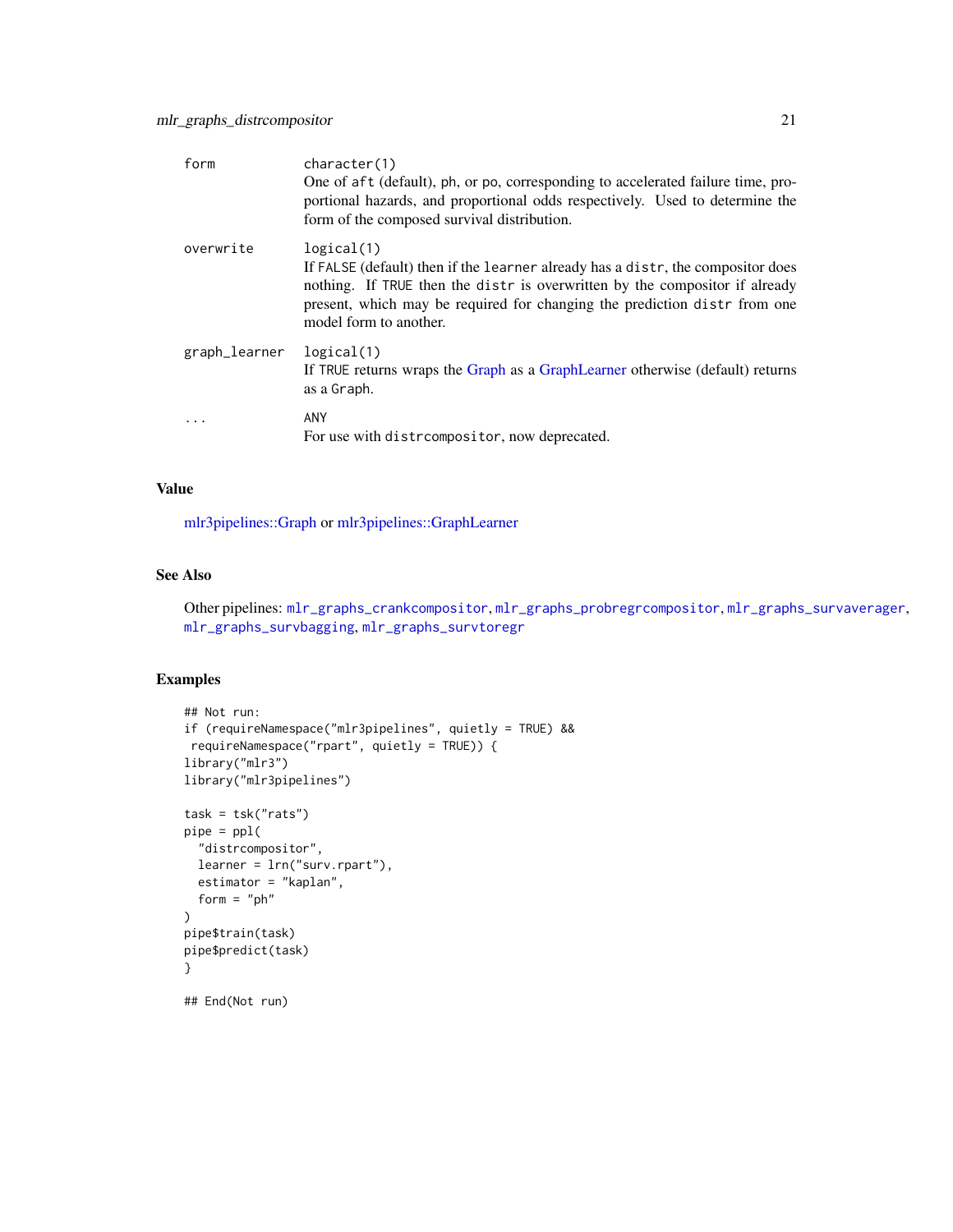<span id="page-21-1"></span><span id="page-21-0"></span>mlr\_graphs\_probregrcompositor

*Estimate Regression distr Predict Type Pipeline*

# Description

Wrapper around [PipeOpProbregrCompositor](#page-97-1) to simplify [Graph](#page-0-0) creation.

# Usage

```
pipeline_probregrcompositor(
  learner,
  learner_se = NULL,
  dist = "Normal",
  graph_learner = FALSE
\mathcal{L}
```
# Arguments

| learner       | [mlr3::Learner] [mlr3pipelines::PipeOp] [mlr3pipelines::Graph]                                                                                  |
|---------------|-------------------------------------------------------------------------------------------------------------------------------------------------|
|               | Either a Learner which will be wrapped in mlr3pipelines::PipeOpLearner, a                                                                       |
|               | Pipe Op which will be wrapped in mlr3pipelines: Graph or a Graph itself. Un-                                                                    |
|               | derlying Learner should be LearnerRegr.                                                                                                         |
| learner_se    | [mlr3::Learner] [mlr3pipelines::PipeOp]                                                                                                         |
|               | Optional Learner Regr with predict type se to estimate the standard error. If left                                                              |
|               | NULL then learner must have se in predict_types.                                                                                                |
| dist          | character(1)                                                                                                                                    |
|               | Location-scale distribution to use for composition. Current possibilities are'<br>"Cauchy", "Gumbel", "Laplace", "Logistic", "Normal (default). |
| graph_learner | logical(1)                                                                                                                                      |
|               | If TRUE returns wraps the Graph as a GraphLearner otherwise (default) returns                                                                   |
|               | as a Graph.                                                                                                                                     |

# Value

[mlr3pipelines::Graph](#page-0-0) or [mlr3pipelines::GraphLearner](#page-0-0)

# See Also

Other pipelines: [mlr\\_graphs\\_crankcompositor](#page-17-1), [mlr\\_graphs\\_distrcompositor](#page-19-1), [mlr\\_graphs\\_survaverager](#page-22-1), [mlr\\_graphs\\_survbagging](#page-23-1), [mlr\\_graphs\\_survtoregr](#page-25-1)

# Examples

```
## Not run:
if (requireNamespace("mlr3pipelines", quietly = TRUE) &&
  requireNamespace("rpart", quietly = TRUE)) {
```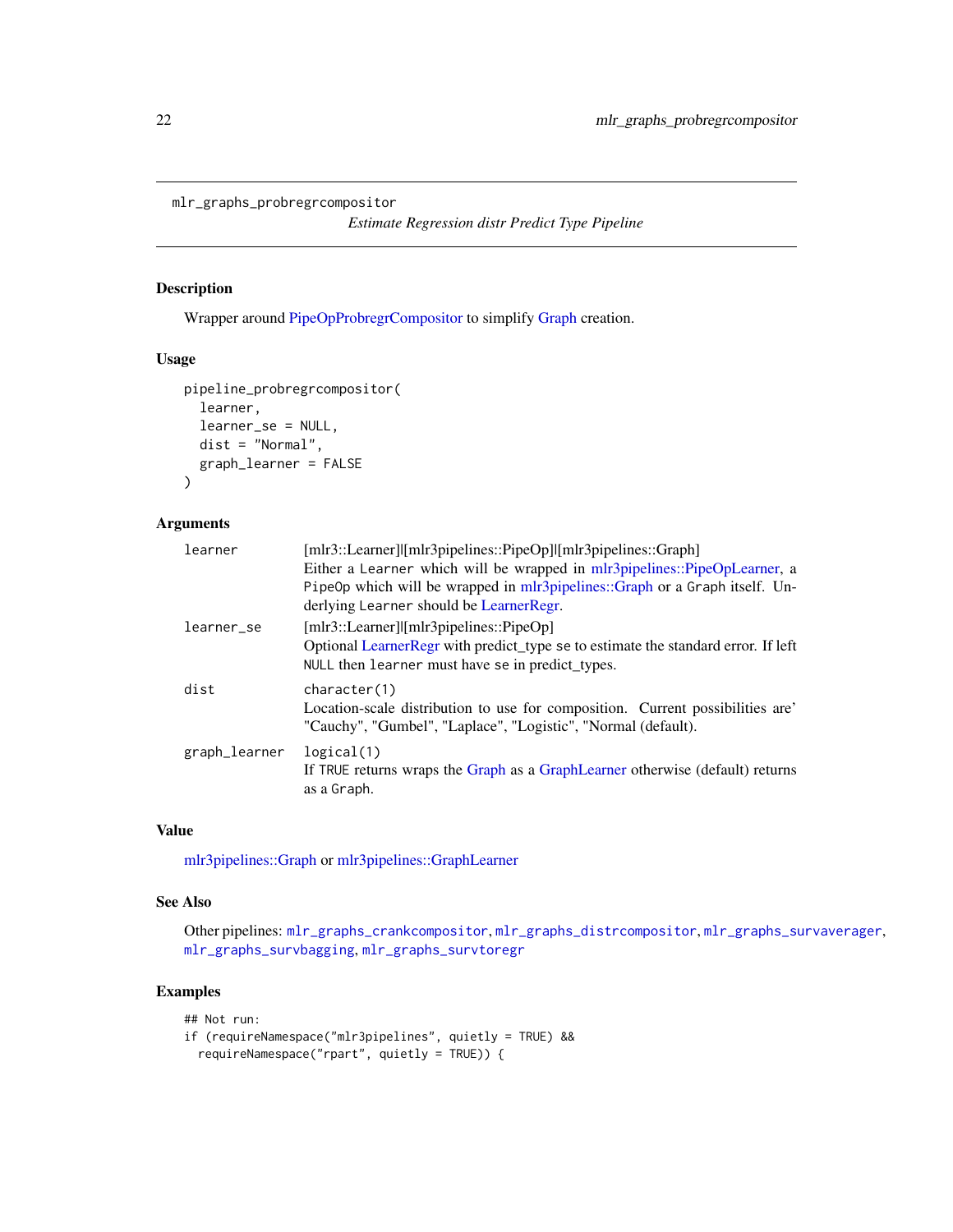```
library("mlr3")
library("mlr3pipelines")
task = tsk("boston_housing")
# method 1 - one learner for response and se
pipe = pp1("probregrcompositor",
  learner = lrn("regr.featureless", predict_type = "se"),
  dist = "Normal"
)
pipe$train(task)
pipe$predict(task)
# method 2 - one learner for response and one for se
pipe = pp1("probregrcompositor",
  learner = lrn("regr.rpart"),
  learner_se = lrn("regr.featureless", predict_type = "se"),
  dist = "Logistic"
\lambdapipe$train(task)
pipe$predict(task)
}
## End(Not run)
```

```
mlr_graphs_survaverager
```
*Survival Prediction Averaging Pipeline*

# Description

Wrapper around [PipeOpSurvAvg](#page-99-1) to simplify [Graph](#page-0-0) creation.

### Usage

```
pipeline_survaverager(learners, param_vals = list(), graph_learner = FALSE)
```
# Arguments

| learners      | (list()<br>List of Learner Survs to average.                                                               |
|---------------|------------------------------------------------------------------------------------------------------------|
| param_vals    | (list()<br>Parameters, including weights, to pass to PipeOpSurvAvg.                                        |
| graph_learner | logical(1)<br>If TRUE returns wraps the Graph as a GraphLearner otherwise (default) returns<br>as a Graph. |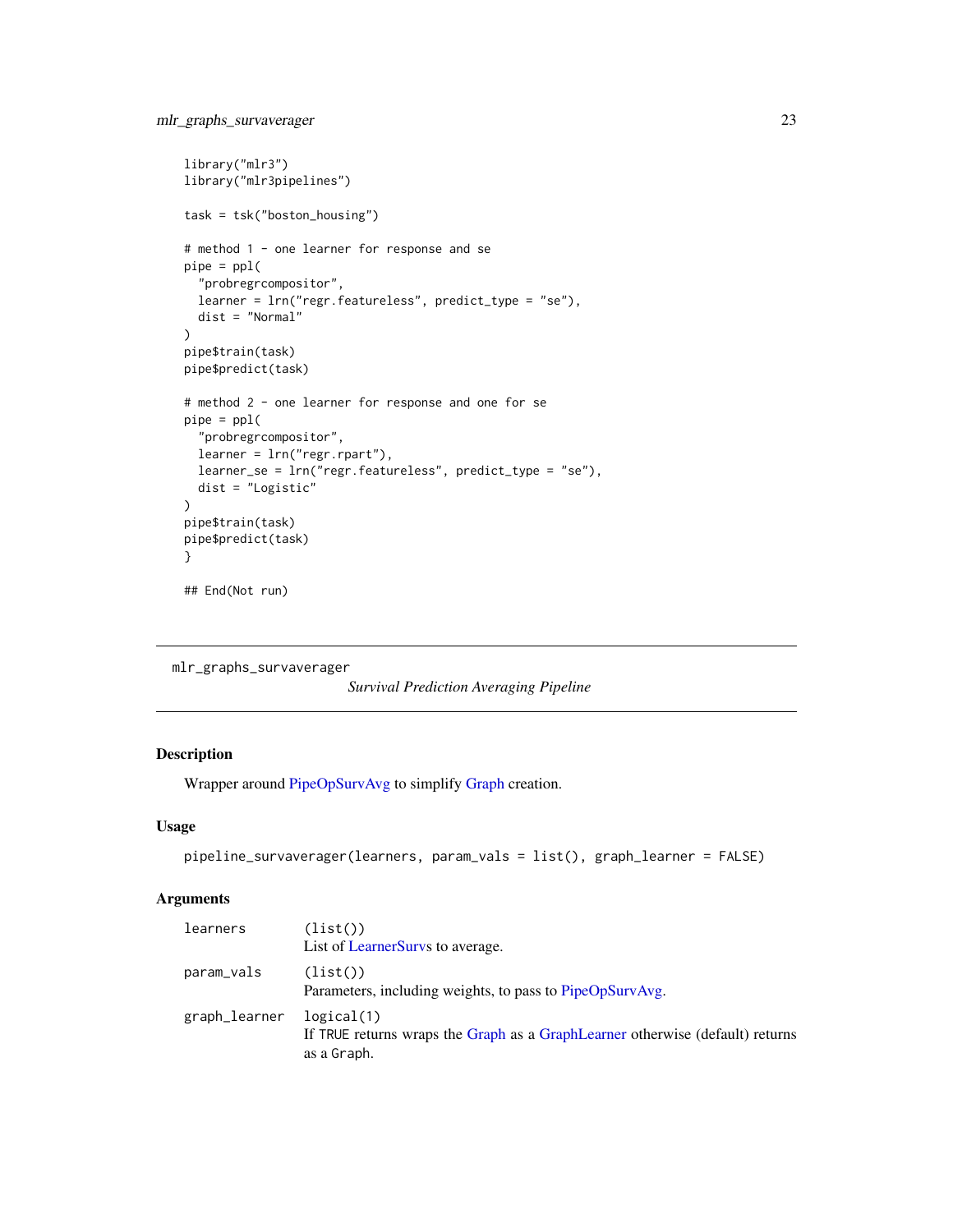#### <span id="page-23-0"></span>Value

[mlr3pipelines::Graph](#page-0-0) or [mlr3pipelines::GraphLearner](#page-0-0)

# See Also

Other pipelines: [mlr\\_graphs\\_crankcompositor](#page-17-1), [mlr\\_graphs\\_distrcompositor](#page-19-1), [mlr\\_graphs\\_probregrcompositor](#page-21-1), [mlr\\_graphs\\_survbagging](#page-23-1), [mlr\\_graphs\\_survtoregr](#page-25-1)

# Examples

```
## Not run:
if (requireNamespace("mlr3pipelines", quietly = TRUE)) {
library("mlr3")
library("mlr3pipelines")
task = tsk("rats")pipe = pp1("survaverager",
  learners = lrns(c("surv.kaplan", "surv.coxph")),
  param_vals = list(weights = c(0.1, 0.9)),
  graph_learner = FALSE
 \lambdapipe$train(task)
pipe$predict(task)
}
## End(Not run)
```
<span id="page-23-1"></span>mlr\_graphs\_survbagging

*Survival Prediction Averaging Pipeline*

# Description

Wrapper around [PipeOpSubsample](#page-0-0) and [PipeOpSurvAvg](#page-99-1) to simplify [Graph](#page-0-0) creation.

# Usage

```
pipeline_survbagging(
  learner,
  iterations = 10,
  frac = 0.7,
  avg = TRUE,
 weights = 1,
  graph_learner = FALSE
)
```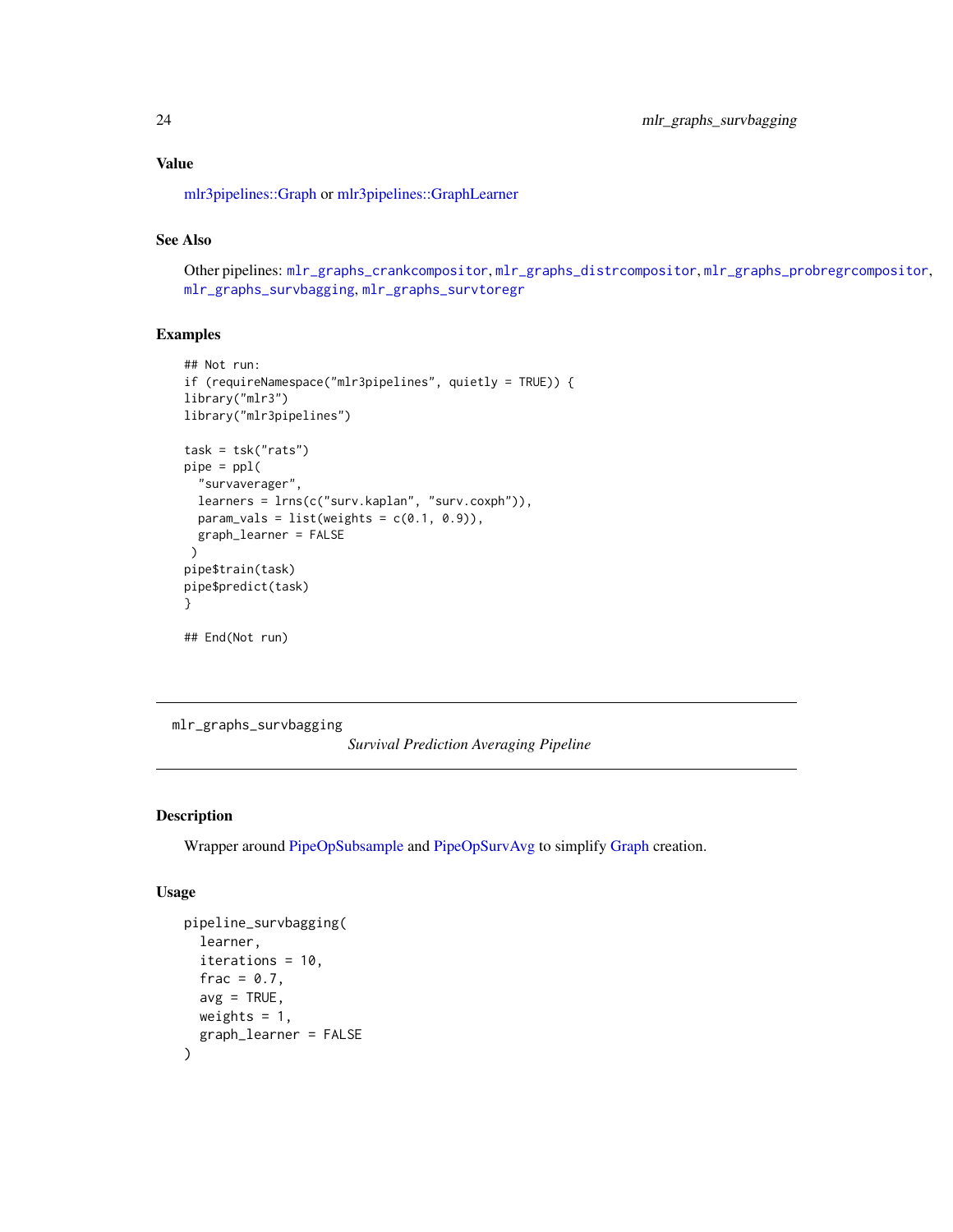# Arguments

| learner       | [mlr3::Learner] [mlr3pipelines::PipeOp] [mlr3pipelines::Graph]<br>Either a Learner which will be wrapped in mlr3pipelines::PipeOpLearner, a<br>PipeOp which will be wrapped in mlr3pipelines::Graph or a Graph itself. Un-<br>derlying Learner should be LearnerSurv. |
|---------------|-----------------------------------------------------------------------------------------------------------------------------------------------------------------------------------------------------------------------------------------------------------------------|
| iterations    | integer(1)<br>Number of bagging iterations. Defaults to 10.                                                                                                                                                                                                           |
| frac          | numeric(1)<br>Percentage of rows to keep during subsampling. See PipeOpSubsample for more<br>information. Defaults to 0.7.                                                                                                                                            |
| avg           | logical(1)<br>If TRUE (default) predictions are aggregated with PipeOpSurvAvg, otherwise<br>returned as multiple predictions. Can only be FALSE if graph_learner = FALSE.                                                                                             |
| weights       | numeric()<br>Weights for model avering, ignored if avg = FALSE. Default is uniform weight-<br>ing, see PipeOpSurvAvg.                                                                                                                                                 |
| graph_learner | logical(1)<br>If TRUE returns wraps the Graph as a GraphLearner otherwise (default) returns<br>as a Graph.                                                                                                                                                            |

# Details

Bagging (Bootstrap AGGregatING) is the process of bootstrapping data and aggregating the final predictions. Bootstrapping splits the data into B smaller datasets of a given size and is performed with [PipeOpSubsample.](#page-0-0) Aggregation is the sample mean of deterministic predictions and a [Mix](#page-0-0)[tureDistribution](#page-0-0) of distribution predictions. This can be further enhanced by using a weighted average by supplying weights.

# Value

[mlr3pipelines::Graph](#page-0-0) or [mlr3pipelines::GraphLearner](#page-0-0)

[mlr3pipelines::GraphLearner](#page-0-0)

# See Also

Other pipelines: [mlr\\_graphs\\_crankcompositor](#page-17-1), [mlr\\_graphs\\_distrcompositor](#page-19-1), [mlr\\_graphs\\_probregrcompositor](#page-21-1), [mlr\\_graphs\\_survaverager](#page-22-1), [mlr\\_graphs\\_survtoregr](#page-25-1)

# Examples

```
## Not run:
if (requireNamespace("mlr3pipelines", quietly = TRUE)) {
library("mlr3")
library("mlr3pipelines")
task = tsk("rats")
pipe = pp1("survbagging",
```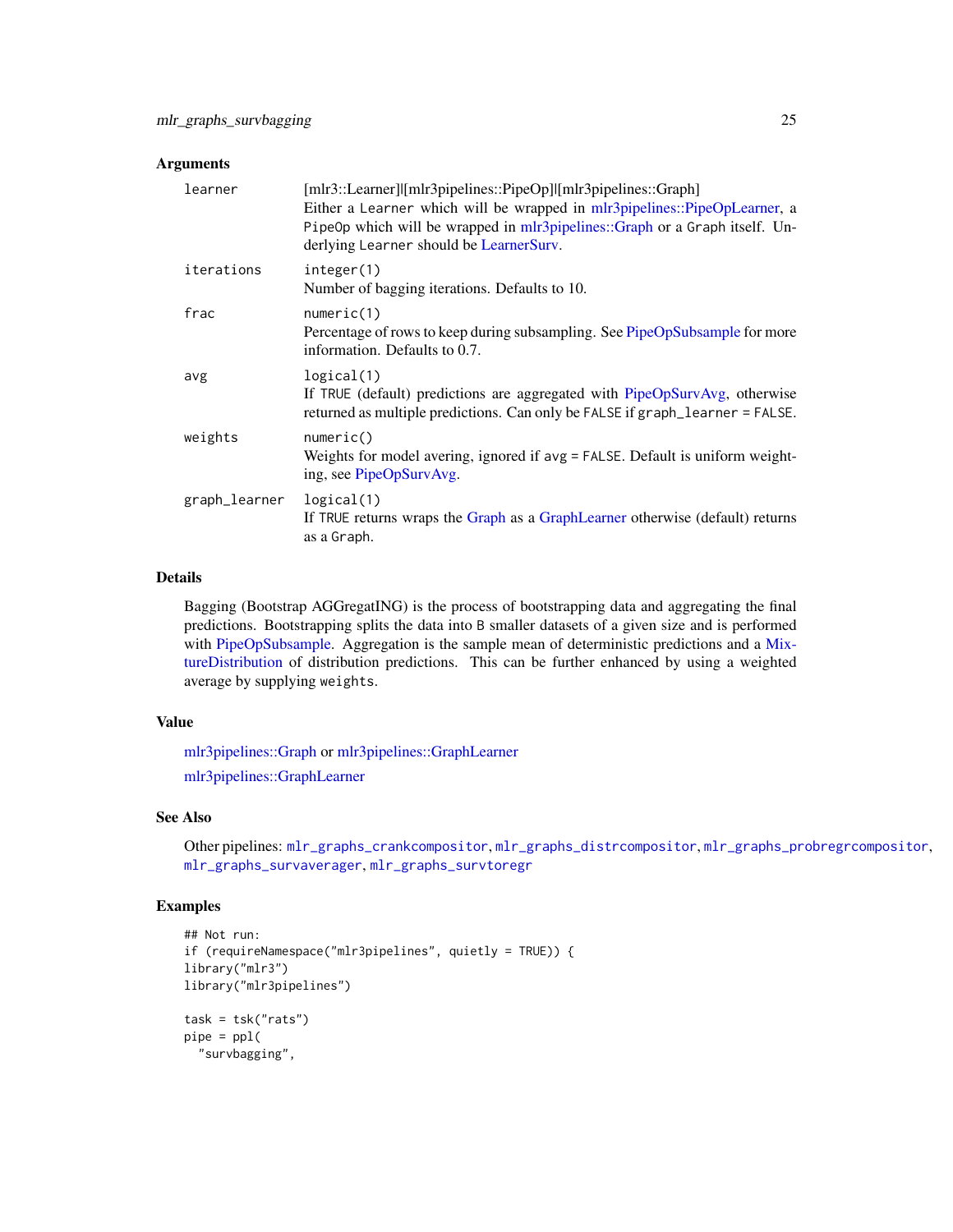```
learner = lrn("surv.coxph"),
 iterations = 5,
 graph_learner = FALSE
)
pipe$train(task)
pipe$predict(task)
}
## End(Not run)
```
<span id="page-25-1"></span>mlr\_graphs\_survtoregr *Survival to Regression Reduction Pipeline*

# Description

Wrapper around multiple [PipeOps](#page-0-0) to help in creation of complex survival to reduction methods. Three reductions are currently implemented, see details.

# Usage

```
pipeline_survtoregr(
 method = 1,
  regr_learner = lrn("regr.featureless"),
  distrcompose = TRUE,
  distr_estimator = lrn("surv.kaplan"),
  regr_se_learner = NULL,
  surv_learner = lrn("surv.coxph"),
  survregr_params = list(method = "ipcw", estimator = "kaplan", alpha = 1),
  distrcompose_params = list(form = "aft"),
 probregr_params = list(dist = "Normal"),
  learnercv_params = list(resampling.method = "insample"),
  graph_learner = FALSE
)
```
# Arguments

| method          | integer(1)<br>Reduction method to use, corresponds to those in details. Default is 1.                                                                                |
|-----------------|----------------------------------------------------------------------------------------------------------------------------------------------------------------------|
| regr_learner    | LearnerRegr<br>Regression learner to fit to the transformed TaskRegr. If regr_se_learner is<br>NULL in method 2, then regr_learner must have se predict_type.        |
| distrcompose    | logical(1)<br>For methods 1 and 3 if TRUE (default) then PipeOpDistrCompositor is utilised to<br>transform the deterministic predictions to a survival distribution. |
| distr_estimator |                                                                                                                                                                      |
|                 | <b>LearnerSury</b><br>For methods 1 and 3 if district on poster FRUE then specifies the learner to esti-<br>mate the baseline hazard, must have predict type distr.  |

<span id="page-25-0"></span>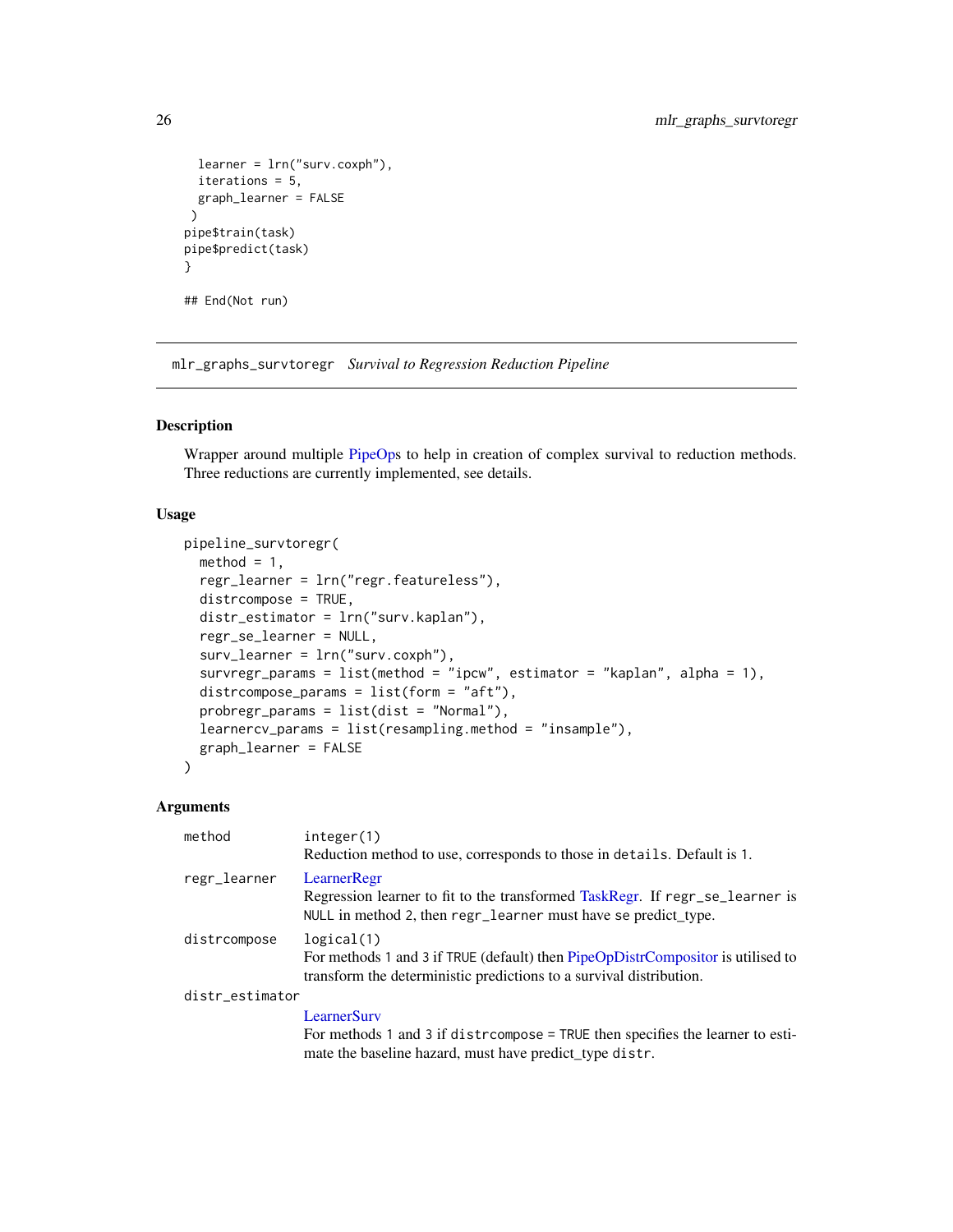regr\_se\_learner

### **[LearnerRegr](#page-0-0)**

For method 2 if regr\_learner is not used to predict the se then a LearnerRegr with se predict\_type must be provided.

surv\_learner [LearnerSurv](#page-9-2)

For method 3, a [LearnerSurv](#page-9-2) with 1p predict type to estimate linear predictors.

survregr\_params

#### list()

Parameters passed to [PipeOpTaskSurvRegr,](#page-105-1) default are survival to regression transformation via ipcw, with weighting determined by Kaplan-Meier and no additional penalty for censoring.

distrcompose\_params

#### list()

Parameters passed to [PipeOpDistrCompositor,](#page-94-1) default is accelerated failure time model form.

#### probregr\_params

list()

Parameters passed to [PipeOpProbregrCompositor,](#page-97-1) default is [Normal](#page-0-0) distribution for composition.

### learnercv\_params

|               | list()<br>Parameters passed to PipeOpLearnerCV, default is to use insampling.                              |
|---------------|------------------------------------------------------------------------------------------------------------|
| graph_learner | logical(1)<br>If TRUE returns wraps the Graph as a GraphLearner otherwise (default) returns<br>as a Graph. |

# Details

Three reduction strategies are implemented, these are:

- 1. Survival to Deterministic Regression A
	- (a) [PipeOpTaskSurvRegr](#page-105-1) Converts [TaskSurv](#page-127-1) to [TaskRegr.](#page-0-0)
	- (b) A [LearnerRegr](#page-0-0) is fit and predicted on the new TaskRegr.
	- (c) [PipeOpPredRegrSurv](#page-100-1) transforms the resulting [PredictionRegr](#page-0-0) to [PredictionSurv.](#page-124-1)
	- (d) Optionally: [PipeOpDistrCompositor](#page-94-1) is used to compose a distr predict\_type from the predicted response predict\_type.
- 2. Survival to Probabilistic Regression
	- (a) [PipeOpTaskSurvRegr](#page-105-1) Converts [TaskSurv](#page-127-1) to [TaskRegr.](#page-0-0)
	- (b) A [LearnerRegr](#page-0-0) is fit on the new TaskRegr to predict response, optionally a second LearnerRegr can be fit to predict se.
	- (c) [PipeOpProbregrCompositor](#page-97-1) composes a distr prediction from the learner(s).
	- (d) [PipeOpPredRegrSurv](#page-100-1) transforms the resulting [PredictionRegr](#page-0-0) to [PredictionSurv.](#page-124-1)
- 3. Survival to Deterministic Regression B
	- (a) [PipeOpLearnerCV](#page-0-0) cross-validates and makes predictions from a linear [LearnerSurv](#page-9-2) with lp predict type on the original [TaskSurv.](#page-127-1)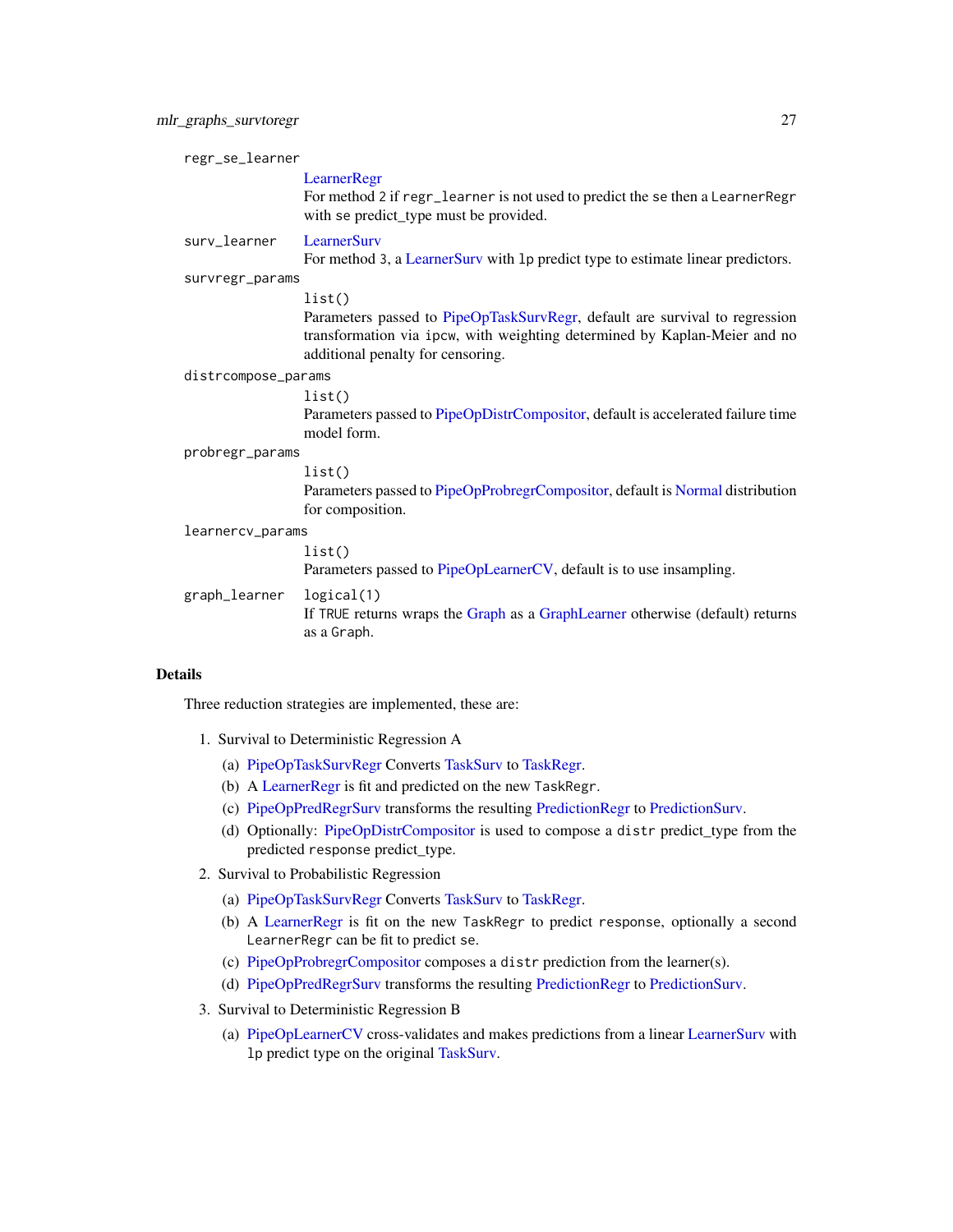- (b) [PipeOpTaskSurvRegr](#page-105-1) transforms the lp predictions into the target of a [TaskRegr](#page-0-0) with the same features as the original [TaskSurv.](#page-127-1)
- (c) A [LearnerRegr](#page-0-0) is fit and predicted on the new TaskRegr.
- (d) [PipeOpPredRegrSurv](#page-100-1) transforms the resulting [PredictionRegr](#page-0-0) to [PredictionSurv.](#page-124-1)
- (e) Optionally: [PipeOpDistrCompositor](#page-94-1) is used to compose a distr predict\_type from the predicted lp predict\_type.

### Interpretation:

- 1. Once a dataset has censoring removed (by a given method) then a regression learner can predict the survival time as the response.
- 2. This is a very similar reduction to the first method with the main difference being the distribution composition. In the first case this is composed in a survival framework by assuming a linear model form and baseline hazard estimator, in the second case the composition is in a regression framework. The latter case could result in problematic negative predictions and should therefore be interpreted with caution, however a wider choice of distributions makes it a more flexible composition.
- 3. This is a rarer use-case that bypasses censoring not be removing it but instead by first predicting the linear predictor from a survival model and fitting a regression model on these predictions. The resulting regression predictions can then be viewed as the linear predictors of the new data, which can ultimately be composed to a distribution.

### Value

[mlr3pipelines::Graph](#page-0-0) or [mlr3pipelines::GraphLearner](#page-0-0)

### See Also

Other pipelines: [mlr\\_graphs\\_crankcompositor](#page-17-1), [mlr\\_graphs\\_distrcompositor](#page-19-1), [mlr\\_graphs\\_probregrcompositor](#page-21-1), [mlr\\_graphs\\_survaverager](#page-22-1), [mlr\\_graphs\\_survbagging](#page-23-1)

# Examples

```
## Not run:
if (requireNamespace("mlr3pipelines", quietly = TRUE)) {
library("mlr3")
library("mlr3pipelines")
task = tsk("rats")
# method 1 with censoring deletion, compose to distribution
pipe = ppl(
  "survtoregr",
 method = 1,
 regr_learner = lrn("regr.featureless"),
 distrcompose = TRUE,
 survregr_params = list(method = "delete")
)
pipe$train(task)
pipe$predict(task)
```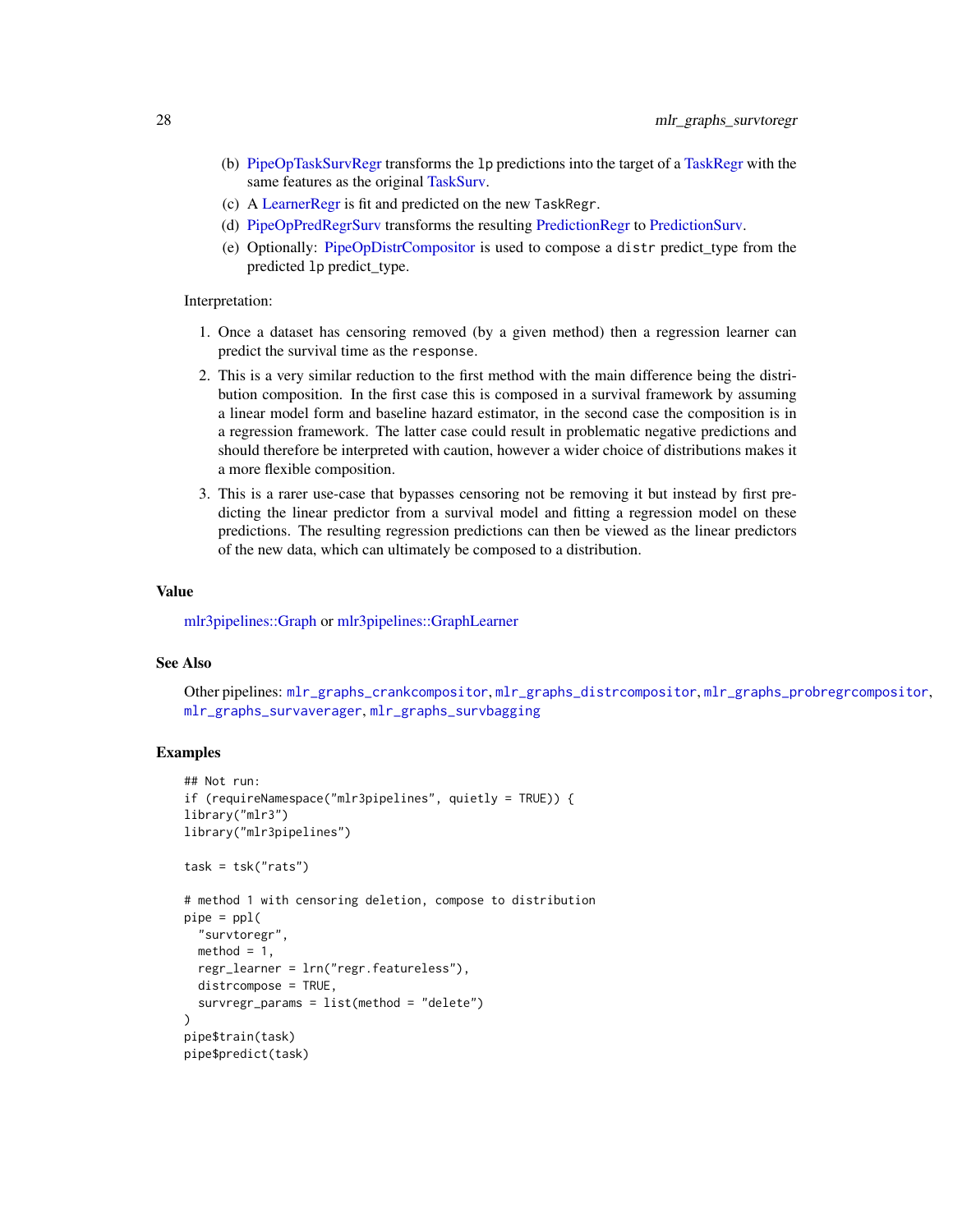```
# method 2 with censoring imputation (mrl), one regr learner
pipe = pp1("survtoregr",
  method = 2,regr_learner = lrn("regr.featureless", predict_type = "se"),
  survregr_params = list(method = "mrl")
\mathcal{L}pipe$train(task)
pipe$predict(task)
# method 3 with censoring omission and no composition, insample resampling
pipe = pp1("survtoregr",
  method = 3,
  regr_learner = lrn("regr.featureless"),
  distrcompose = FALSE,
  surv_learner = lrn("surv.coxph"),
  survregr_params = list(method = "omission")
)
pipe$train(task)
pipe$predict(task)
}
## End(Not run)
```

```
mlr_learners_dens.hist
```
*Histogram Density Estimator*

# Description

Calls [graphics::hist\(\)](#page-0-0) and the result is coerced to a [distr6::Distribution.](#page-0-0)

### **Dictionary**

This [Learner](#page-0-0) can be instantiated via the [dictionary](#page-0-0) [mlr\\_learners](#page-0-0) or with the associated sugar function  $lrn()$ :

```
LearnerDensHistogram$new()
mlr_learners$get("dens.hist")
lrn("dens.hist")
```
### Meta Information

- Type: "dens"
- Predict Types: pdf, cdf
- Feature Types: integer, numeric
- Properties: -
- Packages: [distr6](https://CRAN.R-project.org/package=distr6)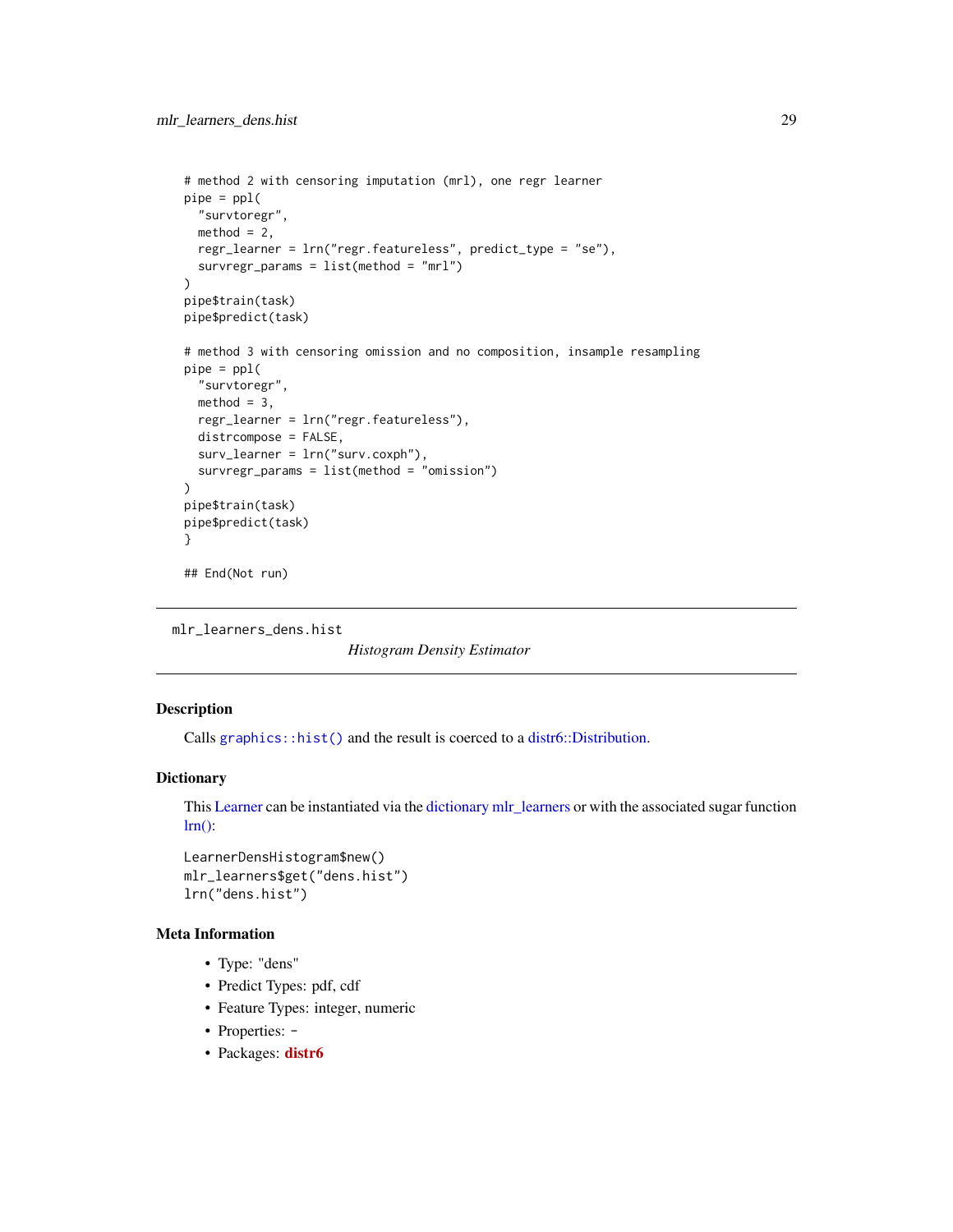#### <span id="page-29-0"></span>Super classes

[mlr3::Learner](#page-0-0) -> [mlr3proba::LearnerDens](#page-0-0) -> LearnerDensHistogram

#### Methods

#### Public methods:

- [LearnerDensHistogram\\$new\(\)](#page-8-0)
- [LearnerDensHistogram\\$clone\(\)](#page-9-1)

### **Method** new(): Creates a new instance of this  $R6$  class.

*Usage:*

LearnerDensHistogram\$new()

Method clone(): The objects of this class are cloneable with this method.

*Usage:*

LearnerDensHistogram\$clone(deep = FALSE)

*Arguments:*

deep Whether to make a deep clone.

# See Also

Other density estimators: [mlr\\_learners\\_dens.kde](#page-29-1)

<span id="page-29-1"></span>mlr\_learners\_dens.kde *Kernel Density Estimator*

# Description

Calls kernels implemented in **[distr6](https://CRAN.R-project.org/package=distr6)** and the result is coerced to a [distr6::Distribution.](#page-0-0)

# Details

The default bandwidth uses Silverman's rule-of-thumb for Gaussian kernels, however for non-Gaussian kernels it is recommended to use **minitally as the standard value of the standard Conservation**. Other density learners can be used for automated bandwidth selection. The default kernel is Epanechnikov (chosen to reduce dependencies).

### **Dictionary**

This [Learner](#page-0-0) can be instantiated via the [dictionary](#page-0-0) [mlr\\_learners](#page-0-0) or with the associated sugar function  $lrn$ :

LearnerDensKDE\$new() mlr\_learners\$get("dens.kde") lrn("dens.kde")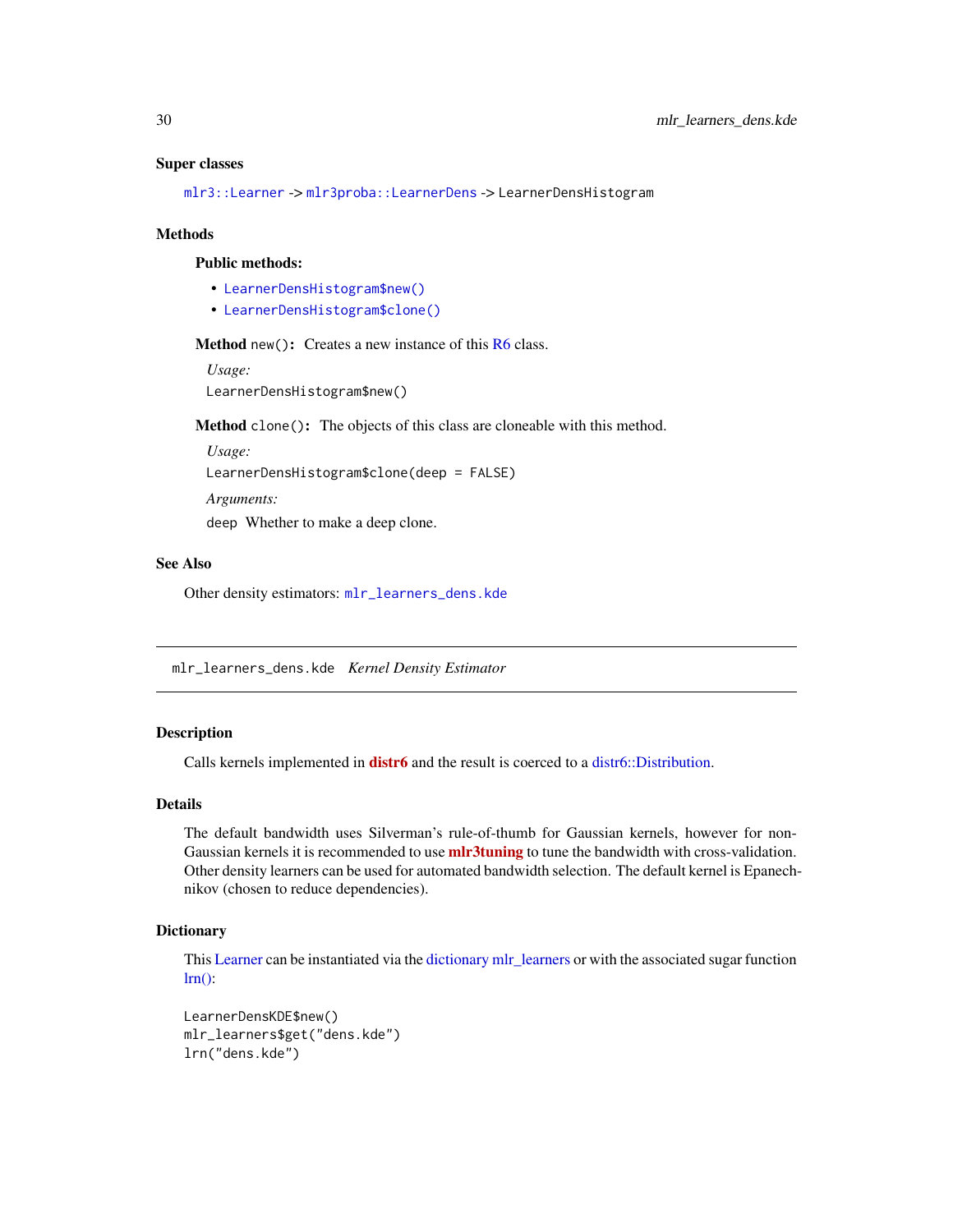# Meta Information

- Type: "dens"
- Predict Types: pdf
- Feature Types: integer, numeric
- Properties: missings
- Packages: [distr6](https://CRAN.R-project.org/package=distr6)

# Super classes

[mlr3::Learner](#page-0-0) -> [mlr3proba::LearnerDens](#page-0-0) -> LearnerDensKDE

# Methods

# Public methods:

- [LearnerDensKDE\\$new\(\)](#page-8-0)
- [LearnerDensKDE\\$clone\(\)](#page-9-1)

Method new(): Creates a new instance of this [R6](#page-0-0) class.

*Usage:* LearnerDensKDE\$new()

Method clone(): The objects of this class are cloneable with this method.

```
Usage:
LearnerDensKDE$clone(deep = FALSE)
Arguments:
```
deep Whether to make a deep clone.

# References

Silverman, W. B (1986). *Density Estimation for Statistics and Data Analysis*. Chapman & Hall, London.

# See Also

Other density estimators: [mlr\\_learners\\_dens.hist](#page-28-1)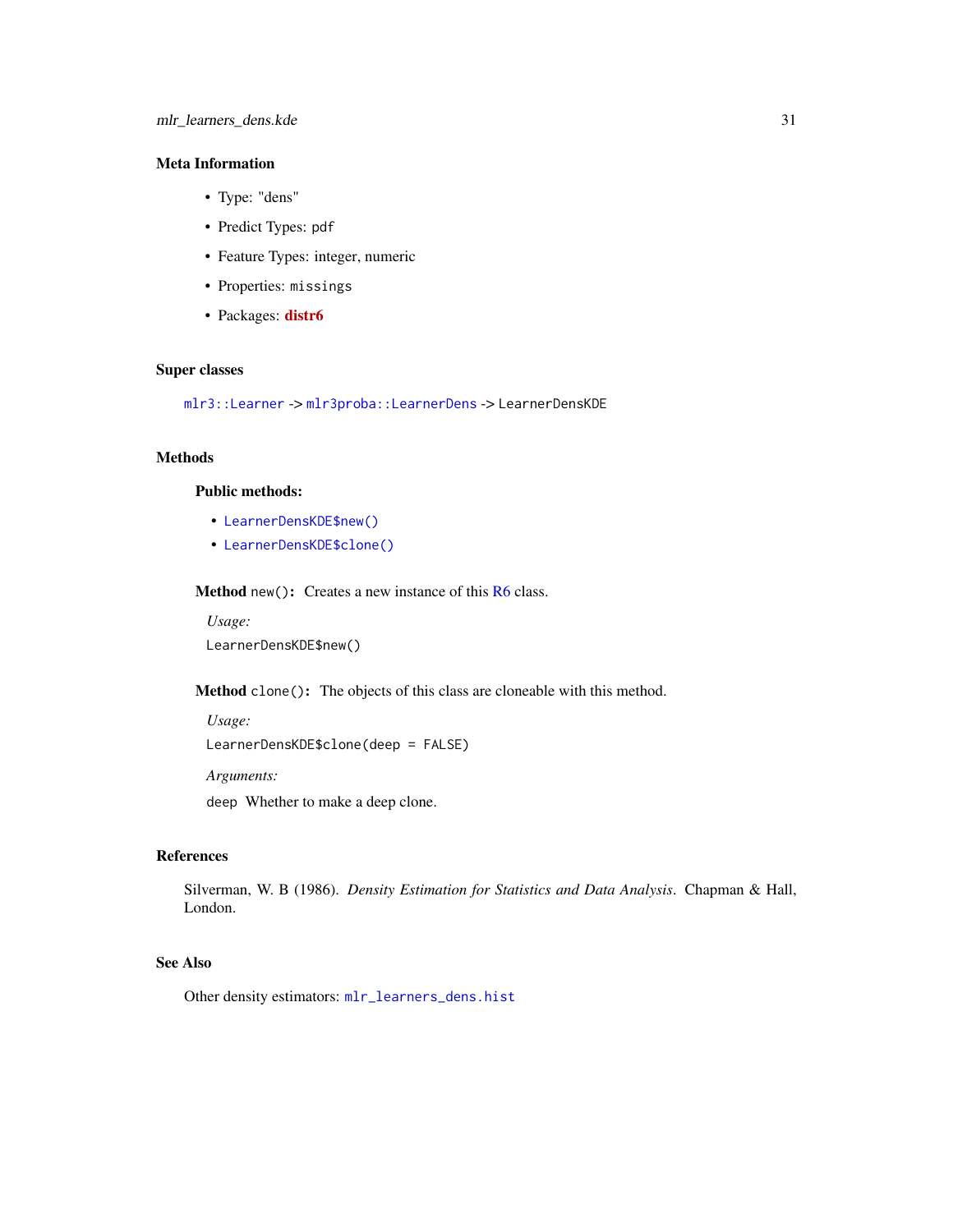<span id="page-31-1"></span><span id="page-31-0"></span>mlr\_learners\_surv.coxph

*Cox Proportional Hazards Survival Learner*

# Description

Calls [survival::coxph\(\)](#page-0-0).

- lp is predicted by [survival::predict.coxph\(\)](#page-0-0)
- distr is predicted by [survival::survfit.coxph\(\)](#page-0-0)
- crank is identical to lp

# **Dictionary**

This [Learner](#page-0-0) can be instantiated via the [dictionary](#page-0-0) [mlr\\_learners](#page-0-0) or with the associated sugar function  $lrn$ :

```
LearnerSurvCoxPH$new()
mlr_learners$get("surv.coxph")
lrn("surv.coxph")
```
# Meta Information

- Type: "surv"
- Predict Types: distr, crank, lp
- Feature Types: logical, integer, numeric, factor
- Properties: weights
- Packages: [survival](https://CRAN.R-project.org/package=survival) [distr6](https://CRAN.R-project.org/package=distr6)

# Super classes

[mlr3::Learner](#page-0-0) -> [mlr3proba::LearnerSurv](#page-0-0) -> LearnerSurvCoxPH

# Methods

### Public methods:

- [LearnerSurvCoxPH\\$new\(\)](#page-8-0)
- [LearnerSurvCoxPH\\$clone\(\)](#page-9-1)

Method new(): Creates a new instance of this [R6](#page-0-0) class.

*Usage:* LearnerSurvCoxPH\$new()

Method clone(): The objects of this class are cloneable with this method.

*Usage:*

LearnerSurvCoxPH\$clone(deep = FALSE)

*Arguments:*

deep Whether to make a deep clone.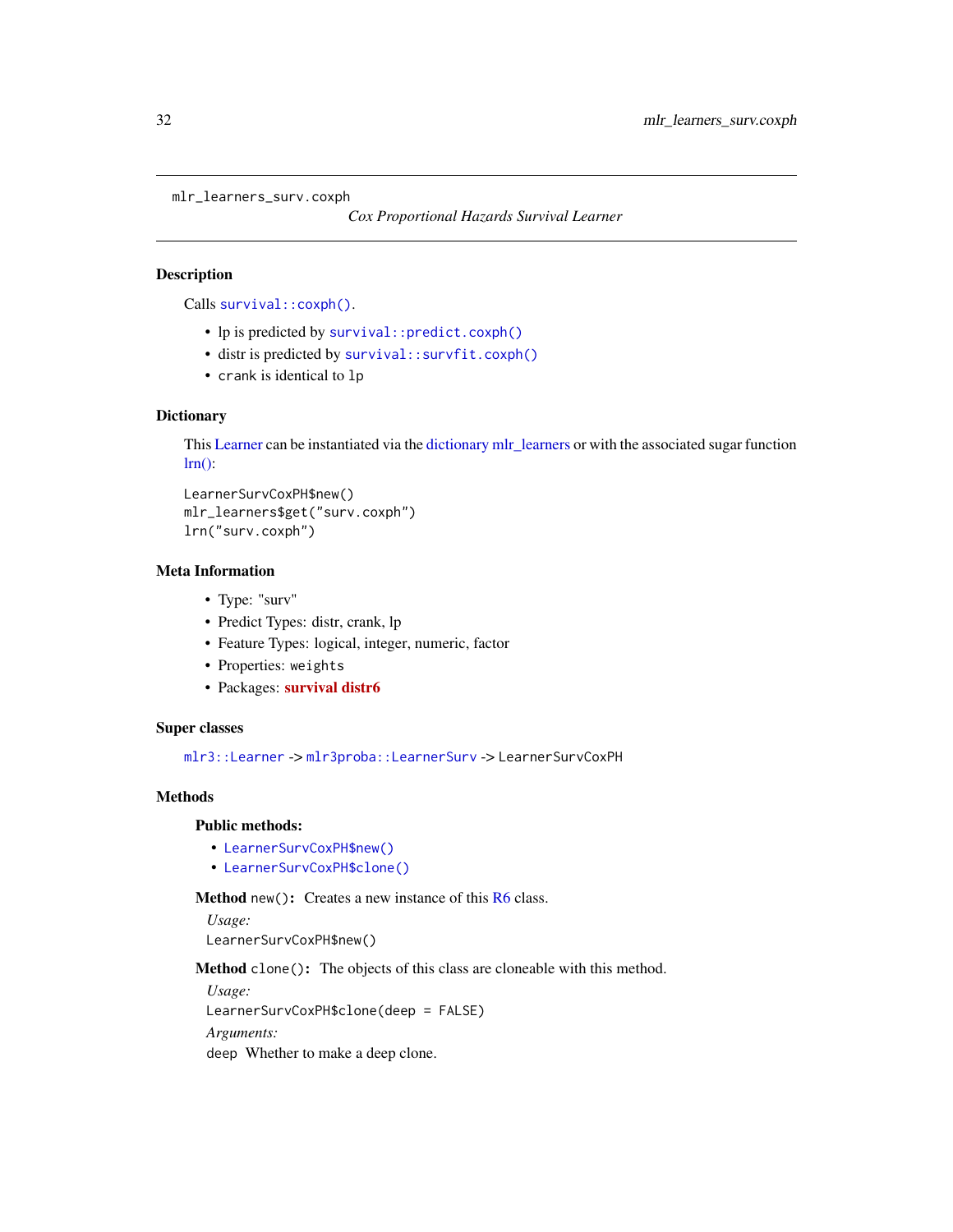# <span id="page-32-0"></span>References

Cox DR (1972). "Regression Models and Life-Tables." *Journal of the Royal Statistical Society: Series B (Methodological)*, 34(2), 187–202. doi: [10.1111/j.25176161.1972.tb00899.x.](https://doi.org/10.1111/j.2517-6161.1972.tb00899.x)

# See Also

Other survival learners: [mlr\\_learners\\_surv.kaplan](#page-32-1), [mlr\\_learners\\_surv.rpart](#page-33-1)

<span id="page-32-1"></span>mlr\_learners\_surv.kaplan

*Kaplan-Meier Estimator Survival Learner*

### Description

Calls [survival::survfit\(\)](#page-0-0).

- distr is predicted by estimating the survival function with [survival::survfit\(\)](#page-0-0)
- crank is predicted as the expectation of the survival distribution, distr

### Dictionary

This [Learner](#page-0-0) can be instantiated via the [dictionary](#page-0-0) [mlr\\_learners](#page-0-0) or with the associated sugar function  $lrn$ :

```
LearnerSurvKaplan$new()
mlr_learners$get("surv.kaplan")
lrn("surv.kaplan")
```
### Meta Information

- Type: "surv"
- Predict Types: crank, distr
- Feature Types: logical, integer, numeric, character, factor, ordered
- Properties: missings
- Packages: [survival](https://CRAN.R-project.org/package=survival) [distr6](https://CRAN.R-project.org/package=distr6)

#### Super classes

[mlr3::Learner](#page-0-0) -> [mlr3proba::LearnerSurv](#page-0-0) -> LearnerSurvKaplan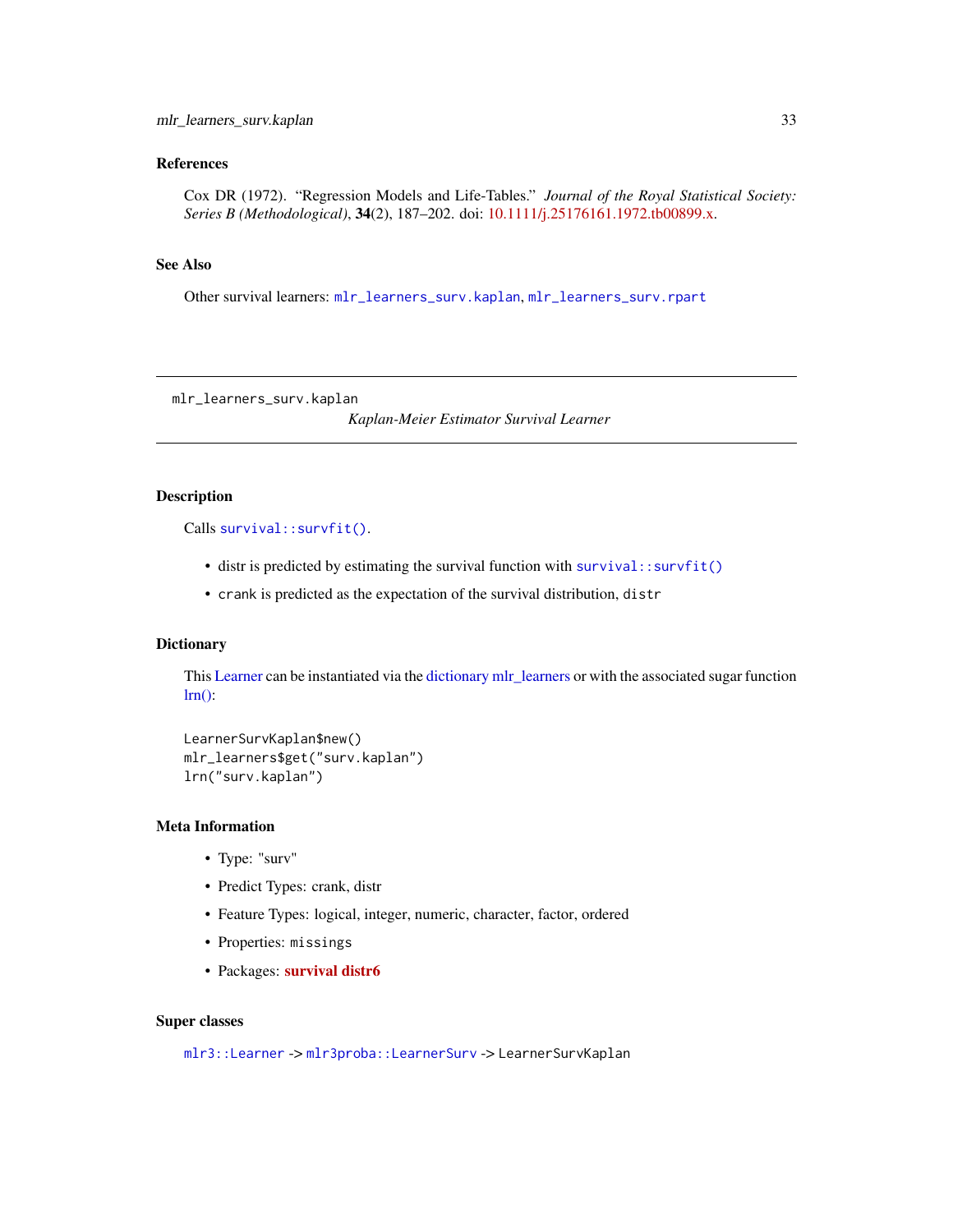# Methods

### Public methods:

- [LearnerSurvKaplan\\$new\(\)](#page-8-0)
- [LearnerSurvKaplan\\$clone\(\)](#page-9-1)

#### **Method** new( $)$ : Creates a new instance of this  $R6$  class.

*Usage:* LearnerSurvKaplan\$new()

Method clone(): The objects of this class are cloneable with this method.

*Usage:* LearnerSurvKaplan\$clone(deep = FALSE) *Arguments:* deep Whether to make a deep clone.

# References

Kaplan EL, Meier P (1958). "Nonparametric Estimation from Incomplete Observations." *Journal of the American Statistical Association*, 53(282), 457–481. doi: [10.1080/01621459.1958.10501452.](https://doi.org/10.1080/01621459.1958.10501452)

# See Also

Other survival learners: [mlr\\_learners\\_surv.coxph](#page-31-1), [mlr\\_learners\\_surv.rpart](#page-33-1)

<span id="page-33-1"></span>mlr\_learners\_surv.rpart

*Rpart Survival Trees Survival Learner*

# Description

Calls [rpart::rpart\(\)](#page-0-0).

• crank is predicted using [rpart::predict.rpart\(\)](#page-0-0)

Parameter xval is set to 0 in order to save some computation time.

#### Dictionary

This [Learner](#page-0-0) can be instantiated via the [dictionary](#page-0-0) [mlr\\_learners](#page-0-0) or with the associated sugar function  $lrn()$ :

```
LearnerSurvRpart$new()
mlr_learners$get("surv.rpart")
lrn("surv.rpart")
```
<span id="page-33-0"></span>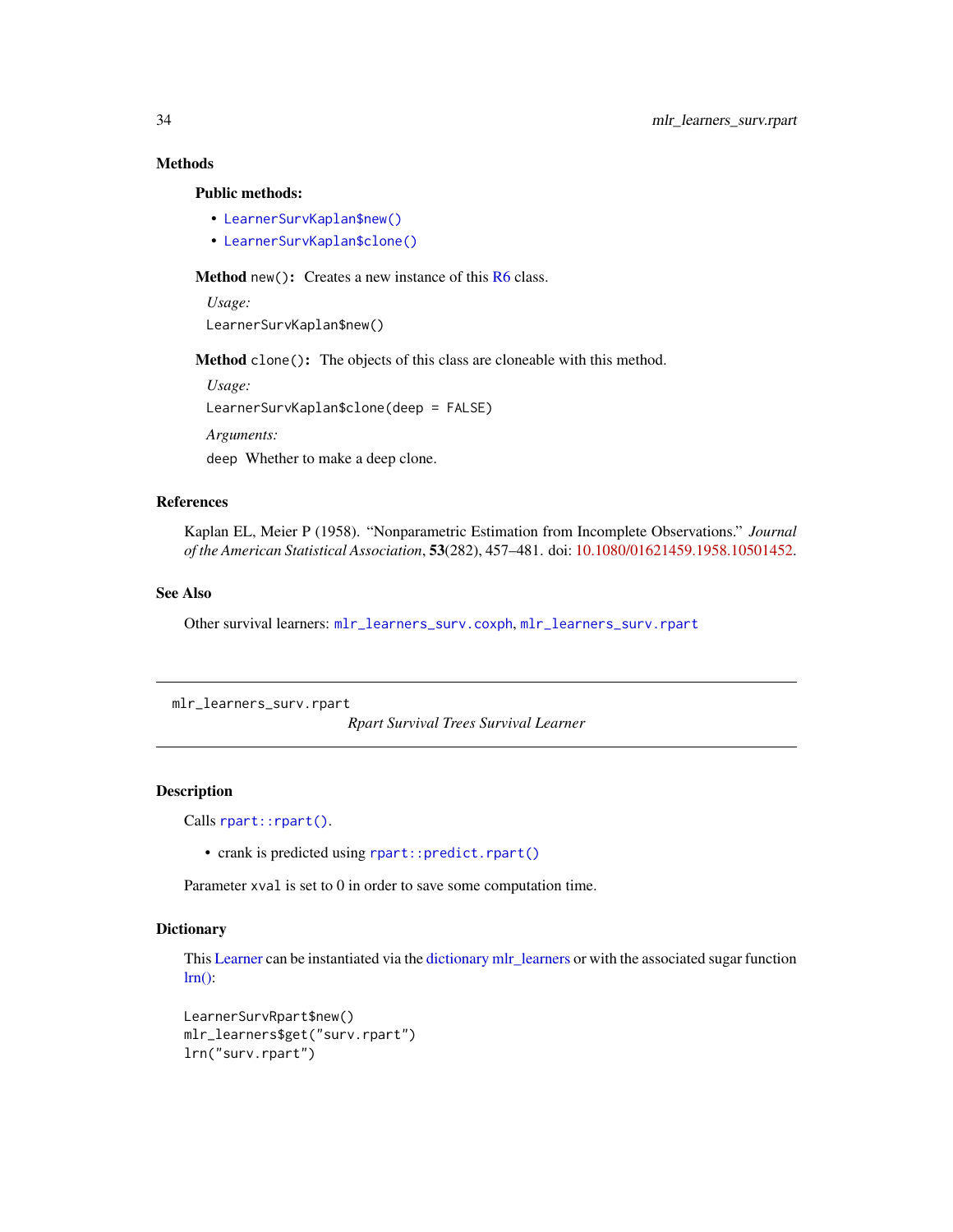# Meta Information

- Type: "surv"
- Predict Types: crank, distr
- Feature Types: logical, integer, numeric, character, factor, ordered
- Properties: importance, missings, selected\_features, weights
- Packages: [rpart](https://CRAN.R-project.org/package=rpart) [distr6](https://CRAN.R-project.org/package=distr6) [survival](https://CRAN.R-project.org/package=survival)

### Super classes

[mlr3::Learner](#page-0-0) -> [mlr3proba::LearnerSurv](#page-0-0) -> LearnerSurvRpart

# **Methods**

# Public methods:

- [LearnerSurvRpart\\$new\(\)](#page-8-0)
- [LearnerSurvRpart\\$importance\(\)](#page-34-0)
- [LearnerSurvRpart\\$selected\\_features\(\)](#page-34-1)
- [LearnerSurvRpart\\$clone\(\)](#page-9-1)

Method new(): Creates a new instance of this [R6](#page-0-0) class.

*Usage:*

LearnerSurvRpart\$new()

<span id="page-34-0"></span>Method importance(): The importance scores are extracted from the model slot variable.importance. *Usage:*

LearnerSurvRpart\$importance()

*Returns:* Named numeric().

<span id="page-34-1"></span>Method selected\_features(): Selected features are extracted from the model slot frame\$var.

*Usage:*

LearnerSurvRpart\$selected\_features()

*Returns:* character().

Method clone(): The objects of this class are cloneable with this method.

*Usage:*

LearnerSurvRpart\$clone(deep = FALSE)

*Arguments:*

deep Whether to make a deep clone.

# References

Breiman L, Friedman JH, Olshen RA, Stone CJ (1984). *Classification And Regression Trees*. Routledge. doi: [10.1201/9781315139470.](https://doi.org/10.1201/9781315139470)

# See Also

Other survival learners: [mlr\\_learners\\_surv.coxph](#page-31-1), [mlr\\_learners\\_surv.kaplan](#page-32-1)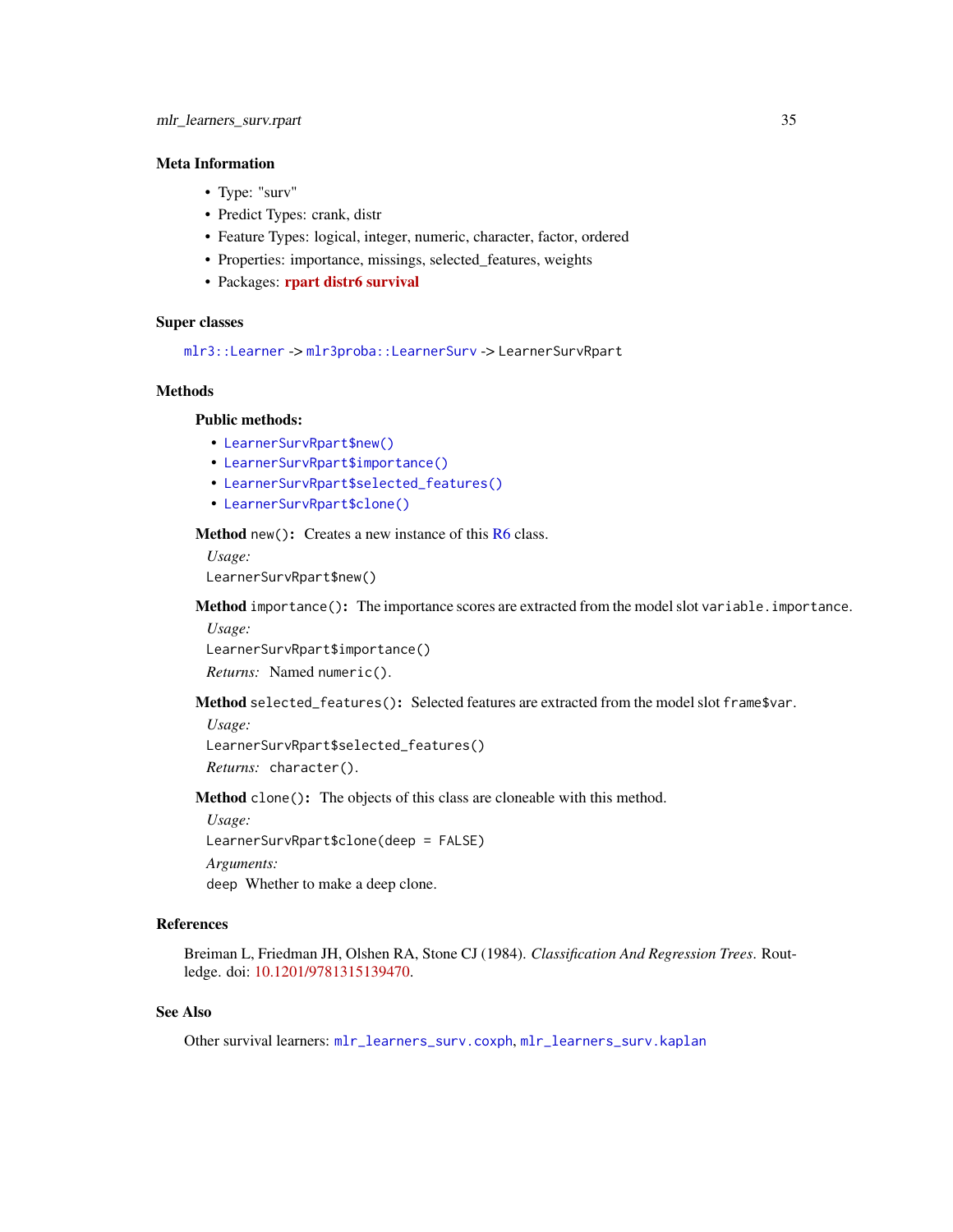<span id="page-35-1"></span><span id="page-35-0"></span>mlr\_measures\_dens.logloss

*Log loss Density Measure*

# Description

Calculates the cross-entropy, or logarithmic (log), loss.

The logloss, in the context of probabilistic predictions, is defined as the negative log probability density function,  $f$ , evaluated at the observed value,  $y$ ,

 $L(f, y) = -\log(f(y))$ 

#### Meta Information

- Type: "density"
- Range:  $[0, \infty)$
- Minimize: TRUE
- Required prediction: pdf

### Super classes

[mlr3::Measure](#page-0-0) -> [mlr3proba::MeasureDens](#page-0-0) -> MeasureDensLogloss

# Active bindings

eps Returns eps parameter, see initialize.

# Methods

### Public methods:

- [MeasureDensLogloss\\$new\(\)](#page-8-0)
- [MeasureDensLogloss\\$clone\(\)](#page-9-1)

Method new(): Creates a new instance of this [R6](#page-0-0) class.

*Usage:*

MeasureDensLogloss\$new(eps = 1e-15)

*Arguments:*

eps (numeric(1))

Very small number to set zero-valued predicted probabilities to in order to prevent errors in log(0) calculation.

Method clone(): The objects of this class are cloneable with this method.

*Usage:*

MeasureDensLogloss\$clone(deep = FALSE)

*Arguments:*

deep Whether to make a deep clone.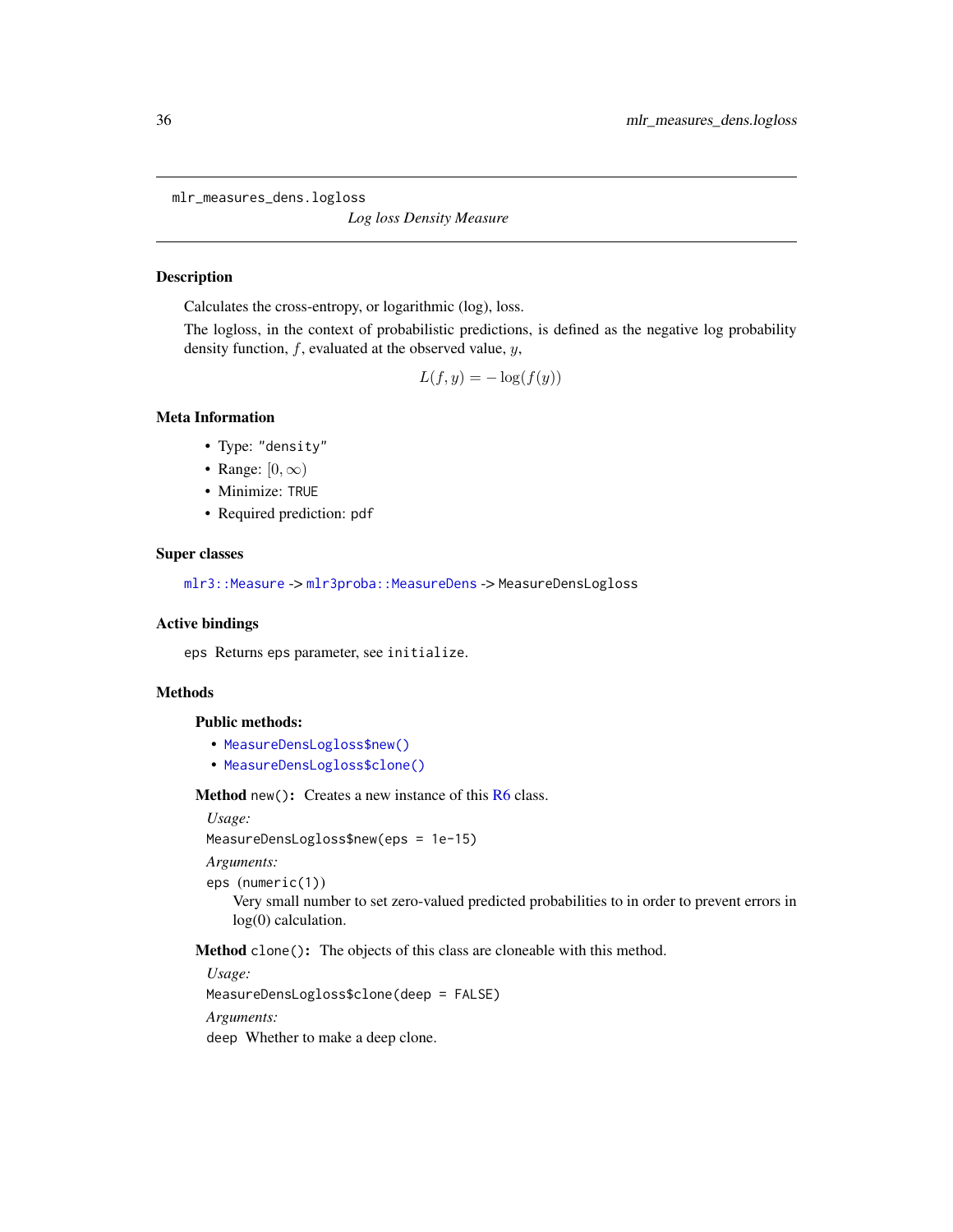<span id="page-36-0"></span>mlr\_measures\_surv.beggC

*Begg's C-Index Survival Measure*

# Description

Calls [survAUC::BeggC\(\)](#page-0-0).

Assumes Cox PH model specification.

## Details

All measures implemented from [survAUC](https://CRAN.R-project.org/package=survAUC) should be used with care, we are aware of problems in implementation that sometimes cause fatal errors in R. In future updates these measures will all be re-written and implemented directly in mlr3proba.

## Dictionary

This [Measure](#page-0-0) can be instantiated via the [dictionary](#page-0-0) [mlr\\_measures](#page-0-0) or with the associated sugar function [msr\(\):](#page-0-0)

```
MeasureSurvBeggC$new()
mlr_measures$get("surv.beggC")
msr("surv.beggC")
```
# Meta Information

- Type: "surv"
- Range:  $[0, 1]$
- Minimize: FALSE
- Required prediction: lp

# Super classes

[mlr3::Measure](#page-0-0) -> [mlr3proba::MeasureSurv](#page-0-0) -> MeasureSurvBeggC

# Methods

# Public methods:

- [MeasureSurvBeggC\\$new\(\)](#page-8-0)
- [MeasureSurvBeggC\\$clone\(\)](#page-9-0)

Method new(): Creates a new instance of this [R6](#page-0-0) class.

```
Usage:
MeasureSurvBeggC$new()
```
Method clone(): The objects of this class are cloneable with this method.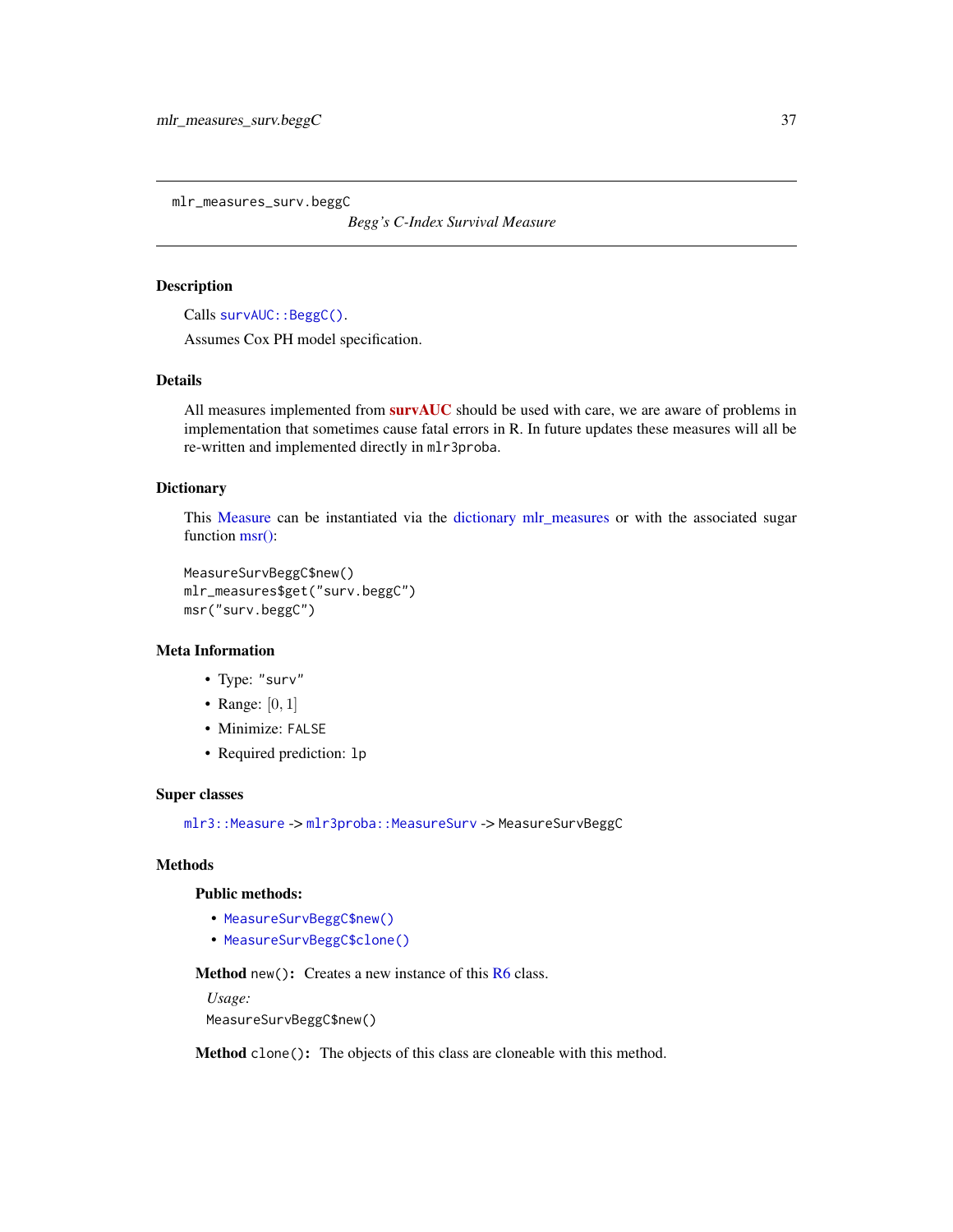*Usage:* MeasureSurvBeggC\$clone(deep = FALSE) *Arguments:* deep Whether to make a deep clone.

## References

Begg CB, Cramer LD, Venkatraman ES, Rosai J (2000). "Comparing tumour staging and grading systems: a case study and a review of the issues, using thymoma as a model." *Statistics in Medicine*, 19(15), 1997–2014. doi: [10.1002/10970258\(20000815\)19:15<1997::aidsim511>3.0.co;2c.](https://doi.org/10.1002/1097-0258(20000815)19:15<1997::aid-sim511>3.0.co;2-c)

#### See Also

```
Other survival measures: mlr_measures_surv.calib_alpha, mlr_measures_surv.calib_beta,
mlr_measures_surv.chambless_auc, mlr_measures_surv.cindex, mlr_measures_surv.gonenC,
mlr_measures_surv.grafSE, mlr_measures_surv.graf, mlr_measures_surv.harrellC, mlr_measures_surv.hung_auc,
mlr_measures_surv.intloglossSE, mlr_measures_surv.intlogloss, mlr_measures_surv.logloss_se,
mlr_measures_surv.logloss, mlr_measures_surv.maeSE, mlr_measures_surv.mae, mlr_measures_surv.mseSE,
mlr_measures_surv.mse, mlr_measures_surv.nagelk_r2, mlr_measures_surv.oquigley_r2,
mlr_measures_surv.rmseSE, mlr_measures_surv.rmse, mlr_measures_surv.schmid, mlr_measures_surv.song_auc,
mlr_measures_surv.song_tnr, mlr_measures_surv.song_tpr, mlr_measures_surv.unoC, mlr_measures_surv.uno_auc,
mlr_measures_surv.uno_tnr, mlr_measures_surv.uno_tpr, mlr_measures_surv.xu_r2
Other Concordance survival measures: mlr_measures_surv.gonenC, mlr_measures_surv.harrellC,
mlr_measures_surv.unoC
Other lp survival measures: mlr_measures_surv.calib_beta, mlr_measures_surv.chambless_auc,
mlr_measures_surv.gonenC, mlr_measures_surv.hung_auc, mlr_measures_surv.nagelk_r2,
mlr_measures_surv.oquigley_r2, mlr_measures_surv.song_auc, mlr_measures_surv.song_tnr,
```

```
mlr_measures_surv.song_tpr, mlr_measures_surv.uno_auc, mlr_measures_surv.uno_tnr,
```

```
mlr_measures_surv.uno_tpr, mlr_measures_surv.xu_r2
```
<span id="page-37-0"></span>mlr\_measures\_surv.calib\_alpha *Van Houwelingen's Alpha Survival Measure*

#### Description

This calibration method is defined by estimating

$$
\alpha = \sum \delta_i / \sum H_i(t_i)
$$

where  $\delta$  is the observed censoring indicator from the test data,  $H_i$  is the predicted cumulative hazard, and  $t_i$  is the observed survival time.

The standard error is given by

$$
\exp(1/\sqrt{\sum \delta_i})
$$

The model is well calibrated if the estimated  $\alpha$  coefficient is equal to 1.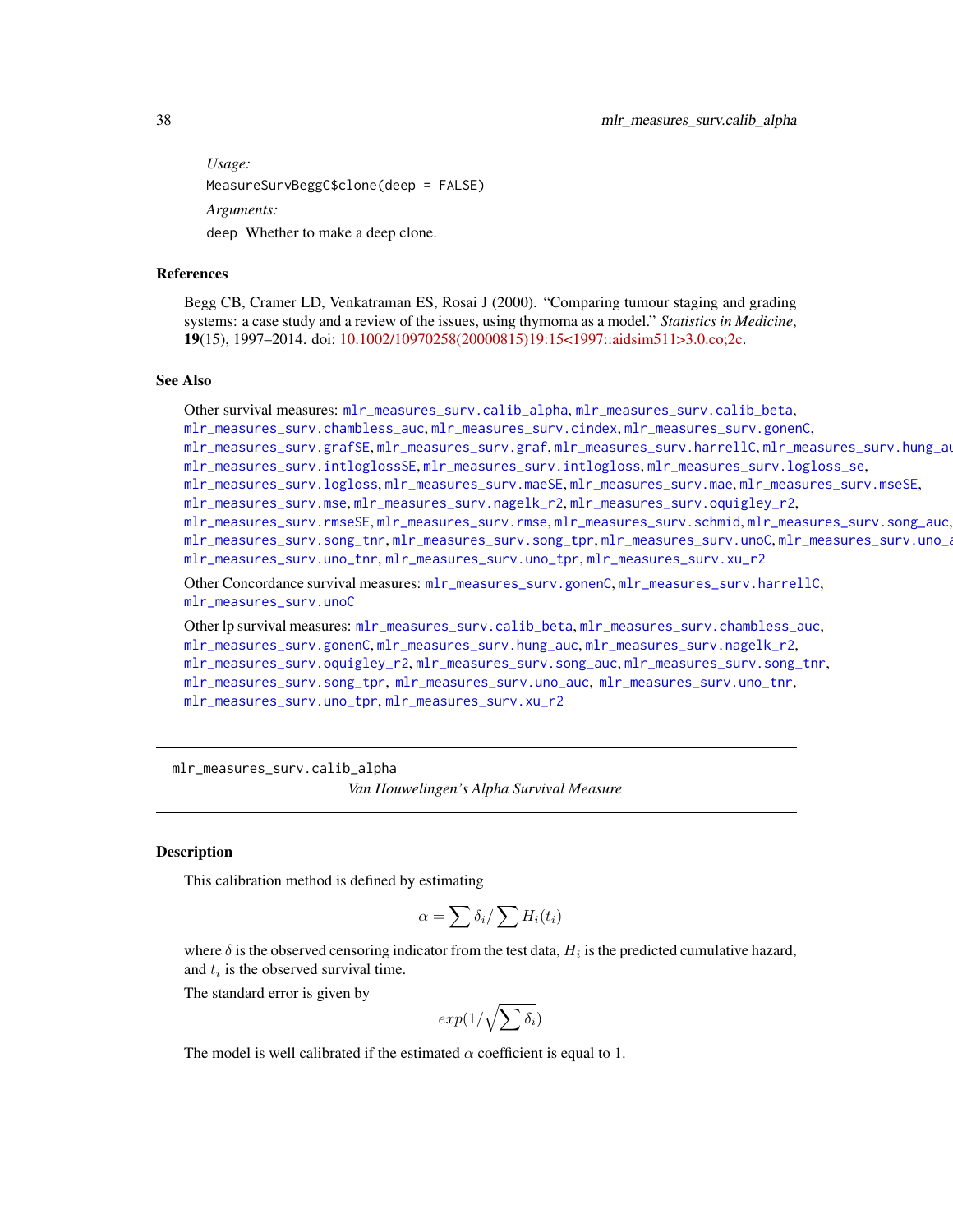# **Dictionary**

This [Measure](#page-0-0) can be instantiated via the [dictionary](#page-0-0) [mlr\\_measures](#page-0-0) or with the associated sugar function [msr\(\):](#page-0-0)

```
MeasureSurvCalibrationAlpha$new()
mlr_measures$get("surv.calib_alpha")
msr("surv.calib_alpha")
```
## Meta Information

- Type: "surv"
- Range:  $(-\infty, \infty)$
- Minimize: FALSE
- Required prediction: distr

#### Super classes

[mlr3::Measure](#page-0-0) -> [mlr3proba::MeasureSurv](#page-0-0) -> MeasureSurvCalibrationAlpha

## Active bindings

```
se (logical(1))
```
If TRUE returns the standard error of the measure.

# Methods

#### Public methods:

- [MeasureSurvCalibrationAlpha\\$new\(\)](#page-8-0)
- [MeasureSurvCalibrationAlpha\\$clone\(\)](#page-9-0)

**Method** new( $)$ : Creates a new instance of this  $R6$  class.

*Usage:*

MeasureSurvCalibrationAlpha\$new(se = FALSE)

*Arguments:*

se (logical(1))

If TRUE returns the standard error of the measure.

Method clone(): The objects of this class are cloneable with this method.

*Usage:*

MeasureSurvCalibrationAlpha\$clone(deep = FALSE)

*Arguments:*

deep Whether to make a deep clone.

# References

Van Houwelingen, C. H (2000). "Validation, calibration, revision and combination of prognostic survival models." *Statistics in Medicine*, 19(24), 3401–3415. doi: [10.1002/10970258\(20001230\)19:2](https://doi.org/10.1002/1097-0258(20001230)19:24<3401::AID-SIM554>3.0.CO;2-2)4<3401::AID-[SIM554>3.0.CO;22.](https://doi.org/10.1002/1097-0258(20001230)19:24<3401::AID-SIM554>3.0.CO;2-2)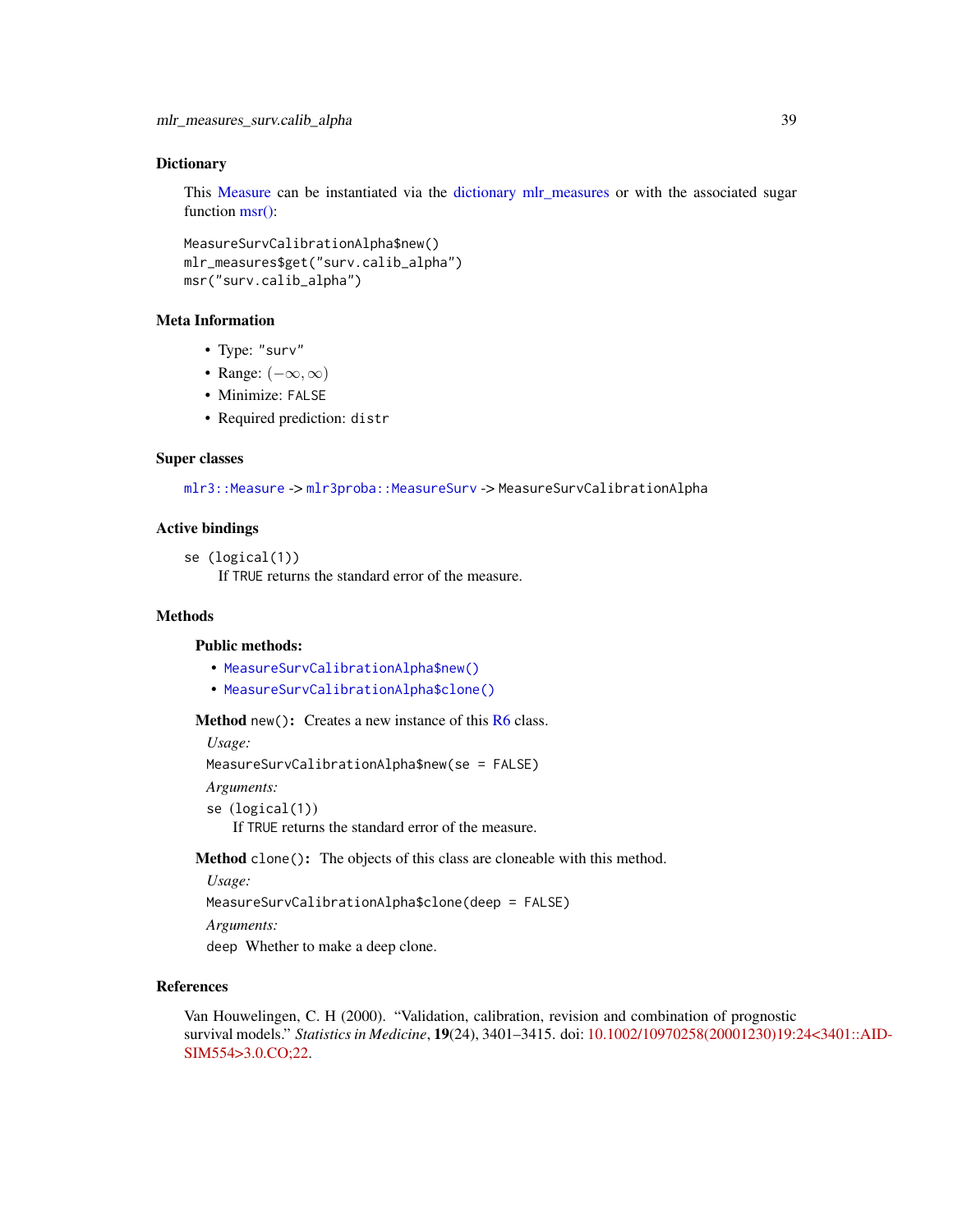# See Also

Other survival measures: [mlr\\_measures\\_surv.beggC](#page-36-0), [mlr\\_measures\\_surv.calib\\_beta](#page-39-0), [mlr\\_measures\\_surv.chambless\\_auc](#page-41-0), [mlr\\_measures\\_surv.cindex](#page-43-0), [mlr\\_measures\\_surv.gonenC](#page-45-0), [mlr\\_measures\\_surv.grafSE](#page-49-0), [mlr\\_measures\\_surv.graf](#page-47-0), [mlr\\_measures\\_surv.harrellC](#page-51-0), [mlr\\_measures\\_surv.hung\\_auc](#page-52-0), [mlr\\_measures\\_surv.intloglossSE](#page-57-0), [mlr\\_measures\\_surv.intlogloss](#page-54-0), [mlr\\_measures\\_surv.logloss\\_se](#page-61-0), [mlr\\_measures\\_surv.logloss](#page-59-0), [mlr\\_measures\\_surv.maeSE](#page-64-0), [mlr\\_measures\\_surv.mae](#page-62-0), [mlr\\_measures\\_surv.mseSE](#page-67-0), [mlr\\_measures\\_surv.mse](#page-65-0), [mlr\\_measures\\_surv.nagelk\\_r2](#page-68-0), [mlr\\_measures\\_surv.oquigley\\_r2](#page-70-0), [mlr\\_measures\\_surv.rmseSE](#page-73-0), [mlr\\_measures\\_surv.rmse](#page-71-0), [mlr\\_measures\\_surv.schmid](#page-74-0), [mlr\\_measures\\_surv.song\\_auc](#page-77-0), mlr\_measures\_surv.song\_tn [mlr\\_measures\\_surv.song\\_tpr](#page-81-0), [mlr\\_measures\\_surv.unoC](#page-83-0), [mlr\\_measures\\_surv.uno\\_auc](#page-84-0), mlr\_measures\_surv.uno\_tn

[mlr\\_measures\\_surv.uno\\_tpr](#page-88-0), [mlr\\_measures\\_surv.xu\\_r2](#page-90-0)

Other calibration survival measures: [mlr\\_measures\\_surv.calib\\_beta](#page-39-0)

Other distr survival measures: [mlr\\_measures\\_surv.grafSE](#page-49-0), [mlr\\_measures\\_surv.graf](#page-47-0), mlr\_measures\_surv.intloglos [mlr\\_measures\\_surv.intlogloss](#page-54-0), [mlr\\_measures\\_surv.logloss\\_se](#page-61-0), [mlr\\_measures\\_surv.logloss](#page-59-0), [mlr\\_measures\\_surv.schmid](#page-74-0)

<span id="page-39-0"></span>mlr\_measures\_surv.calib\_beta

*Van Houwelingen's Beta Survival Measure*

## Description

This calibration method fits the predicted linear predictor from a Cox PH model as the only predictor in a new Cox PH model with the test data as the response.

$$
h(t|x) = h_0(t)exp(l\beta)
$$

where  $l$  is the predicted linear predictor.

The model is well calibrated if the estimated  $\beta$  coefficient is equal to 1.

Assumes fitted model is Cox PH.

# **Dictionary**

This [Measure](#page-0-0) can be instantiated via the [dictionary](#page-0-0) [mlr\\_measures](#page-0-0) or with the associated sugar function [msr\(\):](#page-0-0)

MeasureSurvCalibrationBeta\$new() mlr\_measures\$get("surv.calib\_beta") msr("surv.calib\_beta")

# Meta Information

- Type: "surv"
- Range:  $(-\infty, \infty)$
- Minimize: FALSE
- Required prediction: lp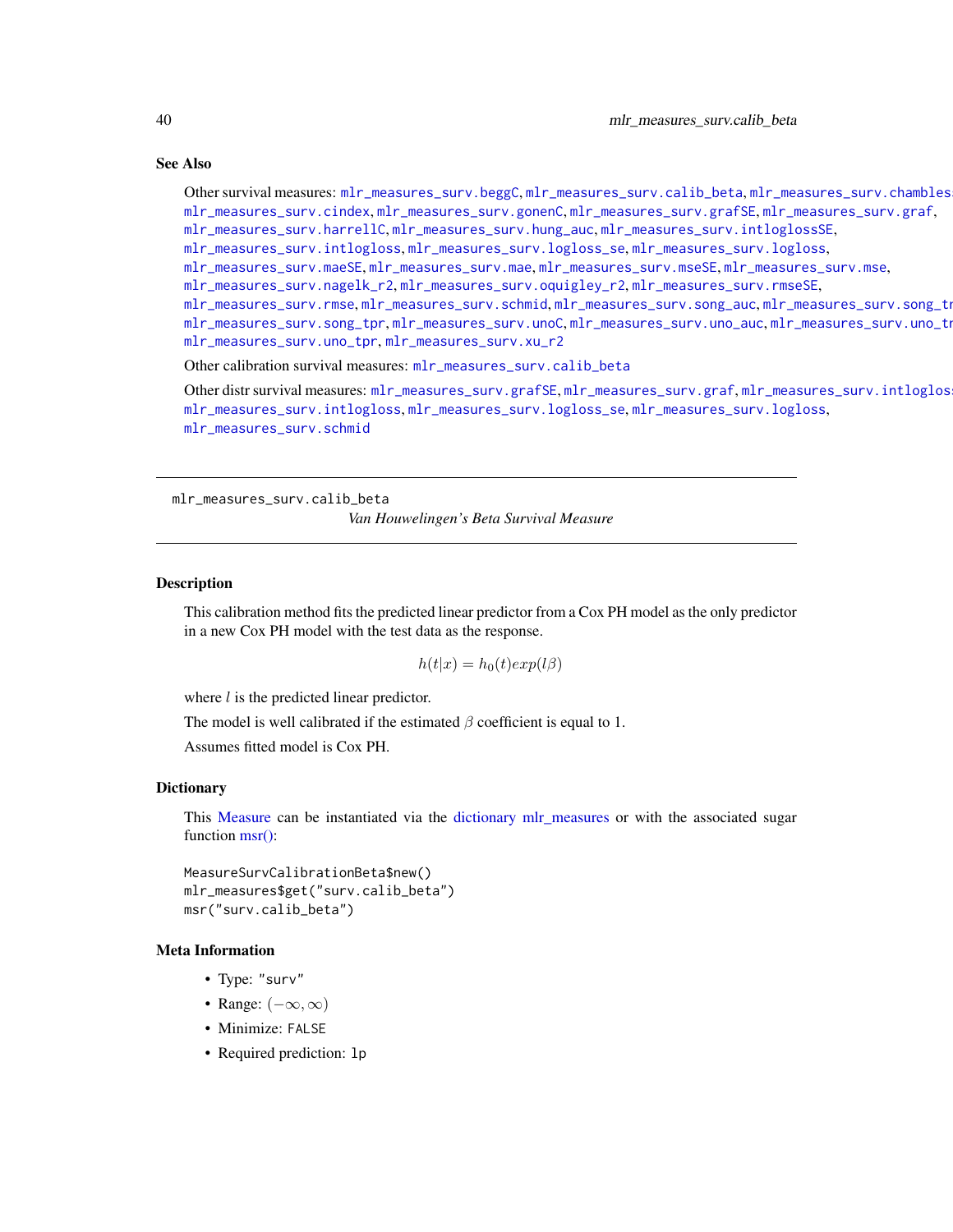#### Super classes

[mlr3::Measure](#page-0-0) -> [mlr3proba::MeasureSurv](#page-0-0) -> MeasureSurvCalibrationBeta

#### Active bindings

se (logical(1))

If TRUE returns the standard error of the measure.

#### **Methods**

# Public methods:

- [MeasureSurvCalibrationBeta\\$new\(\)](#page-8-0)
- [MeasureSurvCalibrationBeta\\$clone\(\)](#page-9-0)

Method new(): Creates a new instance of this [R6](#page-0-0) class.

*Usage:*

MeasureSurvCalibrationBeta\$new(se = FALSE)

*Arguments:*

```
se (logical(1))
   If TRUE returns the standard error of the measure.
```
Method clone(): The objects of this class are cloneable with this method.

*Usage:*

MeasureSurvCalibrationBeta\$clone(deep = FALSE)

*Arguments:*

deep Whether to make a deep clone.

#### References

Van Houwelingen, C. H (2000). "Validation, calibration, revision and combination of prognostic survival models." *Statistics in Medicine*, 19(24), 3401–3415. doi: [10.1002/10970258\(20001230\)19:2](https://doi.org/10.1002/1097-0258(20001230)19:24<3401::AID-SIM554>3.0.CO;2-2)4<3401::AID-[SIM554>3.0.CO;22.](https://doi.org/10.1002/1097-0258(20001230)19:24<3401::AID-SIM554>3.0.CO;2-2)

## See Also

Other survival measures: [mlr\\_measures\\_surv.beggC](#page-36-0), [mlr\\_measures\\_surv.calib\\_alpha](#page-37-0), mlr\_measures\_surv.chamble [mlr\\_measures\\_surv.cindex](#page-43-0), [mlr\\_measures\\_surv.gonenC](#page-45-0), [mlr\\_measures\\_surv.grafSE](#page-49-0), [mlr\\_measures\\_surv.graf](#page-47-0), [mlr\\_measures\\_surv.harrellC](#page-51-0), [mlr\\_measures\\_surv.hung\\_auc](#page-52-0), [mlr\\_measures\\_surv.intloglossSE](#page-57-0),

[mlr\\_measures\\_surv.intlogloss](#page-54-0), [mlr\\_measures\\_surv.logloss\\_se](#page-61-0), [mlr\\_measures\\_surv.logloss](#page-59-0),

[mlr\\_measures\\_surv.maeSE](#page-64-0), [mlr\\_measures\\_surv.mae](#page-62-0), [mlr\\_measures\\_surv.mseSE](#page-67-0), [mlr\\_measures\\_surv.mse](#page-65-0),

[mlr\\_measures\\_surv.nagelk\\_r2](#page-68-0), [mlr\\_measures\\_surv.oquigley\\_r2](#page-70-0), [mlr\\_measures\\_surv.rmseSE](#page-73-0),

[mlr\\_measures\\_surv.rmse](#page-71-0), [mlr\\_measures\\_surv.schmid](#page-74-0), [mlr\\_measures\\_surv.song\\_auc](#page-77-0), mlr\_measures\_surv.song\_tn [mlr\\_measures\\_surv.song\\_tpr](#page-81-0),[mlr\\_measures\\_surv.unoC](#page-83-0),[mlr\\_measures\\_surv.uno\\_auc](#page-84-0),mlr\_measures\_surv.uno\_tn [mlr\\_measures\\_surv.uno\\_tpr](#page-88-0), [mlr\\_measures\\_surv.xu\\_r2](#page-90-0)

Other calibration survival measures: [mlr\\_measures\\_surv.calib\\_alpha](#page-37-0)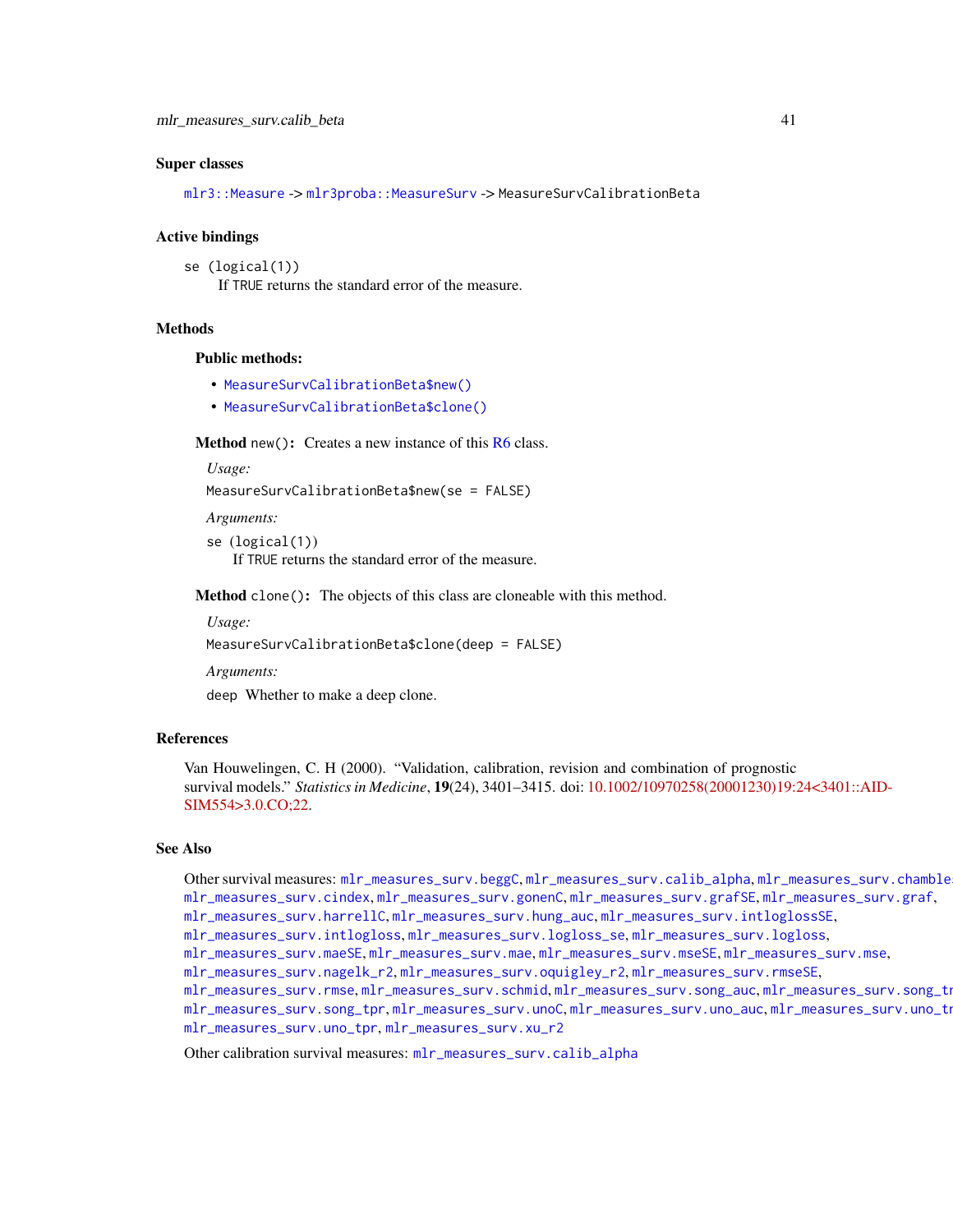Other lp survival measures: [mlr\\_measures\\_surv.beggC](#page-36-0), [mlr\\_measures\\_surv.chambless\\_auc](#page-41-0), [mlr\\_measures\\_surv.gonenC](#page-45-0), [mlr\\_measures\\_surv.hung\\_auc](#page-52-0), [mlr\\_measures\\_surv.nagelk\\_r2](#page-68-0), [mlr\\_measures\\_surv.oquigley\\_r2](#page-70-0), [mlr\\_measures\\_surv.song\\_auc](#page-77-0), [mlr\\_measures\\_surv.song\\_tnr](#page-79-0), [mlr\\_measures\\_surv.song\\_tpr](#page-81-0), [mlr\\_measures\\_surv.uno\\_auc](#page-84-0), [mlr\\_measures\\_surv.uno\\_tnr](#page-86-0), [mlr\\_measures\\_surv.uno\\_tpr](#page-88-0), [mlr\\_measures\\_surv.xu\\_r2](#page-90-0)

<span id="page-41-0"></span>mlr\_measures\_surv.chambless\_auc

*Chambless and Diao's AUC Survival Measure*

## Description

Calls survAUC:: AUC.cd().

Assumes Cox PH model specification.

# Details

All measures implemented from [survAUC](https://CRAN.R-project.org/package=survAUC) should be used with care, we are aware of problems in implementation that sometimes cause fatal errors in R. In future updates these measures will all be re-written and implemented directly in mlr3proba.

# **Dictionary**

This [Measure](#page-0-0) can be instantiated via the [dictionary](#page-0-0) [mlr\\_measures](#page-0-0) or with the associated sugar function [msr\(\):](#page-0-0)

```
MeasureSurvChamblessAUC$new()
mlr_measures$get("surv.chambless_auc")
msr("surv.chambless_auc")
```
# Meta Information

- Type: "surv"
- Range:  $[0, 1]$
- Minimize: FALSE
- Required prediction: lp

#### Super classes

[mlr3::Measure](#page-0-0) -> [mlr3proba::MeasureSurv](#page-0-0) -> [mlr3proba::MeasureSurvIntegrated](#page-0-0) -> mlr3proba::MeasureSurvAU -> MeasureSurvChamblessAUC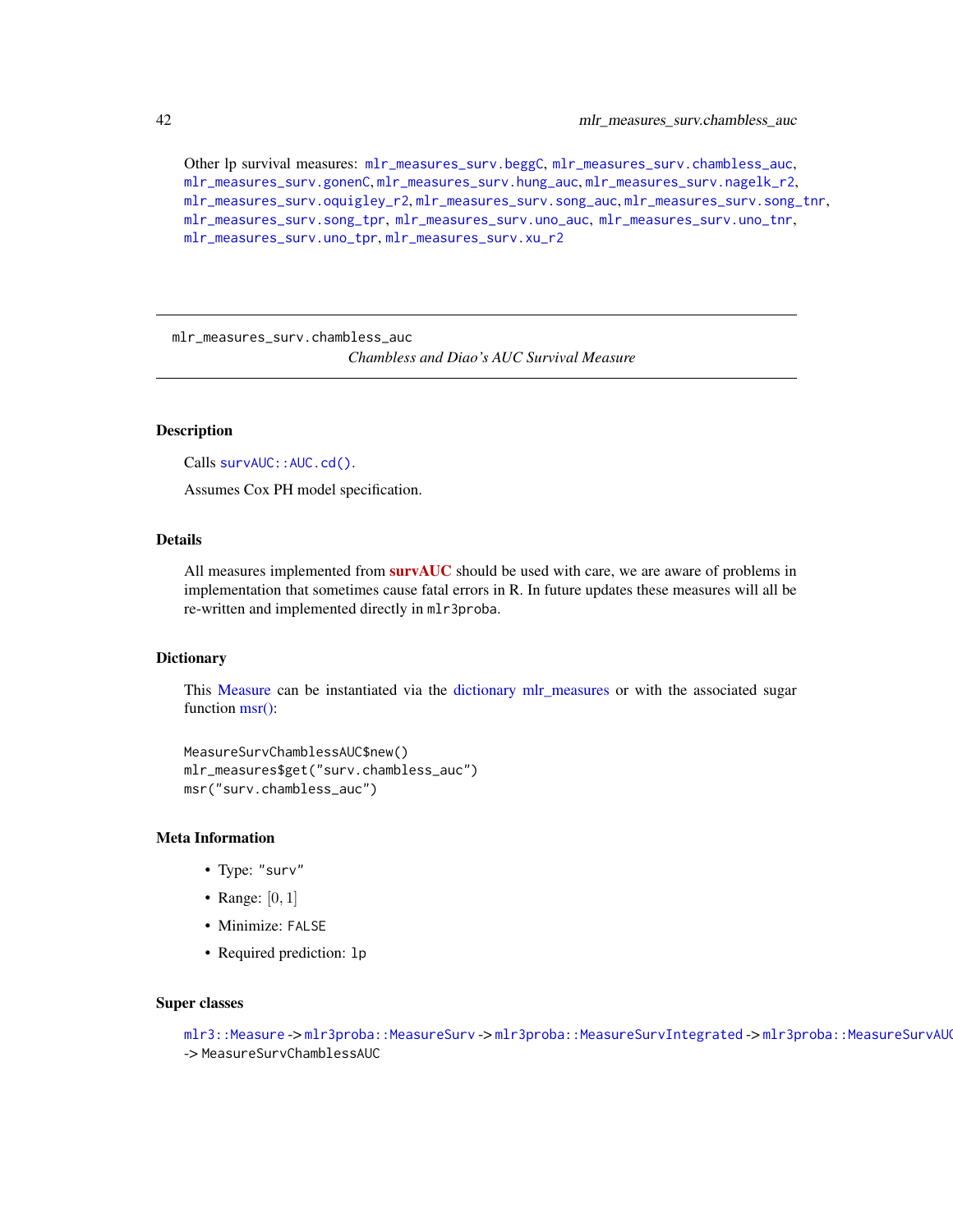## **Methods**

#### Public methods:

- [MeasureSurvChamblessAUC\\$new\(\)](#page-8-0)
- [MeasureSurvChamblessAUC\\$clone\(\)](#page-9-0)

**Method** new(): Creates a new instance of this  $R6$  class.

*Usage:*

```
MeasureSurvChamblessAUC$new(integrated = TRUE, times)
```
*Arguments:*

```
integrated (logical(1))
```
If TRUE (default), returns the integrated score; otherwise, not integrated.

```
times (numeric())
```
If integrate == TRUE then a vector of time-points over which to integrate the score. If integrate == FALSE then a single time point at which to return the score.

Method clone(): The objects of this class are cloneable with this method.

*Usage:*

MeasureSurvChamblessAUC\$clone(deep = FALSE)

*Arguments:*

deep Whether to make a deep clone.

#### References

Chambless LE, Diao G (2006). "Estimation of time-dependent area under the ROC curve for longterm risk prediction." *Statistics in Medicine*, 25(20), 3474–3486. doi: [10.1002/sim.2299.](https://doi.org/10.1002/sim.2299)

## See Also

Other survival measures: [mlr\\_measures\\_surv.beggC](#page-36-0), [mlr\\_measures\\_surv.calib\\_alpha](#page-37-0), [mlr\\_measures\\_surv.calib\\_beta](#page-39-0), [mlr\\_measures\\_surv.cindex](#page-43-0), [mlr\\_measures\\_surv.gonenC](#page-45-0), [mlr\\_measures\\_surv.grafSE](#page-49-0), [mlr\\_measures\\_surv.graf](#page-47-0), [mlr\\_measures\\_surv.harrellC](#page-51-0), [mlr\\_measures\\_surv.hung\\_auc](#page-52-0), [mlr\\_measures\\_surv.intloglossSE](#page-57-0), [mlr\\_measures\\_surv.intlogloss](#page-54-0), [mlr\\_measures\\_surv.logloss\\_se](#page-61-0), [mlr\\_measures\\_surv.logloss](#page-59-0), [mlr\\_measures\\_surv.maeSE](#page-64-0), [mlr\\_measures\\_surv.mae](#page-62-0), [mlr\\_measures\\_surv.mseSE](#page-67-0), [mlr\\_measures\\_surv.mse](#page-65-0), [mlr\\_measures\\_surv.nagelk\\_r2](#page-68-0), [mlr\\_measures\\_surv.oquigley\\_r2](#page-70-0), [mlr\\_measures\\_surv.rmseSE](#page-73-0), [mlr\\_measures\\_surv.rmse](#page-71-0), [mlr\\_measures\\_surv.schmid](#page-74-0), [mlr\\_measures\\_surv.song\\_auc](#page-77-0), mlr\_measures\_surv.song\_tn [mlr\\_measures\\_surv.song\\_tpr](#page-81-0),[mlr\\_measures\\_surv.unoC](#page-83-0),[mlr\\_measures\\_surv.uno\\_auc](#page-84-0),mlr\_measures\_surv.uno\_tn

```
mlr_measures_surv.uno_tpr, mlr_measures_surv.xu_r2
```
Other AUC survival measures: [mlr\\_measures\\_surv.hung\\_auc](#page-52-0), [mlr\\_measures\\_surv.song\\_auc](#page-77-0), [mlr\\_measures\\_surv.song\\_tnr](#page-79-0), [mlr\\_measures\\_surv.song\\_tpr](#page-81-0), [mlr\\_measures\\_surv.uno\\_auc](#page-84-0), [mlr\\_measures\\_surv.uno\\_tnr](#page-86-0), [mlr\\_measures\\_surv.uno\\_tpr](#page-88-0)

Other lp survival measures: [mlr\\_measures\\_surv.beggC](#page-36-0), [mlr\\_measures\\_surv.calib\\_beta](#page-39-0), [mlr\\_measures\\_surv.gonenC](#page-45-0), [mlr\\_measures\\_surv.hung\\_auc](#page-52-0), [mlr\\_measures\\_surv.nagelk\\_r2](#page-68-0), [mlr\\_measures\\_surv.oquigley\\_r2](#page-70-0), [mlr\\_measures\\_surv.song\\_auc](#page-77-0), [mlr\\_measures\\_surv.song\\_tnr](#page-79-0), [mlr\\_measures\\_surv.song\\_tpr](#page-81-0), [mlr\\_measures\\_surv.uno\\_auc](#page-84-0), [mlr\\_measures\\_surv.uno\\_tnr](#page-86-0), [mlr\\_measures\\_surv.uno\\_tpr](#page-88-0), [mlr\\_measures\\_surv.xu\\_r2](#page-90-0)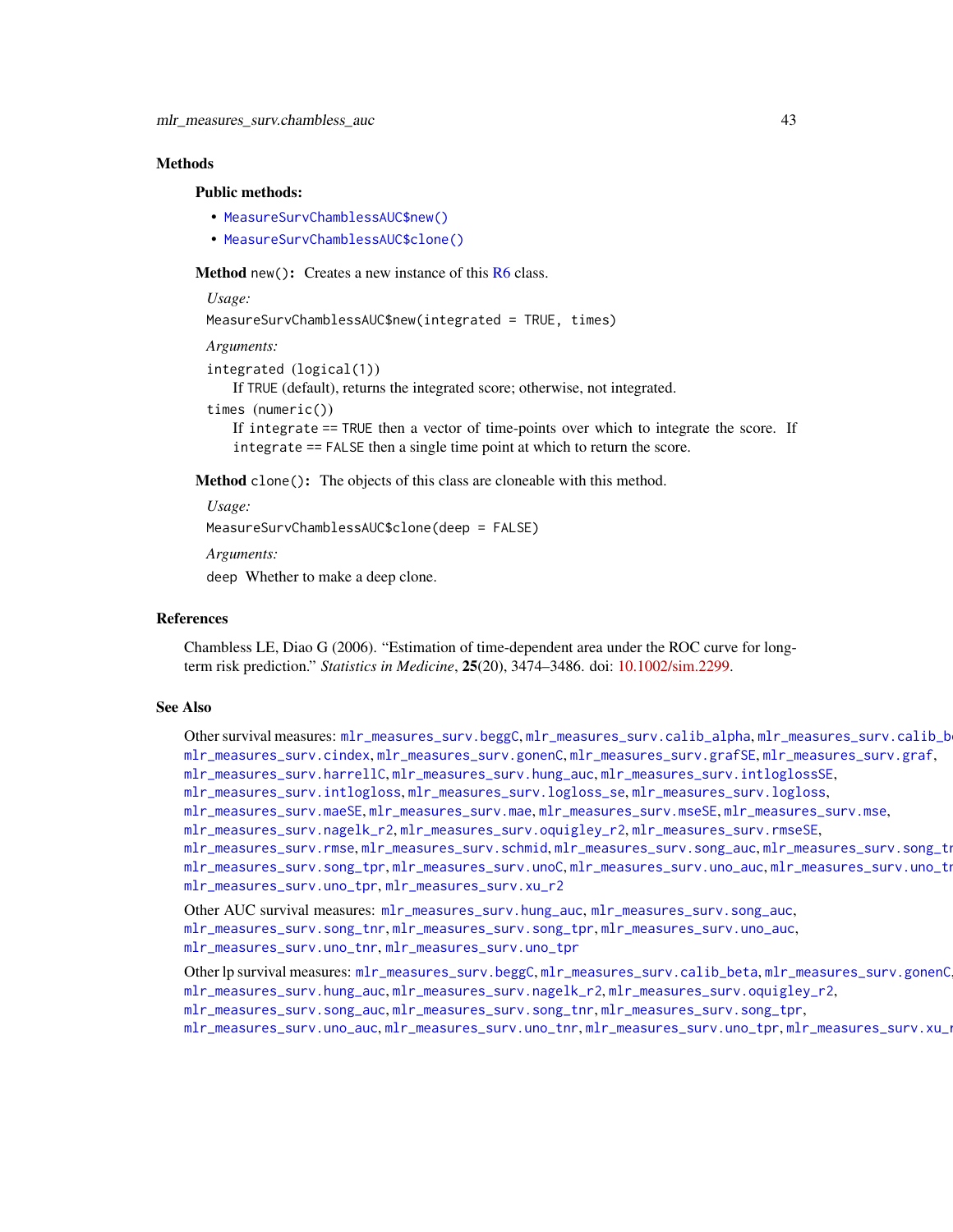```
mlr_measures_surv.cindex
```
## *Concordance Statistics Survival Measure*

## Description

Calculates weighted concordance statistics, which, depending on the chosen weighting method and tied times solution, are equivalent to several proposed methods.

For the Kaplan-Meier estimate of the training survival distribution, S, and the Kaplan-Meier estimate of the training censoring distribution, G:

weight\_meth:

- $"I" = No weighting. (Harrell)$
- "GH" = Gonen and Heller's Concordance Index
- " $G''$  = Weights concordance by  $G^{\wedge}$ -1.
- " $G2$ " = Weights concordance by  $G^{\wedge}$ -2. (Uno et al.)
- "SG" = Weights concordance by S/G (Shemper et al.)
- "S" = Weights concordance by S (Peto and Peto)

The last three require training data.

# **Dictionary**

This [Measure](#page-0-0) can be instantiated via the [dictionary](#page-0-0) [mlr\\_measures](#page-0-0) or with the associated sugar function [msr\(\):](#page-0-0)

```
MeasureSurvCindex$new()
mlr_measures$get("surv.cindex")
msr("surv.cindex")
```
# Meta Information

- Type: "surv"
- Range:  $[0, 1]$
- Minimize: FALSE
- Required prediction: crank

## Super classes

[mlr3::Measure](#page-0-0) -> [mlr3proba::MeasureSurv](#page-0-0) -> MeasureSurvCindex

# Active bindings

cutoff (numeric(1)) Cut-off time to evaluate concordance up to. weight\_meth (numeric(1)) Method for weighting concordance. tiex (numeric(1)) Cut-off time to evaluate concordance up to.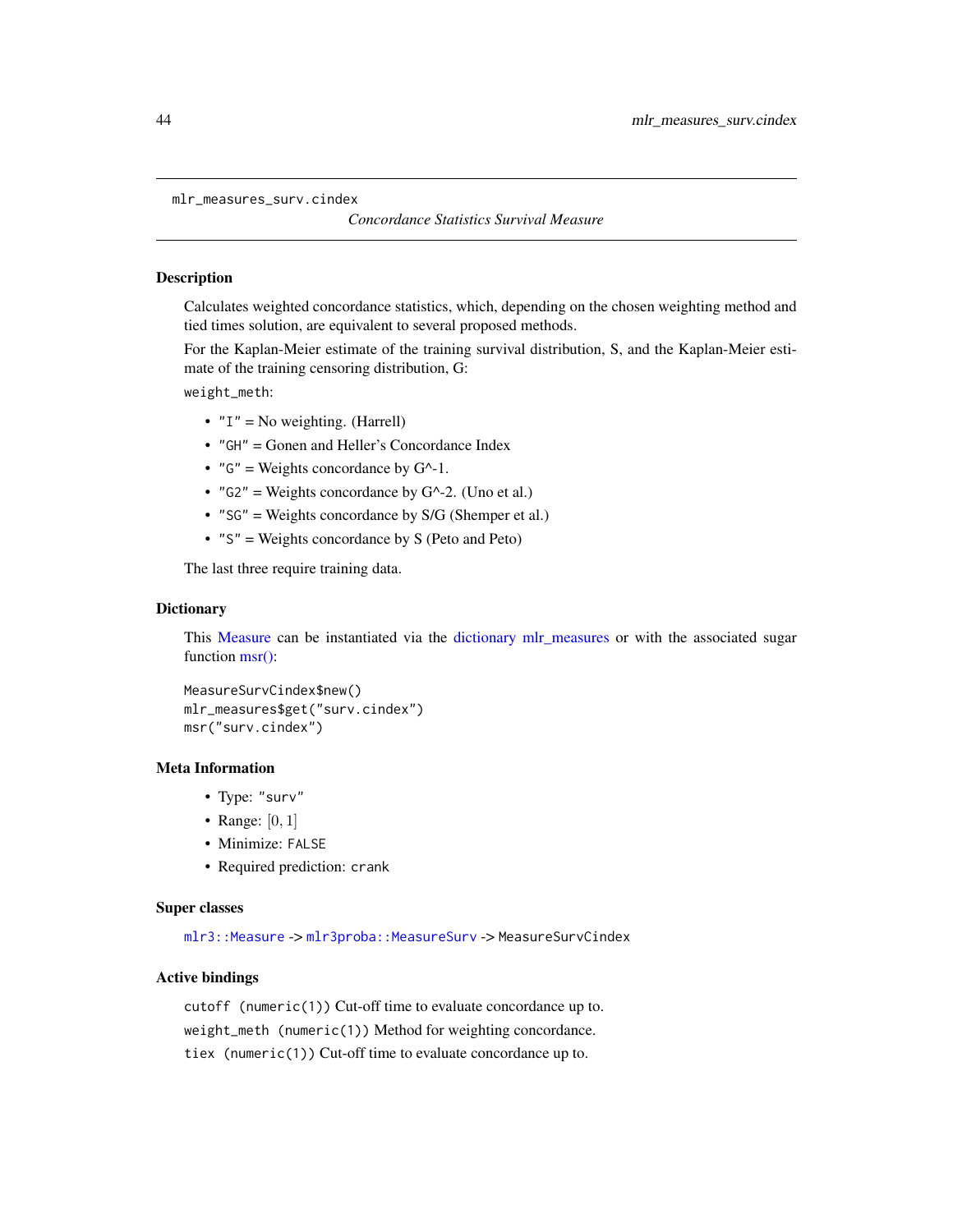## **Methods**

# Public methods:

- [MeasureSurvCindex\\$new\(\)](#page-8-0)
- [MeasureSurvCindex\\$clone\(\)](#page-9-0)

Method new(): This is an abstract class that should not be constructed directly.

```
Usage:
MeasureSurvCindex$new(
  cutoff = NULL,
  weight_meth = c("I", "G", "G2", "SG", "S", "GH"),
  tiex = 0.5)
```
*Arguments:*

```
cutoff (numeric(1))
   Cut-off time to evaluate concordance up to.
```
Method for weighting concordance. Default "I" is Harrell's C. See details.

```
tiex (numeric(1))
```
weight\_meth (character(1))

Weighting applied to tied rankings, default is to give them half weighting.

Method clone(): The objects of this class are cloneable with this method.

```
Usage:
MeasureSurvCindex$clone(deep = FALSE)
```
*Arguments:*

deep Whether to make a deep clone.

#### References

Peto, Richard, Peto, Julian (1972). "Asymptotically efficient rank invariant test procedures." *Journal of the Royal Statistical Society: Series A (General)*, 135(2), 185–198.

Harrell, E F, Califf, M R, Pryor, B D, Lee, L K, Rosati, A R (1982). "Evaluating the yield of medical tests." *Jama*, 247(18), 2543–2546.

Gönen M, Heller G (2005). "Concordance probability and discriminatory power in proportional hazards regression." *Biometrika*, 92(4), 965–970. doi: [10.1093/biomet/92.4.965.](https://doi.org/10.1093/biomet/92.4.965)

Schemper, Michael, Wakounig, Samo, Heinze, Georg (2009). "The estimation of average hazard ratios by weighted Cox regression." *Statistics in Medicine*, 28(19), 2473–2489. doi: [10.1002/](https://doi.org/10.1002/sim.3623) [sim.3623,](https://doi.org/10.1002/sim.3623) <https://doi.org/10.1002/sim.3623>.

Uno H, Cai T, Pencina MJ, D'Agostino RB, Wei LJ (2011). "On the C-statistics for evaluating overall adequacy of risk prediction procedures with censored survival data." *Statistics in Medicine*, n/a–n/a. doi: [10.1002/sim.4154.](https://doi.org/10.1002/sim.4154)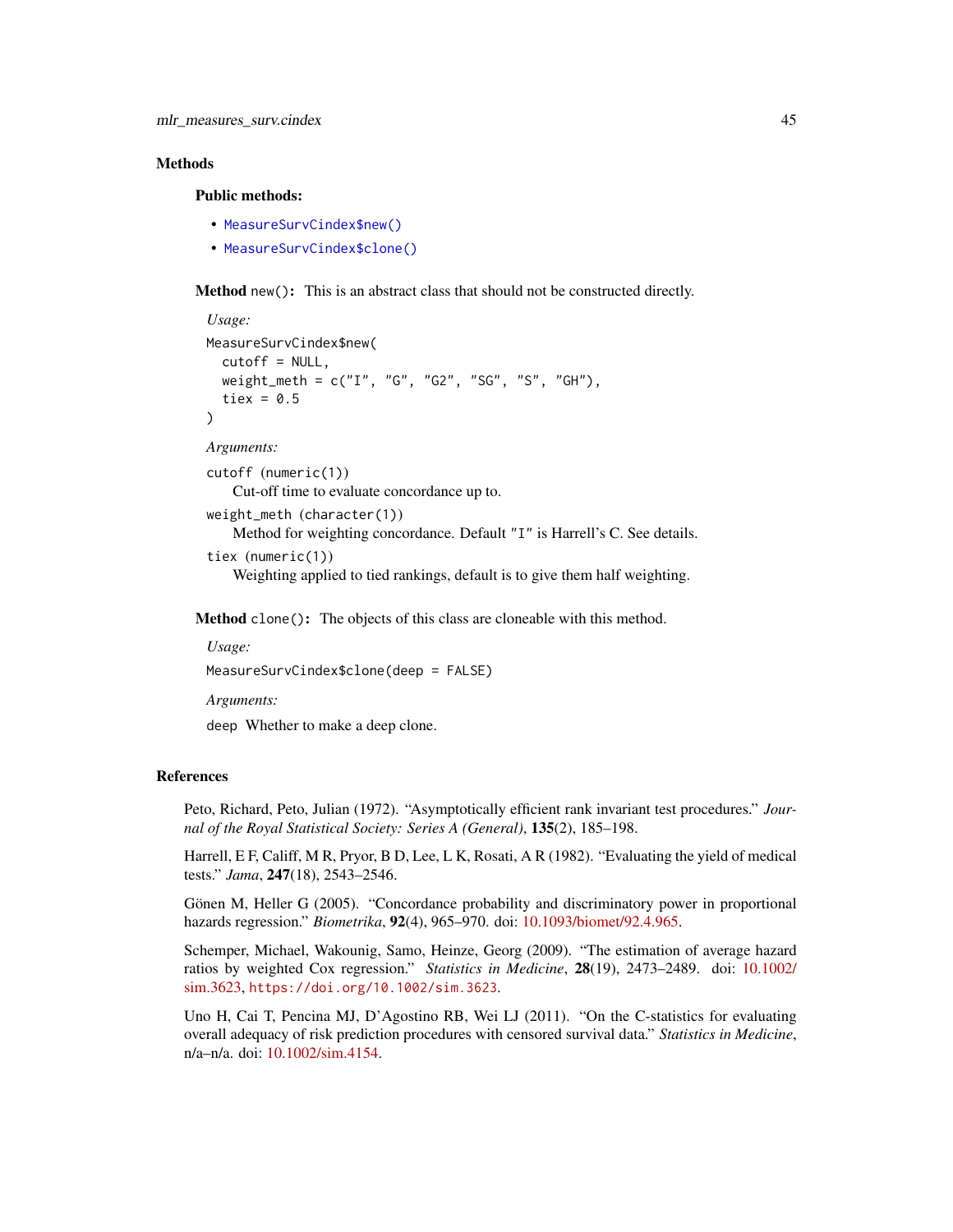# See Also

Other survival measures: [mlr\\_measures\\_surv.beggC](#page-36-0), [mlr\\_measures\\_surv.calib\\_alpha](#page-37-0), [mlr\\_measures\\_surv.calib\\_beta](#page-39-0), [mlr\\_measures\\_surv.chambless\\_auc](#page-41-0), [mlr\\_measures\\_surv.gonenC](#page-45-0), [mlr\\_measures\\_surv.grafSE](#page-49-0), [mlr\\_measures\\_surv.graf](#page-47-0), [mlr\\_measures\\_surv.harrellC](#page-51-0), [mlr\\_measures\\_surv.hung\\_auc](#page-52-0), mlr\_measures\_surv.intlo

[mlr\\_measures\\_surv.intlogloss](#page-54-0), [mlr\\_measures\\_surv.logloss\\_se](#page-61-0), [mlr\\_measures\\_surv.logloss](#page-59-0),

[mlr\\_measures\\_surv.maeSE](#page-64-0), [mlr\\_measures\\_surv.mae](#page-62-0), [mlr\\_measures\\_surv.mseSE](#page-67-0), [mlr\\_measures\\_surv.mse](#page-65-0),

[mlr\\_measures\\_surv.nagelk\\_r2](#page-68-0), [mlr\\_measures\\_surv.oquigley\\_r2](#page-70-0), [mlr\\_measures\\_surv.rmseSE](#page-73-0),

[mlr\\_measures\\_surv.rmse](#page-71-0), [mlr\\_measures\\_surv.schmid](#page-74-0), [mlr\\_measures\\_surv.song\\_auc](#page-77-0), mlr\_measures\_surv.song\_tn [mlr\\_measures\\_surv.song\\_tpr](#page-81-0), [mlr\\_measures\\_surv.unoC](#page-83-0), [mlr\\_measures\\_surv.uno\\_auc](#page-84-0), mlr\_measures\_surv.uno\_tn [mlr\\_measures\\_surv.uno\\_tpr](#page-88-0), [mlr\\_measures\\_surv.xu\\_r2](#page-90-0)

<span id="page-45-0"></span>mlr\_measures\_surv.gonenC

*Gonen and Heller's C-Index Survival Measure*

# Description

Calls [survAUC::GHCI\(\)](#page-0-0).

Assumes Cox PH model specification.

# Details

All measures implemented from **[survAUC](https://CRAN.R-project.org/package=survAUC)** should be used with care, we are aware of problems in implementation that sometimes cause fatal errors in R. In future updates these measures will all be re-written and implemented directly in mlr3proba.

## Dictionary

This [Measure](#page-0-0) can be instantiated via the [dictionary](#page-0-0) [mlr\\_measures](#page-0-0) or with the associated sugar function [msr\(\):](#page-0-0)

```
MeasureSurvGonenC$new()
mlr_measures$get("surv.gonenC")
msr("surv.gonenC")
```
#### Meta Information

- Type: "surv"
- Range:  $[0, 1]$
- Minimize: FALSE
- Required prediction: lp

## Super classes

[mlr3::Measure](#page-0-0) -> [mlr3proba::MeasureSurv](#page-0-0) -> MeasureSurvGonenC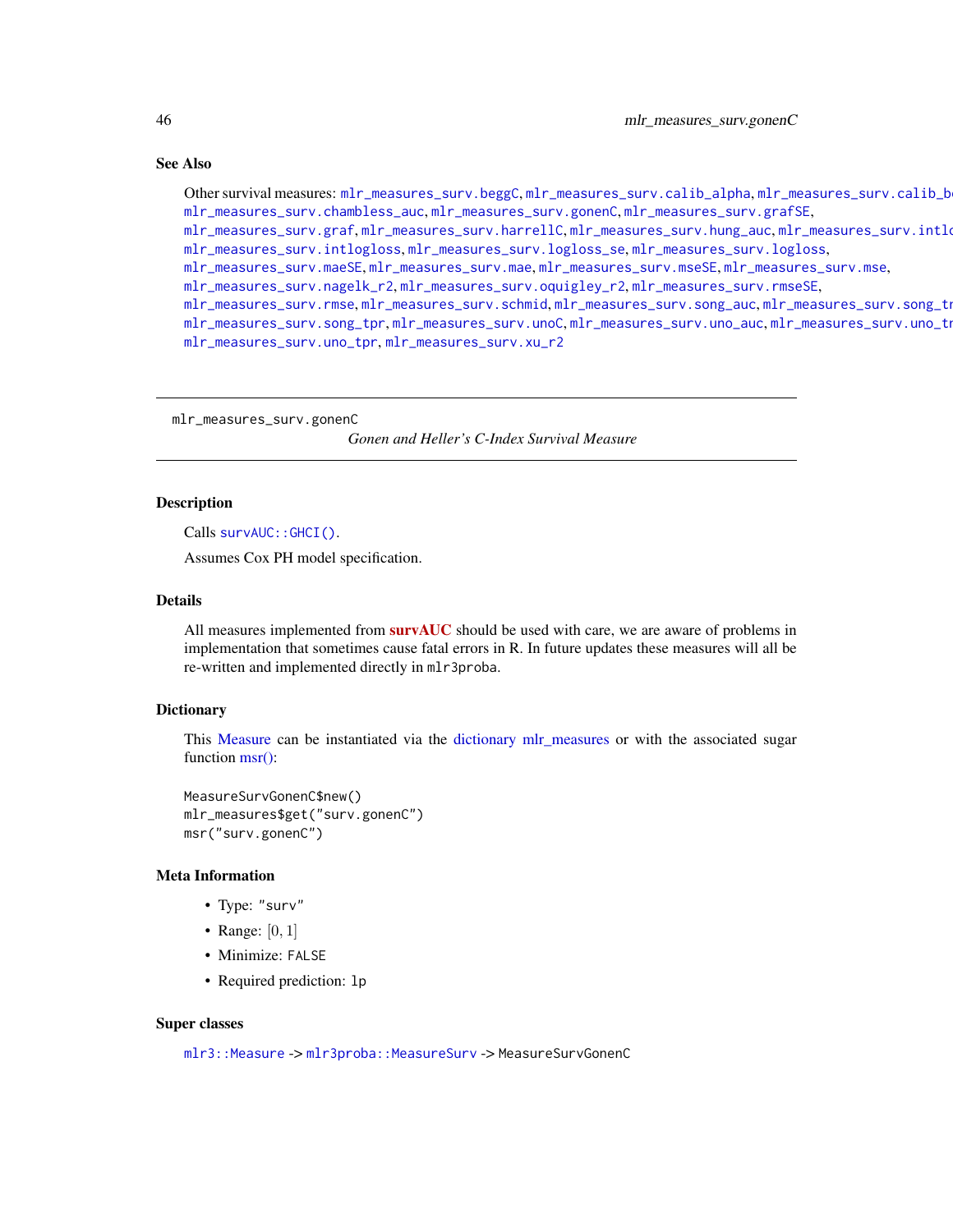## **Methods**

# Public methods:

- [MeasureSurvGonenC\\$new\(\)](#page-8-0)
- [MeasureSurvGonenC\\$clone\(\)](#page-9-0)

Method new(): Creates a new instance of this  $R6$  class.

*Usage:* MeasureSurvGonenC\$new()

Method clone(): The objects of this class are cloneable with this method.

*Usage:*

MeasureSurvGonenC\$clone(deep = FALSE)

*Arguments:*

deep Whether to make a deep clone.

#### References

Gönen M, Heller G (2005). "Concordance probability and discriminatory power in proportional hazards regression." *Biometrika*, 92(4), 965–970. doi: [10.1093/biomet/92.4.965.](https://doi.org/10.1093/biomet/92.4.965)

#### See Also

Other survival measures: [mlr\\_measures\\_surv.beggC](#page-36-0), [mlr\\_measures\\_surv.calib\\_alpha](#page-37-0), mlr\_measures\_surv.calib\_b [mlr\\_measures\\_surv.chambless\\_auc](#page-41-0), [mlr\\_measures\\_surv.cindex](#page-43-0), [mlr\\_measures\\_surv.grafSE](#page-49-0), [mlr\\_measures\\_surv.graf](#page-47-0), [mlr\\_measures\\_surv.harrellC](#page-51-0), [mlr\\_measures\\_surv.hung\\_auc](#page-52-0), mlr\_measures\_surv.intlo [mlr\\_measures\\_surv.intlogloss](#page-54-0), [mlr\\_measures\\_surv.logloss\\_se](#page-61-0), [mlr\\_measures\\_surv.logloss](#page-59-0), [mlr\\_measures\\_surv.maeSE](#page-64-0), [mlr\\_measures\\_surv.mae](#page-62-0), [mlr\\_measures\\_surv.mseSE](#page-67-0), [mlr\\_measures\\_surv.mse](#page-65-0), [mlr\\_measures\\_surv.nagelk\\_r2](#page-68-0), [mlr\\_measures\\_surv.oquigley\\_r2](#page-70-0), [mlr\\_measures\\_surv.rmseSE](#page-73-0), [mlr\\_measures\\_surv.rmse](#page-71-0), [mlr\\_measures\\_surv.schmid](#page-74-0), [mlr\\_measures\\_surv.song\\_auc](#page-77-0), mlr\_measures\_surv.song\_tn [mlr\\_measures\\_surv.song\\_tpr](#page-81-0),[mlr\\_measures\\_surv.unoC](#page-83-0),[mlr\\_measures\\_surv.uno\\_auc](#page-84-0),mlr\_measures\_surv.uno\_tn [mlr\\_measures\\_surv.uno\\_tpr](#page-88-0), [mlr\\_measures\\_surv.xu\\_r2](#page-90-0)

Other Concordance survival measures: [mlr\\_measures\\_surv.beggC](#page-36-0), [mlr\\_measures\\_surv.harrellC](#page-51-0), [mlr\\_measures\\_surv.unoC](#page-83-0)

Other lp survival measures: [mlr\\_measures\\_surv.beggC](#page-36-0), [mlr\\_measures\\_surv.calib\\_beta](#page-39-0), mlr\_measures\_surv.chambl [mlr\\_measures\\_surv.hung\\_auc](#page-52-0), [mlr\\_measures\\_surv.nagelk\\_r2](#page-68-0), [mlr\\_measures\\_surv.oquigley\\_r2](#page-70-0), [mlr\\_measures\\_surv.song\\_auc](#page-77-0), [mlr\\_measures\\_surv.song\\_tnr](#page-79-0), [mlr\\_measures\\_surv.song\\_tpr](#page-81-0), [mlr\\_measures\\_surv.uno\\_auc](#page-84-0), [mlr\\_measures\\_surv.uno\\_tnr](#page-86-0), [mlr\\_measures\\_surv.uno\\_tpr](#page-88-0), [mlr\\_measures\\_surv.xu\\_r2](#page-90-0)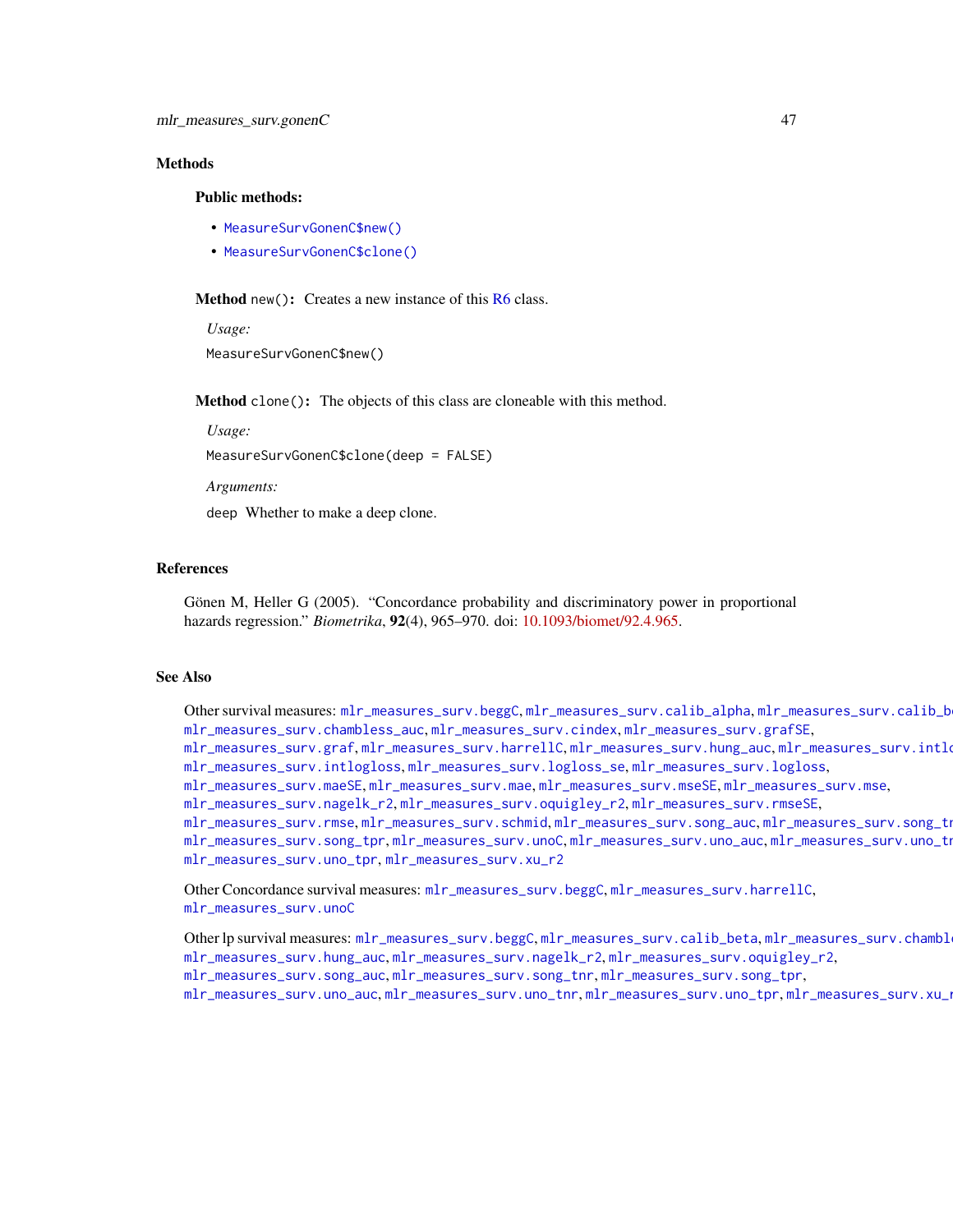```
mlr_measures_surv.graf
```
## *Integrated Graf Score Survival Measure*

# <span id="page-47-1"></span>Description

Calculates the Integrated Graf Score, aka integrated Brier score or squared loss.

For an individual who dies at time  $t$ , with predicted Survival function,  $S$ , the Graf Score at time  $t^*$ is given by

$$
L(S, t|t^*) = [(S(t^*)^2)I(t \le t^*, \delta = 1)(1/G(t))] + [(1 - S(t^*))^2)I(t > t^*)(1/G(t^*))]
$$

 $#$  nolint where  $G$  is the Kaplan-Meier estimate of the censoring distribution.

Note: If comparing the integrated graf score to other packages, e.g. **[pec](https://CRAN.R-project.org/package=pec)**, then method  $= 2$  should be used. However the results may still be very slightly different as this package uses survfit to estimate the censoring distribution, in line with the Graf 1999 paper; whereas some other packages use prodlim with reverse = TRUE (meaning Kaplan-Meier is not used).

If integrated == FALSE then the sample mean is taken for the single specified times,  $t^*$ , and the returned score is given by

$$
L(S, t | t^*) = \frac{1}{N} \sum_{i=1}^{N} L(S_i, t_i | t^*)
$$

where N is the number of observations,  $S_i$  is the predicted survival function for individual i and  $t_i$ is their true survival time.

If integrated == TRUE then an approximation to integration is made by either taking the sample mean over all  $T$  unique time-points (method  $== 1$ ), or by taking a mean weighted by the difference between time-points (method  $== 2$ ). Then the sample mean is taken over all N observations.

$$
L(S) = \frac{1}{NT} \sum_{i=1}^{N} \sum_{j=1}^{T} L(S_i, t_i | t_j^*)
$$

# **Dictionary**

This [Measure](#page-0-0) can be instantiated via the [dictionary](#page-0-0) [mlr\\_measures](#page-0-0) or with the associated sugar function [msr\(\):](#page-0-0)

MeasureSurvGraf\$new() mlr\_measures\$get("surv.graf") msr("surv.graf")

# Meta Information

- Type: "surv"
- Range:  $[0, \infty)$
- Minimize: TRUE
- Required prediction: distr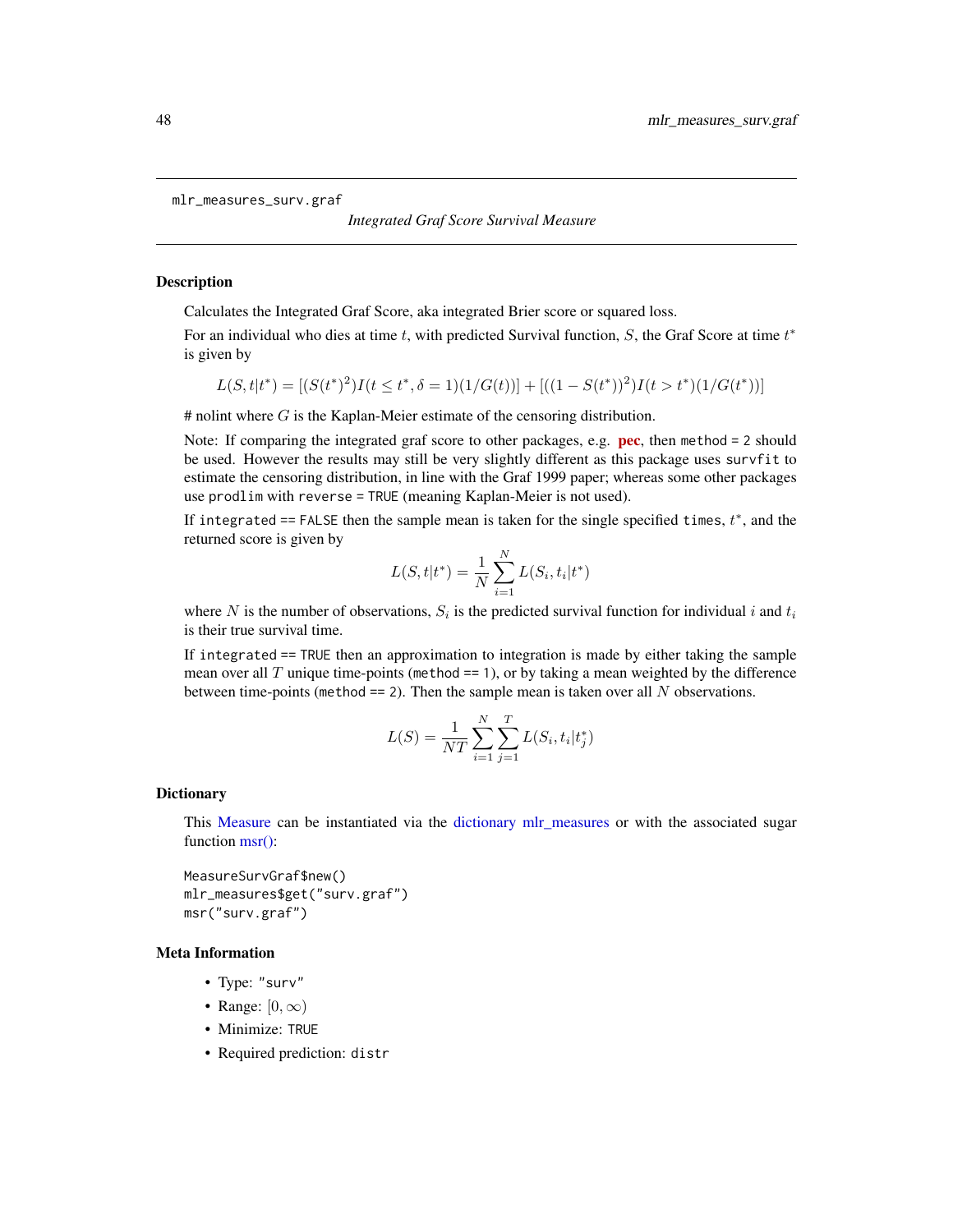## Super classes

[mlr3::Measure](#page-0-0) -> [mlr3proba::MeasureSurv](#page-0-0) -> [mlr3proba::MeasureSurvIntegrated](#page-0-0) -> MeasureSurvGraf

## Active bindings

```
se (logical(1))
     If TRUE returns the standard error of the measure.
```
# **Methods**

# Public methods:

- [MeasureSurvGraf\\$new\(\)](#page-8-0)
- [MeasureSurvGraf\\$clone\(\)](#page-9-0)

**Method** new(): Creates a new instance of this  $R6$  class.

*Usage:*

```
MeasureSurvGraf$new(integrated = TRUE, times, method = 2, se = FALSE)
```
*Arguments:*

```
integrated (logical(1))
```
If TRUE (default), returns the integrated score; otherwise, not integrated.

times (numeric())

If integrate == TRUE then a vector of time-points over which to integrate the score. If integrate == FALSE then a single time point at which to return the score.

#### method (integer(1))

If integrate == TRUE selects the integration weighting method. method == 1 corresponds to weighting each time-point equally and taking the mean score over discrete time-points. method == 2 corresponds to calculating a mean weighted by the difference between timepoints. method == 2 is default to be in line with other packages.

se (logical(1))

If TRUE returns the standard error of the measure.

Method clone(): The objects of this class are cloneable with this method.

#### *Usage:*

MeasureSurvGraf\$clone(deep = FALSE)

*Arguments:*

deep Whether to make a deep clone.

# References

Graf E, Schmoor C, Sauerbrei W, Schumacher M (1999). "Assessment and comparison of prognostic classification schemes for survival data." *Statistics in Medicine*, 18(17-18), 2529–2545. doi: [10.1002/\(sici\)10970258\(19990915/30\)18:17/18<2529::aidsim274>3.0.co;25.](https://doi.org/10.1002/(sici)1097-0258(19990915/30)18:17/18<2529::aid-sim274>3.0.co;2-5)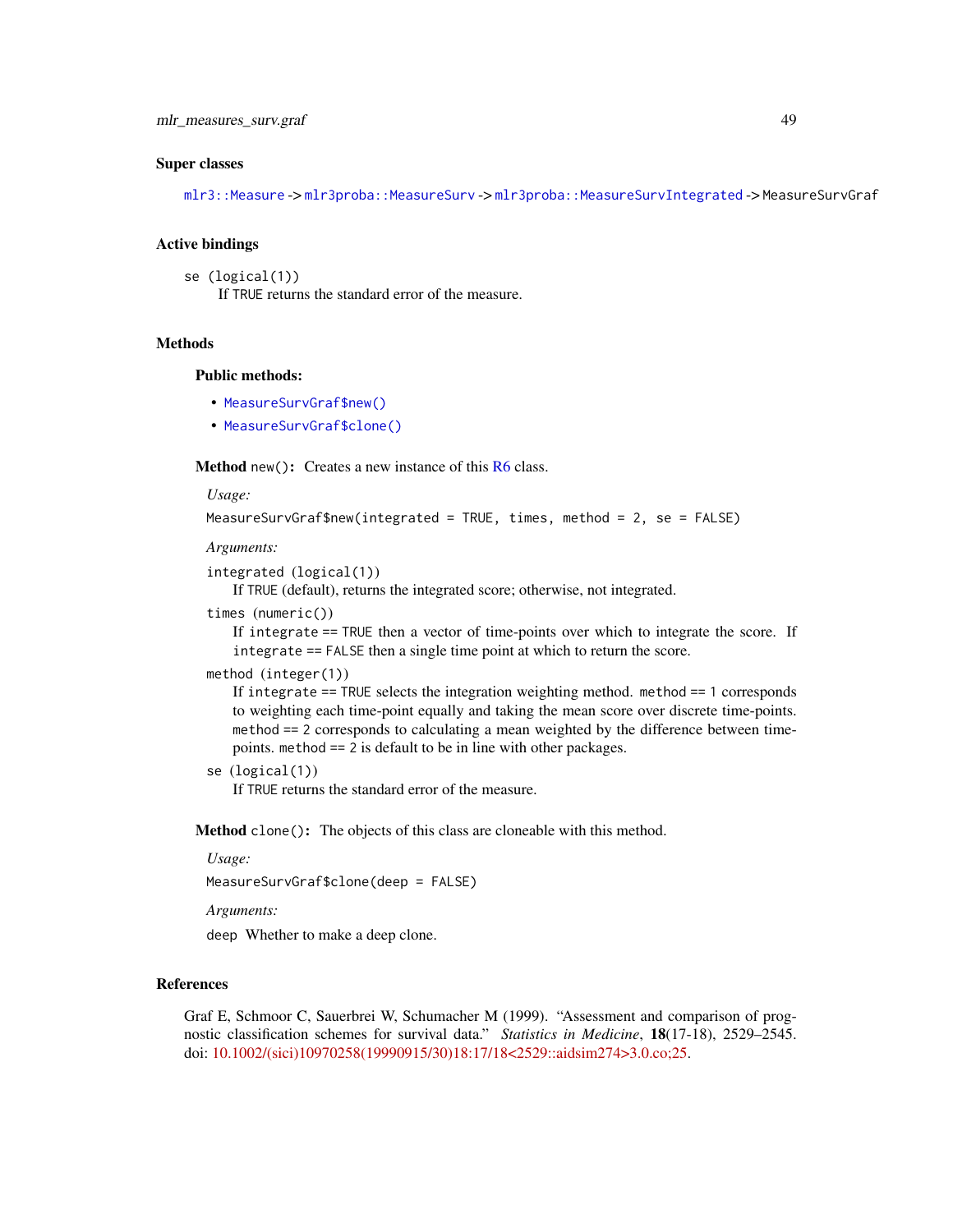# See Also

Other survival measures: [mlr\\_measures\\_surv.beggC](#page-36-0), [mlr\\_measures\\_surv.calib\\_alpha](#page-37-0), [mlr\\_measures\\_surv.calib\\_beta](#page-39-0), [mlr\\_measures\\_surv.chambless\\_auc](#page-41-0), [mlr\\_measures\\_surv.cindex](#page-43-0), [mlr\\_measures\\_surv.gonenC](#page-45-0), [mlr\\_measures\\_surv.grafSE](#page-49-0), [mlr\\_measures\\_surv.harrellC](#page-51-0), [mlr\\_measures\\_surv.hung\\_auc](#page-52-0), [mlr\\_measures\\_surv.intloglossSE](#page-57-0), [mlr\\_measures\\_surv.intlogloss](#page-54-0), [mlr\\_measures\\_surv.logloss\\_se](#page-61-0), [mlr\\_measures\\_surv.logloss](#page-59-0), [mlr\\_measures\\_surv.maeSE](#page-64-0), [mlr\\_measures\\_surv.mae](#page-62-0), [mlr\\_measures\\_surv.mseSE](#page-67-0), [mlr\\_measures\\_surv.mse](#page-65-0), [mlr\\_measures\\_surv.nagelk\\_r2](#page-68-0), [mlr\\_measures\\_surv.oquigley\\_r2](#page-70-0), [mlr\\_measures\\_surv.rmseSE](#page-73-0), [mlr\\_measures\\_surv.rmse](#page-71-0), [mlr\\_measures\\_surv.schmid](#page-74-0), [mlr\\_measures\\_surv.song\\_auc](#page-77-0), [mlr\\_measures\\_surv.song\\_tnr](#page-79-0), [mlr\\_measures\\_surv.song\\_tpr](#page-81-0), [mlr\\_measures\\_surv.unoC](#page-83-0), [mlr\\_measures\\_surv.uno\\_auc](#page-84-0), [mlr\\_measures\\_surv.uno\\_tnr](#page-86-0), [mlr\\_measures\\_surv.uno\\_tpr](#page-88-0), [mlr\\_measures\\_surv.xu\\_r2](#page-90-0) Other Probabilistic survival measures: [mlr\\_measures\\_surv.grafSE](#page-49-0), [mlr\\_measures\\_surv.intloglossSE](#page-57-0),

```
mlr_measures_surv.intlogloss, mlr_measures_surv.logloss_se, mlr_measures_surv.logloss,
mlr_measures_surv.schmid
```

```
Other distr survival measures: mlr_measures_surv.calib_alpha, mlr_measures_surv.grafSE,
mlr_measures_surv.intloglossSE, mlr_measures_surv.intlogloss, mlr_measures_surv.logloss_se,
mlr_measures_surv.logloss, mlr_measures_surv.schmid
```
<span id="page-49-0"></span>mlr\_measures\_surv.grafSE

*Standard Error of Integrated Graf Score Survival Measure*

## **Description**

Calculates the standard error of [MeasureSurvGraf.](#page-47-1)

If integrated == FALSE then the standard error of the loss, L, is approximated via,

$$
se(L) = sd(L)/\sqrt{N}
$$

where N are the number of observations in the test set, and sd is the standard deviation.

If integrated == TRUE then correlations between time-points need to be taken into account, therefore

$$
se(L) = \sqrt{\frac{\sum_{i=1}^{M} \sum_{j=1}^{M} \Sigma_{i,j}}{NT^2}}
$$

where  $\Sigma_{i,j}$  is the sample covariance matrix over M distinct time-points.

# **Dictionary**

This [Measure](#page-0-0) can be instantiated via the [dictionary](#page-0-0) [mlr\\_measures](#page-0-0) or with the associated sugar function [msr\(\):](#page-0-0)

```
MeasureSurvGrafSE$new()
mlr_measures$get("surv.grafSE")
msr("surv.grafSE")
```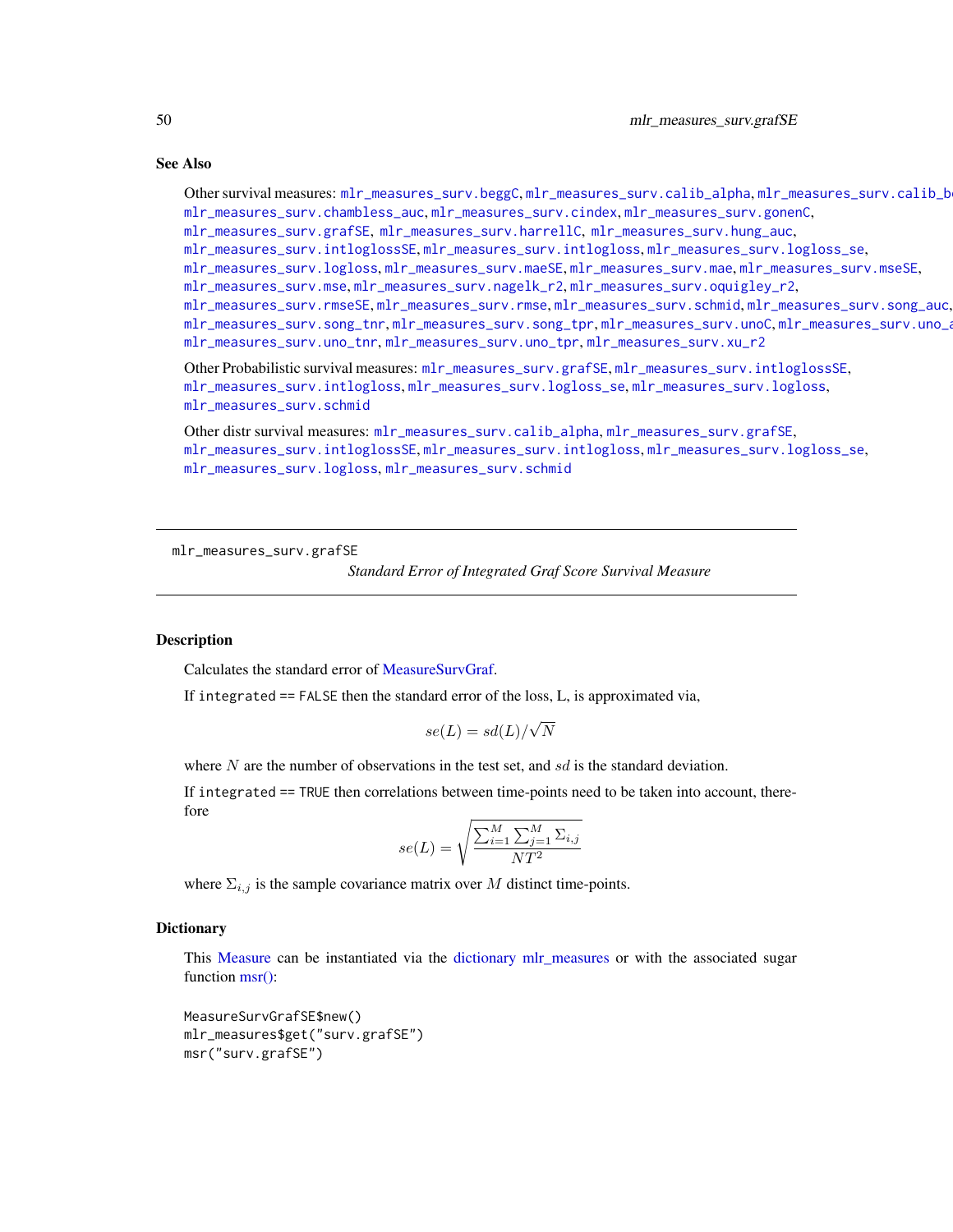#### Meta Information

- Type: "surv"
- Range:  $[0, \infty)$
- Minimize: TRUE
- Required prediction: distr

## Super classes

[mlr3::Measure](#page-0-0) -> [mlr3proba::MeasureSurv](#page-0-0) -> [mlr3proba::MeasureSurvIntegrated](#page-0-0) -> MeasureSurvGrafSE

# Methods

## Public methods:

- [MeasureSurvGrafSE\\$new\(\)](#page-8-0)
- [MeasureSurvGrafSE\\$clone\(\)](#page-9-0)

**Method** new( $)$ : Creates a new instance of this  $R6$  class.

*Usage:*

MeasureSurvGrafSE\$new(integrated = TRUE, times)

*Arguments:*

```
integrated (logical(1))
```
If TRUE (default), returns the integrated score; otherwise, not integrated.

```
times (numeric())
```
If integrate == TRUE then a vector of time-points over which to integrate the score. If integrate == FALSE then a single time point at which to return the score.

Method clone(): The objects of this class are cloneable with this method.

#### *Usage:*

MeasureSurvGrafSE\$clone(deep = FALSE)

*Arguments:*

deep Whether to make a deep clone.

## References

Graf E, Schmoor C, Sauerbrei W, Schumacher M (1999). "Assessment and comparison of prognostic classification schemes for survival data." *Statistics in Medicine*, 18(17-18), 2529–2545. doi: [10.1002/\(sici\)10970258\(19990915/30\)18:17/18<2529::aidsim274>3.0.co;25.](https://doi.org/10.1002/(sici)1097-0258(19990915/30)18:17/18<2529::aid-sim274>3.0.co;2-5)

#### See Also

Other survival measures: [mlr\\_measures\\_surv.beggC](#page-36-0), [mlr\\_measures\\_surv.calib\\_alpha](#page-37-0), [mlr\\_measures\\_surv.calib\\_beta](#page-39-0), [mlr\\_measures\\_surv.chambless\\_auc](#page-41-0), [mlr\\_measures\\_surv.cindex](#page-43-0), [mlr\\_measures\\_surv.gonenC](#page-45-0),

[mlr\\_measures\\_surv.graf](#page-47-0).[mlr\\_measures\\_surv.harrellC](#page-51-0).[mlr\\_measures\\_surv.hung\\_auc](#page-52-0).mlr\_measures\_surv.intlo [mlr\\_measures\\_surv.intlogloss](#page-54-0), [mlr\\_measures\\_surv.logloss\\_se](#page-61-0), [mlr\\_measures\\_surv.logloss](#page-59-0),

[mlr\\_measures\\_surv.maeSE](#page-64-0), [mlr\\_measures\\_surv.mae](#page-62-0), [mlr\\_measures\\_surv.mseSE](#page-67-0), [mlr\\_measures\\_surv.mse](#page-65-0),

[mlr\\_measures\\_surv.nagelk\\_r2](#page-68-0), [mlr\\_measures\\_surv.oquigley\\_r2](#page-70-0), [mlr\\_measures\\_surv.rmseSE](#page-73-0),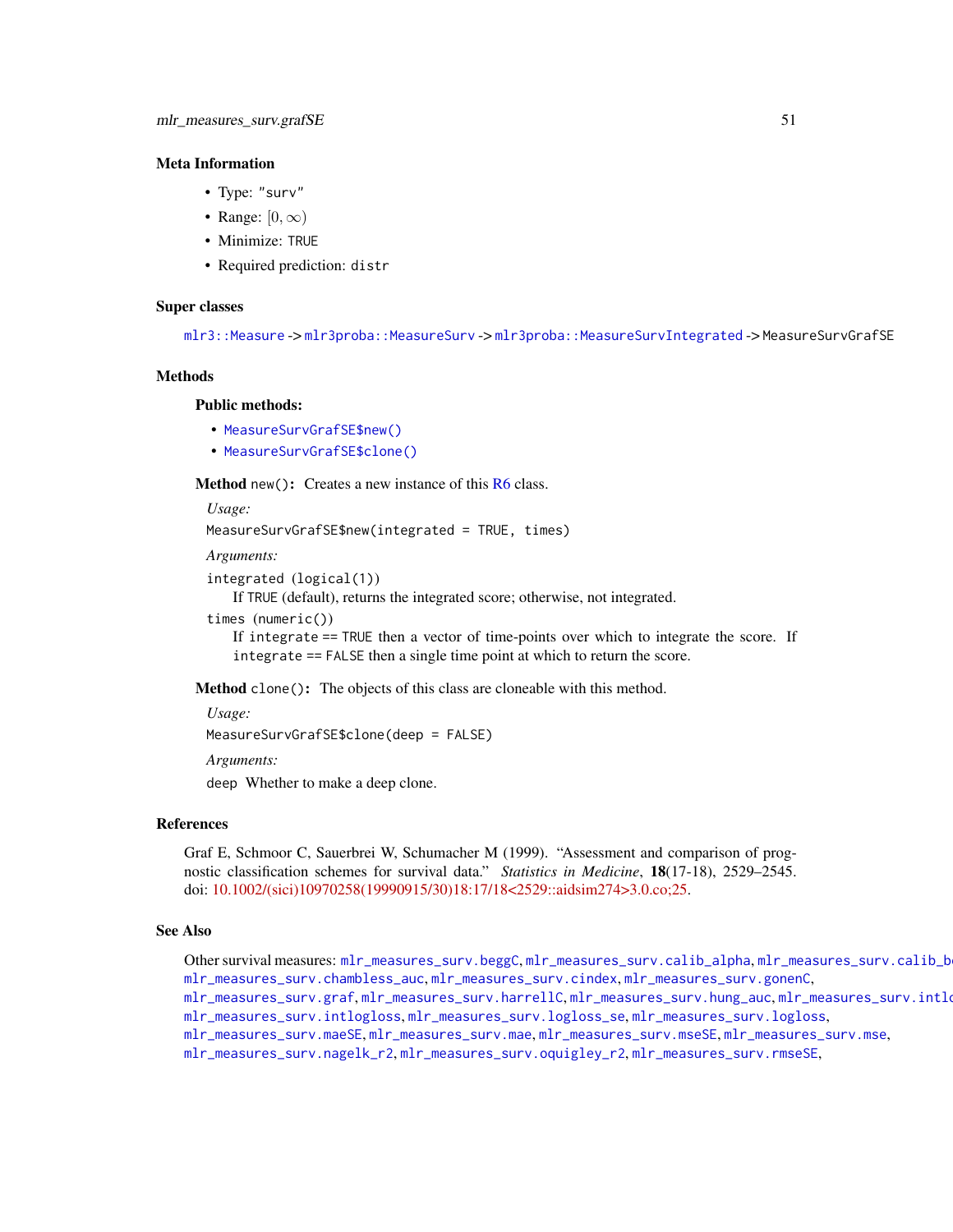[mlr\\_measures\\_surv.rmse](#page-71-0), [mlr\\_measures\\_surv.schmid](#page-74-0), [mlr\\_measures\\_surv.song\\_auc](#page-77-0), mlr\_measures\_surv.song\_tn [mlr\\_measures\\_surv.song\\_tpr](#page-81-0), [mlr\\_measures\\_surv.unoC](#page-83-0), [mlr\\_measures\\_surv.uno\\_auc](#page-84-0), mlr\_measures\_surv.uno\_tn [mlr\\_measures\\_surv.uno\\_tpr](#page-88-0), [mlr\\_measures\\_surv.xu\\_r2](#page-90-0)

Other Probabilistic survival measures: [mlr\\_measures\\_surv.graf](#page-47-0), [mlr\\_measures\\_surv.intloglossSE](#page-57-0), [mlr\\_measures\\_surv.intlogloss](#page-54-0), [mlr\\_measures\\_surv.logloss\\_se](#page-61-0), [mlr\\_measures\\_surv.logloss](#page-59-0), [mlr\\_measures\\_surv.schmid](#page-74-0)

Other distr survival measures: [mlr\\_measures\\_surv.calib\\_alpha](#page-37-0), [mlr\\_measures\\_surv.graf](#page-47-0), [mlr\\_measures\\_surv.intloglossSE](#page-57-0), [mlr\\_measures\\_surv.intlogloss](#page-54-0), [mlr\\_measures\\_surv.logloss\\_se](#page-61-0), [mlr\\_measures\\_surv.logloss](#page-59-0), [mlr\\_measures\\_surv.schmid](#page-74-0)

<span id="page-51-0"></span>mlr\_measures\_surv.harrellC

*Harrell's C-Index Survival Measure*

# Description

Calculates Harrell's C, equivalent to the Fortran implementation in **[Hmisc](https://CRAN.R-project.org/package=Hmisc)**.

# Dictionary

This [Measure](#page-0-0) can be instantiated via the [dictionary](#page-0-0) [mlr\\_measures](#page-0-0) or with the associated sugar function [msr\(\):](#page-0-0)

MeasureSurvHarrellC\$new() mlr\_measures\$get("surv.harrellC") msr("surv.harrellC")

# Meta Information

- Type: "surv"
- Range:  $[0, 1]$
- Minimize: FALSE
- Required prediction: crank

#### Super classes

[mlr3::Measure](#page-0-0) -> [mlr3proba::MeasureSurv](#page-0-0) -> MeasureSurvHarrellC

# **Methods**

# Public methods:

- [MeasureSurvHarrellC\\$new\(\)](#page-8-0)
- [MeasureSurvHarrellC\\$clone\(\)](#page-9-0)

Method new(): Creates a new instance of this [R6](#page-0-0) class.

*Usage:*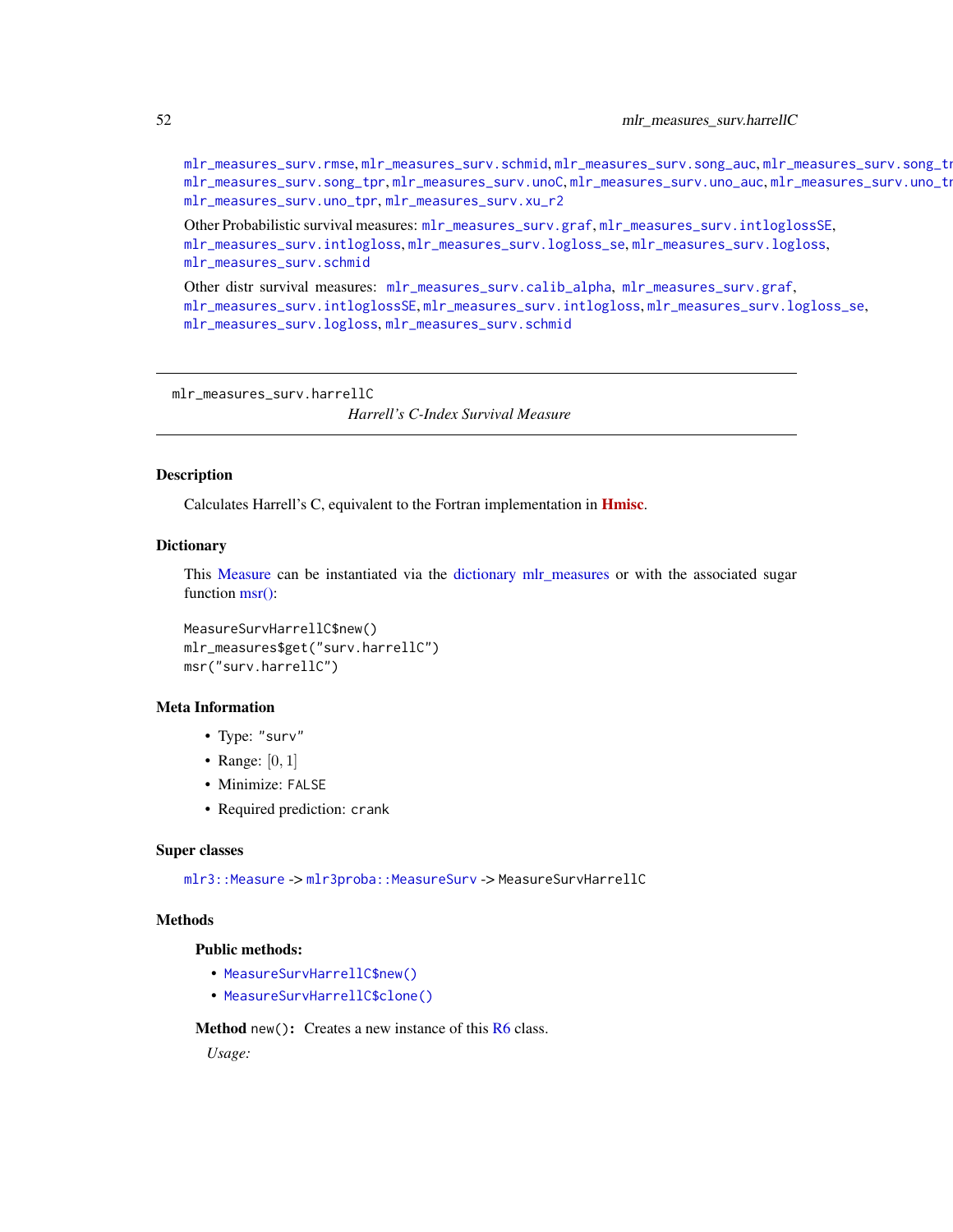MeasureSurvHarrellC\$new()

Method clone(): The objects of this class are cloneable with this method.

*Usage:*

MeasureSurvHarrellC\$clone(deep = FALSE)

*Arguments:*

deep Whether to make a deep clone.

# References

Harrell, E F, Califf, M R, Pryor, B D, Lee, L K, Rosati, A R (1982). "Evaluating the yield of medical tests." *Jama*, 247(18), 2543–2546.

# See Also

Other survival measures: [mlr\\_measures\\_surv.beggC](#page-36-0), [mlr\\_measures\\_surv.calib\\_alpha](#page-37-0), mlr\_measures\_surv.calib\_b [mlr\\_measures\\_surv.chambless\\_auc](#page-41-0), [mlr\\_measures\\_surv.cindex](#page-43-0), [mlr\\_measures\\_surv.gonenC](#page-45-0), [mlr\\_measures\\_surv.grafSE](#page-49-0),[mlr\\_measures\\_surv.graf](#page-47-0),[mlr\\_measures\\_surv.hung\\_auc](#page-52-0),mlr\_measures\_surv.intlog [mlr\\_measures\\_surv.intlogloss](#page-54-0), [mlr\\_measures\\_surv.logloss\\_se](#page-61-0), [mlr\\_measures\\_surv.logloss](#page-59-0), [mlr\\_measures\\_surv.maeSE](#page-64-0), [mlr\\_measures\\_surv.mae](#page-62-0), [mlr\\_measures\\_surv.mseSE](#page-67-0), [mlr\\_measures\\_surv.mse](#page-65-0), [mlr\\_measures\\_surv.nagelk\\_r2](#page-68-0), [mlr\\_measures\\_surv.oquigley\\_r2](#page-70-0), [mlr\\_measures\\_surv.rmseSE](#page-73-0), [mlr\\_measures\\_surv.rmse](#page-71-0), [mlr\\_measures\\_surv.schmid](#page-74-0), [mlr\\_measures\\_surv.song\\_auc](#page-77-0), mlr\_measures\_surv.song\_tn [mlr\\_measures\\_surv.song\\_tpr](#page-81-0), [mlr\\_measures\\_surv.unoC](#page-83-0), [mlr\\_measures\\_surv.uno\\_auc](#page-84-0), mlr\_measures\_surv.uno\_tn [mlr\\_measures\\_surv.uno\\_tpr](#page-88-0), [mlr\\_measures\\_surv.xu\\_r2](#page-90-0)

Other Concordance survival measures: [mlr\\_measures\\_surv.beggC](#page-36-0), [mlr\\_measures\\_surv.gonenC](#page-45-0), [mlr\\_measures\\_surv.unoC](#page-83-0)

Other crank survival measures: [mlr\\_measures\\_surv.unoC](#page-83-0)

<span id="page-52-0"></span>mlr\_measures\_surv.hung\_auc

*Hung and Chiang's AUC Survival Measure*

## Description

Calls survAUC:: AUC.hc().

Assumes random censoring.

#### Details

All measures implemented from **[survAUC](https://CRAN.R-project.org/package=survAUC)** should be used with care, we are aware of problems in implementation that sometimes cause fatal errors in R. In future updates these measures will all be re-written and implemented directly in mlr3proba.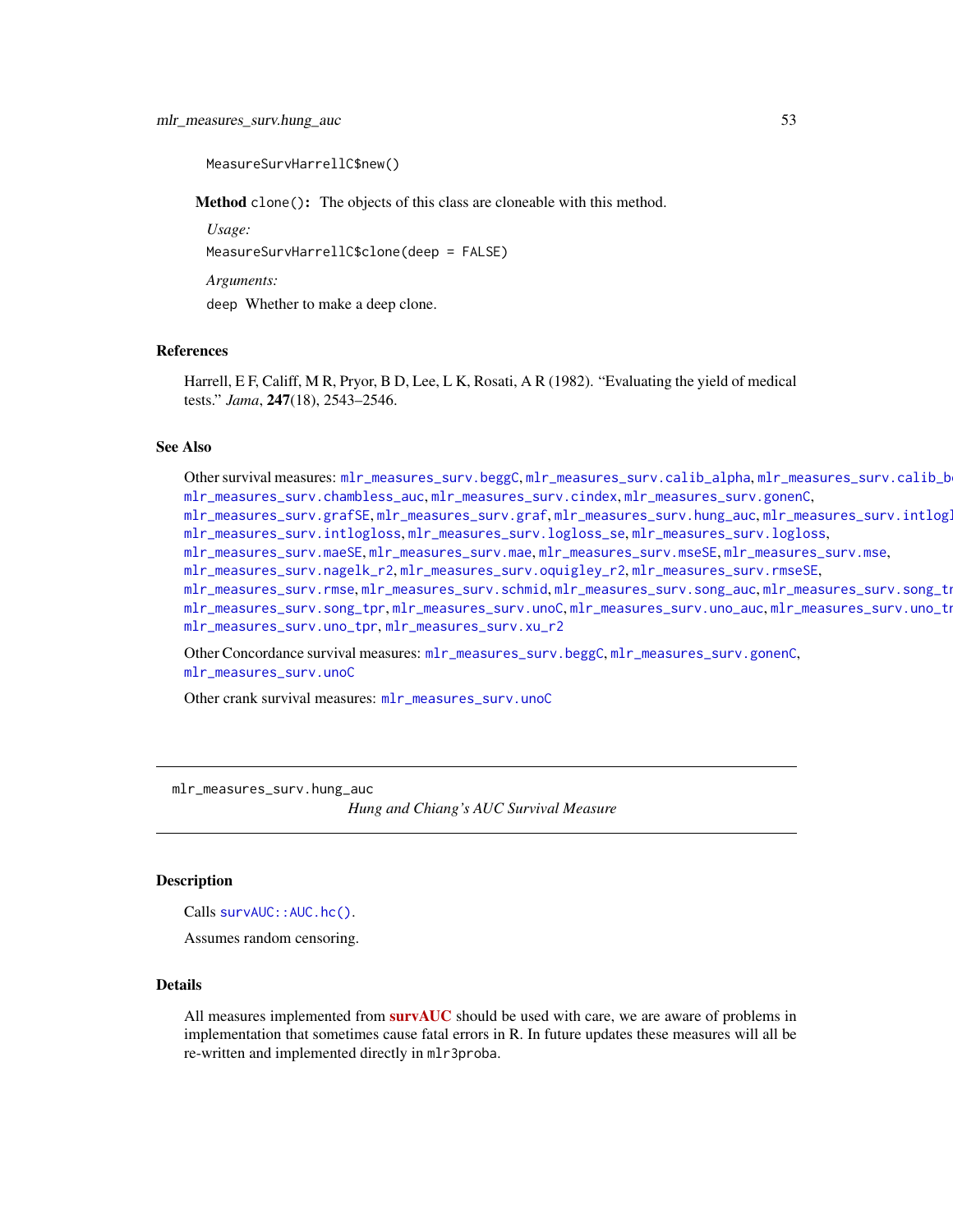## **Dictionary**

This [Measure](#page-0-0) can be instantiated via the [dictionary](#page-0-0) [mlr\\_measures](#page-0-0) or with the associated sugar function [msr\(\):](#page-0-0)

```
MeasureSurvHungAUC$new()
mlr_measures$get("surv.hung_auc")
msr("surv.hung_auc")
```
## Meta Information

- Type: "surv"
- Range:  $[0, 1]$
- Minimize: FALSE
- Required prediction: lp

#### Super classes

```
mlr3::Measuremlr3proba::MeasureSurvmlr3proba::MeasureSurvIntegrated -> mlr3proba::MeasureSurvAU
-> MeasureSurvHungAUC
```
# **Methods**

#### Public methods:

- [MeasureSurvHungAUC\\$new\(\)](#page-8-0)
- [MeasureSurvHungAUC\\$clone\(\)](#page-9-0)

Method new(): Creates a new instance of this [R6](#page-0-0) class.

*Usage:*

```
MeasureSurvHungAUC$new(integrated = TRUE, times)
```
*Arguments:*

```
integrated (logical(1))
```
If TRUE (default), returns the integrated score; otherwise, not integrated.

times (numeric())

If integrate == TRUE then a vector of time-points over which to integrate the score. If integrate == FALSE then a single time point at which to return the score.

Method clone(): The objects of this class are cloneable with this method.

*Usage:*

MeasureSurvHungAUC\$clone(deep = FALSE)

*Arguments:*

deep Whether to make a deep clone.

## References

Hung H, Chiang C (2010). "Estimation methods for time-dependent AUC models with survival data." *The Canadian Journal of Statistics / La Revue Canadienne de Statistique*, 38(1), 8–26. <https://www.jstor.org/stable/27805213>.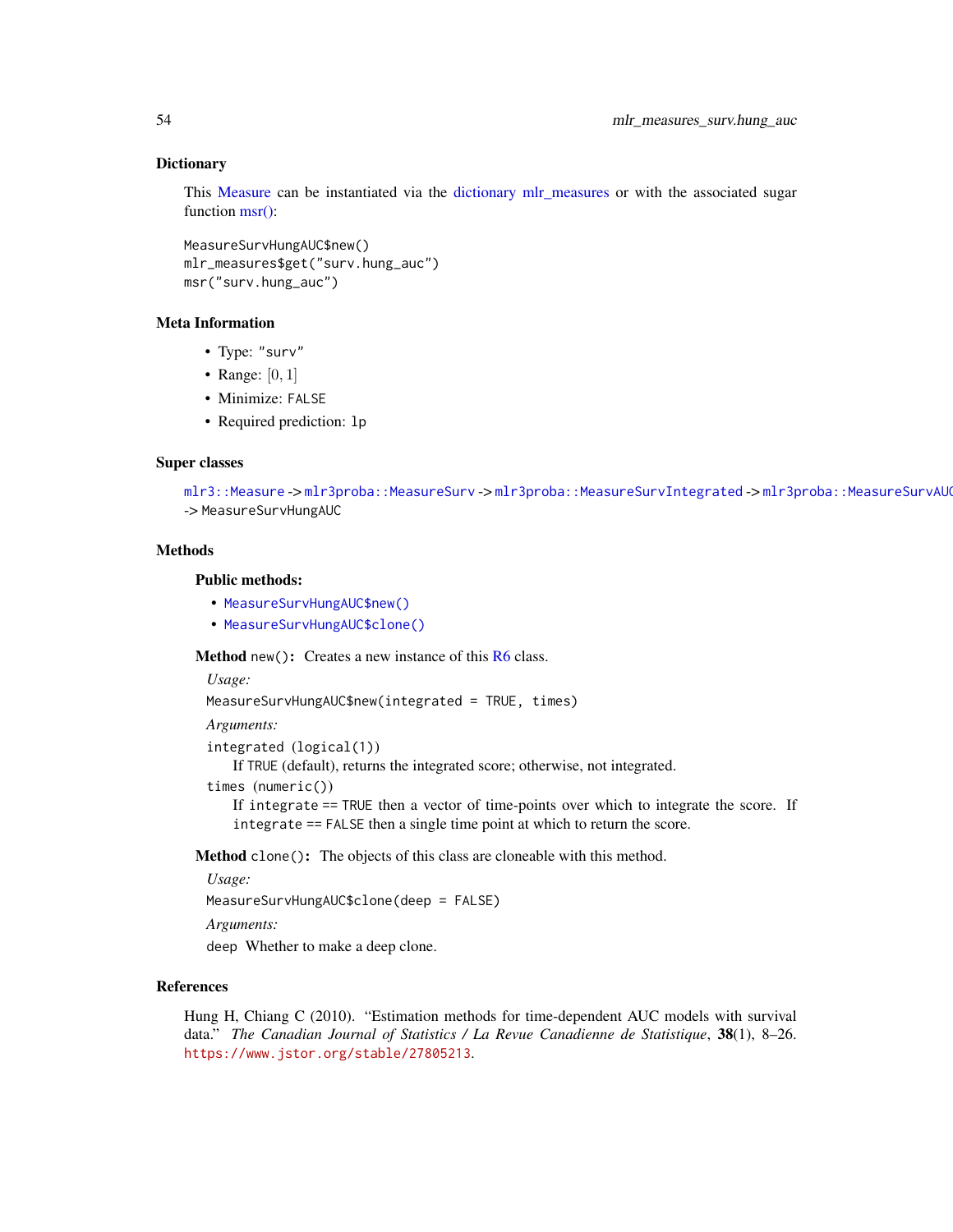#### See Also

Other survival measures: [mlr\\_measures\\_surv.beggC](#page-36-0), [mlr\\_measures\\_surv.calib\\_alpha](#page-37-0), [mlr\\_measures\\_surv.calib\\_beta](#page-39-0), [mlr\\_measures\\_surv.chambless\\_auc](#page-41-0), [mlr\\_measures\\_surv.cindex](#page-43-0), [mlr\\_measures\\_surv.gonenC](#page-45-0), [mlr\\_measures\\_surv.grafSE](#page-49-0), [mlr\\_measures\\_surv.graf](#page-47-0), [mlr\\_measures\\_surv.harrellC](#page-51-0), mlr\_measures\_surv.intlog [mlr\\_measures\\_surv.intlogloss](#page-54-0), [mlr\\_measures\\_surv.logloss\\_se](#page-61-0), [mlr\\_measures\\_surv.logloss](#page-59-0), [mlr\\_measures\\_surv.maeSE](#page-64-0), [mlr\\_measures\\_surv.mae](#page-62-0), [mlr\\_measures\\_surv.mseSE](#page-67-0), [mlr\\_measures\\_surv.mse](#page-65-0), [mlr\\_measures\\_surv.nagelk\\_r2](#page-68-0), [mlr\\_measures\\_surv.oquigley\\_r2](#page-70-0), [mlr\\_measures\\_surv.rmseSE](#page-73-0), [mlr\\_measures\\_surv.rmse](#page-71-0), [mlr\\_measures\\_surv.schmid](#page-74-0), [mlr\\_measures\\_surv.song\\_auc](#page-77-0), mlr\_measures\_surv.song\_tn [mlr\\_measures\\_surv.song\\_tpr](#page-81-0), [mlr\\_measures\\_surv.unoC](#page-83-0), [mlr\\_measures\\_surv.uno\\_auc](#page-84-0), [mlr\\_measures\\_surv.uno\\_tnr](#page-86-0), [mlr\\_measures\\_surv.uno\\_tpr](#page-88-0), [mlr\\_measures\\_surv.xu\\_r2](#page-90-0) Other AUC survival measures: [mlr\\_measures\\_surv.chambless\\_auc](#page-41-0), [mlr\\_measures\\_surv.song\\_auc](#page-77-0), [mlr\\_measures\\_surv.song\\_tnr](#page-79-0), [mlr\\_measures\\_surv.song\\_tpr](#page-81-0), [mlr\\_measures\\_surv.uno\\_auc](#page-84-0),

[mlr\\_measures\\_surv.uno\\_tnr](#page-86-0), [mlr\\_measures\\_surv.uno\\_tpr](#page-88-0)

Other lp survival measures: [mlr\\_measures\\_surv.beggC](#page-36-0), [mlr\\_measures\\_surv.calib\\_beta](#page-39-0), mlr\_measures\_surv.chambl [mlr\\_measures\\_surv.gonenC](#page-45-0), [mlr\\_measures\\_surv.nagelk\\_r2](#page-68-0), [mlr\\_measures\\_surv.oquigley\\_r2](#page-70-0), [mlr\\_measures\\_surv.song\\_auc](#page-77-0), [mlr\\_measures\\_surv.song\\_tnr](#page-79-0), [mlr\\_measures\\_surv.song\\_tpr](#page-81-0), [mlr\\_measures\\_surv.uno\\_auc](#page-84-0), [mlr\\_measures\\_surv.uno\\_tnr](#page-86-0), [mlr\\_measures\\_surv.uno\\_tpr](#page-88-0), [mlr\\_measures\\_surv.xu\\_r2](#page-90-0)

<span id="page-54-0"></span>mlr\_measures\_surv.intlogloss

*Integrated Log loss Survival Measure*

# <span id="page-54-1"></span>Description

Calculates the integrated logarithmic (log), loss, aka integrated cross entropy.

For an individual who dies at time  $t$ , with predicted Survival function,  $S$ , the probabilistic log loss at time  $t^*$  is given by

$$
L(S, t|t^*) = -[log(1 - S(t^*))I(t \le t^*, \delta = 1)(1/G(t))] - [log(S(t^*))I(t > t^*)(1/G(t^*))]
$$

 $#$  nolint where  $G$  is the Kaplan-Meier estimate of the censoring distribution.

If integrated == FALSE then the sample mean is taken for the single specified times,  $t^*$ , and the returned score is given by

$$
L(S, t | t^*) = \frac{1}{N} \sum_{i=1}^{N} L(S_i, t_i | t^*)
$$

where N is the number of observations,  $S_i$  is the predicted survival function for individual i and  $t_i$ is their true survival time.

If integrated == TRUE then an approximation to integration is made by either taking the sample mean over all T unique time-points (method  $== 1$ ), or by taking a mean weighted by the difference between time-points (method  $== 2$ ). Then the sample mean is taken over all N observations.

$$
L(S) = \frac{1}{NT} \sum_{i=1}^{N} \sum_{j=1}^{T} L(S_i, t_i | t_j^*)
$$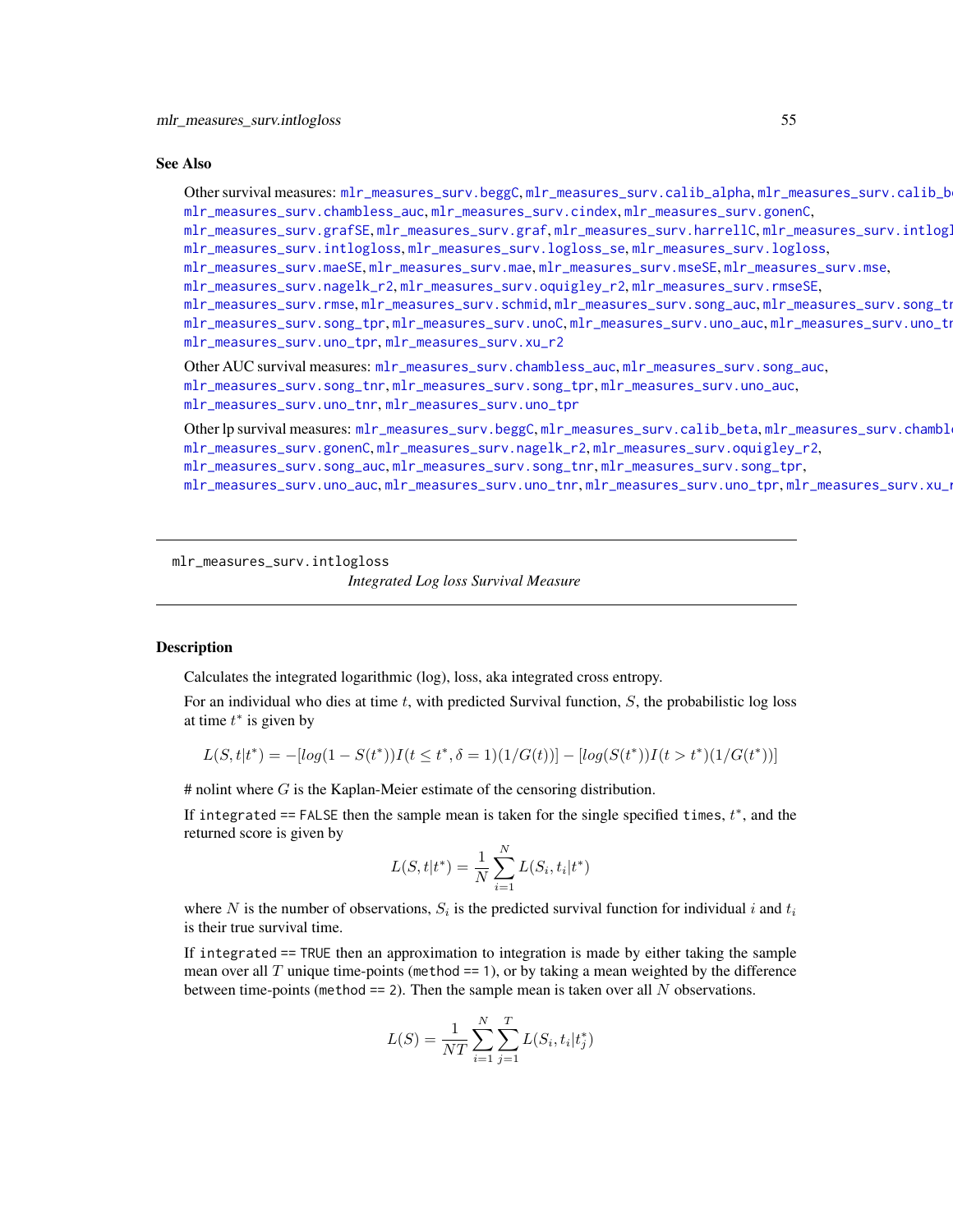## **Dictionary**

This [Measure](#page-0-0) can be instantiated via the [dictionary](#page-0-0) [mlr\\_measures](#page-0-0) or with the associated sugar function [msr\(\):](#page-0-0)

```
MeasureSurvIntLogloss$new()
mlr_measures$get("surv.intlogloss")
msr("surv.intlogloss")
```
# Meta Information

- Type: "surv"
- Range:  $[0, \infty)$
- Minimize: TRUE
- Required prediction: distr

## Super classes

[mlr3::Measure](#page-0-0) -> [mlr3proba::MeasureSurv](#page-0-0) -> [mlr3proba::MeasureSurvIntegrated](#page-0-0) -> MeasureSurvIntLogloss

## Active bindings

```
eps (numeric(1))
     Very small number used to prevent log(0) error.
```
se (logical(1))

If TRUE returns the standard error of the measure.

# Methods

# Public methods:

- [MeasureSurvIntLogloss\\$new\(\)](#page-8-0)
- [MeasureSurvIntLogloss\\$clone\(\)](#page-9-0)

**Method** new( $)$ : Creates a new instance of this  $R6$  class.

```
Usage:
MeasureSurvIntLogloss$new(
  integrated = TRUE,
  times,
 eps = 1e-15,
  method = 2,
  se = FALSE)
```
# *Arguments:*

integrated (logical(1))

If TRUE (default), returns the integrated score; otherwise, not integrated.

```
times (numeric())
```
If integrate == TRUE then a vector of time-points over which to integrate the score. If integrate == FALSE then a single time point at which to return the score.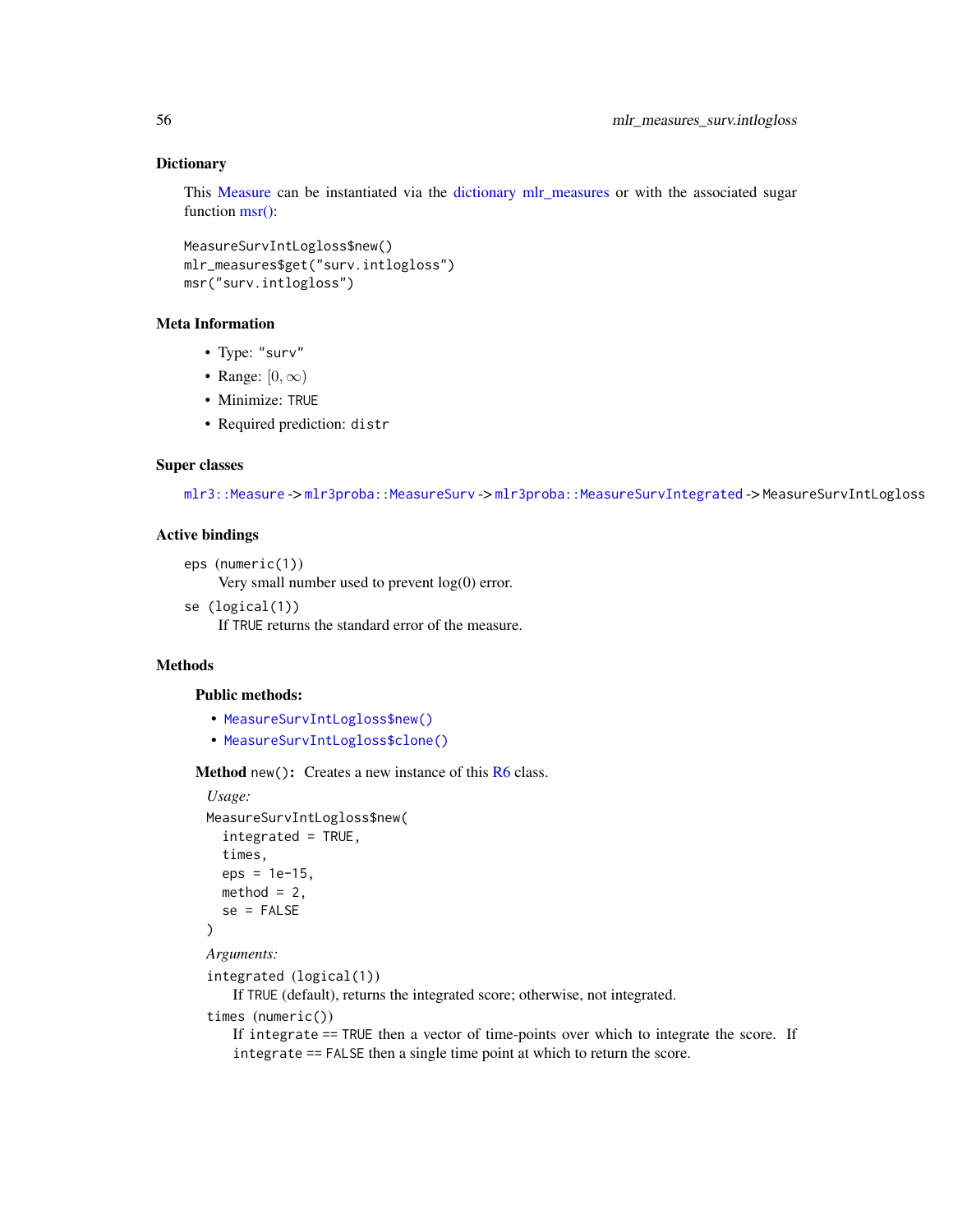```
eps (numeric(1))
```
Very small number to set zero-valued predicted probabilities to in order to prevent errors in log(0) calculation.

#### method (integer(1))

If integrate == TRUE selects the integration weighting method. method == 1 corresponds to weighting each time-point equally and taking the mean score over discrete time-points. method == 2 corresponds to calculating a mean weighted by the difference between timepoints. method == 2 is default to be in line with other packages.

```
se (logical(1))
```
If TRUE returns the standard error of the measure.

Method clone(): The objects of this class are cloneable with this method.

*Usage:*

MeasureSurvIntLogloss\$clone(deep = FALSE)

*Arguments:*

deep Whether to make a deep clone.

# References

Graf E, Schmoor C, Sauerbrei W, Schumacher M (1999). "Assessment and comparison of prognostic classification schemes for survival data." *Statistics in Medicine*, 18(17-18), 2529–2545. doi: [10.1002/\(sici\)10970258\(19990915/30\)18:17/18<2529::aidsim274>3.0.co;25.](https://doi.org/10.1002/(sici)1097-0258(19990915/30)18:17/18<2529::aid-sim274>3.0.co;2-5)

#### See Also

Other survival measures: [mlr\\_measures\\_surv.beggC](#page-36-0), [mlr\\_measures\\_surv.calib\\_alpha](#page-37-0), [mlr\\_measures\\_surv.calib\\_beta](#page-39-0), [mlr\\_measures\\_surv.chambless\\_auc](#page-41-0), [mlr\\_measures\\_surv.cindex](#page-43-0), [mlr\\_measures\\_surv.gonenC](#page-45-0), [mlr\\_measures\\_surv.grafSE](#page-49-0), [mlr\\_measures\\_surv.graf](#page-47-0), [mlr\\_measures\\_surv.harrellC](#page-51-0), [mlr\\_measures\\_surv.hung\\_auc](#page-52-0), [mlr\\_measures\\_surv.intloglossSE](#page-57-0), [mlr\\_measures\\_surv.logloss\\_se](#page-61-0), [mlr\\_measures\\_surv.logloss](#page-59-0), [mlr\\_measures\\_surv.maeSE](#page-64-0), [mlr\\_measures\\_surv.mae](#page-62-0), [mlr\\_measures\\_surv.mseSE](#page-67-0), [mlr\\_measures\\_surv.mse](#page-65-0), [mlr\\_measures\\_surv.nagelk\\_r2](#page-68-0), [mlr\\_measures\\_surv.oquigley\\_r2](#page-70-0), [mlr\\_measures\\_surv.rmseSE](#page-73-0), [mlr\\_measures\\_surv.rmse](#page-71-0), [mlr\\_measures\\_surv.schmid](#page-74-0), [mlr\\_measures\\_surv.song\\_auc](#page-77-0), mlr\_measures\_surv.song\_tn [mlr\\_measures\\_surv.song\\_tpr](#page-81-0),[mlr\\_measures\\_surv.unoC](#page-83-0),[mlr\\_measures\\_surv.uno\\_auc](#page-84-0),mlr\_measures\_surv.uno\_tn [mlr\\_measures\\_surv.uno\\_tpr](#page-88-0), [mlr\\_measures\\_surv.xu\\_r2](#page-90-0)

Other Probabilistic survival measures: [mlr\\_measures\\_surv.grafSE](#page-49-0), [mlr\\_measures\\_surv.graf](#page-47-0), [mlr\\_measures\\_surv.intloglossSE](#page-57-0), [mlr\\_measures\\_surv.logloss\\_se](#page-61-0), [mlr\\_measures\\_surv.logloss](#page-59-0), [mlr\\_measures\\_surv.schmid](#page-74-0)

Other distr survival measures: [mlr\\_measures\\_surv.calib\\_alpha](#page-37-0), [mlr\\_measures\\_surv.grafSE](#page-49-0), [mlr\\_measures\\_surv.graf](#page-47-0), [mlr\\_measures\\_surv.intloglossSE](#page-57-0), [mlr\\_measures\\_surv.logloss\\_se](#page-61-0), [mlr\\_measures\\_surv.logloss](#page-59-0), [mlr\\_measures\\_surv.schmid](#page-74-0)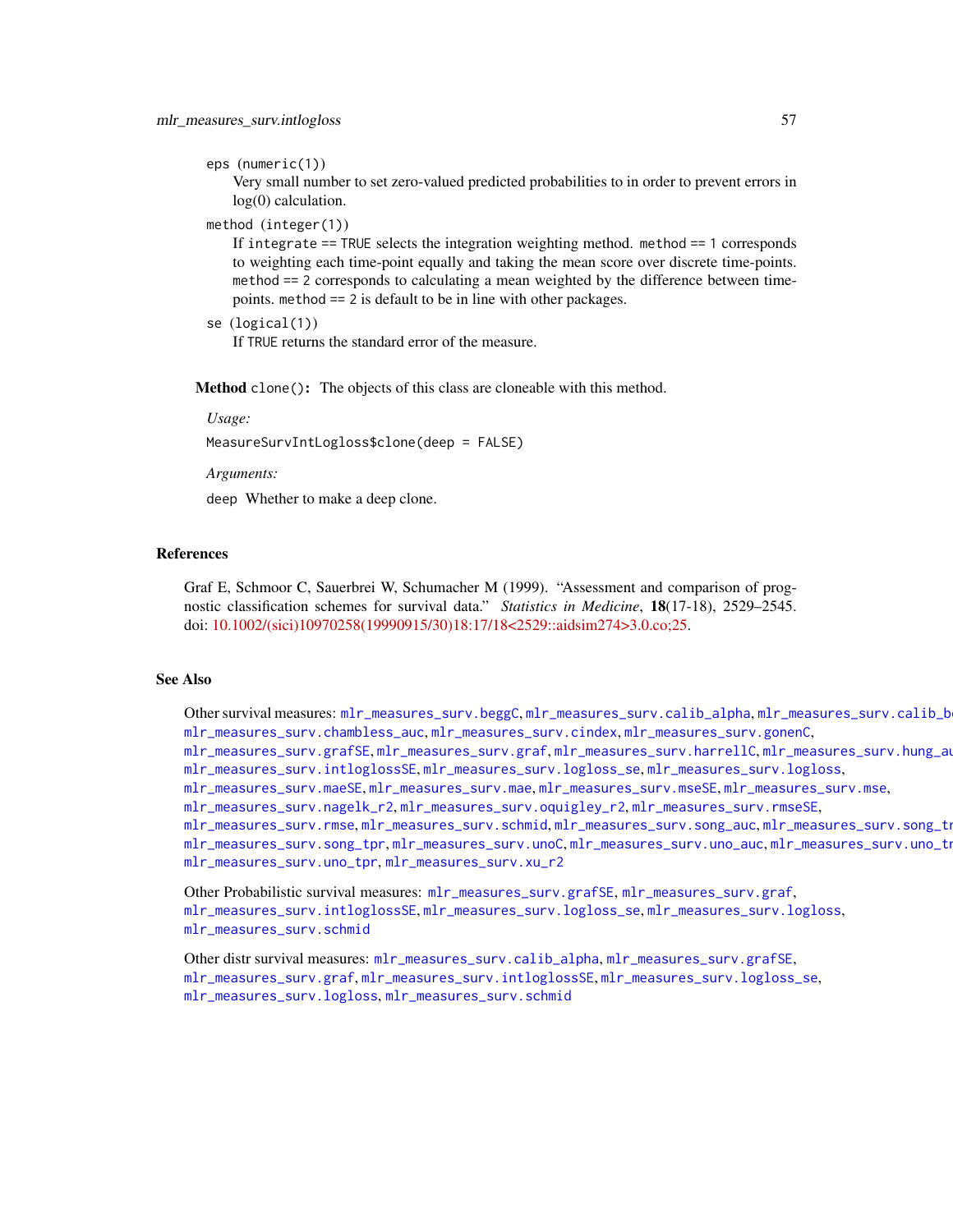<span id="page-57-0"></span>mlr\_measures\_surv.intloglossSE

*Standard Error of Integrated Log loss Survival Measure*

# Description

Calculates the standard error of [MeasureSurvIntLogloss.](#page-54-1)

If integrated == FALSE then the standard error of the loss, L, is approximated via,

$$
se(L) = sd(L)/\sqrt{N}
$$

where  $N$  are the number of observations in the test set, and  $sd$  is the standard deviation.

If integrated == TRUE then correlations between time-points need to be taken into account, therefore

$$
se(L) = \sqrt{\frac{\sum_{i=1}^{M} \sum_{j=1}^{M} \Sigma_{i,j}}{NT^2}}
$$

where  $\Sigma_{i,j}$  is the sample covariance matrix over M distinct time-points.

# Dictionary

This [Measure](#page-0-0) can be instantiated via the [dictionary](#page-0-0) [mlr\\_measures](#page-0-0) or with the associated sugar function [msr\(\):](#page-0-0)

```
MeasureSurvIntLoglossSE$new()
mlr_measures$get("surv.intloglossSE")
msr("surv.intloglossSE")
```
# Meta Information

- Type: "surv"
- Range:  $[0, \infty)$
- Minimize: TRUE
- Required prediction: distr

## Super classes

[mlr3::Measure](#page-0-0) -> [mlr3proba::MeasureSurv](#page-0-0) -> [mlr3proba::MeasureSurvIntegrated](#page-0-0) -> MeasureSurvIntLoglossSE

# Active bindings

```
eps (numeric(1))
```
Very small number used to prevent log(0) error.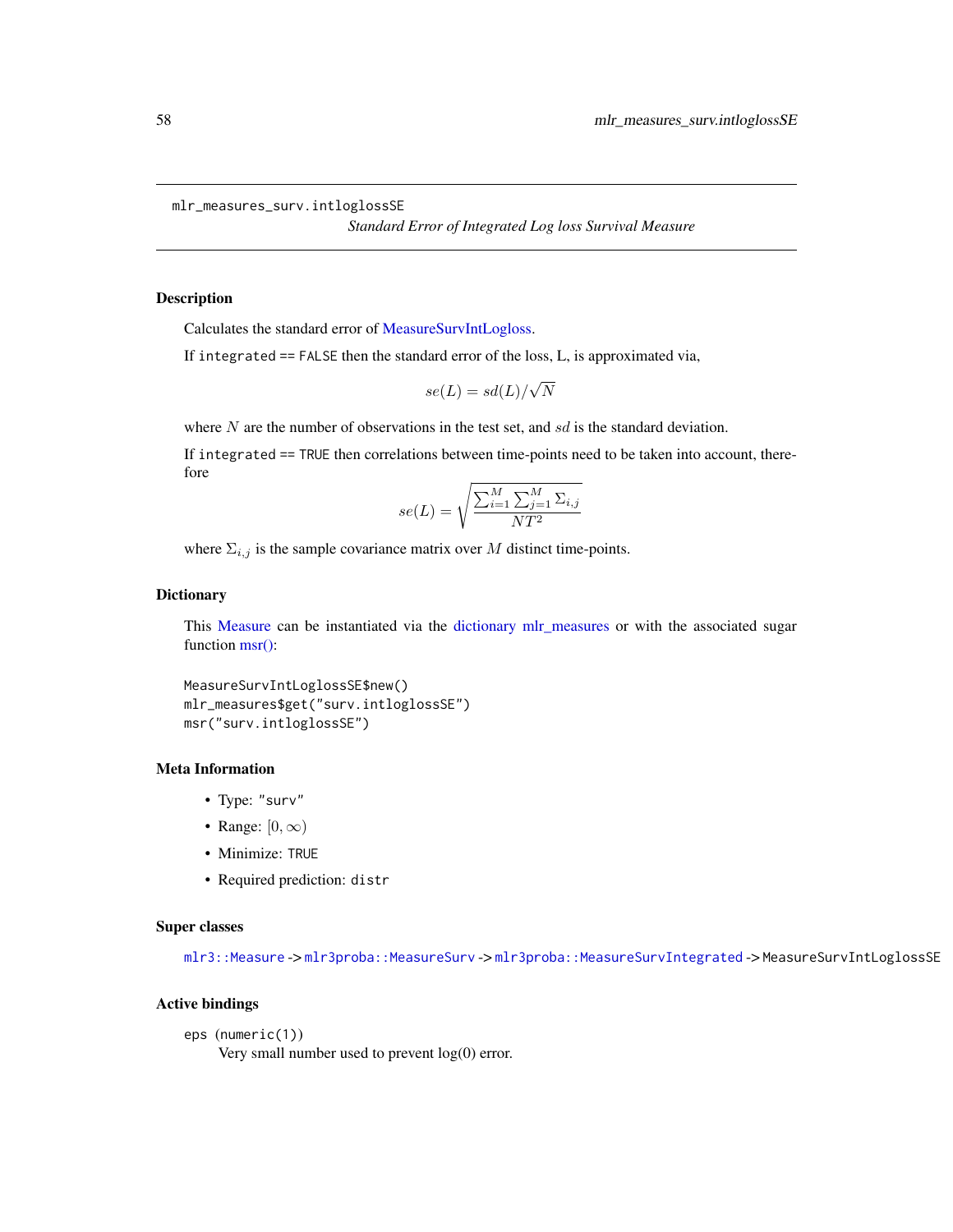## **Methods**

#### Public methods:

- [MeasureSurvIntLoglossSE\\$new\(\)](#page-8-0)
- [MeasureSurvIntLoglossSE\\$clone\(\)](#page-9-0)

Method new(): Creates a new instance of this [R6](#page-0-0) class.

*Usage:*

```
MeasureSurvIntLoglossSE$new(integrated = TRUE, times, eps = 1e-15)
```

```
Arguments:
```
integrated (logical(1))

If TRUE (default), returns the integrated score; otherwise, not integrated.

```
times (numeric())
```
If integrate == TRUE then a vector of time-points over which to integrate the score. If integrate == FALSE then a single time point at which to return the score.

# eps (numeric(1))

Very small number to set zero-valued predicted probabilities to in order to prevent errors in log(0) calculation.

Method clone(): The objects of this class are cloneable with this method.

*Usage:*

```
MeasureSurvIntLoglossSE$clone(deep = FALSE)
```
*Arguments:*

deep Whether to make a deep clone.

#### References

Graf E, Schmoor C, Sauerbrei W, Schumacher M (1999). "Assessment and comparison of prognostic classification schemes for survival data." *Statistics in Medicine*, 18(17-18), 2529–2545. doi: [10.1002/\(sici\)10970258\(19990915/30\)18:17/18<2529::aidsim274>3.0.co;25.](https://doi.org/10.1002/(sici)1097-0258(19990915/30)18:17/18<2529::aid-sim274>3.0.co;2-5)

### See Also

Other survival measures: [mlr\\_measures\\_surv.beggC](#page-36-0), [mlr\\_measures\\_surv.calib\\_alpha](#page-37-0), [mlr\\_measures\\_surv.calib\\_beta](#page-39-0), [mlr\\_measures\\_surv.chambless\\_auc](#page-41-0), [mlr\\_measures\\_surv.cindex](#page-43-0), [mlr\\_measures\\_surv.gonenC](#page-45-0),

[mlr\\_measures\\_surv.grafSE](#page-49-0), [mlr\\_measures\\_surv.graf](#page-47-0), [mlr\\_measures\\_surv.harrellC](#page-51-0), [mlr\\_measures\\_surv.hung\\_auc](#page-52-0), [mlr\\_measures\\_surv.intlogloss](#page-54-0), [mlr\\_measures\\_surv.logloss\\_se](#page-61-0), [mlr\\_measures\\_surv.logloss](#page-59-0),

[mlr\\_measures\\_surv.maeSE](#page-64-0), [mlr\\_measures\\_surv.mae](#page-62-0), [mlr\\_measures\\_surv.mseSE](#page-67-0), [mlr\\_measures\\_surv.mse](#page-65-0),

```
mlr_measures_surv.nagelk_r2, mlr_measures_surv.oquigley_r2, mlr_measures_surv.rmseSE,
```
[mlr\\_measures\\_surv.rmse](#page-71-0), [mlr\\_measures\\_surv.schmid](#page-74-0), [mlr\\_measures\\_surv.song\\_auc](#page-77-0), mlr\_measures\_surv.song\_tn [mlr\\_measures\\_surv.song\\_tpr](#page-81-0), [mlr\\_measures\\_surv.unoC](#page-83-0), [mlr\\_measures\\_surv.uno\\_auc](#page-84-0), [mlr\\_measures\\_surv.uno\\_tnr](#page-86-0), [mlr\\_measures\\_surv.uno\\_tpr](#page-88-0), [mlr\\_measures\\_surv.xu\\_r2](#page-90-0)

```
Other Probabilistic survival measures: mlr_measures_surv.grafSE, mlr_measures_surv.graf,
mlr_measures_surv.intlogloss, mlr_measures_surv.logloss_se, mlr_measures_surv.logloss,
mlr_measures_surv.schmid
```
Other distr survival measures: [mlr\\_measures\\_surv.calib\\_alpha](#page-37-0), [mlr\\_measures\\_surv.grafSE](#page-49-0), [mlr\\_measures\\_surv.graf](#page-47-0), [mlr\\_measures\\_surv.intlogloss](#page-54-0), [mlr\\_measures\\_surv.logloss\\_se](#page-61-0), [mlr\\_measures\\_surv.logloss](#page-59-0), [mlr\\_measures\\_surv.schmid](#page-74-0)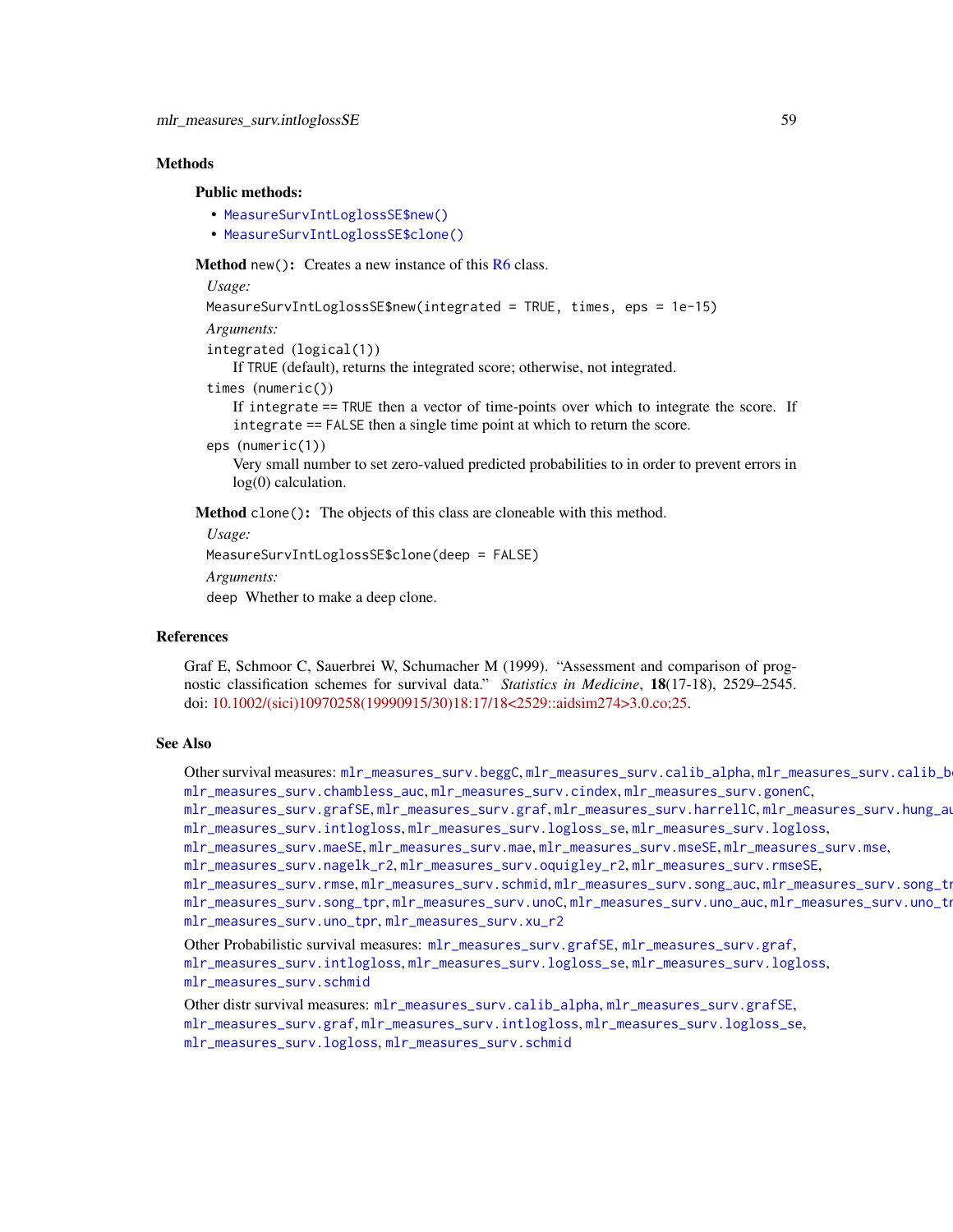<span id="page-59-0"></span>mlr\_measures\_surv.logloss

*Log loss Survival Measure*

# <span id="page-59-1"></span>Description

Calculates the cross-entropy, or logarithmic (log), loss.

The logloss, in the context of probabilistic predictions, is defined as the negative log probability density function,  $f$ , evaluated at the observation time,  $t$ ,

$$
L(f, t) = -\log(f(t))
$$

The standard error of the Logloss, L, is approximated via,

$$
se(L) = sd(L)/\sqrt{N}
$$

where N are the number of observations in the test set, and  $sd$  is the standard deviation.

Censored observations in the test set are ignored.

# Dictionary

This [Measure](#page-0-0) can be instantiated via the [dictionary](#page-0-0) [mlr\\_measures](#page-0-0) or with the associated sugar function [msr\(\):](#page-0-0)

MeasureSurvLogloss\$new() mlr\_measures\$get("surv.logloss") msr("surv.logloss")

# Meta Information

- Type: "surv"
- Range:  $[0, \infty)$
- Minimize: TRUE
- Required prediction: distr

#### Super classes

[mlr3::Measure](#page-0-0) -> [mlr3proba::MeasureSurv](#page-0-0) -> MeasureSurvLogloss

## Active bindings

```
eps (numeric(1))
     Very small number used to prevent log(0) error.
se (logical(1))
     If TRUE returns the standard error of the measure.
```
rm\_cens (logical(1))

If TRUE removes censored observations from the calculation.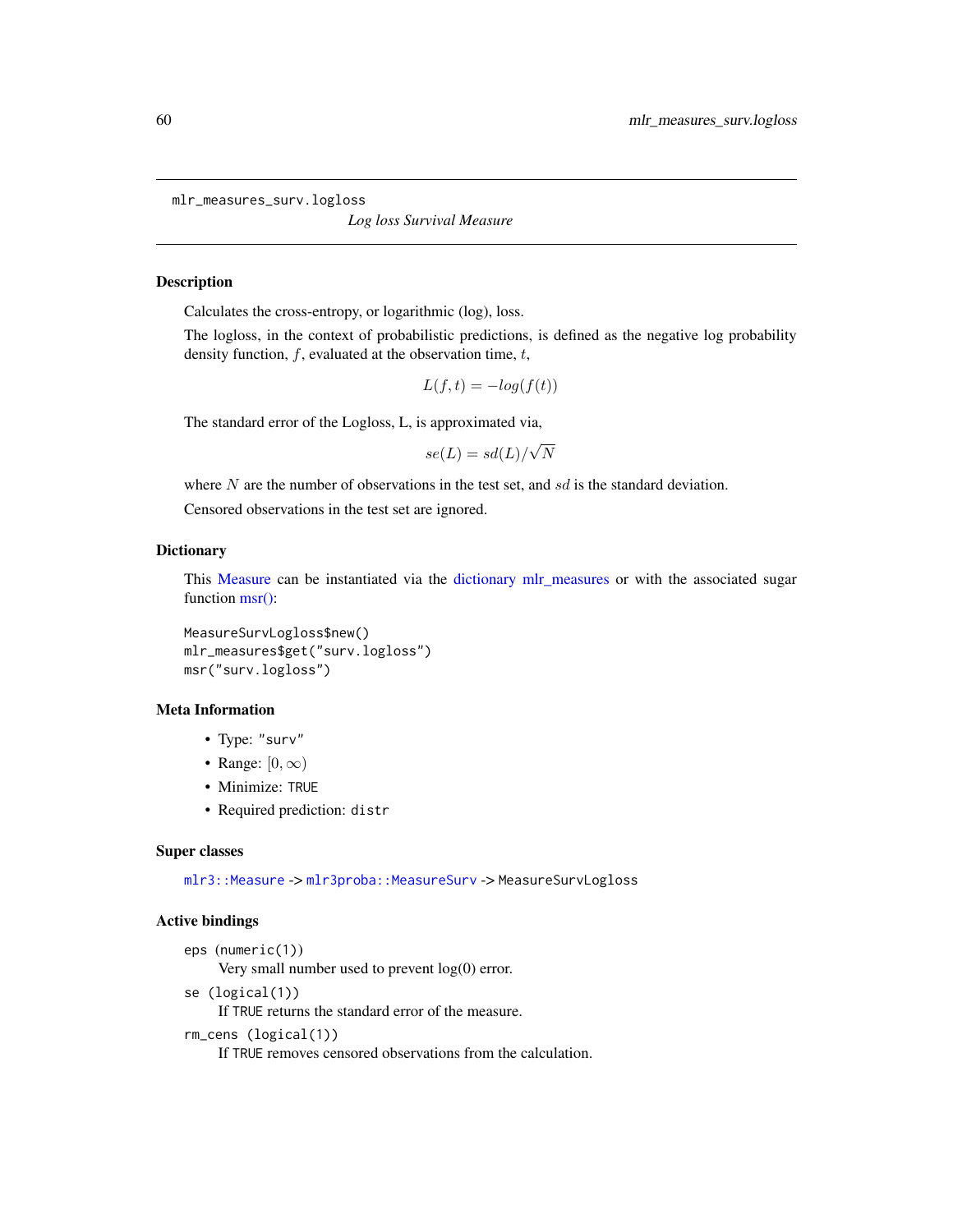## **Methods**

## Public methods:

- [MeasureSurvLogloss\\$new\(\)](#page-8-0)
- [MeasureSurvLogloss\\$clone\(\)](#page-9-0)

**Method** new(): Creates a new instance of this  $R6$  class.

#### *Usage:*

MeasureSurvLogloss\$new(eps = 1e-15, se = FALSE, rm\_cens = TRUE)

*Arguments:*

eps (numeric(1))

Very small number to set zero-valued predicted probabilities to in order to prevent errors in log(0) calculation.

se (logical(1))

If TRUE returns the standard error of the measure.

rm\_cens (logical(1))

If TRUE removes censored observations from the calculation.

Method clone(): The objects of this class are cloneable with this method.

*Usage:*

MeasureSurvLogloss\$clone(deep = FALSE)

*Arguments:*

deep Whether to make a deep clone.

#### See Also

Other survival measures: [mlr\\_measures\\_surv.beggC](#page-36-0), [mlr\\_measures\\_surv.calib\\_alpha](#page-37-0), mlr\_measures\_surv.calib\_b [mlr\\_measures\\_surv.chambless\\_auc](#page-41-0), [mlr\\_measures\\_surv.cindex](#page-43-0), [mlr\\_measures\\_surv.gonenC](#page-45-0), [mlr\\_measures\\_surv.grafSE](#page-49-0), [mlr\\_measures\\_surv.graf](#page-47-0), [mlr\\_measures\\_surv.harrellC](#page-51-0), [mlr\\_measures\\_surv.hung\\_auc](#page-52-0), [mlr\\_measures\\_surv.intloglossSE](#page-57-0), [mlr\\_measures\\_surv.intlogloss](#page-54-0), [mlr\\_measures\\_surv.logloss\\_se](#page-61-0), [mlr\\_measures\\_surv.maeSE](#page-64-0), [mlr\\_measures\\_surv.mae](#page-62-0), [mlr\\_measures\\_surv.mseSE](#page-67-0), [mlr\\_measures\\_surv.mse](#page-65-0), [mlr\\_measures\\_surv.nagelk\\_r2](#page-68-0), [mlr\\_measures\\_surv.oquigley\\_r2](#page-70-0), [mlr\\_measures\\_surv.rmseSE](#page-73-0), [mlr\\_measures\\_surv.rmse](#page-71-0), [mlr\\_measures\\_surv.schmid](#page-74-0), [mlr\\_measures\\_surv.song\\_auc](#page-77-0), mlr\_measures\_surv.song\_tn [mlr\\_measures\\_surv.song\\_tpr](#page-81-0),[mlr\\_measures\\_surv.unoC](#page-83-0),[mlr\\_measures\\_surv.uno\\_auc](#page-84-0),mlr\_measures\_surv.uno\_tn

```
mlr_measures_surv.uno_tpr, mlr_measures_surv.xu_r2
```
Other Probabilistic survival measures: [mlr\\_measures\\_surv.grafSE](#page-49-0), [mlr\\_measures\\_surv.graf](#page-47-0), [mlr\\_measures\\_surv.intloglossSE](#page-57-0), [mlr\\_measures\\_surv.intlogloss](#page-54-0), [mlr\\_measures\\_surv.logloss\\_se](#page-61-0), [mlr\\_measures\\_surv.schmid](#page-74-0)

Other distr survival measures: [mlr\\_measures\\_surv.calib\\_alpha](#page-37-0), [mlr\\_measures\\_surv.grafSE](#page-49-0), [mlr\\_measures\\_surv.graf](#page-47-0), [mlr\\_measures\\_surv.intloglossSE](#page-57-0), [mlr\\_measures\\_surv.intlogloss](#page-54-0), [mlr\\_measures\\_surv.logloss\\_se](#page-61-0), [mlr\\_measures\\_surv.schmid](#page-74-0)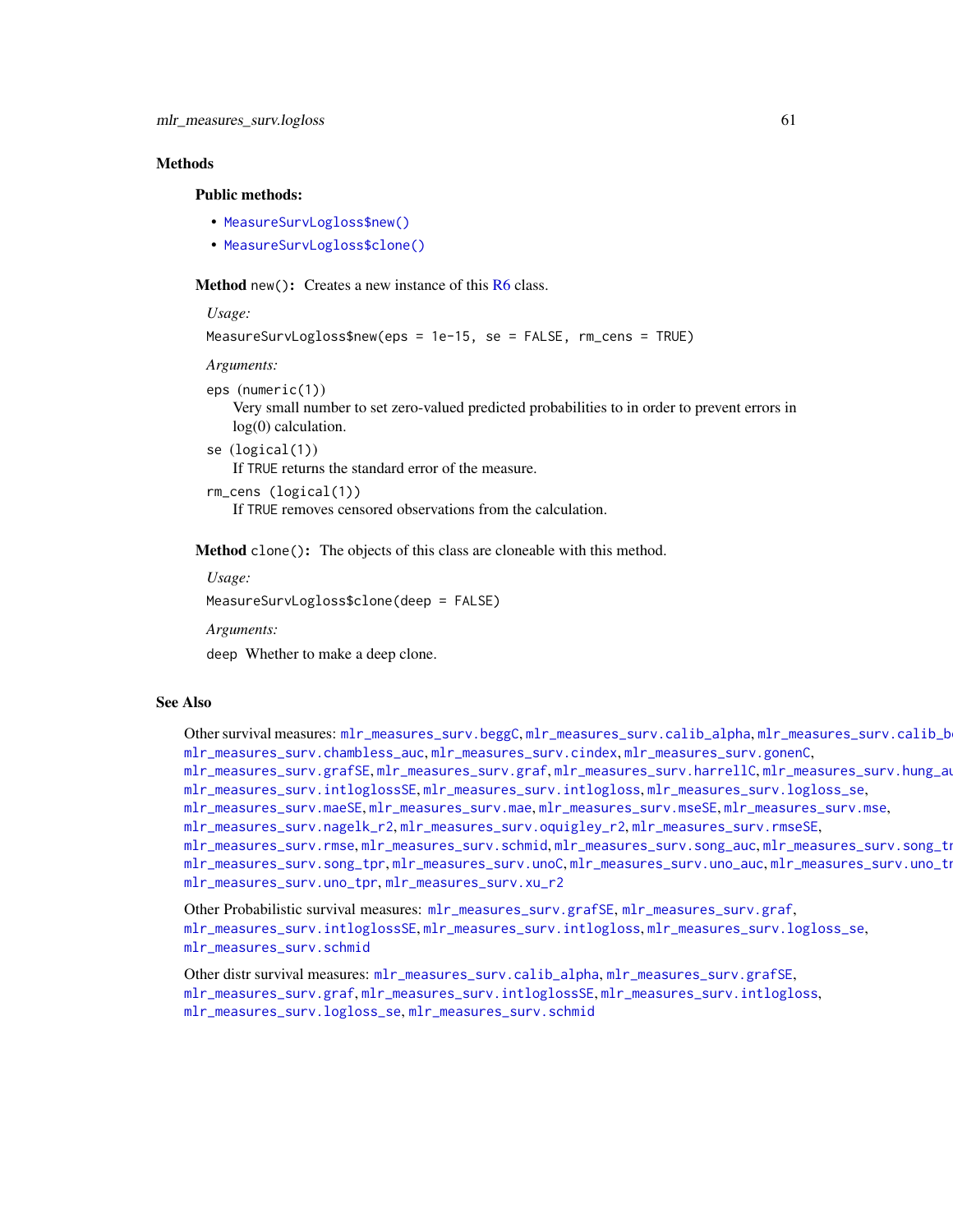<span id="page-61-0"></span>mlr\_measures\_surv.logloss\_se

*Standard Error of Log loss Survival Measure*

# Description

Calculates the standard error of [MeasureSurvLogloss.](#page-59-1)

The standard error of the Logloss, L, is approximated via,

 $se(L) = sd(L)/$ √ N

where  $N$  are the number of observations in the test set, and  $sd$  is the standard deviation.

Censored observations in the test set are ignored.

#### Dictionary

This [Measure](#page-0-0) can be instantiated via the [dictionary](#page-0-0) [mlr\\_measures](#page-0-0) or with the associated sugar function [msr\(\):](#page-0-0)

```
MeasureSurvLoglossSE$new()
mlr_measures$get("surv.logloss_se")
msr("surv.logloss_se")
```
# Meta Information

- Type: "surv"
- Range:  $[0, \infty)$
- Minimize: TRUE
- Required prediction: distr

# Super classes

[mlr3::Measure](#page-0-0) -> [mlr3proba::MeasureSurv](#page-0-0) -> [mlr3proba::MeasureSurvLogloss](#page-0-0) -> MeasureSurvLoglossSE

# Methods

# Public methods:

- [MeasureSurvLoglossSE\\$new\(\)](#page-8-0)
- [MeasureSurvLoglossSE\\$clone\(\)](#page-9-0)

**Method** new( $)$ : Creates a new instance of this  $R6$  class.

*Usage:*

MeasureSurvLoglossSE\$new(eps = 1e-15)

*Arguments:*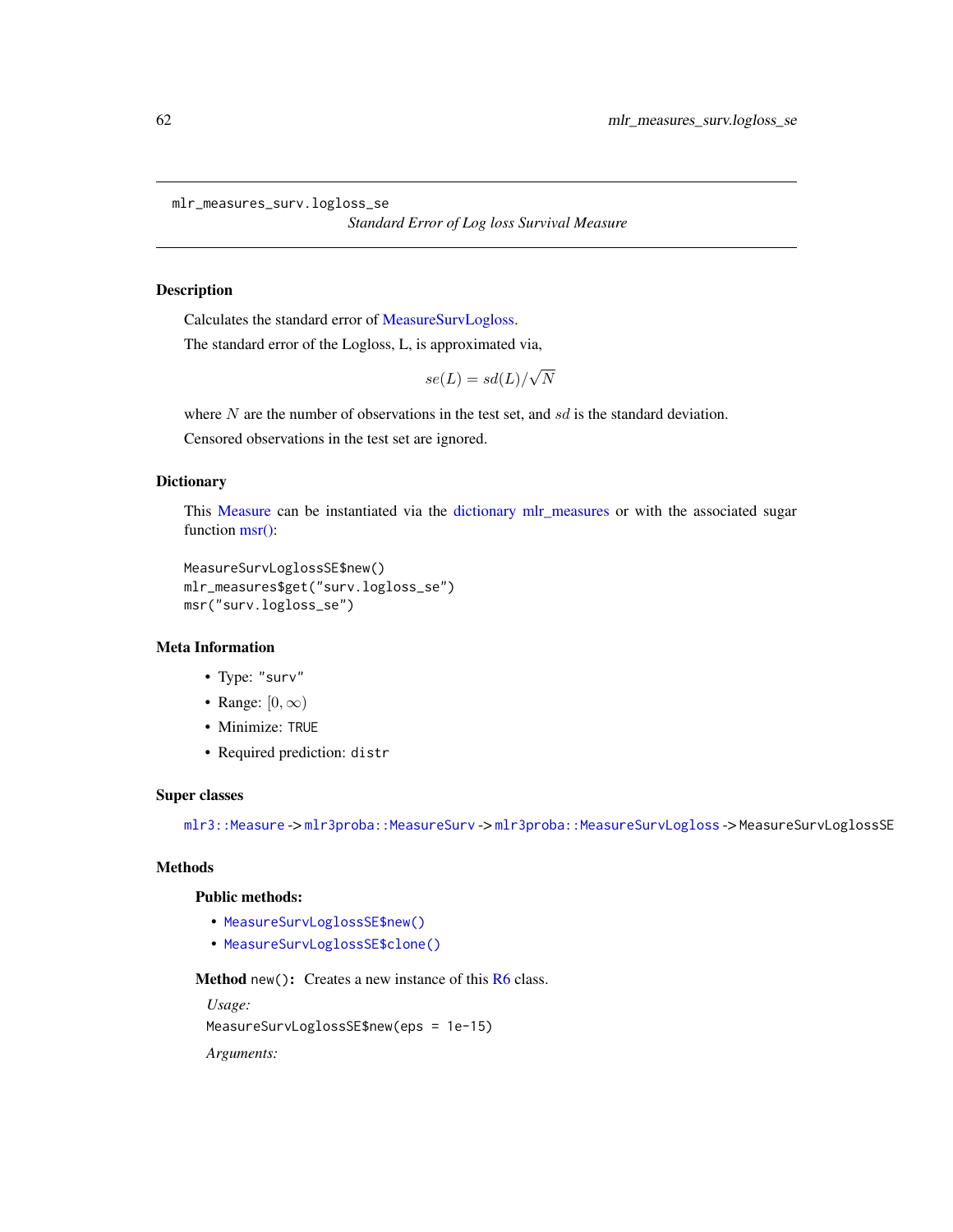## mlr\_measures\_surv.mae 63

```
eps (numeric(1))
```
Very small number to set zero-valued predicted probabilities to in order to prevent errors in log(0) calculation.

Method clone(): The objects of this class are cloneable with this method.

*Usage:*

MeasureSurvLoglossSE\$clone(deep = FALSE)

*Arguments:*

deep Whether to make a deep clone.

# See Also

Other survival measures: [mlr\\_measures\\_surv.beggC](#page-36-0), [mlr\\_measures\\_surv.calib\\_alpha](#page-37-0), mlr\_measures\_surv.calib\_b [mlr\\_measures\\_surv.chambless\\_auc](#page-41-0), [mlr\\_measures\\_surv.cindex](#page-43-0), [mlr\\_measures\\_surv.gonenC](#page-45-0), [mlr\\_measures\\_surv.grafSE](#page-49-0), [mlr\\_measures\\_surv.graf](#page-47-0), [mlr\\_measures\\_surv.harrellC](#page-51-0), [mlr\\_measures\\_surv.hung\\_auc](#page-52-0), [mlr\\_measures\\_surv.intloglossSE](#page-57-0), [mlr\\_measures\\_surv.intlogloss](#page-54-0), [mlr\\_measures\\_surv.logloss](#page-59-0), [mlr\\_measures\\_surv.maeSE](#page-64-0), [mlr\\_measures\\_surv.mae](#page-62-0), [mlr\\_measures\\_surv.mseSE](#page-67-0), [mlr\\_measures\\_surv.mse](#page-65-0),

[mlr\\_measures\\_surv.nagelk\\_r2](#page-68-0), [mlr\\_measures\\_surv.oquigley\\_r2](#page-70-0), [mlr\\_measures\\_surv.rmseSE](#page-73-0),

[mlr\\_measures\\_surv.rmse](#page-71-0), [mlr\\_measures\\_surv.schmid](#page-74-0), [mlr\\_measures\\_surv.song\\_auc](#page-77-0), mlr\_measures\_surv.song\_tn [mlr\\_measures\\_surv.song\\_tpr](#page-81-0),[mlr\\_measures\\_surv.unoC](#page-83-0),[mlr\\_measures\\_surv.uno\\_auc](#page-84-0),mlr\_measures\_surv.uno\_tn [mlr\\_measures\\_surv.uno\\_tpr](#page-88-0), [mlr\\_measures\\_surv.xu\\_r2](#page-90-0)

Other Probabilistic survival measures: [mlr\\_measures\\_surv.grafSE](#page-49-0), [mlr\\_measures\\_surv.graf](#page-47-0), [mlr\\_measures\\_surv.intloglossSE](#page-57-0), [mlr\\_measures\\_surv.intlogloss](#page-54-0), [mlr\\_measures\\_surv.logloss](#page-59-0), [mlr\\_measures\\_surv.schmid](#page-74-0)

Other distr survival measures: [mlr\\_measures\\_surv.calib\\_alpha](#page-37-0), [mlr\\_measures\\_surv.grafSE](#page-49-0), [mlr\\_measures\\_surv.graf](#page-47-0), [mlr\\_measures\\_surv.intloglossSE](#page-57-0), [mlr\\_measures\\_surv.intlogloss](#page-54-0), [mlr\\_measures\\_surv.logloss](#page-59-0), [mlr\\_measures\\_surv.schmid](#page-74-0)

<span id="page-62-0"></span>mlr\_measures\_surv.mae *Mean Absolute Error Survival Measure*

# <span id="page-62-1"></span>Description

Calculates the mean absolute error (MAE).

The MAE is defined by

$$
\frac{1}{n}\sum |t - \hat{t}|
$$

where t is the true value and  $\hat{t}$  is the prediction.

Censored observations in the test set are ignored.

#### **Dictionary**

This [Measure](#page-0-0) can be instantiated via the [dictionary](#page-0-0) [mlr\\_measures](#page-0-0) or with the associated sugar function [msr\(\):](#page-0-0)

MeasureSurvMAE\$new() mlr\_measures\$get("surv.mae") msr("surv.mae")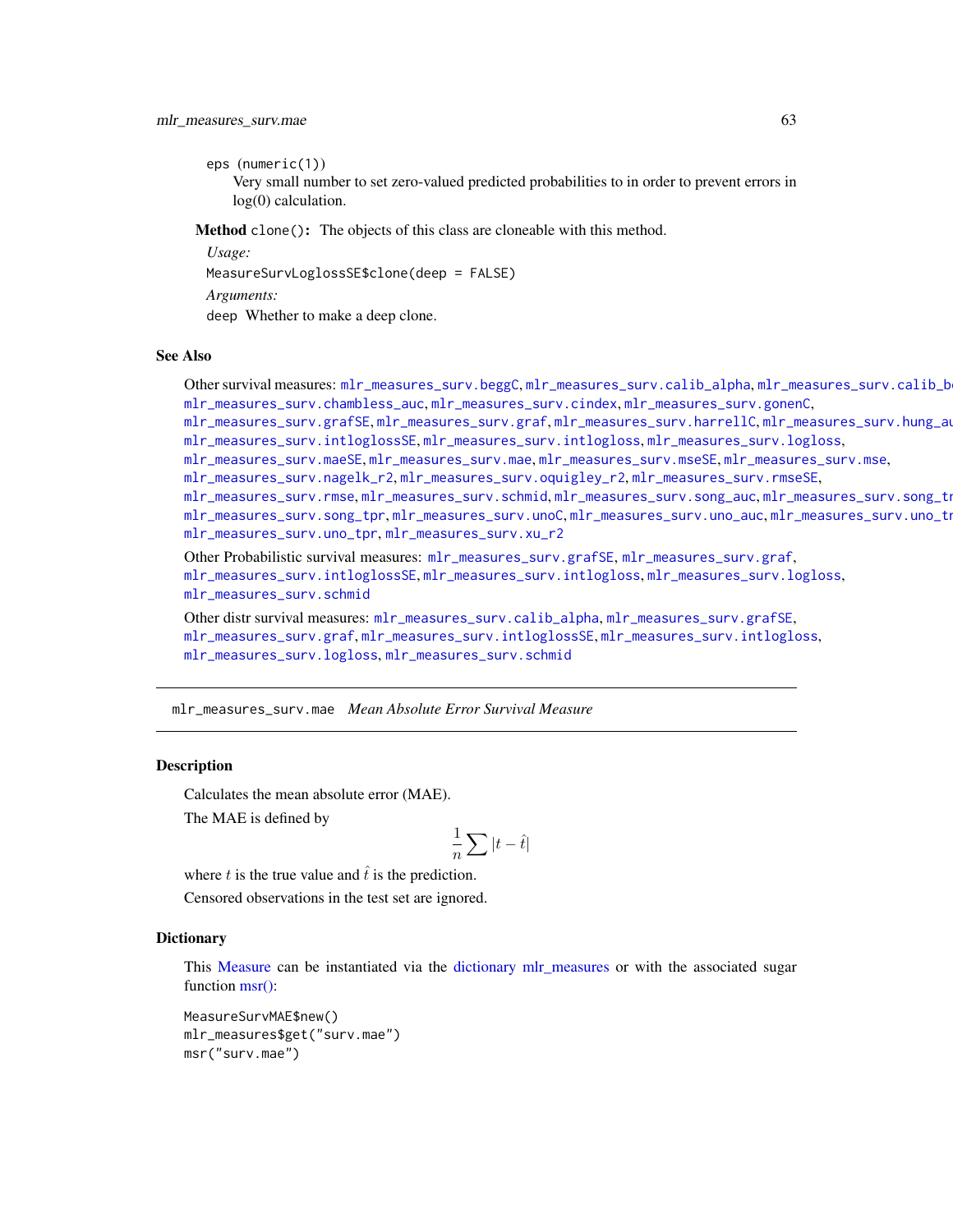#### Meta Information

- Type: "surv"
- Range:  $[0, \infty)$
- Minimize: TRUE
- Required prediction: response

## Super classes

[mlr3::Measure](#page-0-0) -> [mlr3proba::MeasureSurv](#page-0-0) -> MeasureSurvMAE

#### Active bindings

```
se (logical(1))
```
If TRUE returns the standard error of the measure.

# **Methods**

# Public methods:

- [MeasureSurvMAE\\$new\(\)](#page-8-0)
- [MeasureSurvMAE\\$clone\(\)](#page-9-0)

Method new(): Creates a new instance of this [R6](#page-0-0) class.

*Usage:* MeasureSurvMAE\$new(se = FALSE)

*Arguments:*

se (logical(1))

If TRUE returns the standard error of the measure.

Method clone(): The objects of this class are cloneable with this method.

*Usage:* MeasureSurvMAE\$clone(deep = FALSE) *Arguments:*

deep Whether to make a deep clone.

## See Also

Other survival measures: [mlr\\_measures\\_surv.beggC](#page-36-0), [mlr\\_measures\\_surv.calib\\_alpha](#page-37-0), [mlr\\_measures\\_surv.calib\\_beta](#page-39-0), [mlr\\_measures\\_surv.chambless\\_auc](#page-41-0), [mlr\\_measures\\_surv.cindex](#page-43-0), [mlr\\_measures\\_surv.gonenC](#page-45-0),

[mlr\\_measures\\_surv.grafSE](#page-49-0), [mlr\\_measures\\_surv.graf](#page-47-0), [mlr\\_measures\\_surv.harrellC](#page-51-0), [mlr\\_measures\\_surv.hung\\_auc](#page-52-0), [mlr\\_measures\\_surv.intloglossSE](#page-57-0), [mlr\\_measures\\_surv.intlogloss](#page-54-0), [mlr\\_measures\\_surv.logloss\\_se](#page-61-0),

[mlr\\_measures\\_surv.logloss](#page-59-0), [mlr\\_measures\\_surv.maeSE](#page-64-0), [mlr\\_measures\\_surv.mseSE](#page-67-0), [mlr\\_measures\\_surv.mse](#page-65-0),

[mlr\\_measures\\_surv.nagelk\\_r2](#page-68-0), [mlr\\_measures\\_surv.oquigley\\_r2](#page-70-0), [mlr\\_measures\\_surv.rmseSE](#page-73-0),

[mlr\\_measures\\_surv.rmse](#page-71-0), [mlr\\_measures\\_surv.schmid](#page-74-0), [mlr\\_measures\\_surv.song\\_auc](#page-77-0), mlr\_measures\_surv.song\_tn [mlr\\_measures\\_surv.song\\_tpr](#page-81-0),[mlr\\_measures\\_surv.unoC](#page-83-0),[mlr\\_measures\\_surv.uno\\_auc](#page-84-0),mlr\_measures\_surv.uno\_tn [mlr\\_measures\\_surv.uno\\_tpr](#page-88-0), [mlr\\_measures\\_surv.xu\\_r2](#page-90-0)

Other response survival measures: [mlr\\_measures\\_surv.maeSE](#page-64-0), [mlr\\_measures\\_surv.mseSE](#page-67-0), [mlr\\_measures\\_surv.mse](#page-65-0), [mlr\\_measures\\_surv.rmseSE](#page-73-0), [mlr\\_measures\\_surv.rmse](#page-71-0)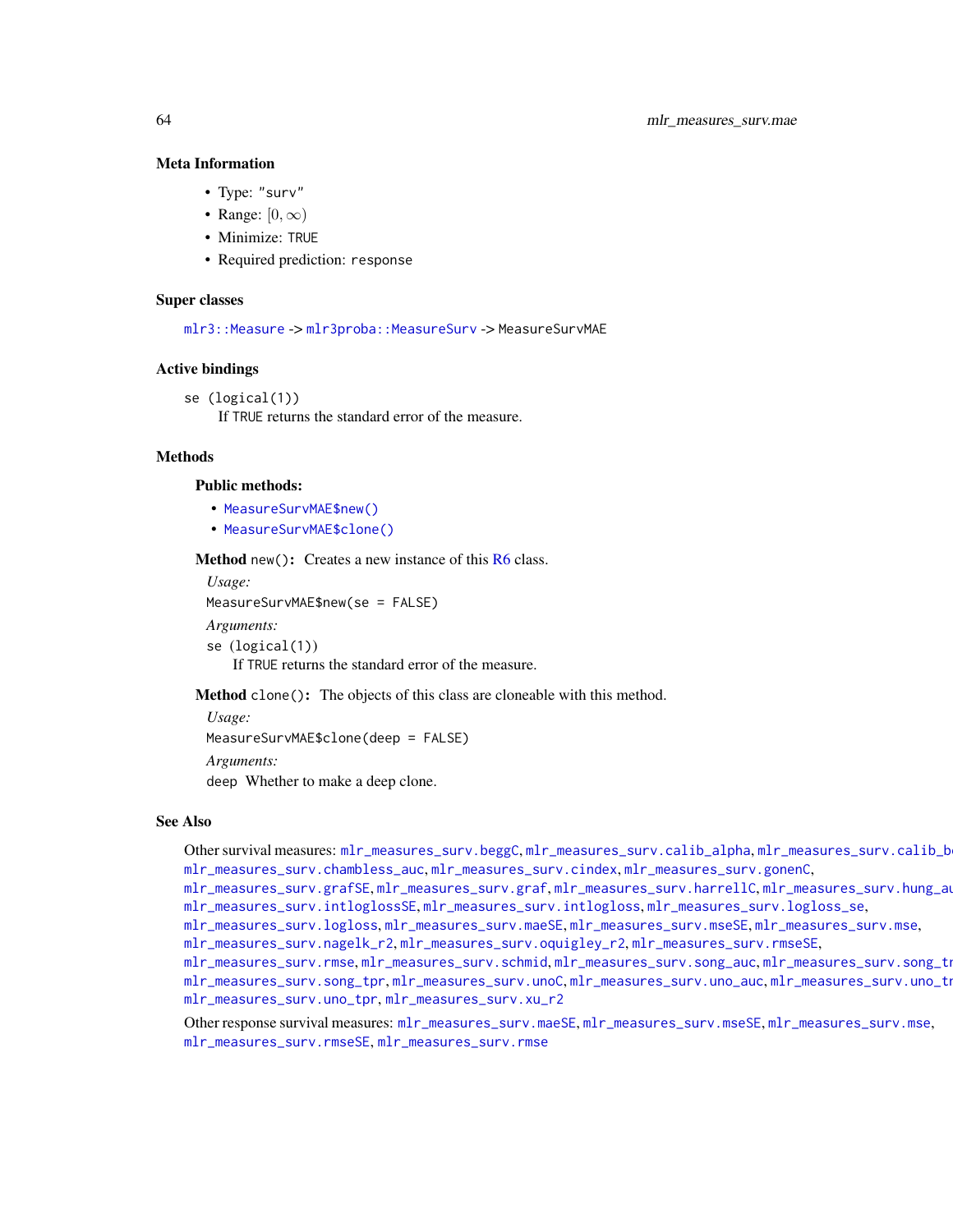<span id="page-64-0"></span>mlr\_measures\_surv.maeSE

*Standard Error of Mean Absolute Error Survival Measure*

# Description

Calculates the standard error of [MeasureSurvMAE.](#page-62-1)

The standard error of the MAE, L, is approximated via

 $se(L) = sd(L)/$ √ N

Censored observations in the test set are ignored.

#### **Dictionary**

This [Measure](#page-0-0) can be instantiated via the [dictionary](#page-0-0) [mlr\\_measures](#page-0-0) or with the associated sugar function [msr\(\):](#page-0-0)

```
MeasureSurvMAESE$new()
mlr_measures$get("surv.maeSE")
msr("surv.maeSE")
```
## Meta Information

- Type: "surv"
- Range:  $[0, \infty)$
- Minimize: TRUE
- Required prediction: response

#### Super classes

[mlr3::Measure](#page-0-0) -> [mlr3proba::MeasureSurv](#page-0-0) -> MeasureSurvMAESE

# **Methods**

# Public methods:

- [MeasureSurvMAESE\\$new\(\)](#page-8-0)
- [MeasureSurvMAESE\\$clone\(\)](#page-9-0)

Method new(): Creates a new instance of this [R6](#page-0-0) class.

*Usage:*

MeasureSurvMAESE\$new()

Method clone(): The objects of this class are cloneable with this method.

*Usage:* MeasureSurvMAESE\$clone(deep = FALSE) *Arguments:* deep Whether to make a deep clone.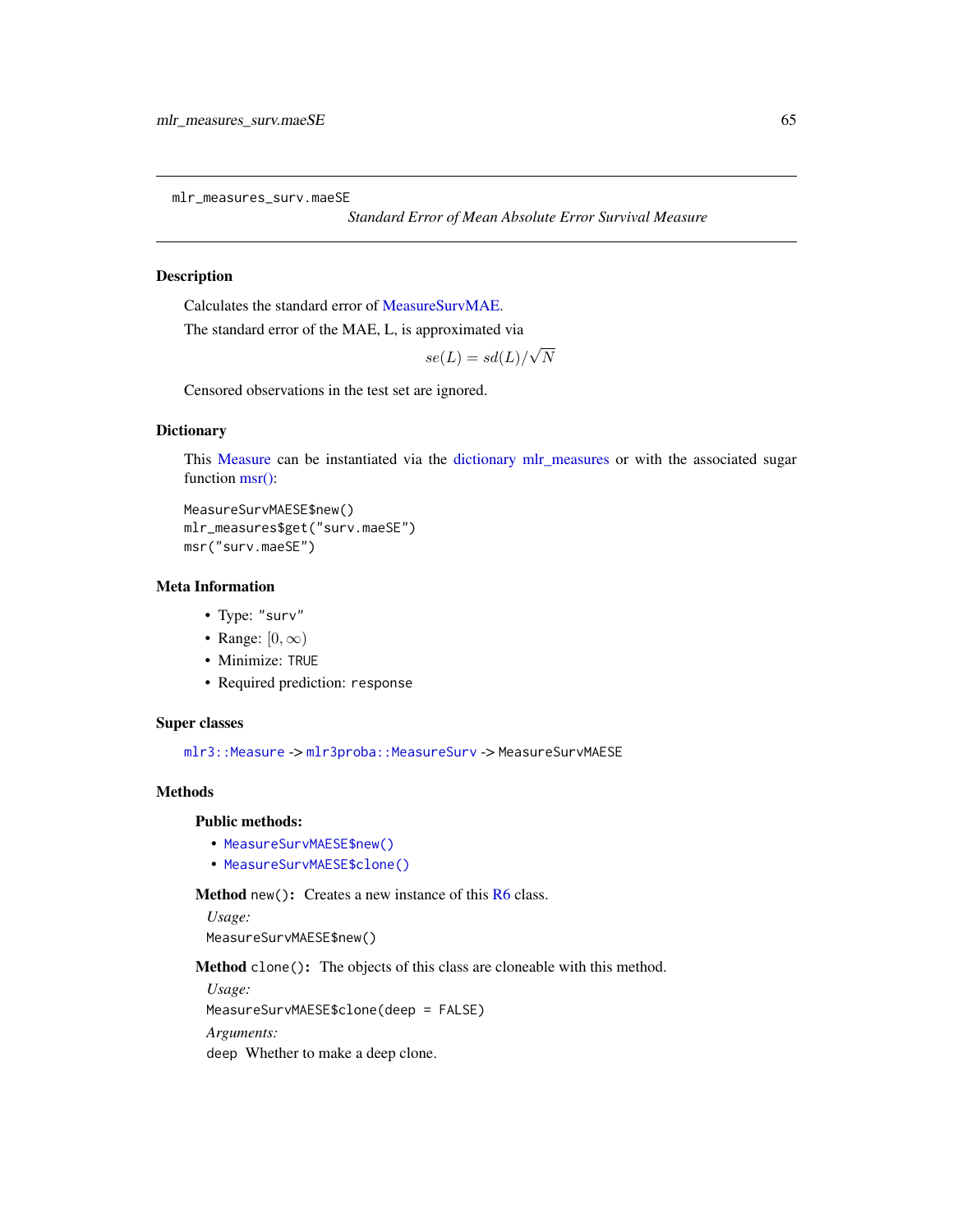# See Also

Other survival measures: [mlr\\_measures\\_surv.beggC](#page-36-0), [mlr\\_measures\\_surv.calib\\_alpha](#page-37-0), [mlr\\_measures\\_surv.calib\\_beta](#page-39-0), [mlr\\_measures\\_surv.chambless\\_auc](#page-41-0), [mlr\\_measures\\_surv.cindex](#page-43-0), [mlr\\_measures\\_surv.gonenC](#page-45-0),

[mlr\\_measures\\_surv.grafSE](#page-49-0), [mlr\\_measures\\_surv.graf](#page-47-0), [mlr\\_measures\\_surv.harrellC](#page-51-0), [mlr\\_measures\\_surv.hung\\_auc](#page-52-0), [mlr\\_measures\\_surv.intloglossSE](#page-57-0), [mlr\\_measures\\_surv.intlogloss](#page-54-0), [mlr\\_measures\\_surv.logloss\\_se](#page-61-0),

[mlr\\_measures\\_surv.logloss](#page-59-0), [mlr\\_measures\\_surv.mae](#page-62-0), [mlr\\_measures\\_surv.mseSE](#page-67-0), [mlr\\_measures\\_surv.mse](#page-65-0),

[mlr\\_measures\\_surv.nagelk\\_r2](#page-68-0), [mlr\\_measures\\_surv.oquigley\\_r2](#page-70-0), [mlr\\_measures\\_surv.rmseSE](#page-73-0),

[mlr\\_measures\\_surv.rmse](#page-71-0), [mlr\\_measures\\_surv.schmid](#page-74-0), [mlr\\_measures\\_surv.song\\_auc](#page-77-0), mlr\_measures\_surv.song\_tn [mlr\\_measures\\_surv.song\\_tpr](#page-81-0), [mlr\\_measures\\_surv.unoC](#page-83-0), [mlr\\_measures\\_surv.uno\\_auc](#page-84-0), mlr\_measures\_surv.uno\_tn [mlr\\_measures\\_surv.uno\\_tpr](#page-88-0), [mlr\\_measures\\_surv.xu\\_r2](#page-90-0)

Other response survival measures: [mlr\\_measures\\_surv.mae](#page-62-0), [mlr\\_measures\\_surv.mseSE](#page-67-0), [mlr\\_measures\\_surv.mse](#page-65-0), [mlr\\_measures\\_surv.rmseSE](#page-73-0), [mlr\\_measures\\_surv.rmse](#page-71-0)

<span id="page-65-0"></span>mlr\_measures\_surv.mse *Mean Squared Error Survival Measure*

# <span id="page-65-1"></span>**Description**

Calculates the mean squared error (MSE).

The MSE is defined by

$$
\frac{1}{n}\sum ((t-\hat{t})^2)
$$

where t is the true value and  $\hat{t}$  is the prediction.

Censored observations in the test set are ignored.

# **Dictionary**

This [Measure](#page-0-0) can be instantiated via the [dictionary](#page-0-0) [mlr\\_measures](#page-0-0) or with the associated sugar function [msr\(\):](#page-0-0)

MeasureSurvMSE\$new() mlr\_measures\$get("surv.mse") msr("surv.mse")

#### Meta Information

- Type: "surv"
- Range:  $[0, \infty)$
- Minimize: TRUE
- Required prediction: response

## Super classes

[mlr3::Measure](#page-0-0) -> [mlr3proba::MeasureSurv](#page-0-0) -> MeasureSurvMSE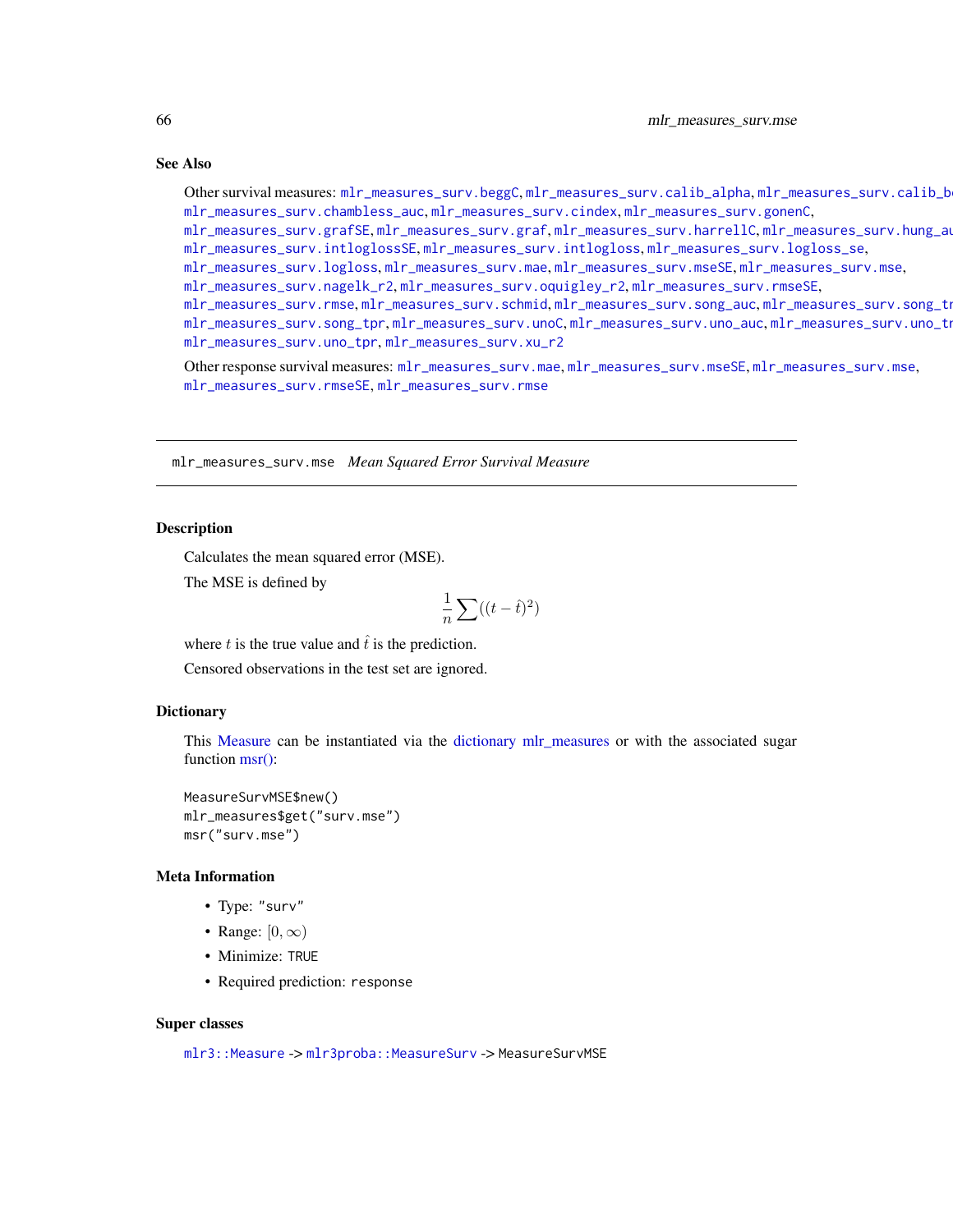## Active bindings

se (logical(1)) If TRUE returns the standard error of the measure.

# **Methods**

# Public methods:

- [MeasureSurvMSE\\$new\(\)](#page-8-0)
- [MeasureSurvMSE\\$clone\(\)](#page-9-0)

Method new(): Creates a new instance of this [R6](#page-0-0) class.

*Usage:*

MeasureSurvMSE\$new(se = FALSE)

*Arguments:*

```
se (logical(1))
   If TRUE returns the standard error of the measure.
```
Method clone(): The objects of this class are cloneable with this method.

*Usage:*

MeasureSurvMSE\$clone(deep = FALSE)

*Arguments:*

deep Whether to make a deep clone.

# See Also

Other survival measures: [mlr\\_measures\\_surv.beggC](#page-36-0), [mlr\\_measures\\_surv.calib\\_alpha](#page-37-0), mlr\_measures\_surv.calib\_b [mlr\\_measures\\_surv.chambless\\_auc](#page-41-0), [mlr\\_measures\\_surv.cindex](#page-43-0), [mlr\\_measures\\_surv.gonenC](#page-45-0),

[mlr\\_measures\\_surv.grafSE](#page-49-0), [mlr\\_measures\\_surv.graf](#page-47-0), [mlr\\_measures\\_surv.harrellC](#page-51-0), [mlr\\_measures\\_surv.hung\\_auc](#page-52-0), [mlr\\_measures\\_surv.intloglossSE](#page-57-0), [mlr\\_measures\\_surv.intlogloss](#page-54-0), [mlr\\_measures\\_surv.logloss\\_se](#page-61-0),

```
mlr_measures_surv.logloss, mlr_measures_surv.maeSE, mlr_measures_surv.mae, mlr_measures_surv.mseSE,
```
[mlr\\_measures\\_surv.nagelk\\_r2](#page-68-0), [mlr\\_measures\\_surv.oquigley\\_r2](#page-70-0), [mlr\\_measures\\_surv.rmseSE](#page-73-0),

[mlr\\_measures\\_surv.rmse](#page-71-0), [mlr\\_measures\\_surv.schmid](#page-74-0), [mlr\\_measures\\_surv.song\\_auc](#page-77-0), mlr\_measures\_surv.song\_tn [mlr\\_measures\\_surv.song\\_tpr](#page-81-0),[mlr\\_measures\\_surv.unoC](#page-83-0),[mlr\\_measures\\_surv.uno\\_auc](#page-84-0),mlr\_measures\_surv.uno\_tn [mlr\\_measures\\_surv.uno\\_tpr](#page-88-0), [mlr\\_measures\\_surv.xu\\_r2](#page-90-0)

Other response survival measures: [mlr\\_measures\\_surv.maeSE](#page-64-0), [mlr\\_measures\\_surv.mae](#page-62-0), [mlr\\_measures\\_surv.mseSE](#page-67-0), [mlr\\_measures\\_surv.rmseSE](#page-73-0), [mlr\\_measures\\_surv.rmse](#page-71-0)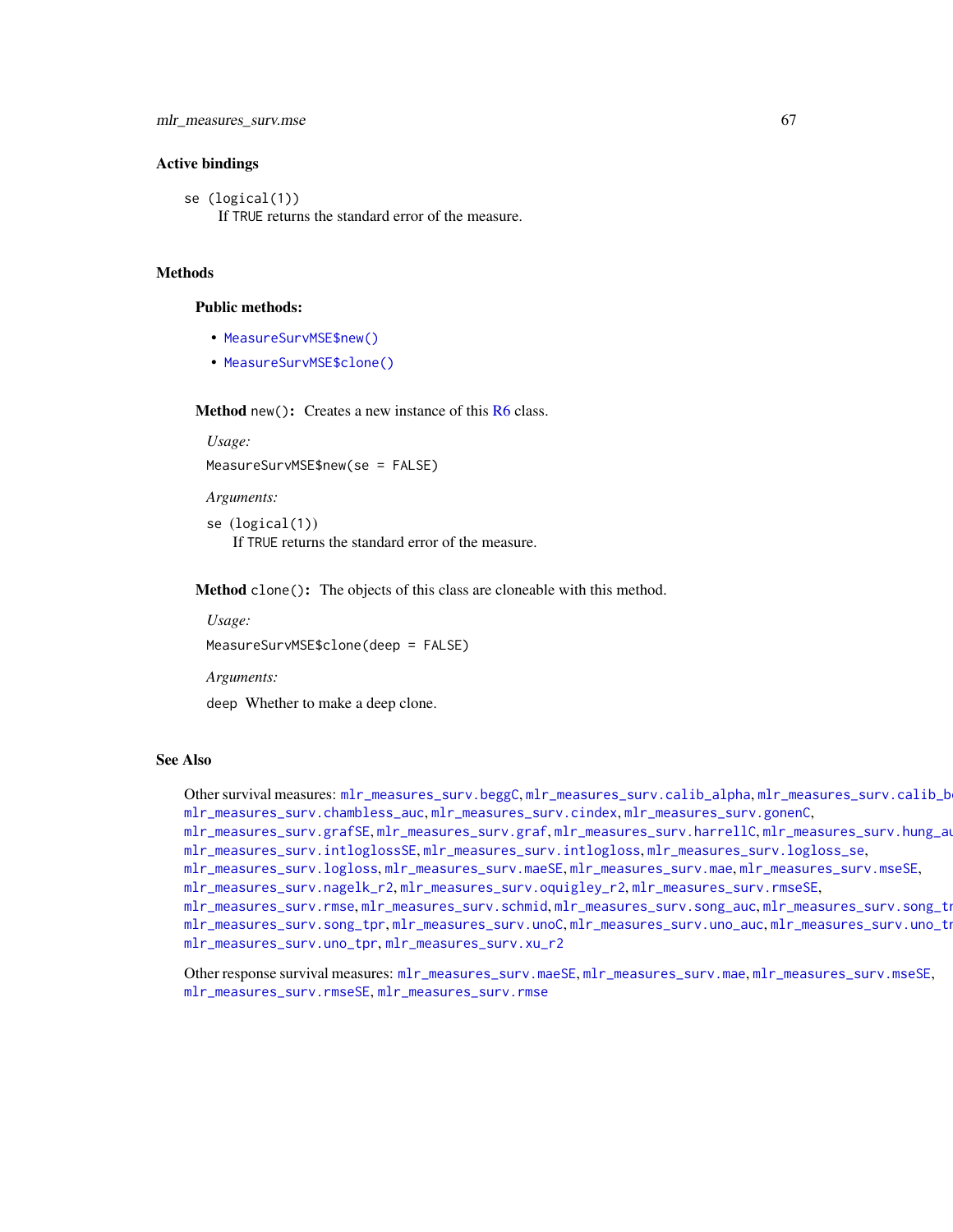```
mlr_measures_surv.mseSE
```
*Standard Error of Mean Squared Error Survival Measure*

# Description

Calculates the standard error of [MeasureSurvMSE.](#page-65-1)

The standard error of the MSE, L, is approximated via

 $se(L) = sd(L)/$ √ N

Censored observations in the test set are ignored.

#### **Dictionary**

This [Measure](#page-0-0) can be instantiated via the [dictionary](#page-0-0) [mlr\\_measures](#page-0-0) or with the associated sugar function [msr\(\):](#page-0-0)

```
MeasureSurvMSESE$new()
mlr_measures$get("surv.mseSE")
msr("surv.mseSE")
```
#### Meta Information

- Type: "surv"
- Range:  $[0, \infty)$
- Minimize: TRUE
- Required prediction: response

# Super classes

[mlr3::Measure](#page-0-0) -> [mlr3proba::MeasureSurv](#page-0-0) -> MeasureSurvMSESE

# **Methods**

# Public methods:

- [MeasureSurvMSESE\\$new\(\)](#page-8-0)
- [MeasureSurvMSESE\\$clone\(\)](#page-9-0)

Method new(): Creates a new instance of this [R6](#page-0-0) class.

*Usage:*

MeasureSurvMSESE\$new()

Method clone(): The objects of this class are cloneable with this method.

*Usage:* MeasureSurvMSESE\$clone(deep = FALSE) *Arguments:* deep Whether to make a deep clone.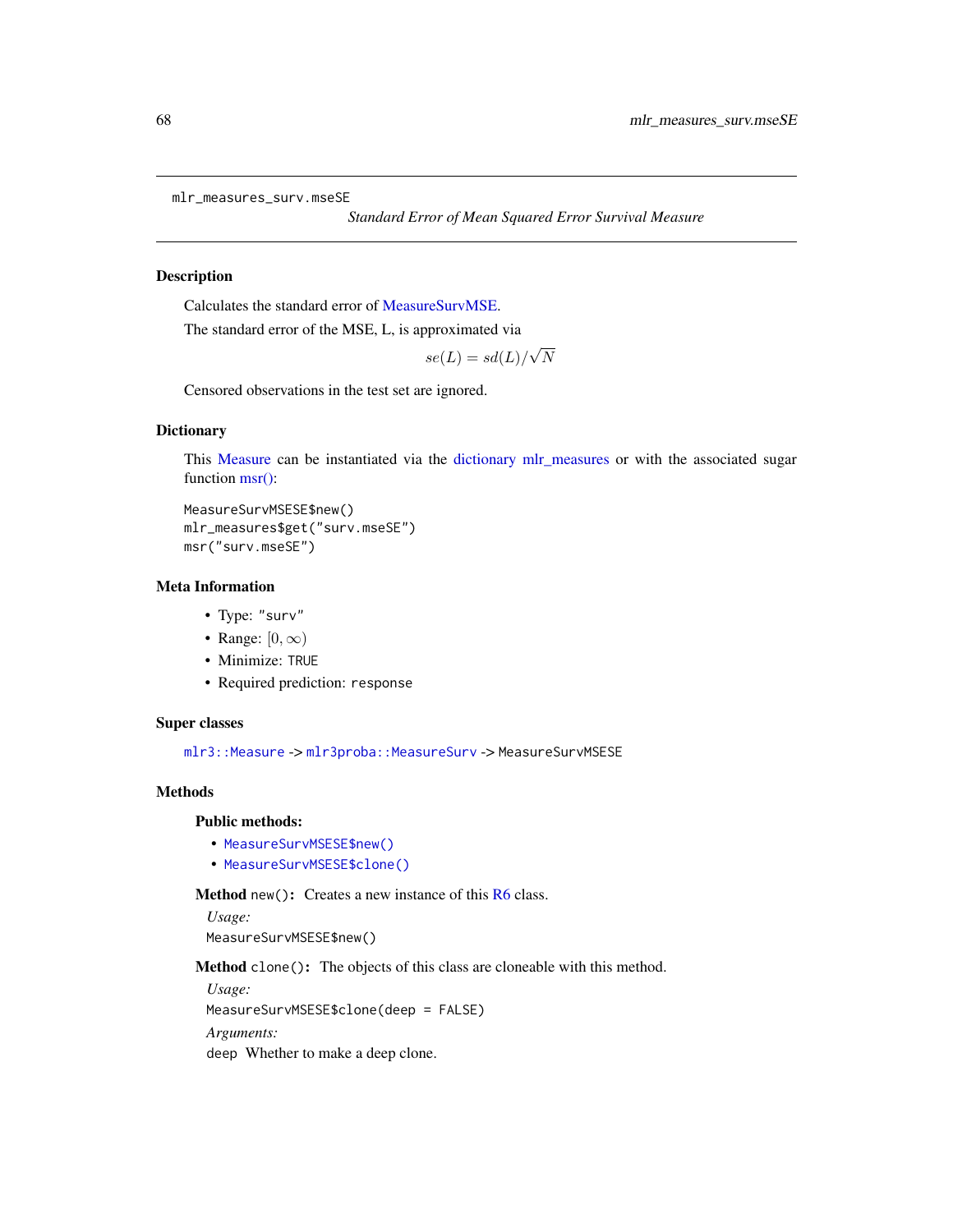#### See Also

Other survival measures: [mlr\\_measures\\_surv.beggC](#page-36-0), [mlr\\_measures\\_surv.calib\\_alpha](#page-37-0), mlr\_measures\_surv.calib\_b [mlr\\_measures\\_surv.chambless\\_auc](#page-41-0), [mlr\\_measures\\_surv.cindex](#page-43-0), [mlr\\_measures\\_surv.gonenC](#page-45-0),

[mlr\\_measures\\_surv.grafSE](#page-49-0), [mlr\\_measures\\_surv.graf](#page-47-0), [mlr\\_measures\\_surv.harrellC](#page-51-0), [mlr\\_measures\\_surv.hung\\_auc](#page-52-0), [mlr\\_measures\\_surv.intloglossSE](#page-57-0), [mlr\\_measures\\_surv.intlogloss](#page-54-0), [mlr\\_measures\\_surv.logloss\\_se](#page-61-0),

[mlr\\_measures\\_surv.logloss](#page-59-0), [mlr\\_measures\\_surv.maeSE](#page-64-0), [mlr\\_measures\\_surv.mae](#page-62-0), [mlr\\_measures\\_surv.mse](#page-65-0),

[mlr\\_measures\\_surv.nagelk\\_r2](#page-68-0), [mlr\\_measures\\_surv.oquigley\\_r2](#page-70-0), [mlr\\_measures\\_surv.rmseSE](#page-73-0),

[mlr\\_measures\\_surv.rmse](#page-71-0), [mlr\\_measures\\_surv.schmid](#page-74-0), [mlr\\_measures\\_surv.song\\_auc](#page-77-0), mlr\_measures\_surv.song\_tn [mlr\\_measures\\_surv.song\\_tpr](#page-81-0), [mlr\\_measures\\_surv.unoC](#page-83-0), [mlr\\_measures\\_surv.uno\\_auc](#page-84-0), mlr\_measures\_surv.uno\_tn [mlr\\_measures\\_surv.uno\\_tpr](#page-88-0), [mlr\\_measures\\_surv.xu\\_r2](#page-90-0)

Other response survival measures: [mlr\\_measures\\_surv.maeSE](#page-64-0), [mlr\\_measures\\_surv.mae](#page-62-0), [mlr\\_measures\\_surv.mse](#page-65-0), [mlr\\_measures\\_surv.rmseSE](#page-73-0), [mlr\\_measures\\_surv.rmse](#page-71-0)

<span id="page-68-0"></span>mlr\_measures\_surv.nagelk\_r2 *Nagelkerke's R2 Survival Measure*

#### Description

Calls survAUC:: Nagelk().

Assumes Cox PH model specification.

#### Details

All measures implemented from **[survAUC](https://CRAN.R-project.org/package=survAUC)** should be used with care, we are aware of problems in implementation that sometimes cause fatal errors in R. In future updates these measures will all be re-written and implemented directly in mlr3proba.

#### **Dictionary**

This [Measure](#page-0-0) can be instantiated via the [dictionary](#page-0-0) [mlr\\_measures](#page-0-0) or with the associated sugar function [msr\(\):](#page-0-0)

```
MeasureSurvNagelkR2$new()
mlr_measures$get("surv.nagelk_r2")
msr("surv.nagelk_r2")
```
#### Meta Information

- Type: "surv"
- Range:  $[0, 1]$
- Minimize: FALSE
- Required prediction: lp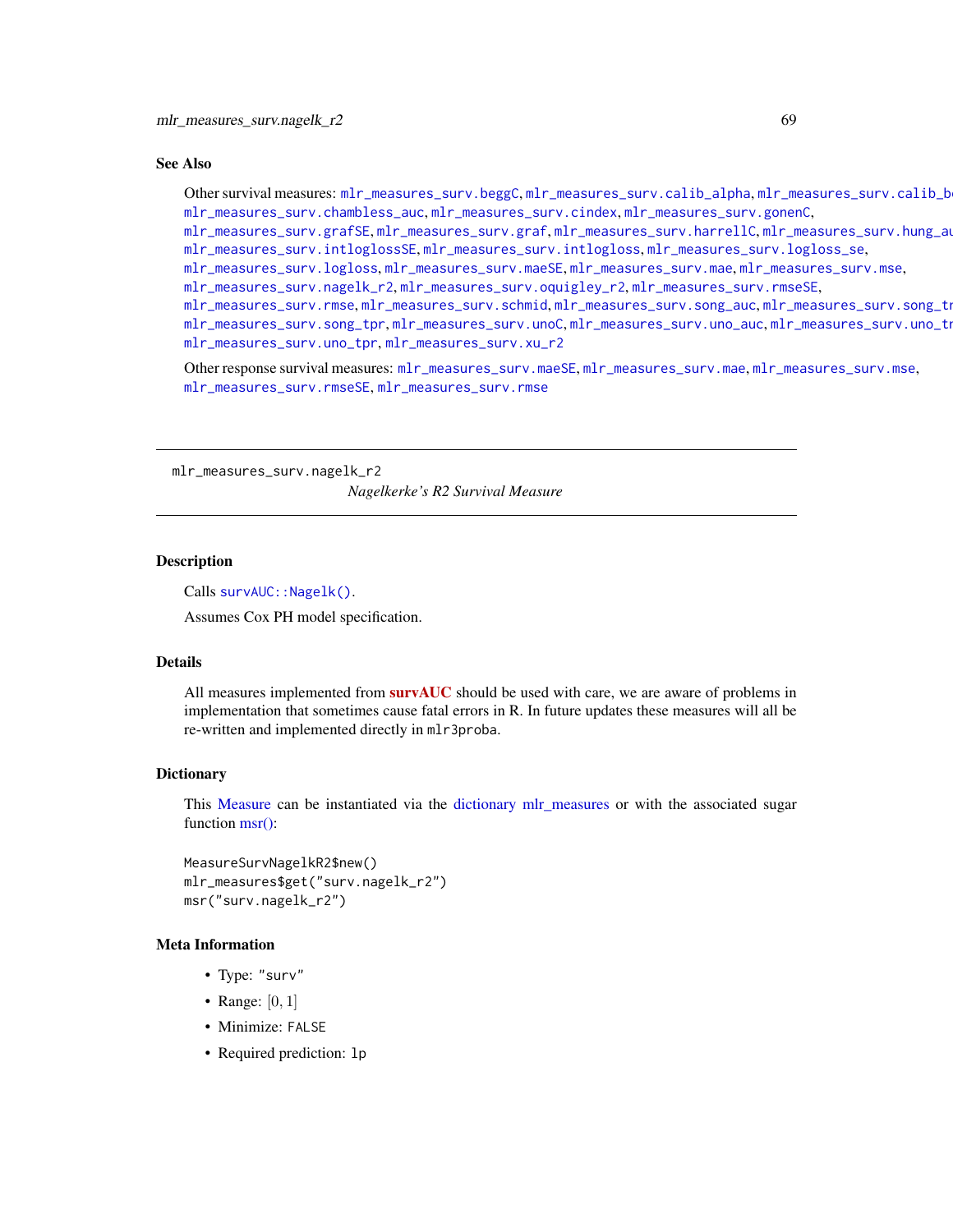#### Super classes

[mlr3::Measure](#page-0-0) -> [mlr3proba::MeasureSurv](#page-0-0) -> MeasureSurvNagelkR2

#### Methods

# Public methods:

- [MeasureSurvNagelkR2\\$new\(\)](#page-8-0)
- [MeasureSurvNagelkR2\\$clone\(\)](#page-9-0)

**Method** new(): Creates a new instance of this  $R6$  class.

*Usage:*

MeasureSurvNagelkR2\$new()

Method clone(): The objects of this class are cloneable with this method.

*Usage:*

```
MeasureSurvNagelkR2$clone(deep = FALSE)
```
*Arguments:*

deep Whether to make a deep clone.

## References

Nagelkerke, JD N, others (1991). "A note on a general definition of the coefficient of determination." *Biometrika*, 78(3), 691–692.

#### See Also

Other survival measures: [mlr\\_measures\\_surv.beggC](#page-36-0), [mlr\\_measures\\_surv.calib\\_alpha](#page-37-0), [mlr\\_measures\\_surv.calib\\_beta](#page-39-0), [mlr\\_measures\\_surv.chambless\\_auc](#page-41-0), [mlr\\_measures\\_surv.cindex](#page-43-0), [mlr\\_measures\\_surv.gonenC](#page-45-0), [mlr\\_measures\\_surv.grafSE](#page-49-0), [mlr\\_measures\\_surv.graf](#page-47-0), [mlr\\_measures\\_surv.harrellC](#page-51-0), [mlr\\_measures\\_surv.hung\\_auc](#page-52-0), [mlr\\_measures\\_surv.intloglossSE](#page-57-0), [mlr\\_measures\\_surv.intlogloss](#page-54-0), [mlr\\_measures\\_surv.logloss\\_se](#page-61-0), [mlr\\_measures\\_surv.logloss](#page-59-0), [mlr\\_measures\\_surv.maeSE](#page-64-0), [mlr\\_measures\\_surv.mae](#page-62-0), [mlr\\_measures\\_surv.mseSE](#page-67-0), [mlr\\_measures\\_surv.mse](#page-65-0), [mlr\\_measures\\_surv.oquigley\\_r2](#page-70-0), [mlr\\_measures\\_surv.rmseSE](#page-73-0), [mlr\\_measures\\_surv.rmse](#page-71-0), [mlr\\_measures\\_surv.schmid](#page-74-0), [mlr\\_measures\\_surv.song\\_auc](#page-77-0), [mlr\\_measures\\_surv.song\\_tnr](#page-79-0), [mlr\\_measures\\_surv.song\\_tpr](#page-81-0),[mlr\\_measures\\_surv.unoC](#page-83-0),[mlr\\_measures\\_surv.uno\\_auc](#page-84-0),mlr\_measures\_surv.uno\_tn [mlr\\_measures\\_surv.uno\\_tpr](#page-88-0), [mlr\\_measures\\_surv.xu\\_r2](#page-90-0)

Other R2 survival measures: [mlr\\_measures\\_surv.oquigley\\_r2](#page-70-0), [mlr\\_measures\\_surv.xu\\_r2](#page-90-0)

Other lp survival measures: [mlr\\_measures\\_surv.beggC](#page-36-0), [mlr\\_measures\\_surv.calib\\_beta](#page-39-0), mlr\_measures\_surv.chambl [mlr\\_measures\\_surv.gonenC](#page-45-0), [mlr\\_measures\\_surv.hung\\_auc](#page-52-0), [mlr\\_measures\\_surv.oquigley\\_r2](#page-70-0), [mlr\\_measures\\_surv.song\\_auc](#page-77-0), [mlr\\_measures\\_surv.song\\_tnr](#page-79-0), [mlr\\_measures\\_surv.song\\_tpr](#page-81-0), [mlr\\_measures\\_surv.uno\\_auc](#page-84-0), [mlr\\_measures\\_surv.uno\\_tnr](#page-86-0), [mlr\\_measures\\_surv.uno\\_tpr](#page-88-0), [mlr\\_measures\\_surv.xu\\_r2](#page-90-0)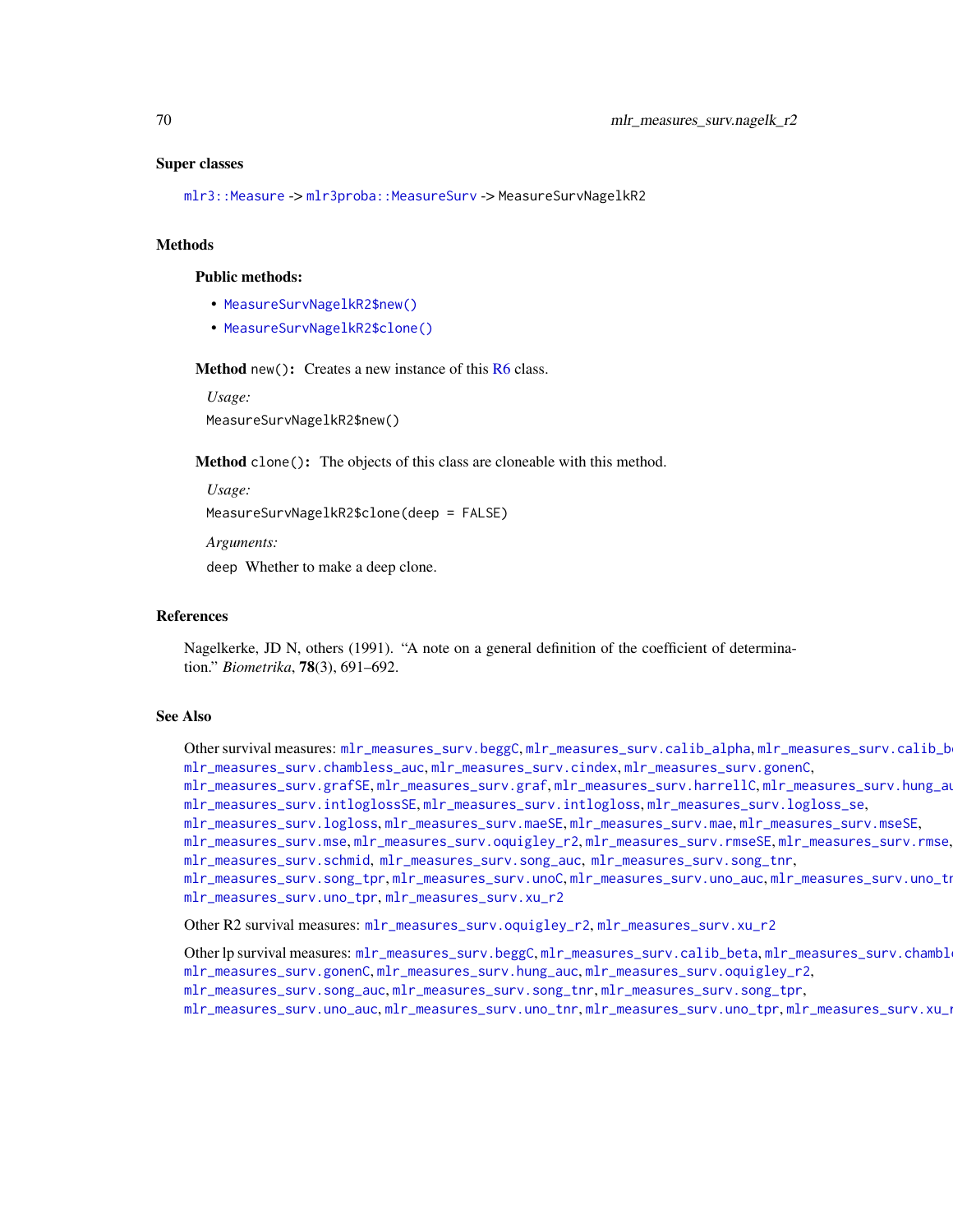<span id="page-70-0"></span>mlr\_measures\_surv.oquigley\_r2

*O'Quigley, Xu, and Stare's R2 Survival Measure*

# Description

Calls survAUC:: 0XS().

Assumes Cox PH model specification.

## Details

All measures implemented from [survAUC](https://CRAN.R-project.org/package=survAUC) should be used with care, we are aware of problems in implementation that sometimes cause fatal errors in R. In future updates these measures will all be re-written and implemented directly in mlr3proba.

## **Dictionary**

This [Measure](#page-0-0) can be instantiated via the [dictionary](#page-0-0) [mlr\\_measures](#page-0-0) or with the associated sugar function [msr\(\):](#page-0-0)

```
MeasureSurvOQuigleyR2$new()
mlr_measures$get("surv.oquigley_r2")
msr("surv.oquigley_r2")
```
# Meta Information

- Type: "surv"
- Range:  $[0, 1]$
- Minimize: FALSE
- Required prediction: lp

# Super classes

[mlr3::Measure](#page-0-0) -> [mlr3proba::MeasureSurv](#page-0-0) -> MeasureSurvOQuigleyR2

# Methods

# Public methods:

- [MeasureSurvOQuigleyR2\\$new\(\)](#page-8-0)
- [MeasureSurvOQuigleyR2\\$clone\(\)](#page-9-0)

Method new(): Creates a new instance of this [R6](#page-0-0) class.

```
Usage:
MeasureSurvOQuigleyR2$new()
```
Method clone(): The objects of this class are cloneable with this method.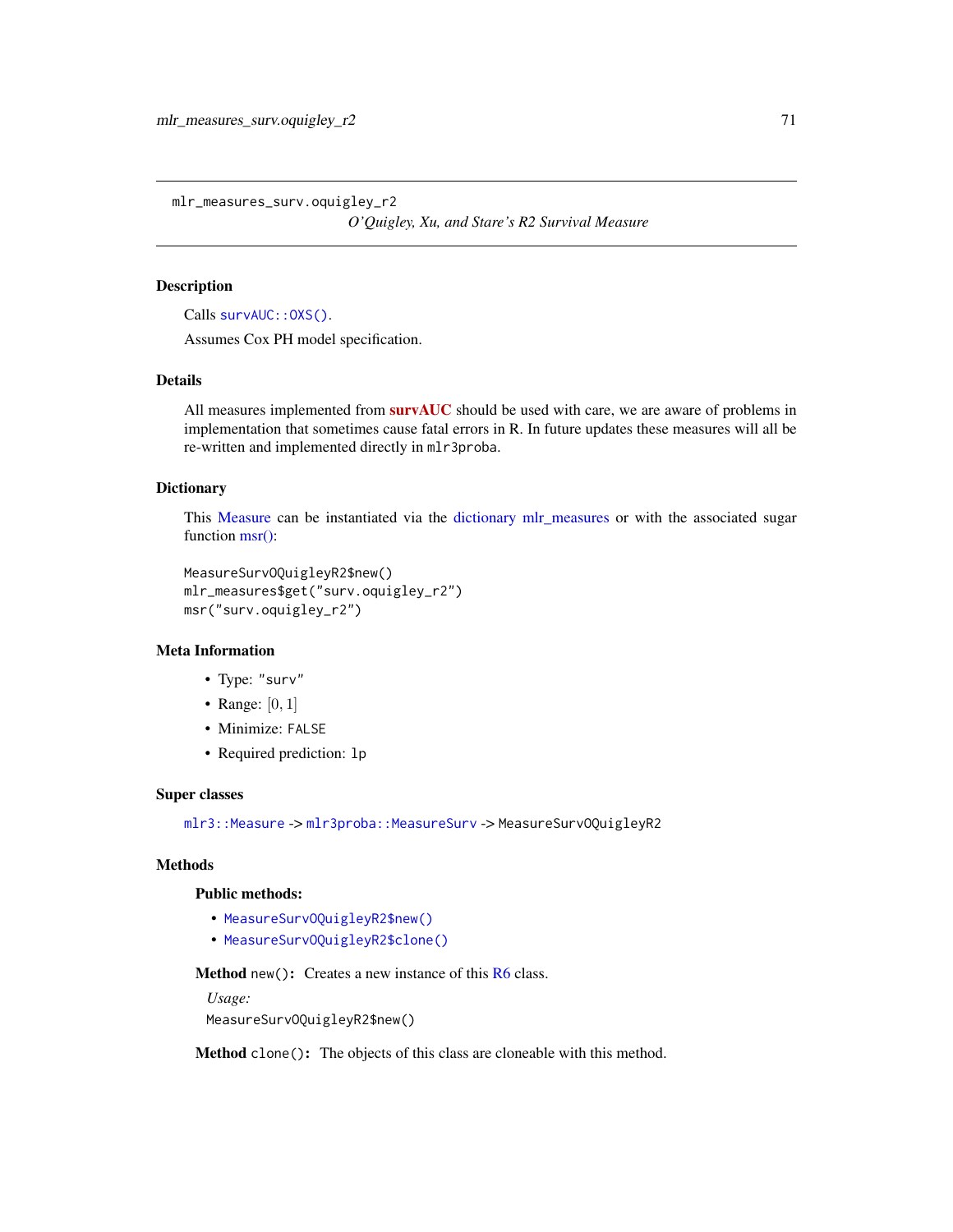*Usage:*

MeasureSurvOQuigleyR2\$clone(deep = FALSE)

*Arguments:*

deep Whether to make a deep clone.

#### References

O'Quigley J, Xu R, Stare J (2005). "Explained randomness in proportional hazards models." *Statistics in Medicine*, 24(3), 479–489. doi: [10.1002/sim.1946.](https://doi.org/10.1002/sim.1946)

## See Also

```
mlr_measures_surv.beggCmlr_measures_surv.calib_alpha, mlr_measures_surv.calib_b
mlr_measures_surv.chambless_auc, mlr_measures_surv.cindex, mlr_measures_surv.gonenC,
mlr_measures_surv.grafSE, mlr_measures_surv.graf, mlr_measures_surv.harrellC, mlr_measures_surv.hung_auc,
mlr_measures_surv.intloglossSE, mlr_measures_surv.intlogloss, mlr_measures_surv.logloss_se,
mlr_measures_surv.logloss, mlr_measures_surv.maeSE, mlr_measures_surv.mae, mlr_measures_surv.mseSE,
mlr_measures_surv.mse, mlr_measures_surv.nagelk_r2, mlr_measures_surv.rmseSE, mlr_measures_surv.rmse,
mlr_measures_surv.schmid, mlr_measures_surv.song_auc, mlr_measures_surv.song_tnr,
mlr_measures_surv.song_tprmlr_measures_surv.unoCmlr_measures_surv.uno_auc,mlr_measures_surv.uno_tn
mlr_measures_surv.uno_tpr, mlr_measures_surv.xu_r2
```
Other R2 survival measures: [mlr\\_measures\\_surv.nagelk\\_r2](#page-68-0), [mlr\\_measures\\_surv.xu\\_r2](#page-90-0)

Other lp survival measures: [mlr\\_measures\\_surv.beggC](#page-36-0), [mlr\\_measures\\_surv.calib\\_beta](#page-39-0), mlr\_measures\_surv.chambl [mlr\\_measures\\_surv.gonenC](#page-45-0), [mlr\\_measures\\_surv.hung\\_auc](#page-52-0), [mlr\\_measures\\_surv.nagelk\\_r2](#page-68-0), [mlr\\_measures\\_surv.song\\_auc](#page-77-0), [mlr\\_measures\\_surv.song\\_tnr](#page-79-0), [mlr\\_measures\\_surv.song\\_tpr](#page-81-0), [mlr\\_measures\\_surv.uno\\_auc](#page-84-0), [mlr\\_measures\\_surv.uno\\_tnr](#page-86-0), [mlr\\_measures\\_surv.uno\\_tpr](#page-88-0), [mlr\\_measures\\_surv.xu\\_r2](#page-90-0)

<span id="page-71-0"></span>mlr\_measures\_surv.rmse

*Root Mean Squared Error Survival Measure*

## Description

Calculates the root mean squared error (RMSE).

The RMSE is defined by

$$
\sqrt{\frac{1}{n}\sum((t-\hat{t})^2)}
$$

where t is the true value and  $\hat{t}$  is the prediction.

Censored observations in the test set are ignored.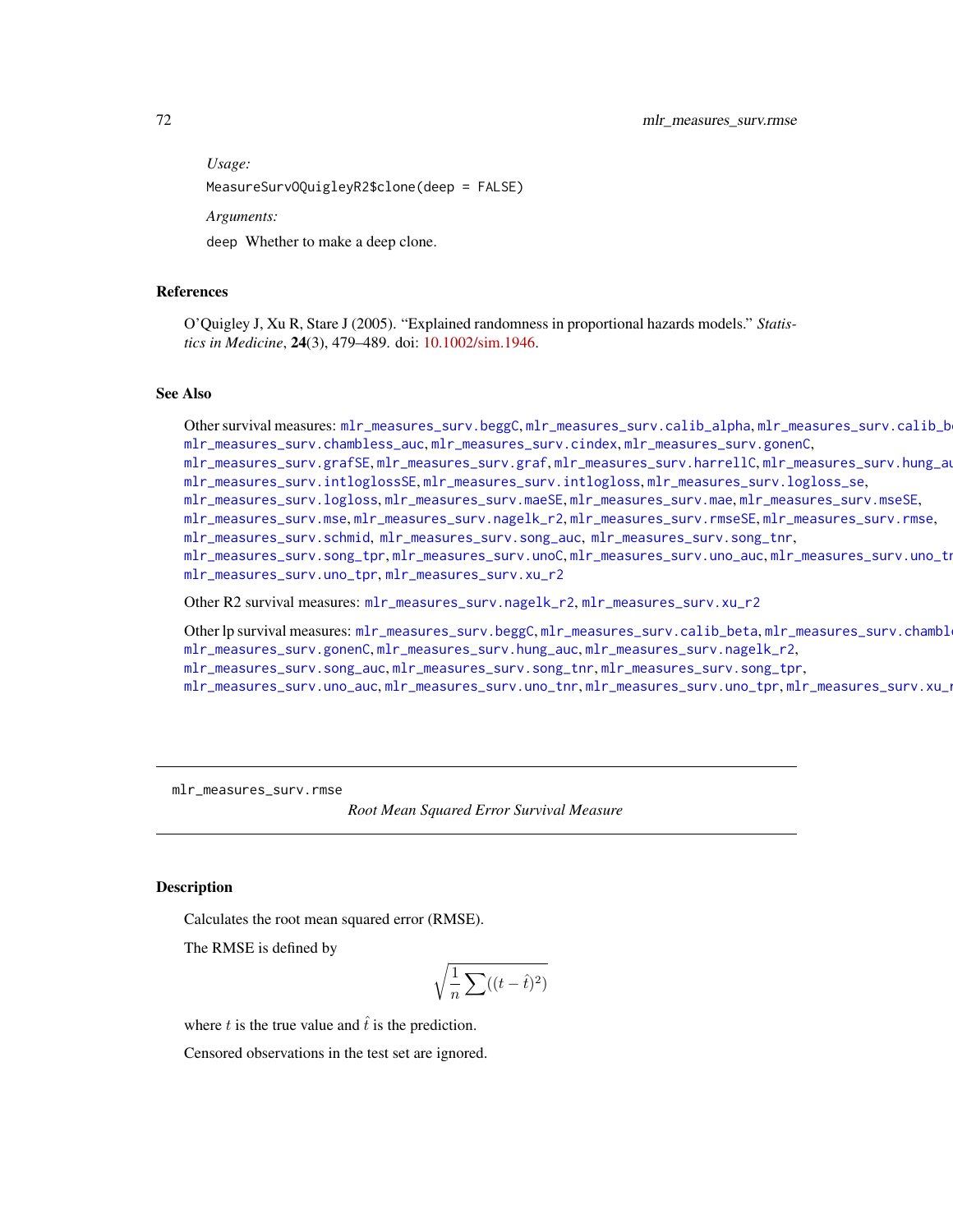mlr\_measures\_surv.rmse 73

### **Dictionary**

This [Measure](#page-0-0) can be instantiated via the [dictionary](#page-0-0) [mlr\\_measures](#page-0-0) or with the associated sugar function [msr\(\):](#page-0-0)

```
MeasureSurvRMSE$new()
mlr_measures$get("surv.rmse")
msr("surv.rmse")
```
# Meta Information

- Type: "surv"
- Range:  $[0, \infty)$
- Minimize: TRUE
- Required prediction: response

# Super classes

[mlr3::Measure](#page-0-0) -> [mlr3proba::MeasureSurv](#page-0-0) -> MeasureSurvRMSE

# Active bindings

```
se (logical(1))
```
If TRUE returns the standard error of the measure.

## Methods

# Public methods:

- [MeasureSurvRMSE\\$new\(\)](#page-8-0)
- [MeasureSurvRMSE\\$clone\(\)](#page-9-0)

Method new(): Creates a new instance of this [R6](#page-0-0) class.

### *Usage:*

MeasureSurvRMSE\$new(se = FALSE)

*Arguments:*

```
se (logical(1))
    If TRUE returns the standard error of the measure.
```
Method clone(): The objects of this class are cloneable with this method.

*Usage:* MeasureSurvRMSE\$clone(deep = FALSE)

*Arguments:*

deep Whether to make a deep clone.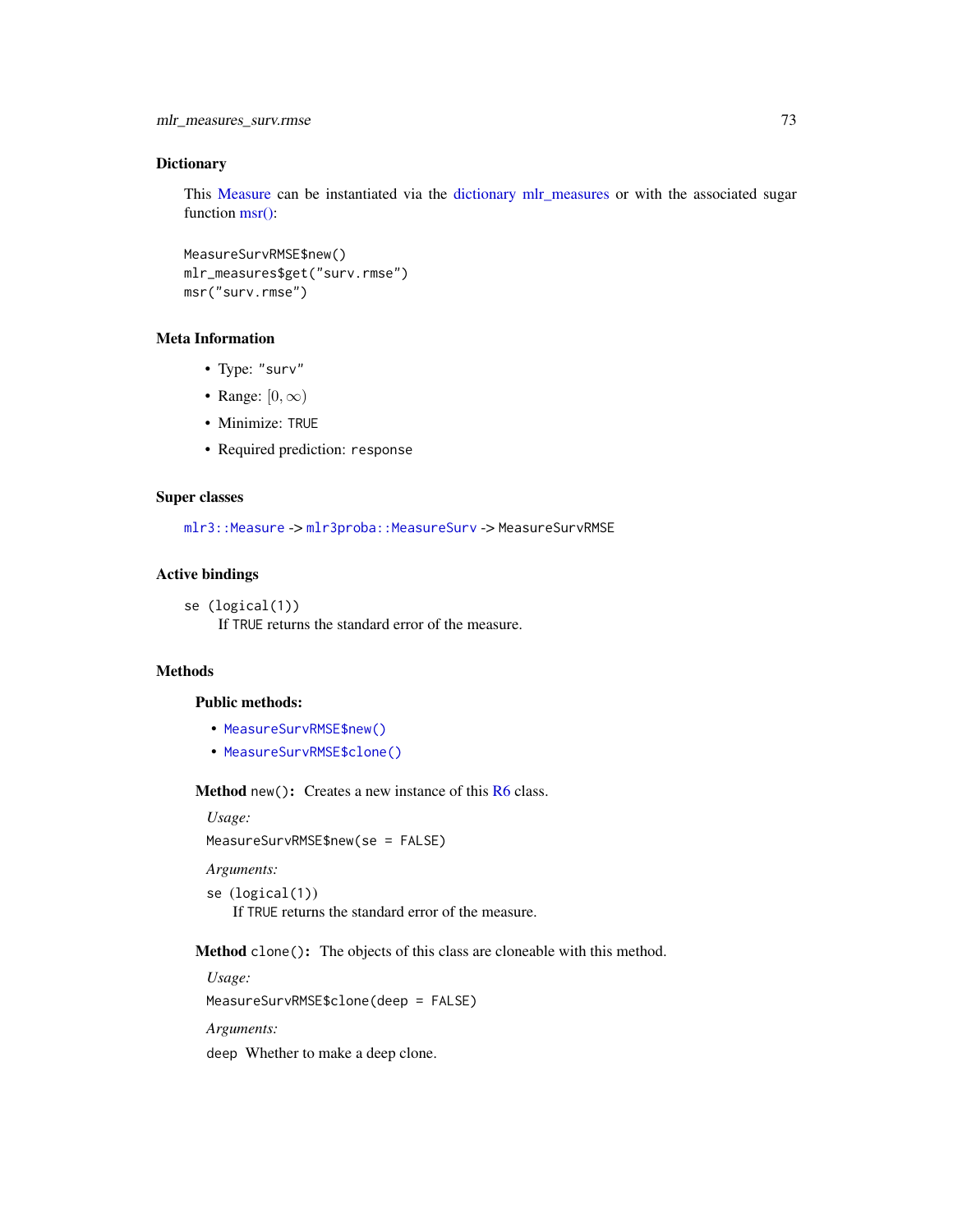# See Also

Other survival measures: [mlr\\_measures\\_surv.beggC](#page-36-0), [mlr\\_measures\\_surv.calib\\_alpha](#page-37-0), [mlr\\_measures\\_surv.calib\\_beta](#page-39-0), [mlr\\_measures\\_surv.chambless\\_auc](#page-41-0), [mlr\\_measures\\_surv.cindex](#page-43-0), [mlr\\_measures\\_surv.gonenC](#page-45-0),

[mlr\\_measures\\_surv.grafSE](#page-49-0), [mlr\\_measures\\_surv.graf](#page-47-0), [mlr\\_measures\\_surv.harrellC](#page-51-0), [mlr\\_measures\\_surv.hung\\_auc](#page-52-0), [mlr\\_measures\\_surv.intloglossSE](#page-57-0), [mlr\\_measures\\_surv.intlogloss](#page-54-0), [mlr\\_measures\\_surv.logloss\\_se](#page-61-0),

[mlr\\_measures\\_surv.logloss](#page-59-0), [mlr\\_measures\\_surv.maeSE](#page-64-0), [mlr\\_measures\\_surv.mae](#page-62-0), [mlr\\_measures\\_surv.mseSE](#page-67-0),

[mlr\\_measures\\_surv.mse](#page-65-0), [mlr\\_measures\\_surv.nagelk\\_r2](#page-68-0), [mlr\\_measures\\_surv.oquigley\\_r2](#page-70-0),

```
mlr_measures_surv.rmseSEmlr_measures_surv.schmidmlr_measures_surv.song_auc, mlr_measures_surv.song
mlr_measures_surv.song_tprmlr_measures_surv.unoCmlr_measures_surv.uno_auc, mlr_measures_surv.uno_tn
mlr_measures_surv.uno_tpr, mlr_measures_surv.xu_r2
```
Other response survival measures: [mlr\\_measures\\_surv.maeSE](#page-64-0), [mlr\\_measures\\_surv.mae](#page-62-0), [mlr\\_measures\\_surv.mseSE](#page-67-0), [mlr\\_measures\\_surv.mse](#page-65-0), [mlr\\_measures\\_surv.rmseSE](#page-73-0)

<span id="page-73-0"></span>mlr\_measures\_surv.rmseSE

*Standard Error of Root Mean Squared Error Survival Measure*

# Description

Calculates the standard error of [MeasureSurvRMSE.](#page-71-0)

The standard error of the RMSE, L, is approximated via first order approximation by

 $sd(RMSE) = Var($ √  $MSE)$ 

Censored observations in the test set are ignored.

# **Dictionary**

This [Measure](#page-0-0) can be instantiated via the [dictionary](#page-0-0) [mlr\\_measures](#page-0-0) or with the associated sugar function [msr\(\):](#page-0-0)

MeasureSurvRMSESE\$new() mlr\_measures\$get("surv.rmseSE") msr("surv.rmseSE")

# Meta Information

- Type: "surv"
- Range:  $[0, \infty)$
- Minimize: TRUE
- Required prediction: response

# Super classes

[mlr3::Measure](#page-0-0) -> [mlr3proba::MeasureSurv](#page-0-0) -> MeasureSurvRMSESE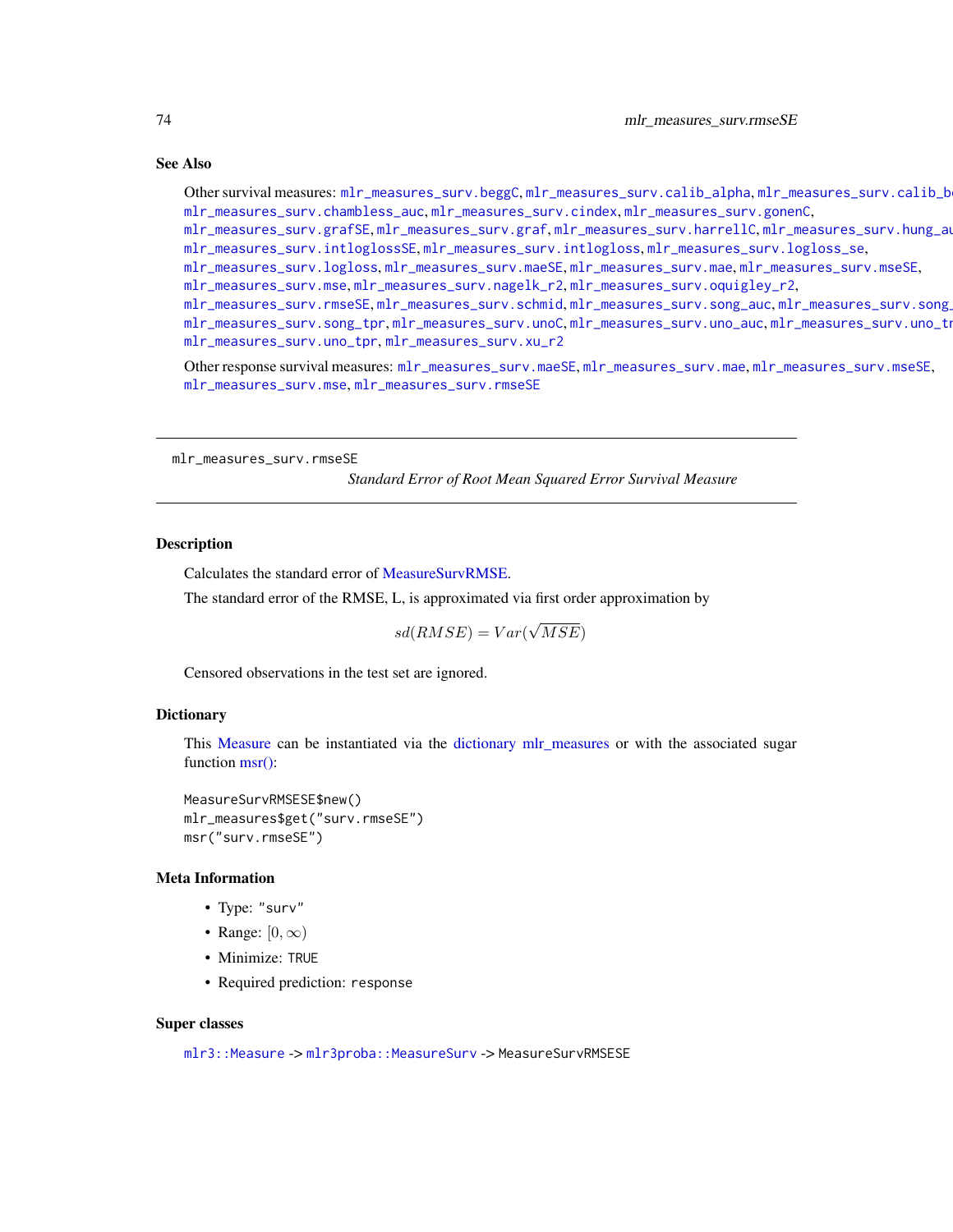### Public methods:

- [MeasureSurvRMSESE\\$new\(\)](#page-8-0)
- [MeasureSurvRMSESE\\$clone\(\)](#page-9-0)

Method new(): Creates a new instance of this [R6](#page-0-0) class.

*Usage:* MeasureSurvRMSESE\$new()

Method clone(): The objects of this class are cloneable with this method.

*Usage:*

MeasureSurvRMSESE\$clone(deep = FALSE)

*Arguments:*

deep Whether to make a deep clone.

# See Also

Other survival measures: [mlr\\_measures\\_surv.beggC](#page-36-0), [mlr\\_measures\\_surv.calib\\_alpha](#page-37-0), mlr\_measures\_surv.calib\_b [mlr\\_measures\\_surv.chambless\\_auc](#page-41-0), [mlr\\_measures\\_surv.cindex](#page-43-0), [mlr\\_measures\\_surv.gonenC](#page-45-0),

[mlr\\_measures\\_surv.grafSE](#page-49-0), [mlr\\_measures\\_surv.graf](#page-47-0), [mlr\\_measures\\_surv.harrellC](#page-51-0), [mlr\\_measures\\_surv.hung\\_auc](#page-52-0), [mlr\\_measures\\_surv.intloglossSE](#page-57-0), [mlr\\_measures\\_surv.intlogloss](#page-54-0), [mlr\\_measures\\_surv.logloss\\_se](#page-61-0),

[mlr\\_measures\\_surv.logloss](#page-59-0), [mlr\\_measures\\_surv.maeSE](#page-64-0), [mlr\\_measures\\_surv.mae](#page-62-0), [mlr\\_measures\\_surv.mseSE](#page-67-0), [mlr\\_measures\\_surv.mse](#page-65-0), [mlr\\_measures\\_surv.nagelk\\_r2](#page-68-0), [mlr\\_measures\\_surv.oquigley\\_r2](#page-70-0),

[mlr\\_measures\\_surv.rmse](#page-71-1), [mlr\\_measures\\_surv.schmid](#page-74-0), [mlr\\_measures\\_surv.song\\_auc](#page-77-0), mlr\_measures\_surv.song\_tn

[mlr\\_measures\\_surv.song\\_tpr](#page-81-0),[mlr\\_measures\\_surv.unoC](#page-83-0),[mlr\\_measures\\_surv.uno\\_auc](#page-84-0),mlr\_measures\_surv.uno\_tn [mlr\\_measures\\_surv.uno\\_tpr](#page-88-0), [mlr\\_measures\\_surv.xu\\_r2](#page-90-0)

Other response survival measures: [mlr\\_measures\\_surv.maeSE](#page-64-0), [mlr\\_measures\\_surv.mae](#page-62-0), [mlr\\_measures\\_surv.mseSE](#page-67-0), [mlr\\_measures\\_surv.mse](#page-65-0), [mlr\\_measures\\_surv.rmse](#page-71-1)

<span id="page-74-0"></span>mlr\_measures\_surv.schmid

*Integrated Schmid Score Survival Measure*

### **Description**

Calculates the Integrated Schmid Score, aka integrated absolute loss.

For an individual who dies at time  $t$ , with predicted Survival function,  $S$ , the Schmid Score at time  $t^*$  is given by

 $L(S, t|t^*) = [(S(t^*))I(t \le t^*, \delta = 1)(1/G(t))] + [(1 - S(t^*)))I(t > t^*)(1/G(t^*))]$ 

 $#$  nolint where  $G$  is the Kaplan-Meier estimate of the censoring distribution.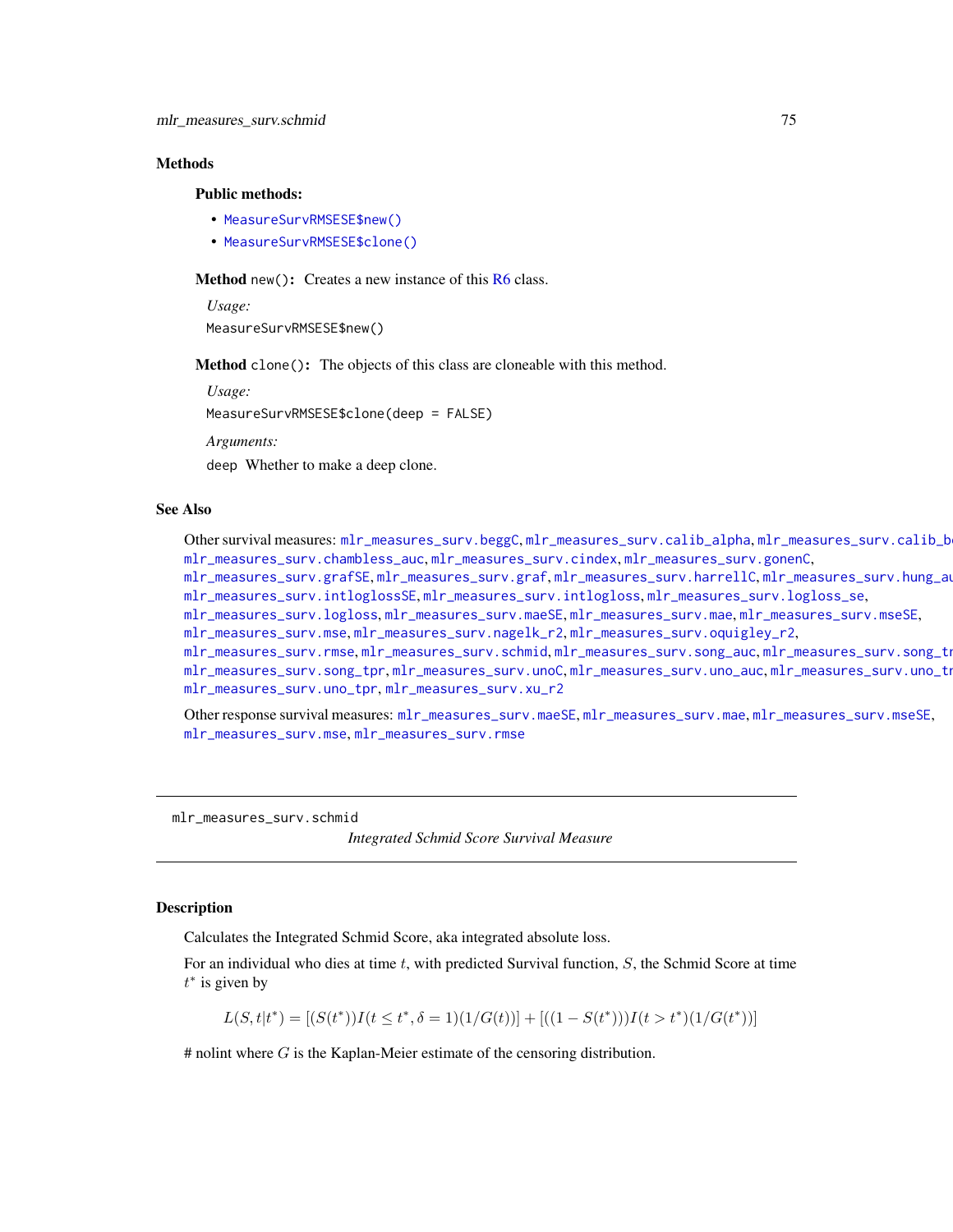If integrated == FALSE then the sample mean is taken for the single specified times,  $t^*$ , and the returned score is given by

$$
L(S, t | t^*) = \frac{1}{N} \sum_{i=1}^{N} L(S_i, t_i | t^*)
$$

where N is the number of observations,  $S_i$  is the predicted survival function for individual i and  $t_i$ is their true survival time.

If integrated == TRUE then an approximation to integration is made by either taking the sample mean over all  $T$  unique time-points (method  $== 1$ ), or by taking a mean weighted by the difference between time-points (method  $== 2$ ). Then the sample mean is taken over all N observations.

$$
L(S) = \frac{1}{NT} \sum_{i=1}^{N} \sum_{j=1}^{T} L(S_i, t_i | t_j^*)
$$

# **Dictionary**

This [Measure](#page-0-0) can be instantiated via the [dictionary](#page-0-0) [mlr\\_measures](#page-0-0) or with the associated sugar function [msr\(\):](#page-0-0)

```
MeasureSurvSchmid$new()
mlr_measures$get("surv.schmid")
msr("surv.schmid")
```
## Meta Information

- Type: "surv"
- Range:  $[0, \infty)$
- Minimize: TRUE
- Required prediction: distr

### Super classes

[mlr3::Measure](#page-0-0) -> [mlr3proba::MeasureSurv](#page-0-0) -> [mlr3proba::MeasureSurvIntegrated](#page-0-0) -> MeasureSurvSchmid

### Active bindings

se (logical(1))

If TRUE returns the standard error of the measure.

# Methods

### Public methods:

- [MeasureSurvSchmid\\$new\(\)](#page-8-0)
- [MeasureSurvSchmid\\$clone\(\)](#page-9-0)

**Method** new( $)$ : Creates a new instance of this  $R6$  class.

*Usage:*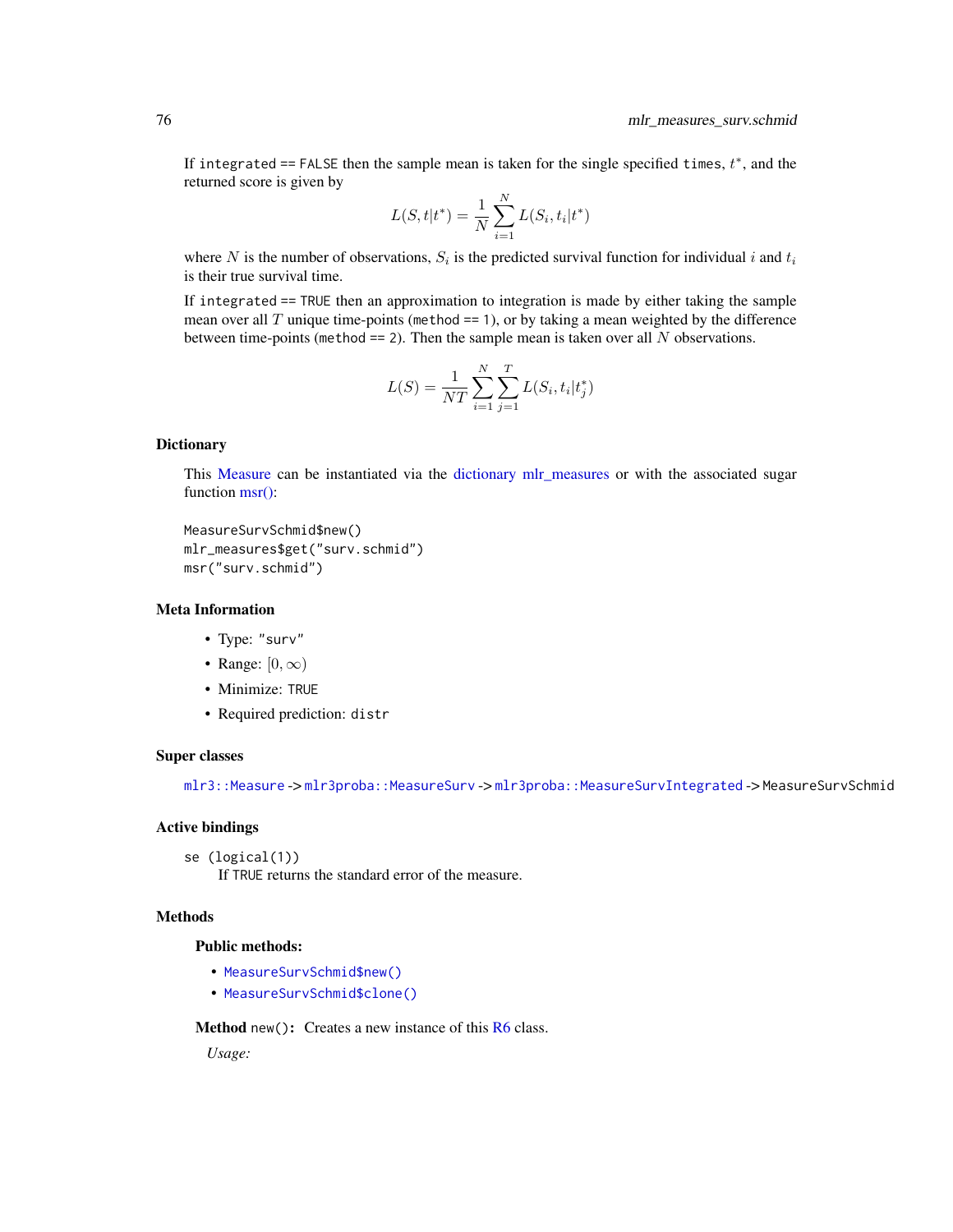MeasureSurvSchmid\$new(integrated = TRUE, times, method = 2, se = FALSE)

*Arguments:*

integrated (logical(1))

If TRUE (default), returns the integrated score; otherwise, not integrated.

times (numeric())

If integrate == TRUE then a vector of time-points over which to integrate the score. If integrate == FALSE then a single time point at which to return the score.

method (integer(1))

If integrate == TRUE selects the integration weighting method. method == 1 corresponds to weighting each time-point equally and taking the mean score over discrete time-points. method == 2 corresponds to calculating a mean weighted by the difference between timepoints. method == 2 is default to be in line with other packages.

se (logical(1))

If TRUE returns the standard error of the measure.

Method clone(): The objects of this class are cloneable with this method.

*Usage:*

MeasureSurvSchmid\$clone(deep = FALSE)

*Arguments:*

deep Whether to make a deep clone.

# References

Schemper, Michael, Henderson, Robin (2000). "Predictive Accuracy and Explained Variation in Cox Regression." *Biometrics*, 56, 249–255. doi: [10.1002/sim.1486.](https://doi.org/10.1002/sim.1486)

Schmid, Matthias, Hielscher, Thomas, Augustin, Thomas, Gefeller, Olaf (2011). "A Robust Alternative to the Schemper-Henderson Estimator of Prediction Error." *Biometrics*, 67(2), 524–535. doi: [10.1111/j.15410420.2010.01459.x.](https://doi.org/10.1111/j.1541-0420.2010.01459.x)

# See Also

Other survival measures: [mlr\\_measures\\_surv.beggC](#page-36-0), [mlr\\_measures\\_surv.calib\\_alpha](#page-37-0), [mlr\\_measures\\_surv.calib\\_beta](#page-39-0), [mlr\\_measures\\_surv.chambless\\_auc](#page-41-0), [mlr\\_measures\\_surv.cindex](#page-43-0), [mlr\\_measures\\_surv.gonenC](#page-45-0),

[mlr\\_measures\\_surv.grafSE](#page-49-0), [mlr\\_measures\\_surv.graf](#page-47-0), [mlr\\_measures\\_surv.harrellC](#page-51-0), [mlr\\_measures\\_surv.hung\\_auc](#page-52-0), [mlr\\_measures\\_surv.intloglossSE](#page-57-0), [mlr\\_measures\\_surv.intlogloss](#page-54-0), [mlr\\_measures\\_surv.logloss\\_se](#page-61-0),

[mlr\\_measures\\_surv.logloss](#page-59-0), [mlr\\_measures\\_surv.maeSE](#page-64-0), [mlr\\_measures\\_surv.mae](#page-62-0), [mlr\\_measures\\_surv.mseSE](#page-67-0),

[mlr\\_measures\\_surv.mse](#page-65-0), [mlr\\_measures\\_surv.nagelk\\_r2](#page-68-0), [mlr\\_measures\\_surv.oquigley\\_r2](#page-70-0),

[mlr\\_measures\\_surv.rmseSE](#page-73-0),[mlr\\_measures\\_surv.rmse](#page-71-1),[mlr\\_measures\\_surv.song\\_auc](#page-77-0),mlr\_measures\_surv.song\_tn [mlr\\_measures\\_surv.song\\_tpr](#page-81-0),[mlr\\_measures\\_surv.unoC](#page-83-0),[mlr\\_measures\\_surv.uno\\_auc](#page-84-0),mlr\_measures\_surv.uno\_tn [mlr\\_measures\\_surv.uno\\_tpr](#page-88-0), [mlr\\_measures\\_surv.xu\\_r2](#page-90-0)

Other Probabilistic survival measures: [mlr\\_measures\\_surv.grafSE](#page-49-0), [mlr\\_measures\\_surv.graf](#page-47-0), [mlr\\_measures\\_surv.intloglossSE](#page-57-0), [mlr\\_measures\\_surv.intlogloss](#page-54-0), [mlr\\_measures\\_surv.logloss\\_se](#page-61-0), [mlr\\_measures\\_surv.logloss](#page-59-0)

Other distr survival measures: [mlr\\_measures\\_surv.calib\\_alpha](#page-37-0), [mlr\\_measures\\_surv.grafSE](#page-49-0), [mlr\\_measures\\_surv.graf](#page-47-0), [mlr\\_measures\\_surv.intloglossSE](#page-57-0), [mlr\\_measures\\_surv.intlogloss](#page-54-0), [mlr\\_measures\\_surv.logloss\\_se](#page-61-0), [mlr\\_measures\\_surv.logloss](#page-59-0)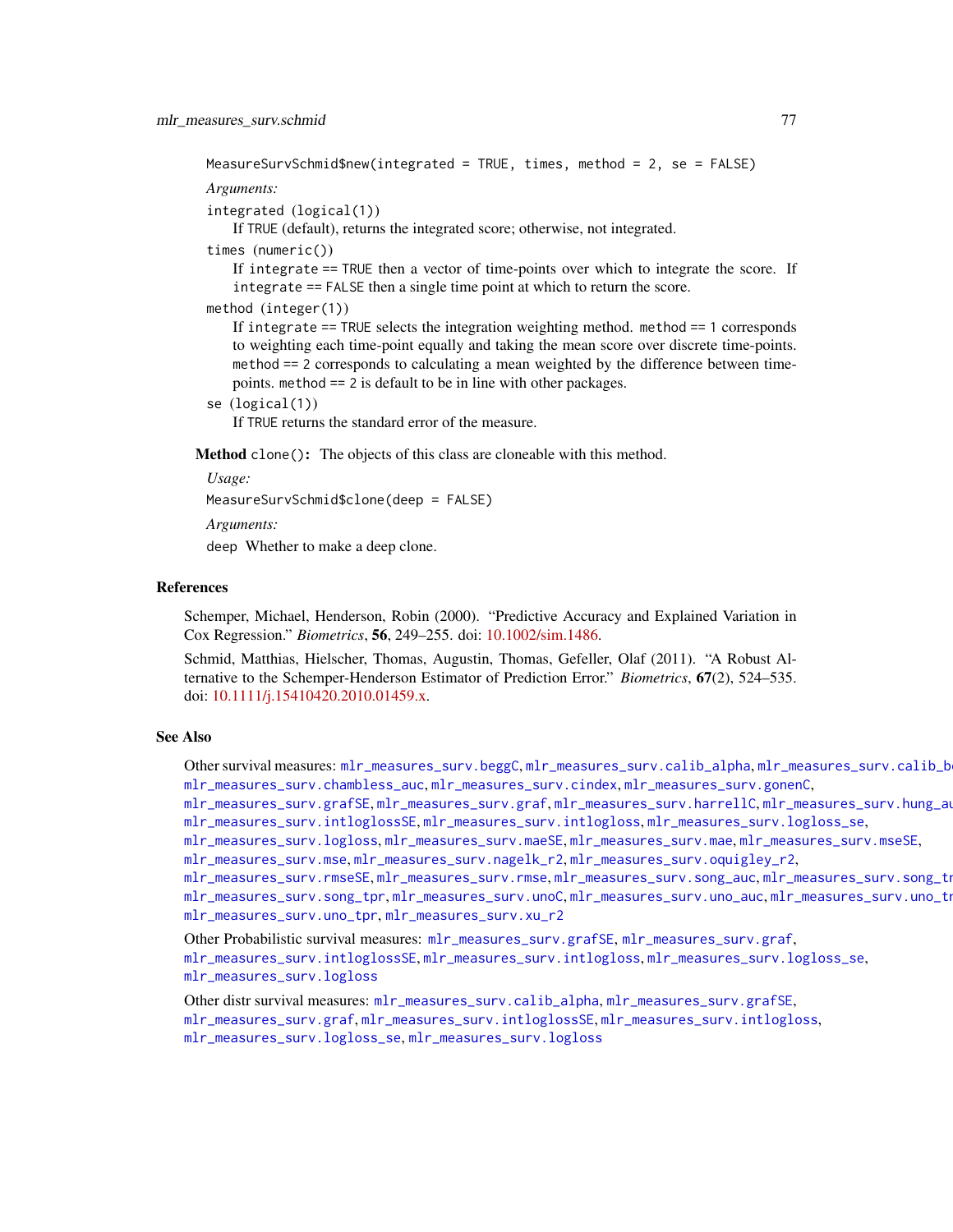<span id="page-77-0"></span>mlr\_measures\_surv.song\_auc

*Song and Zhou's AUC Survival Measure*

# Description

Calls survAUC:: AUC.sh().

Assumes Cox PH model specification.

# Details

All measures implemented from [survAUC](https://CRAN.R-project.org/package=survAUC) should be used with care, we are aware of problems in implementation that sometimes cause fatal errors in R. In future updates these measures will all be re-written and implemented directly in mlr3proba.

## **Dictionary**

This [Measure](#page-0-0) can be instantiated via the [dictionary](#page-0-0) [mlr\\_measures](#page-0-0) or with the associated sugar function [msr\(\):](#page-0-0)

MeasureSurvSongAUC\$new() mlr\_measures\$get("surv.song\_auc") msr("surv.song\_auc")

# Meta Information

- Type: "surv"
- Range:  $[0, 1]$
- Minimize: FALSE
- Required prediction: lp

## Super classes

[mlr3::Measure](#page-0-0) -> [mlr3proba::MeasureSurv](#page-0-0) -> [mlr3proba::MeasureSurvIntegrated](#page-0-0) -> mlr3proba::MeasureSurvAU -> MeasureSurvSongAUC

# Active bindings

```
type (character(1))
    Type of measure, one of: 'cumulative', 'incident'.
```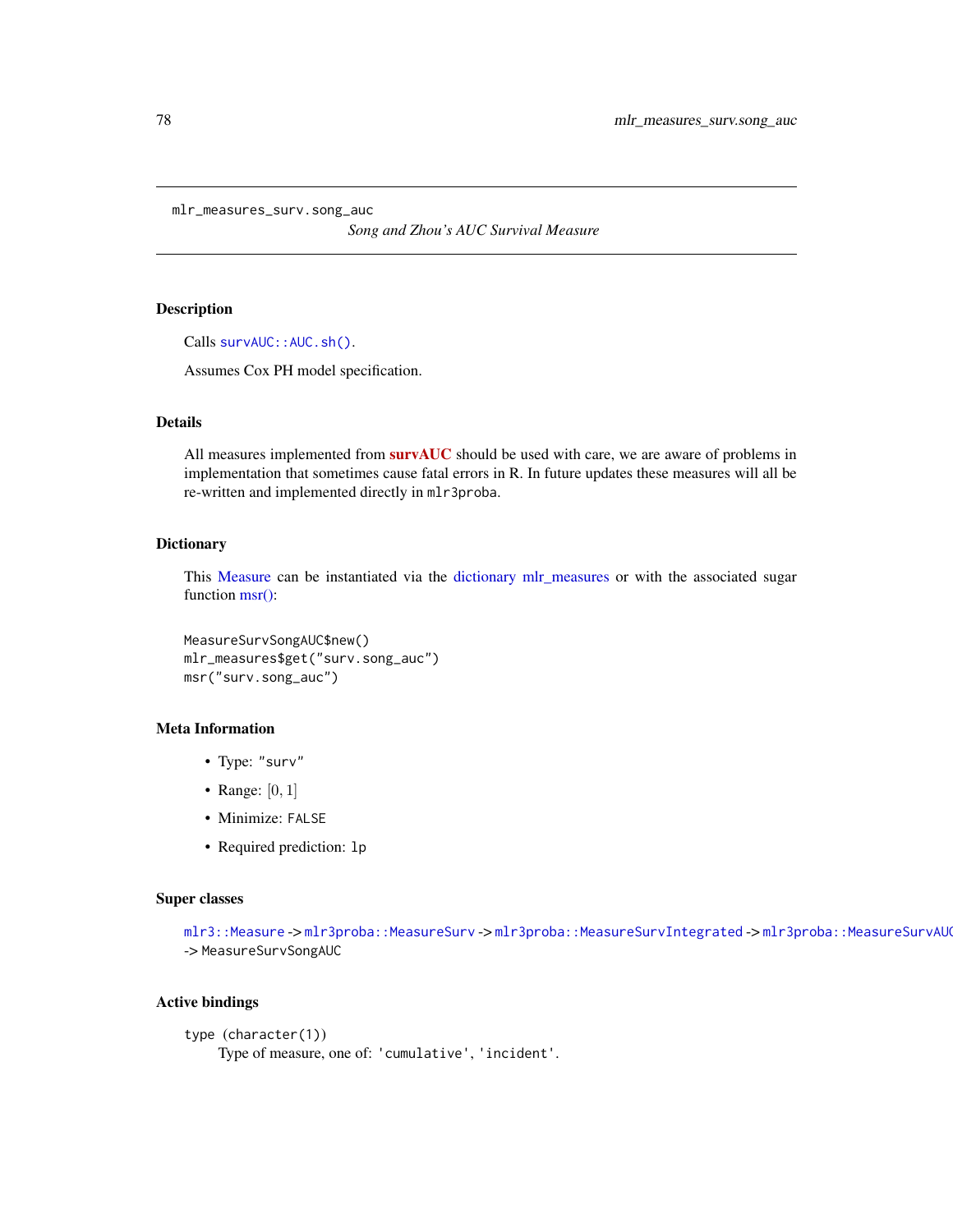## Public methods:

- [MeasureSurvSongAUC\\$new\(\)](#page-8-0)
- [MeasureSurvSongAUC\\$clone\(\)](#page-9-0)

Method new(): Creates a new instance of this [R6](#page-0-0) class.

```
Usage:
MeasureSurvSongAUC$new(
  integrated = TRUE,
  times,
  type = c("incident", "cumulative")
)
```
# *Arguments:*

```
integrated (logical(1))
```
If TRUE (default), returns the integrated score; otherwise, not integrated.

```
times (numeric())
```
If integrate == TRUE then a vector of time-points over which to integrate the score. If integrate == FALSE then a single time point at which to return the score.

```
type (character(1))
```
Determines the type of score, one of: 'cumulative', 'incident'.

Method clone(): The objects of this class are cloneable with this method.

*Usage:*

MeasureSurvSongAUC\$clone(deep = FALSE)

*Arguments:*

deep Whether to make a deep clone.

# References

mlr3probasong\_2008

#### See Also

Other survival measures: [mlr\\_measures\\_surv.beggC](#page-36-0), [mlr\\_measures\\_surv.calib\\_alpha](#page-37-0), mlr\_measures\_surv.calib\_b [mlr\\_measures\\_surv.chambless\\_auc](#page-41-0), [mlr\\_measures\\_surv.cindex](#page-43-0), [mlr\\_measures\\_surv.gonenC](#page-45-0),

[mlr\\_measures\\_surv.grafSE](#page-49-0), [mlr\\_measures\\_surv.graf](#page-47-0), [mlr\\_measures\\_surv.harrellC](#page-51-0), [mlr\\_measures\\_surv.hung\\_auc](#page-52-0), [mlr\\_measures\\_surv.intloglossSE](#page-57-0), [mlr\\_measures\\_surv.intlogloss](#page-54-0), [mlr\\_measures\\_surv.logloss\\_se](#page-61-0),

```
mlr_measures_surv.logloss, mlr_measures_surv.maeSE, mlr_measures_surv.mae, mlr_measures_surv.mseSE,
```
[mlr\\_measures\\_surv.mse](#page-65-0), [mlr\\_measures\\_surv.nagelk\\_r2](#page-68-0), [mlr\\_measures\\_surv.oquigley\\_r2](#page-70-0),

[mlr\\_measures\\_surv.rmseSE](#page-73-0), [mlr\\_measures\\_surv.rmse](#page-71-1), [mlr\\_measures\\_surv.schmid](#page-74-0), [mlr\\_measures\\_surv.song\\_tnr](#page-79-0), [mlr\\_measures\\_surv.song\\_tpr](#page-81-0), [mlr\\_measures\\_surv.unoC](#page-83-0), [mlr\\_measures\\_surv.uno\\_auc](#page-84-0), [mlr\\_measures\\_surv.uno\\_tnr](#page-86-0), [mlr\\_measures\\_surv.uno\\_tpr](#page-88-0), [mlr\\_measures\\_surv.xu\\_r2](#page-90-0)

Other AUC survival measures: [mlr\\_measures\\_surv.chambless\\_auc](#page-41-0), [mlr\\_measures\\_surv.hung\\_auc](#page-52-0),

[mlr\\_measures\\_surv.song\\_tnr](#page-79-0), [mlr\\_measures\\_surv.song\\_tpr](#page-81-0), [mlr\\_measures\\_surv.uno\\_auc](#page-84-0),

[mlr\\_measures\\_surv.uno\\_tnr](#page-86-0), [mlr\\_measures\\_surv.uno\\_tpr](#page-88-0)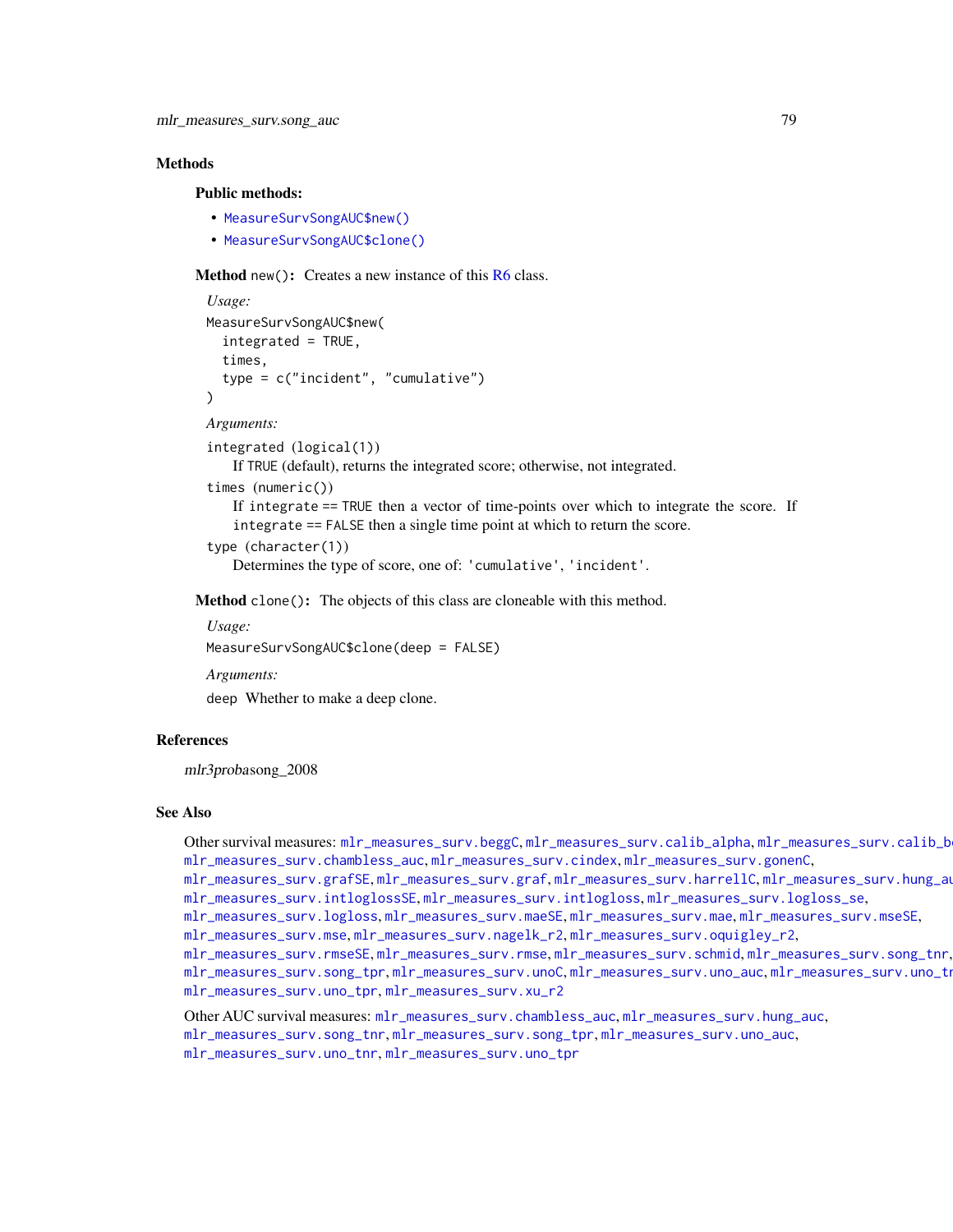Other lp survival measures: [mlr\\_measures\\_surv.beggC](#page-36-0), [mlr\\_measures\\_surv.calib\\_beta](#page-39-0), mlr\_measures\_surv.chambl [mlr\\_measures\\_surv.gonenC](#page-45-0), [mlr\\_measures\\_surv.hung\\_auc](#page-52-0), [mlr\\_measures\\_surv.nagelk\\_r2](#page-68-0), [mlr\\_measures\\_surv.oquigley\\_r2](#page-70-0), [mlr\\_measures\\_surv.song\\_tnr](#page-79-0), [mlr\\_measures\\_surv.song\\_tpr](#page-81-0), [mlr\\_measures\\_surv.uno\\_auc](#page-84-0), [mlr\\_measures\\_surv.uno\\_tnr](#page-86-0), [mlr\\_measures\\_surv.uno\\_tpr](#page-88-0), [mlr\\_measures\\_surv.xu\\_r2](#page-90-0)

<span id="page-79-0"></span>mlr\_measures\_surv.song\_tnr

*Song and Zhou's TNR Survival Measure*

#### Description

Calls survAUC:: spec.sh().

Assumes Cox PH model specification.

times and lp\_thresh are arbitrarily set to 0 to prevent crashing, these should be further specified.

### Details

All measures implemented from **[survAUC](https://CRAN.R-project.org/package=survAUC)** should be used with care, we are aware of problems in implementation that sometimes cause fatal errors in R. In future updates these measures will all be re-written and implemented directly in mlr3proba.

#### Dictionary

This [Measure](#page-0-0) can be instantiated via the [dictionary](#page-0-0) [mlr\\_measures](#page-0-0) or with the associated sugar function [msr\(\):](#page-0-0)

```
MeasureSurvSongTNR$new()
mlr_measures$get("surv.song_tnr")
msr("surv.song_tnr")
```
#### Meta Information

- Type: "surv"
- Range:  $[0, 1]$
- Minimize: FALSE
- Required prediction: lp

## Super classes

[mlr3::Measure](#page-0-0) -> [mlr3proba::MeasureSurv](#page-0-0) -> [mlr3proba::MeasureSurvIntegrated](#page-0-0) -> mlr3proba::MeasureSurvAU -> MeasureSurvSongTNR

#### Active bindings

```
lp_thresh numeric(1)
```
Threshold for linear predictor when calculating TPR/TNR.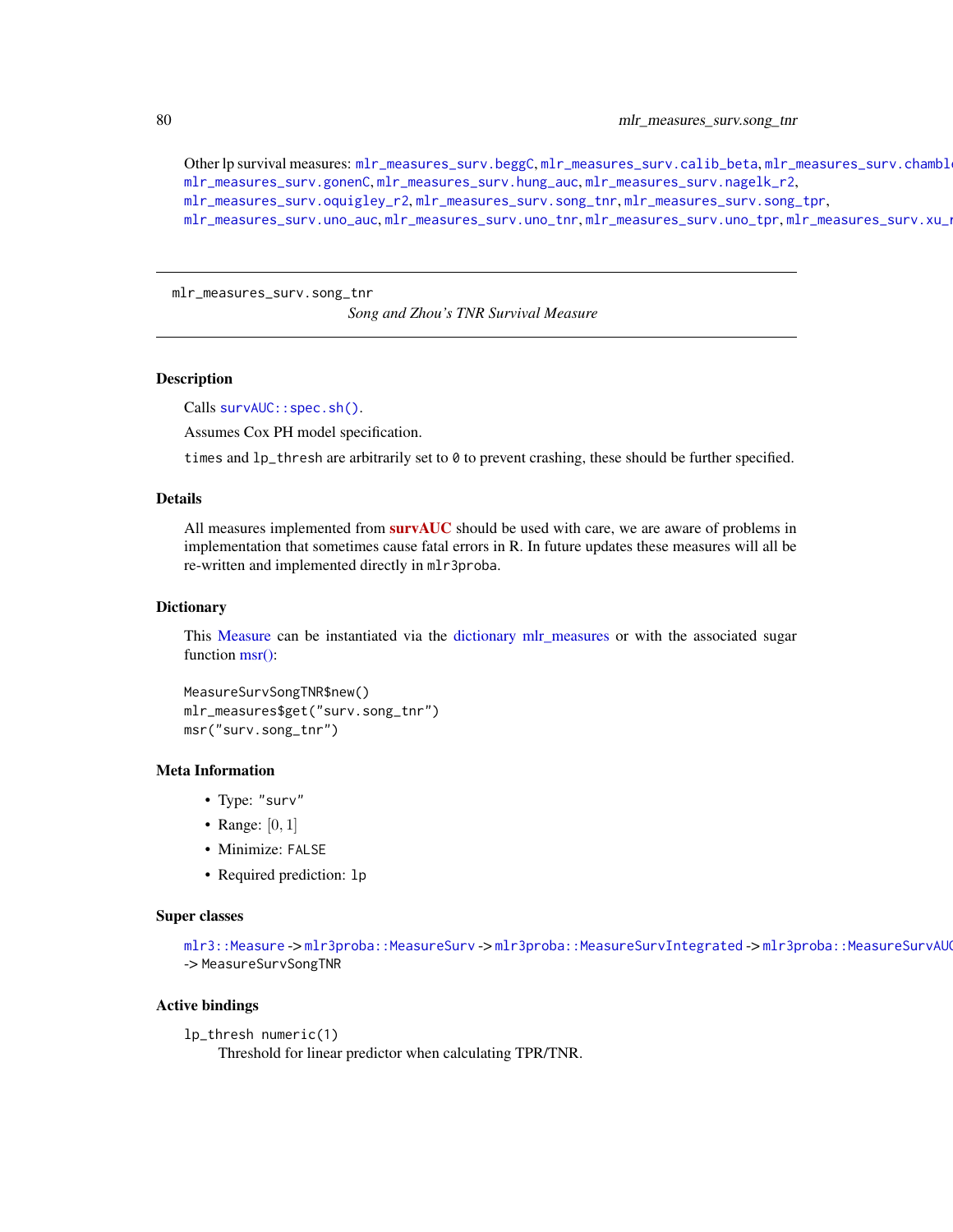#### Public methods:

- [MeasureSurvSongTNR\\$new\(\)](#page-8-0)
- [MeasureSurvSongTNR\\$clone\(\)](#page-9-0)

Method new(): Creates a new instance of this [R6](#page-0-0) class.

*Usage:*

```
MeasureSurvSongTNR$new(times = 0, lp_thresh = 0)
```
*Arguments:*

```
times (numeric())
```
If integrate == TRUE then a vector of time-points over which to integrate the score. If integrate == FALSE then a single time point at which to return the score.

```
lp_thresh numeric(1)
```
Determines where to threshold the linear predictor for calculating the TPR/TNR.

Method clone(): The objects of this class are cloneable with this method.

*Usage:*

MeasureSurvSongTNR\$clone(deep = FALSE)

*Arguments:*

deep Whether to make a deep clone.

#### References

Song, Xiao, Zhou, Xiao-Hua (2008). "A semiparametric approach for the covariate specific ROC curve with survival outcome." *Statistica Sinica*, 18(3), 947–65. [https://www.jstor.org/stable/](https://www.jstor.org/stable/24308524) [24308524](https://www.jstor.org/stable/24308524).

# See Also

Other survival measures: [mlr\\_measures\\_surv.beggC](#page-36-0), [mlr\\_measures\\_surv.calib\\_alpha](#page-37-0), [mlr\\_measures\\_surv.calib\\_beta](#page-39-0), [mlr\\_measures\\_surv.chambless\\_auc](#page-41-0), [mlr\\_measures\\_surv.cindex](#page-43-0), [mlr\\_measures\\_surv.gonenC](#page-45-0),

[mlr\\_measures\\_surv.grafSE](#page-49-0), [mlr\\_measures\\_surv.graf](#page-47-0), [mlr\\_measures\\_surv.harrellC](#page-51-0), [mlr\\_measures\\_surv.hung\\_auc](#page-52-0), [mlr\\_measures\\_surv.intloglossSE](#page-57-0), [mlr\\_measures\\_surv.intlogloss](#page-54-0), [mlr\\_measures\\_surv.logloss\\_se](#page-61-0),

```
mlr_measures_surv.logloss, mlr_measures_surv.maeSE, mlr_measures_surv.mae, mlr_measures_surv.mseSE,
```
[mlr\\_measures\\_surv.mse](#page-65-0), [mlr\\_measures\\_surv.nagelk\\_r2](#page-68-0), [mlr\\_measures\\_surv.oquigley\\_r2](#page-70-0),

[mlr\\_measures\\_surv.rmseSE](#page-73-0), [mlr\\_measures\\_surv.rmse](#page-71-1), [mlr\\_measures\\_surv.schmid](#page-74-0), [mlr\\_measures\\_surv.song\\_auc](#page-77-0), [mlr\\_measures\\_surv.song\\_tpr](#page-81-0),[mlr\\_measures\\_surv.unoC](#page-83-0),[mlr\\_measures\\_surv.uno\\_auc](#page-84-0),mlr\_measures\_surv.uno\_tn [mlr\\_measures\\_surv.uno\\_tpr](#page-88-0), [mlr\\_measures\\_surv.xu\\_r2](#page-90-0)

Other AUC survival measures: [mlr\\_measures\\_surv.chambless\\_auc](#page-41-0), [mlr\\_measures\\_surv.hung\\_auc](#page-52-0),

[mlr\\_measures\\_surv.song\\_auc](#page-77-0), [mlr\\_measures\\_surv.song\\_tpr](#page-81-0), [mlr\\_measures\\_surv.uno\\_auc](#page-84-0),

[mlr\\_measures\\_surv.uno\\_tnr](#page-86-0), [mlr\\_measures\\_surv.uno\\_tpr](#page-88-0)

Other lp survival measures: [mlr\\_measures\\_surv.beggC](#page-36-0), [mlr\\_measures\\_surv.calib\\_beta](#page-39-0), mlr\_measures\_surv.chambl [mlr\\_measures\\_surv.gonenC](#page-45-0), [mlr\\_measures\\_surv.hung\\_auc](#page-52-0), [mlr\\_measures\\_surv.nagelk\\_r2](#page-68-0),

[mlr\\_measures\\_surv.oquigley\\_r2](#page-70-0), [mlr\\_measures\\_surv.song\\_auc](#page-77-0), [mlr\\_measures\\_surv.song\\_tpr](#page-81-0),

[mlr\\_measures\\_surv.uno\\_auc](#page-84-0), [mlr\\_measures\\_surv.uno\\_tnr](#page-86-0), [mlr\\_measures\\_surv.uno\\_tpr](#page-88-0), [mlr\\_measures\\_surv.xu\\_r2](#page-90-0)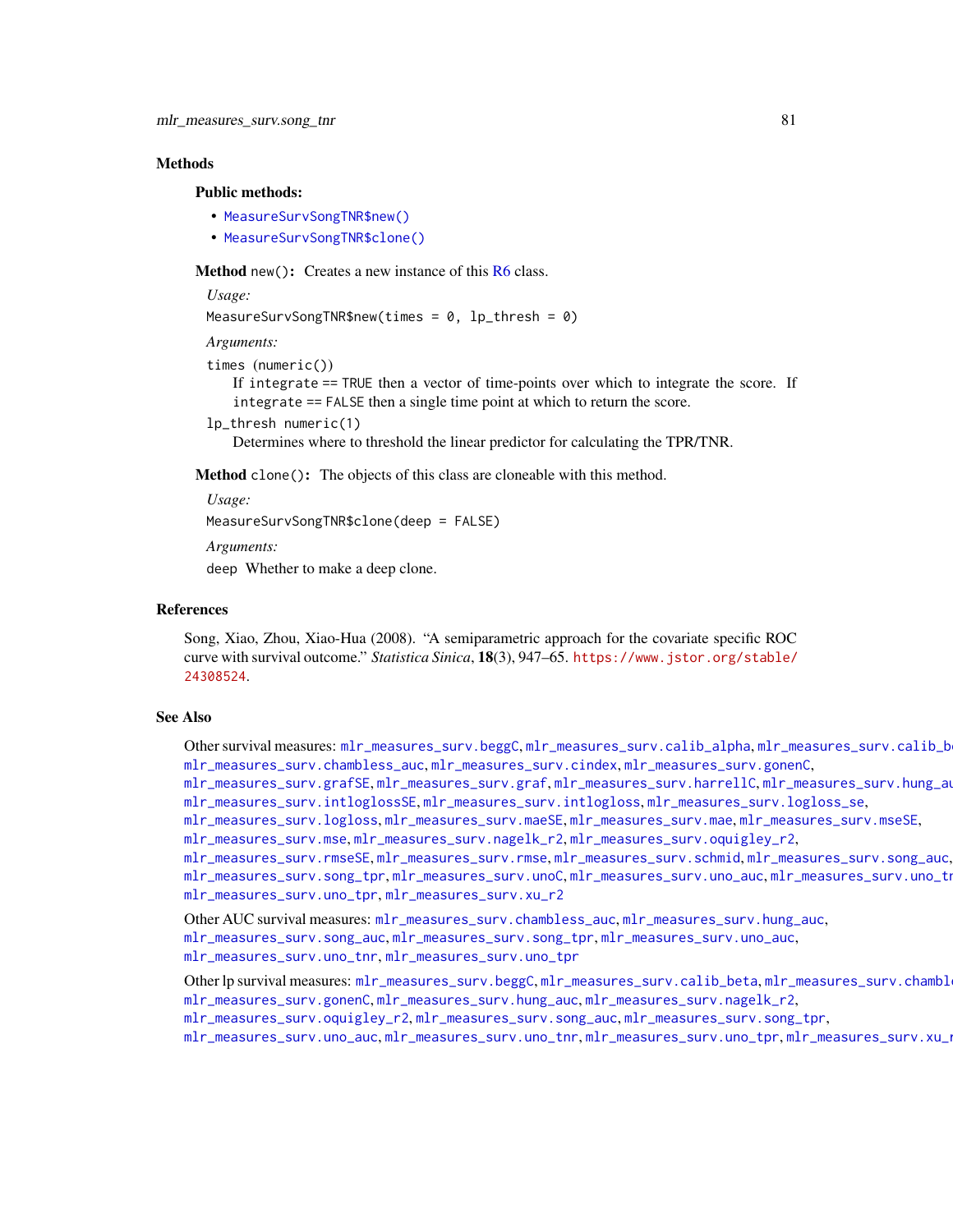<span id="page-81-0"></span>mlr\_measures\_surv.song\_tpr

*Song and Zhou's TPR Survival Measure*

## Description

Calls [survAUC::sens.sh\(\)](#page-0-0).

Assumes Cox PH model specification.

times and  $lp_t$  thresh are arbitrarily set to  $\theta$  to prevent crashing, these should be further specified.

# **Details**

All measures implemented from [survAUC](https://CRAN.R-project.org/package=survAUC) should be used with care, we are aware of problems in implementation that sometimes cause fatal errors in R. In future updates these measures will all be re-written and implemented directly in mlr3proba.

# **Dictionary**

This [Measure](#page-0-0) can be instantiated via the [dictionary](#page-0-0) [mlr\\_measures](#page-0-0) or with the associated sugar function [msr\(\):](#page-0-0)

MeasureSurvSongTPR\$new() mlr\_measures\$get("surv.song\_tpr") msr("surv.song\_tpr")

# Meta Information

- Type: "surv"
- Range:  $[0, 1]$
- Minimize: FALSE
- Required prediction: lp

# Super classes

[mlr3::Measure](#page-0-0) -> [mlr3proba::MeasureSurv](#page-0-0) -> [mlr3proba::MeasureSurvIntegrated](#page-0-0) -> mlr3proba::MeasureSurvAU -> MeasureSurvSongTPR

### Active bindings

```
lp_thresh numeric(1)
```
Threshold for linear predictor when calculating TPR/TNR.

```
type (character(1))
```

```
Type of measure, one of: 'cumulative', 'incident'.
```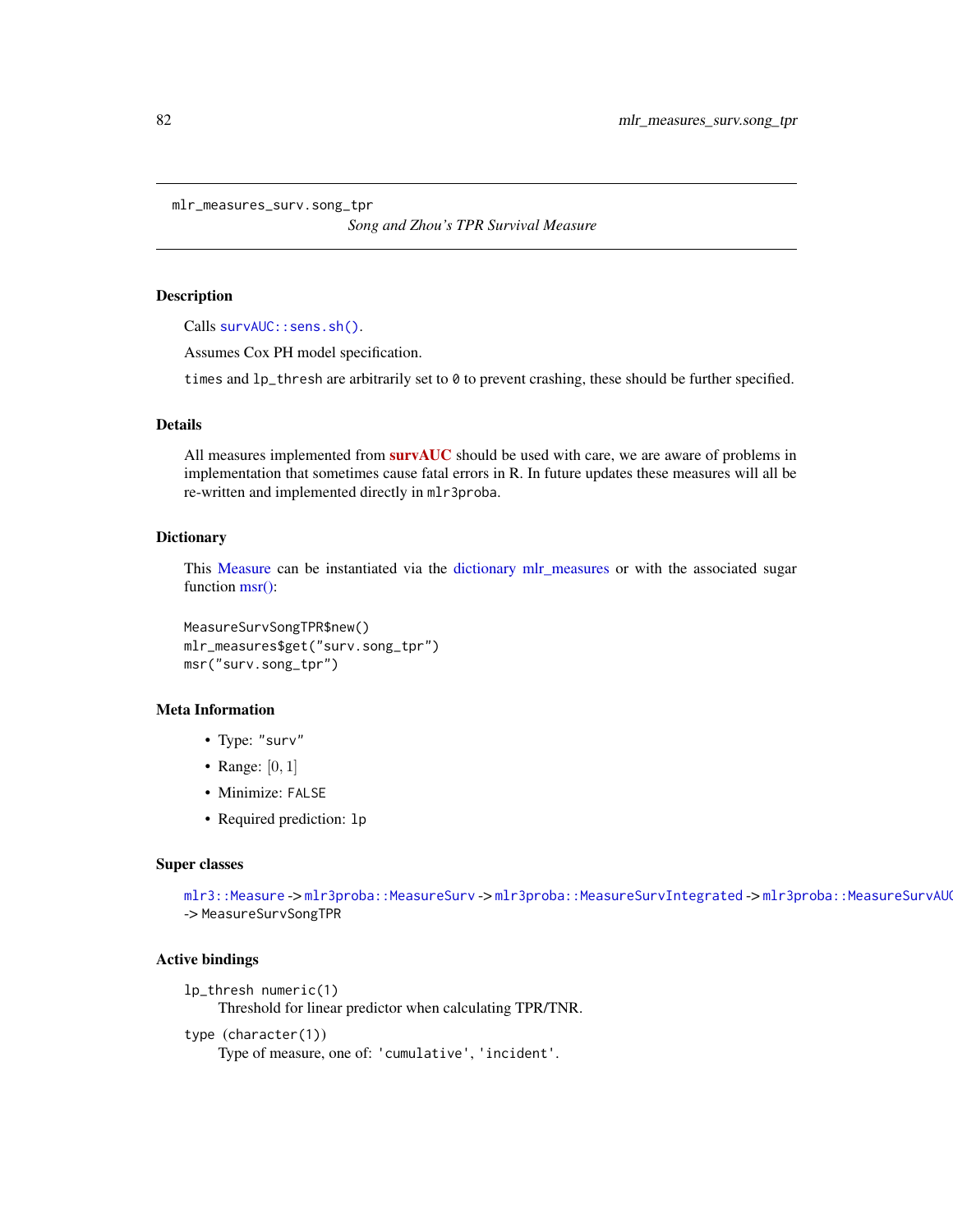## Public methods:

- [MeasureSurvSongTPR\\$new\(\)](#page-8-0)
- [MeasureSurvSongTPR\\$clone\(\)](#page-9-0)

Method new(): Creates a new instance of this [R6](#page-0-0) class.

```
Usage:
MeasureSurvSongTPR$new(
  times = \theta,
  lp_{th}resh = 0,
  type = c("incident", "cumulative")
)
```
*Arguments:*

```
times (numeric())
```
If integrate == TRUE then a vector of time-points over which to integrate the score. If integrate == FALSE then a single time point at which to return the score.

```
lp_thresh numeric(1)
```
Determines where to threshold the linear predictor for calculating the TPR/TNR.

```
type (character(1))
```
Determines the type of score, one of: 'cumulative', 'incident'.

Method clone(): The objects of this class are cloneable with this method.

*Usage:*

MeasureSurvSongTPR\$clone(deep = FALSE)

*Arguments:*

deep Whether to make a deep clone.

# References

Song, Xiao, Zhou, Xiao-Hua (2008). "A semiparametric approach for the covariate specific ROC curve with survival outcome." *Statistica Sinica*, 18(3), 947–65. [https://www.jstor.org/stable/](https://www.jstor.org/stable/24308524) [24308524](https://www.jstor.org/stable/24308524).

#### See Also

Other survival measures: [mlr\\_measures\\_surv.beggC](#page-36-0), [mlr\\_measures\\_surv.calib\\_alpha](#page-37-0), mlr\_measures\_surv.calib\_b [mlr\\_measures\\_surv.chambless\\_auc](#page-41-0), [mlr\\_measures\\_surv.cindex](#page-43-0), [mlr\\_measures\\_surv.gonenC](#page-45-0), [mlr\\_measures\\_surv.grafSE](#page-49-0), [mlr\\_measures\\_surv.graf](#page-47-0), [mlr\\_measures\\_surv.harrellC](#page-51-0), [mlr\\_measures\\_surv.hung\\_auc](#page-52-0), [mlr\\_measures\\_surv.intloglossSE](#page-57-0), [mlr\\_measures\\_surv.intlogloss](#page-54-0), [mlr\\_measures\\_surv.logloss\\_se](#page-61-0), [mlr\\_measures\\_surv.logloss](#page-59-0), [mlr\\_measures\\_surv.maeSE](#page-64-0), [mlr\\_measures\\_surv.mae](#page-62-0), [mlr\\_measures\\_surv.mseSE](#page-67-0), [mlr\\_measures\\_surv.mse](#page-65-0), [mlr\\_measures\\_surv.nagelk\\_r2](#page-68-0), [mlr\\_measures\\_surv.oquigley\\_r2](#page-70-0), [mlr\\_measures\\_surv.rmseSE](#page-73-0), [mlr\\_measures\\_surv.rmse](#page-71-1), [mlr\\_measures\\_surv.schmid](#page-74-0), [mlr\\_measures\\_surv.song\\_auc](#page-77-0), [mlr\\_measures\\_surv.song\\_tnr](#page-79-0), [mlr\\_measures\\_surv.unoC](#page-83-0), [mlr\\_measures\\_surv.uno\\_auc](#page-84-0), mlr\_measures\_surv.uno\_tn [mlr\\_measures\\_surv.uno\\_tpr](#page-88-0), [mlr\\_measures\\_surv.xu\\_r2](#page-90-0)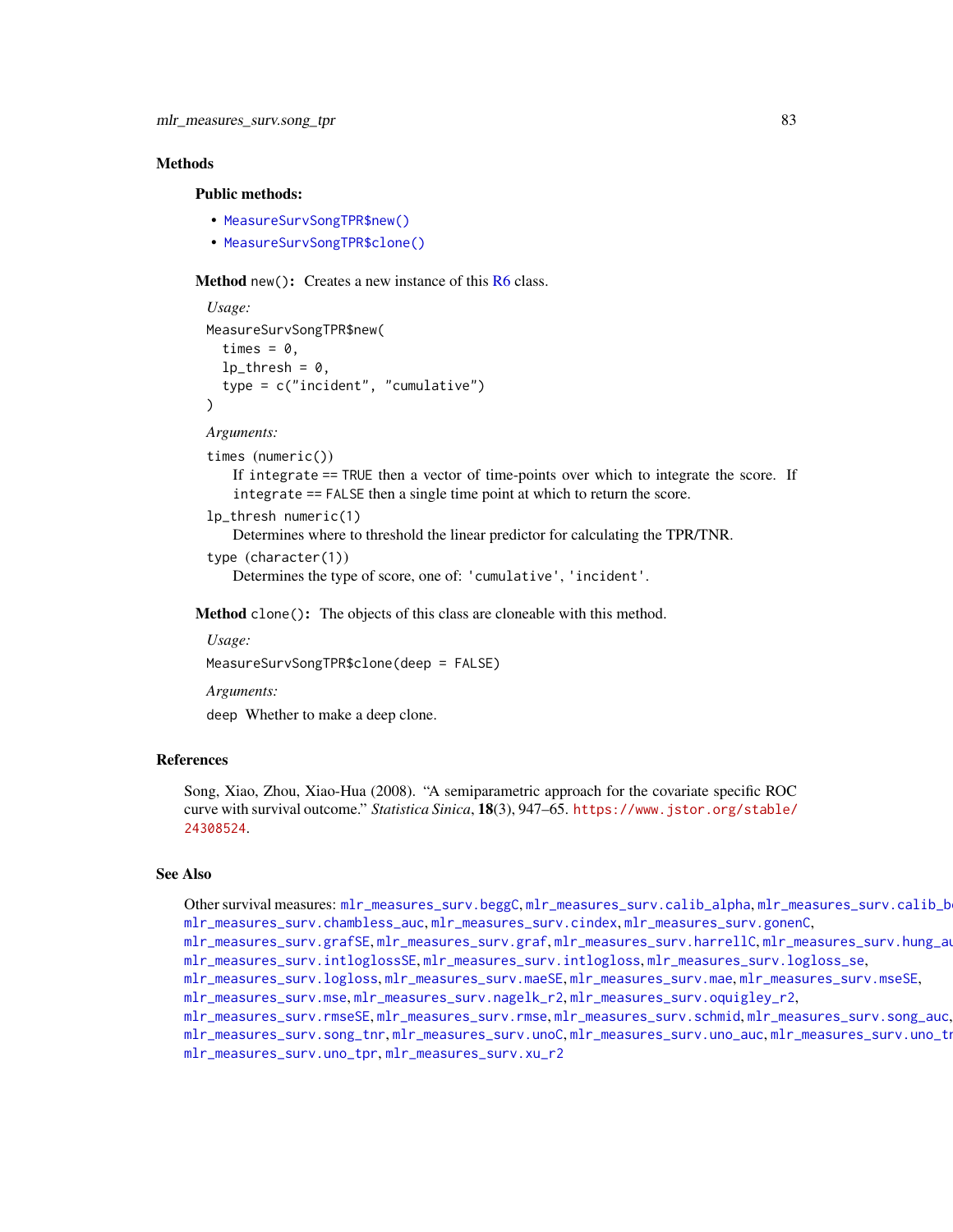Other AUC survival measures: [mlr\\_measures\\_surv.chambless\\_auc](#page-41-0), [mlr\\_measures\\_surv.hung\\_auc](#page-52-0), [mlr\\_measures\\_surv.song\\_auc](#page-77-0), [mlr\\_measures\\_surv.song\\_tnr](#page-79-0), [mlr\\_measures\\_surv.uno\\_auc](#page-84-0), [mlr\\_measures\\_surv.uno\\_tnr](#page-86-0), [mlr\\_measures\\_surv.uno\\_tpr](#page-88-0)

Other lp survival measures: [mlr\\_measures\\_surv.beggC](#page-36-0), [mlr\\_measures\\_surv.calib\\_beta](#page-39-0), mlr\_measures\_surv.chambl [mlr\\_measures\\_surv.gonenC](#page-45-0), [mlr\\_measures\\_surv.hung\\_auc](#page-52-0), [mlr\\_measures\\_surv.nagelk\\_r2](#page-68-0), [mlr\\_measures\\_surv.oquigley\\_r2](#page-70-0), [mlr\\_measures\\_surv.song\\_auc](#page-77-0), [mlr\\_measures\\_surv.song\\_tnr](#page-79-0), [mlr\\_measures\\_surv.uno\\_auc](#page-84-0), [mlr\\_measures\\_surv.uno\\_tnr](#page-86-0), [mlr\\_measures\\_surv.uno\\_tpr](#page-88-0), [mlr\\_measures\\_surv.xu\\_r2](#page-90-0)

<span id="page-83-0"></span>mlr\_measures\_surv.unoC

*Uno's C-Index Survival Measure*

### Description

Calls survAUC:: UnoC().

Assumes random censoring.

#### Details

All measures implemented from  $survAUC$  should be used with care, we are aware of problems in implementation that sometimes cause fatal errors in R. In future updates these measures will all be re-written and implemented directly in mlr3proba.

## **Dictionary**

This [Measure](#page-0-0) can be instantiated via the [dictionary](#page-0-0) [mlr\\_measures](#page-0-0) or with the associated sugar function [msr\(\):](#page-0-0)

```
MeasureSurvUnoC$new()
mlr_measures$get("surv.unoC")
msr("surv.unoC")
```
## Meta Information

- Type: "surv"
- Range:  $[0, 1]$
- Minimize: FALSE
- Required prediction: crank

#### Super classes

[mlr3::Measure](#page-0-0) -> [mlr3proba::MeasureSurv](#page-0-0) -> MeasureSurvUnoC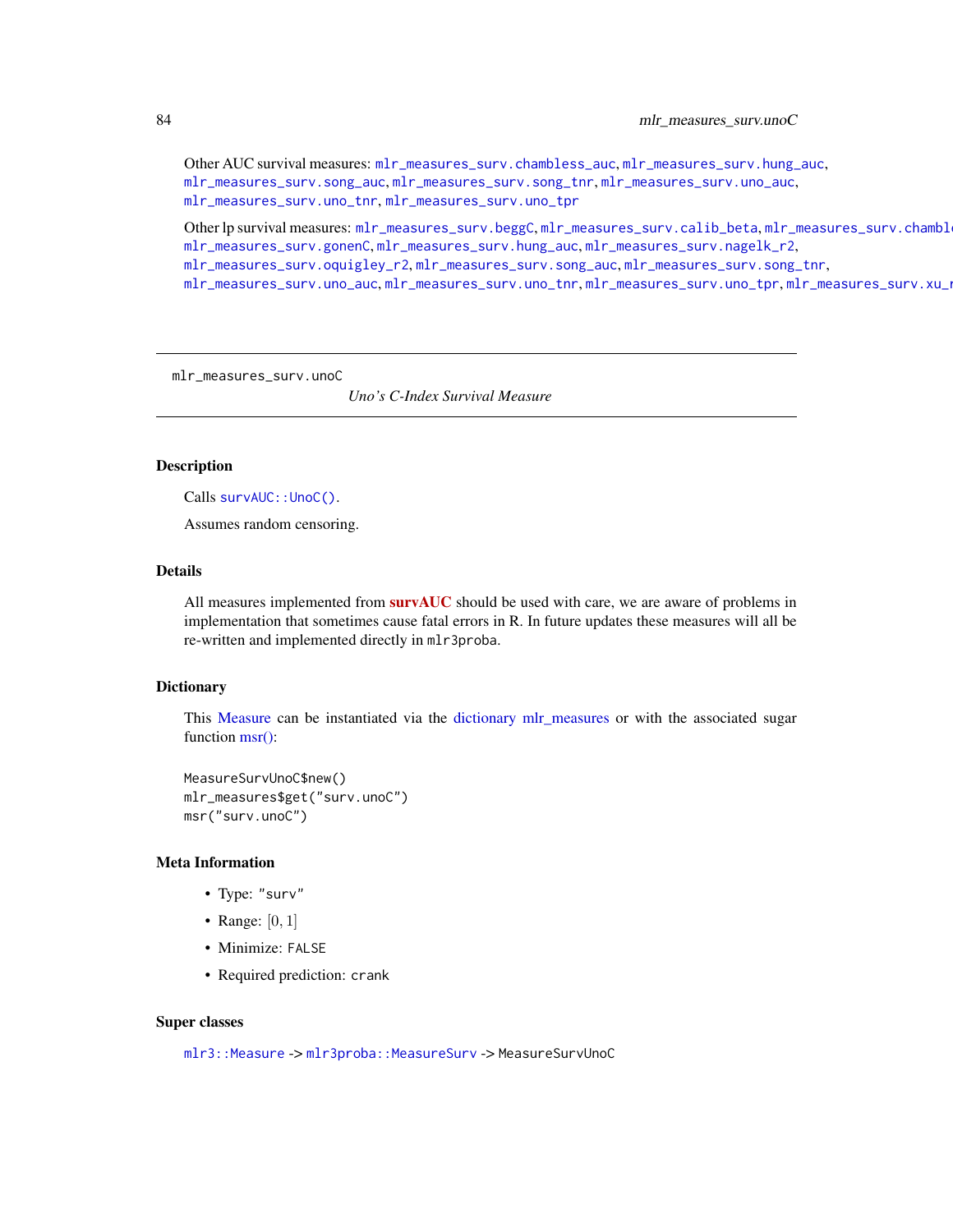#### Public methods:

- [MeasureSurvUnoC\\$new\(\)](#page-8-0)
- [MeasureSurvUnoC\\$clone\(\)](#page-9-0)

Method new(): Creates a new instance of this [R6](#page-0-0) class.

*Usage:*

MeasureSurvUnoC\$new()

Method clone(): The objects of this class are cloneable with this method.

*Usage:*

MeasureSurvUnoC\$clone(deep = FALSE)

*Arguments:*

deep Whether to make a deep clone.

#### References

Uno H, Cai T, Pencina MJ, D'Agostino RB, Wei LJ (2011). "On the C-statistics for evaluating overall adequacy of risk prediction procedures with censored survival data." *Statistics in Medicine*, n/a–n/a. doi: [10.1002/sim.4154.](https://doi.org/10.1002/sim.4154)

#### See Also

Other survival measures: [mlr\\_measures\\_surv.beggC](#page-36-0), [mlr\\_measures\\_surv.calib\\_alpha](#page-37-0), [mlr\\_measures\\_surv.calib\\_beta](#page-39-0), [mlr\\_measures\\_surv.chambless\\_auc](#page-41-0), [mlr\\_measures\\_surv.cindex](#page-43-0), [mlr\\_measures\\_surv.gonenC](#page-45-0), [mlr\\_measures\\_surv.grafSE](#page-49-0), [mlr\\_measures\\_surv.graf](#page-47-0), [mlr\\_measures\\_surv.harrellC](#page-51-0), [mlr\\_measures\\_surv.hung\\_auc](#page-52-0), [mlr\\_measures\\_surv.intloglossSE](#page-57-0), [mlr\\_measures\\_surv.intlogloss](#page-54-0), [mlr\\_measures\\_surv.logloss\\_se](#page-61-0), [mlr\\_measures\\_surv.logloss](#page-59-0), [mlr\\_measures\\_surv.maeSE](#page-64-0), [mlr\\_measures\\_surv.mae](#page-62-0), [mlr\\_measures\\_surv.mseSE](#page-67-0), [mlr\\_measures\\_surv.mse](#page-65-0), [mlr\\_measures\\_surv.nagelk\\_r2](#page-68-0), [mlr\\_measures\\_surv.oquigley\\_r2](#page-70-0), [mlr\\_measures\\_surv.rmseSE](#page-73-0), [mlr\\_measures\\_surv.rmse](#page-71-1), [mlr\\_measures\\_surv.schmid](#page-74-0), [mlr\\_measures\\_surv.song\\_auc](#page-77-0), [mlr\\_measures\\_surv.song\\_tnr](#page-79-0), [mlr\\_measures\\_surv.song\\_tpr](#page-81-0), [mlr\\_measures\\_surv.uno\\_auc](#page-84-0), [mlr\\_measures\\_surv.uno\\_tnr](#page-86-0), [mlr\\_measures\\_surv.uno\\_tpr](#page-88-0), [mlr\\_measures\\_surv.xu\\_r2](#page-90-0)

Other Concordance survival measures: [mlr\\_measures\\_surv.beggC](#page-36-0), [mlr\\_measures\\_surv.gonenC](#page-45-0), [mlr\\_measures\\_surv.harrellC](#page-51-0)

Other crank survival measures: [mlr\\_measures\\_surv.harrellC](#page-51-0)

<span id="page-84-0"></span>mlr\_measures\_surv.uno\_auc

*Uno's AUC Survival Measure*

# Description

Calls survAUC:: AUC.uno().

Assumes random censoring.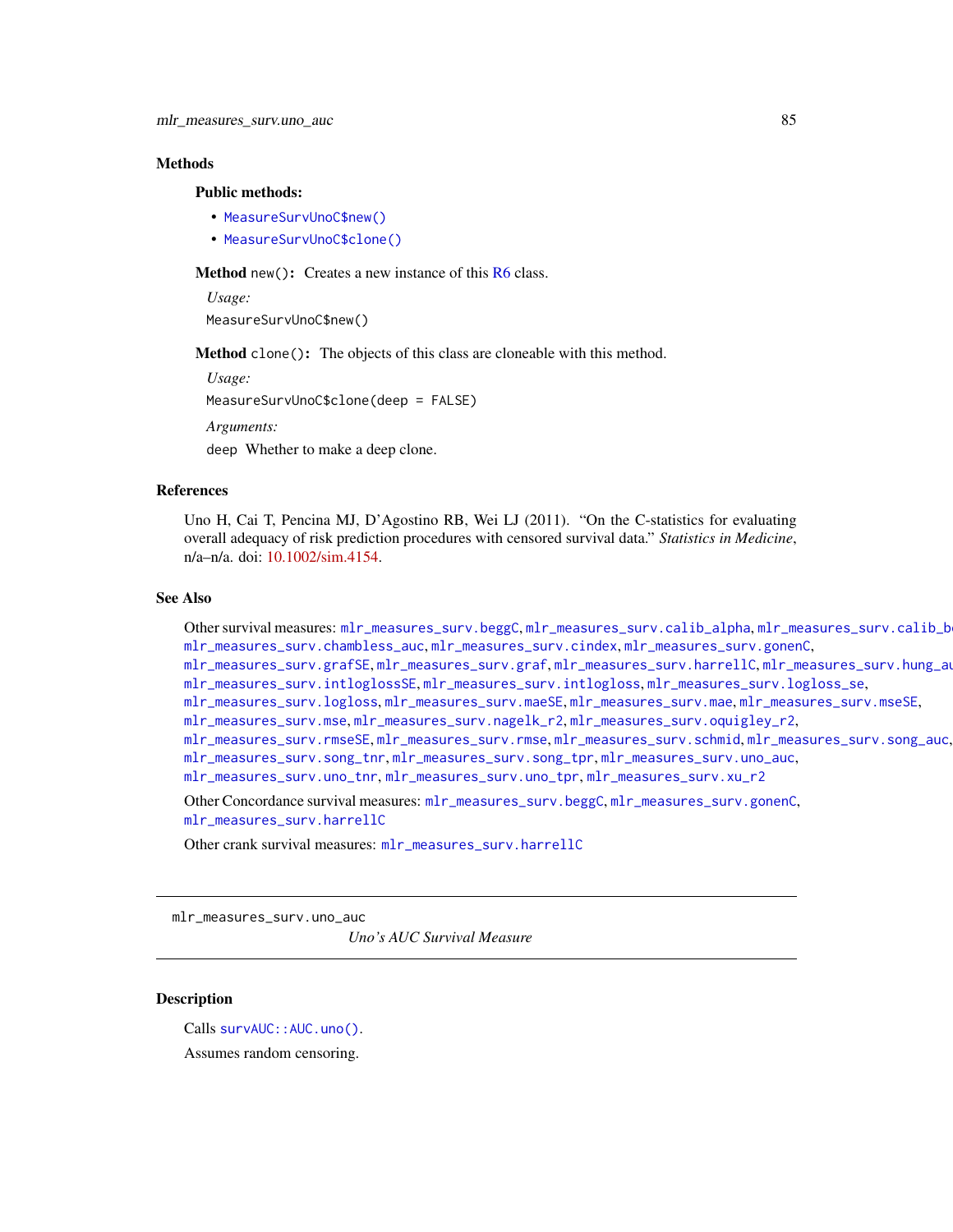# Details

All measures implemented from  $survAUC$  should be used with care, we are aware of problems in implementation that sometimes cause fatal errors in R. In future updates these measures will all be re-written and implemented directly in mlr3proba.

#### **Dictionary**

This [Measure](#page-0-0) can be instantiated via the [dictionary](#page-0-0) [mlr\\_measures](#page-0-0) or with the associated sugar function [msr\(\):](#page-0-0)

```
MeasureSurvUnoAUC$new()
mlr_measures$get("surv.uno_auc")
msr("surv.uno_auc")
```
### Meta Information

- Type: "surv"
- Range:  $[0, 1]$
- Minimize: FALSE
- Required prediction: lp

#### Super classes

[mlr3::Measure](#page-0-0) -> [mlr3proba::MeasureSurv](#page-0-0) -> [mlr3proba::MeasureSurvIntegrated](#page-0-0) -> mlr3proba::MeasureSurvAU -> MeasureSurvUnoAUC

# **Methods**

## Public methods:

- [MeasureSurvUnoAUC\\$new\(\)](#page-8-0)
- [MeasureSurvUnoAUC\\$clone\(\)](#page-9-0)

**Method** new(): Creates a new instance of this  $R6$  class.

*Usage:*

MeasureSurvUnoAUC\$new(integrated = TRUE, times)

*Arguments:*

```
integrated (logical(1))
```
If TRUE (default), returns the integrated score; otherwise, not integrated.

```
times (numeric())
```
If integrate == TRUE then a vector of time-points over which to integrate the score. If integrate == FALSE then a single time point at which to return the score.

Method clone(): The objects of this class are cloneable with this method.

*Usage:* MeasureSurvUnoAUC\$clone(deep = FALSE) *Arguments:* deep Whether to make a deep clone.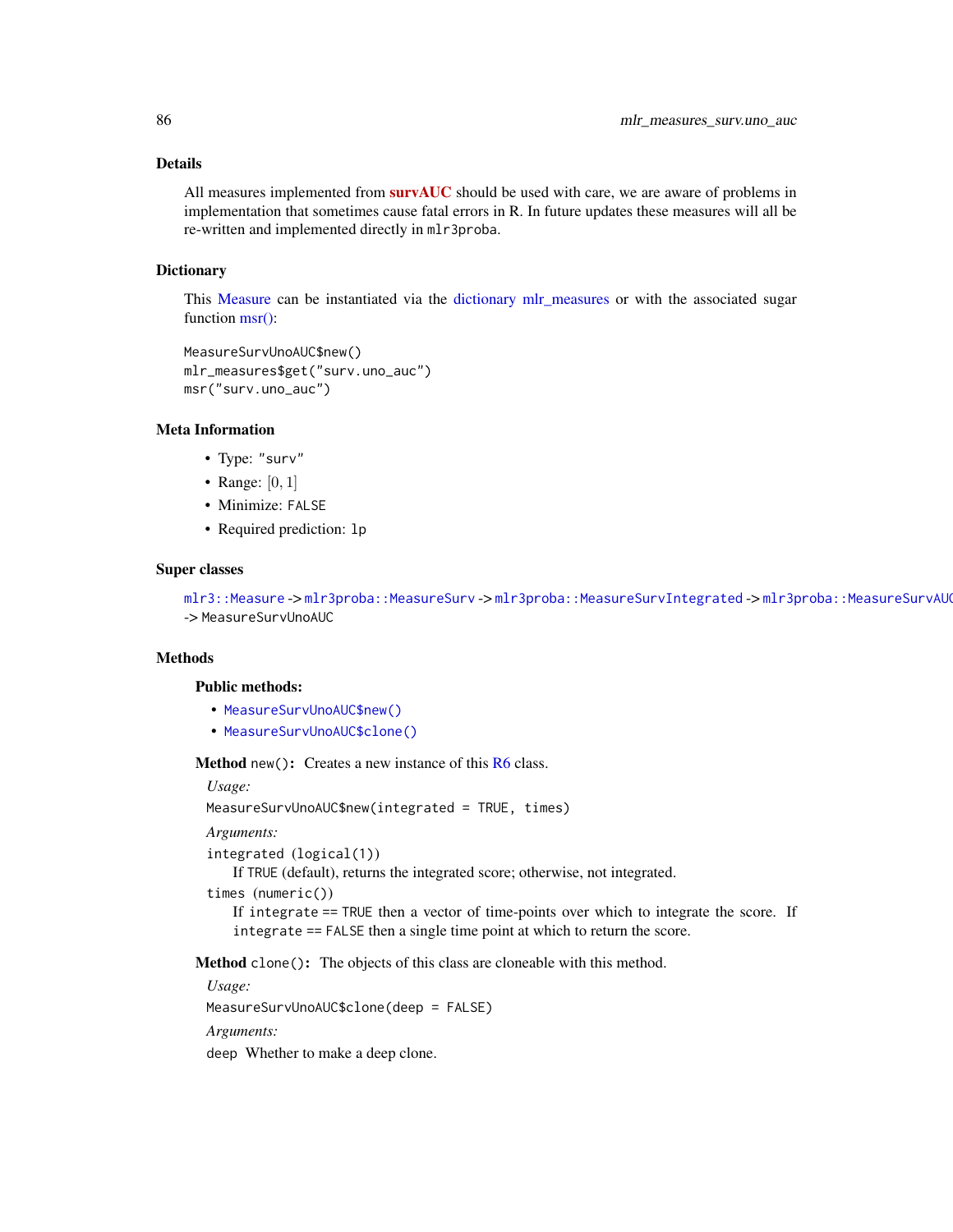#### References

Uno H, Cai T, Tian L, Wei LJ (2007). "Evaluating Prediction Rules fort-Year Survivors With Censored Regression Models." *Journal of the American Statistical Association*, 102(478), 527– 537. doi: [10.1198/016214507000000149.](https://doi.org/10.1198/016214507000000149)

#### See Also

Other survival measures: [mlr\\_measures\\_surv.beggC](#page-36-0), [mlr\\_measures\\_surv.calib\\_alpha](#page-37-0), mlr\_measures\_surv.calib\_b [mlr\\_measures\\_surv.chambless\\_auc](#page-41-0), [mlr\\_measures\\_surv.cindex](#page-43-0), [mlr\\_measures\\_surv.gonenC](#page-45-0), [mlr\\_measures\\_surv.grafSE](#page-49-0), [mlr\\_measures\\_surv.graf](#page-47-0), [mlr\\_measures\\_surv.harrellC](#page-51-0), [mlr\\_measures\\_surv.hung\\_auc](#page-52-0), [mlr\\_measures\\_surv.intloglossSE](#page-57-0), [mlr\\_measures\\_surv.intlogloss](#page-54-0), [mlr\\_measures\\_surv.logloss\\_se](#page-61-0),

[mlr\\_measures\\_surv.logloss](#page-59-0), [mlr\\_measures\\_surv.maeSE](#page-64-0), [mlr\\_measures\\_surv.mae](#page-62-0), [mlr\\_measures\\_surv.mseSE](#page-67-0),

[mlr\\_measures\\_surv.mse](#page-65-0), [mlr\\_measures\\_surv.nagelk\\_r2](#page-68-0), [mlr\\_measures\\_surv.oquigley\\_r2](#page-70-0),

[mlr\\_measures\\_surv.rmseSE](#page-73-0), [mlr\\_measures\\_surv.rmse](#page-71-1), [mlr\\_measures\\_surv.schmid](#page-74-0), [mlr\\_measures\\_surv.song\\_auc](#page-77-0), [mlr\\_measures\\_surv.song\\_tnr](#page-79-0), [mlr\\_measures\\_surv.song\\_tpr](#page-81-0), [mlr\\_measures\\_surv.unoC](#page-83-0), [mlr\\_measures\\_surv.uno\\_tnr](#page-86-0), [mlr\\_measures\\_surv.uno\\_tpr](#page-88-0), [mlr\\_measures\\_surv.xu\\_r2](#page-90-0)

Other AUC survival measures: [mlr\\_measures\\_surv.chambless\\_auc](#page-41-0), [mlr\\_measures\\_surv.hung\\_auc](#page-52-0), [mlr\\_measures\\_surv.song\\_auc](#page-77-0), [mlr\\_measures\\_surv.song\\_tnr](#page-79-0), [mlr\\_measures\\_surv.song\\_tpr](#page-81-0), [mlr\\_measures\\_surv.uno\\_tnr](#page-86-0), [mlr\\_measures\\_surv.uno\\_tpr](#page-88-0)

Other lp survival measures: [mlr\\_measures\\_surv.beggC](#page-36-0), [mlr\\_measures\\_surv.calib\\_beta](#page-39-0), mlr\_measures\_surv.chambl [mlr\\_measures\\_surv.gonenC](#page-45-0), [mlr\\_measures\\_surv.hung\\_auc](#page-52-0), [mlr\\_measures\\_surv.nagelk\\_r2](#page-68-0), [mlr\\_measures\\_surv.oquigley\\_r2](#page-70-0), [mlr\\_measures\\_surv.song\\_auc](#page-77-0), [mlr\\_measures\\_surv.song\\_tnr](#page-79-0), [mlr\\_measures\\_surv.song\\_tpr](#page-81-0), [mlr\\_measures\\_surv.uno\\_tnr](#page-86-0), [mlr\\_measures\\_surv.uno\\_tpr](#page-88-0), [mlr\\_measures\\_surv.xu\\_r2](#page-90-0)

<span id="page-86-0"></span>mlr\_measures\_surv.uno\_tnr *Uno's TNR Survival Measure*

#### **Description**

Calls [survAUC::spec.uno\(\)](#page-0-0).

Assumes random censoring.

times and  $lp_t$ thresh are arbitrarily set to 0 to prevent crashing, these should be further specified.

# Details

All measures implemented from **[survAUC](https://CRAN.R-project.org/package=survAUC)** should be used with care, we are aware of problems in implementation that sometimes cause fatal errors in R. In future updates these measures will all be re-written and implemented directly in mlr3proba.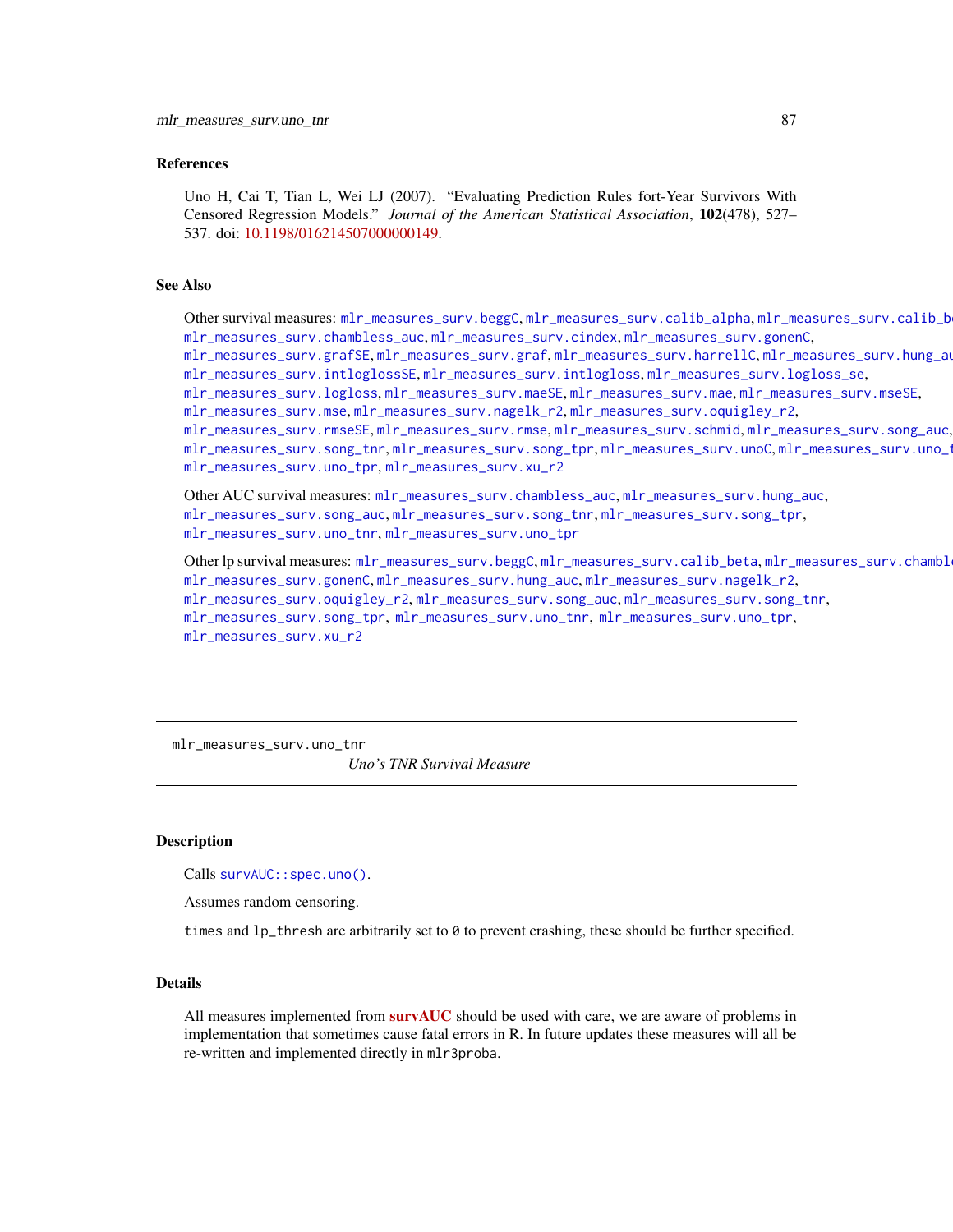## **Dictionary**

This [Measure](#page-0-0) can be instantiated via the [dictionary](#page-0-0) [mlr\\_measures](#page-0-0) or with the associated sugar function [msr\(\):](#page-0-0)

```
MeasureSurvUnoTNR$new()
mlr_measures$get("surv.uno_tnr")
msr("surv.uno_tnr")
```
## Meta Information

- Type: "surv"
- Range:  $[0, 1]$
- Minimize: FALSE
- Required prediction: lp

### Super classes

[mlr3::Measure](#page-0-0) -> [mlr3proba::MeasureSurv](#page-0-0) -> [mlr3proba::MeasureSurvIntegrated](#page-0-0) -> mlr3proba::MeasureSurvAU -> MeasureSurvUnoTNR

### Active bindings

```
lp_thresh numeric(1)
    Threshold for linear predictor when calculating TPR/TNR.
```
# **Methods**

#### Public methods:

- [MeasureSurvUnoTNR\\$new\(\)](#page-8-0)
- [MeasureSurvUnoTNR\\$clone\(\)](#page-9-0)

**Method** new(): Creates a new instance of this  $R6$  class.

*Usage:*

```
MeasureSurvUnoTNR$new(times = 0, lp_thresh = 0)
```
*Arguments:*

```
times (numeric())
```
If integrate == TRUE then a vector of time-points over which to integrate the score. If integrate == FALSE then a single time point at which to return the score.

```
lp_thresh numeric(1)
```
Determines where to threshold the linear predictor for calculating the TPR/TNR.

Method clone(): The objects of this class are cloneable with this method.

*Usage:*

MeasureSurvUnoTNR\$clone(deep = FALSE)

*Arguments:*

deep Whether to make a deep clone.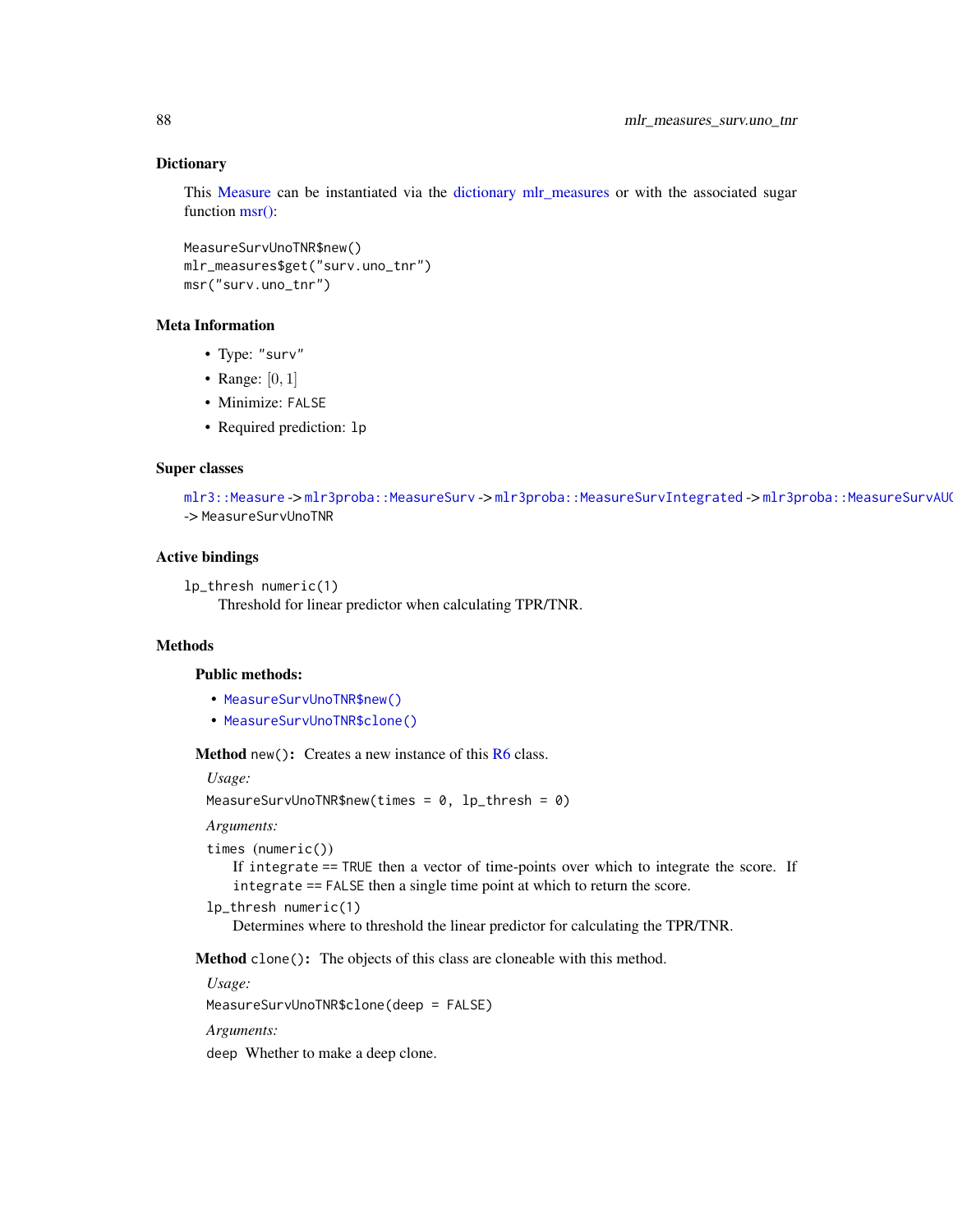#### References

Uno H, Cai T, Tian L, Wei LJ (2007). "Evaluating Prediction Rules fort-Year Survivors With Censored Regression Models." *Journal of the American Statistical Association*, 102(478), 527– 537. doi: [10.1198/016214507000000149.](https://doi.org/10.1198/016214507000000149)

#### See Also

Other survival measures: [mlr\\_measures\\_surv.beggC](#page-36-0), [mlr\\_measures\\_surv.calib\\_alpha](#page-37-0), [mlr\\_measures\\_surv.calib\\_beta](#page-39-0), [mlr\\_measures\\_surv.chambless\\_auc](#page-41-0), [mlr\\_measures\\_surv.cindex](#page-43-0), [mlr\\_measures\\_surv.gonenC](#page-45-0), [mlr\\_measures\\_surv.grafSE](#page-49-0), [mlr\\_measures\\_surv.graf](#page-47-0), [mlr\\_measures\\_surv.harrellC](#page-51-0), [mlr\\_measures\\_surv.hung\\_auc](#page-52-0), [mlr\\_measures\\_surv.intloglossSE](#page-57-0), [mlr\\_measures\\_surv.intlogloss](#page-54-0), [mlr\\_measures\\_surv.logloss\\_se](#page-61-0), [mlr\\_measures\\_surv.logloss](#page-59-0), [mlr\\_measures\\_surv.maeSE](#page-64-0), [mlr\\_measures\\_surv.mae](#page-62-0), [mlr\\_measures\\_surv.mseSE](#page-67-0), [mlr\\_measures\\_surv.mse](#page-65-0), [mlr\\_measures\\_surv.nagelk\\_r2](#page-68-0), [mlr\\_measures\\_surv.oquigley\\_r2](#page-70-0), [mlr\\_measures\\_surv.rmseSE](#page-73-0), [mlr\\_measures\\_surv.rmse](#page-71-1), [mlr\\_measures\\_surv.schmid](#page-74-0), [mlr\\_measures\\_surv.song\\_auc](#page-77-0), [mlr\\_measures\\_surv.song\\_tnr](#page-79-0), [mlr\\_measures\\_surv.song\\_tpr](#page-81-0), [mlr\\_measures\\_surv.unoC](#page-83-0), [mlr\\_measures\\_surv.uno\\_auc](#page-84-0), [mlr\\_measures\\_surv.uno\\_tpr](#page-88-0), [mlr\\_measures\\_surv.xu\\_r2](#page-90-0)

Other lp survival measures: [mlr\\_measures\\_surv.beggC](#page-36-0), [mlr\\_measures\\_surv.calib\\_beta](#page-39-0), mlr\_measures\_surv.chambl [mlr\\_measures\\_surv.gonenC](#page-45-0), [mlr\\_measures\\_surv.hung\\_auc](#page-52-0), [mlr\\_measures\\_surv.nagelk\\_r2](#page-68-0), [mlr\\_measures\\_surv.oquigley\\_r2](#page-70-0), [mlr\\_measures\\_surv.song\\_auc](#page-77-0), [mlr\\_measures\\_surv.song\\_tnr](#page-79-0), [mlr\\_measures\\_surv.song\\_tpr](#page-81-0), [mlr\\_measures\\_surv.uno\\_auc](#page-84-0), [mlr\\_measures\\_surv.uno\\_tpr](#page-88-0), [mlr\\_measures\\_surv.xu\\_r2](#page-90-0)

Other AUC survival measures: [mlr\\_measures\\_surv.chambless\\_auc](#page-41-0), [mlr\\_measures\\_surv.hung\\_auc](#page-52-0), [mlr\\_measures\\_surv.song\\_auc](#page-77-0), [mlr\\_measures\\_surv.song\\_tnr](#page-79-0), [mlr\\_measures\\_surv.song\\_tpr](#page-81-0), [mlr\\_measures\\_surv.uno\\_auc](#page-84-0), [mlr\\_measures\\_surv.uno\\_tpr](#page-88-0)

<span id="page-88-0"></span>mlr\_measures\_surv.uno\_tpr *Uno's TPR Survival Measure*

#### **Description**

Calls [survAUC::sens.uno\(\)](#page-0-0).

Assumes random censoring.

times and  $lp_t$ thresh are arbitrarily set to 0 to prevent crashing, these should be further specified.

# Details

All measures implemented from **[survAUC](https://CRAN.R-project.org/package=survAUC)** should be used with care, we are aware of problems in implementation that sometimes cause fatal errors in R. In future updates these measures will all be re-written and implemented directly in mlr3proba.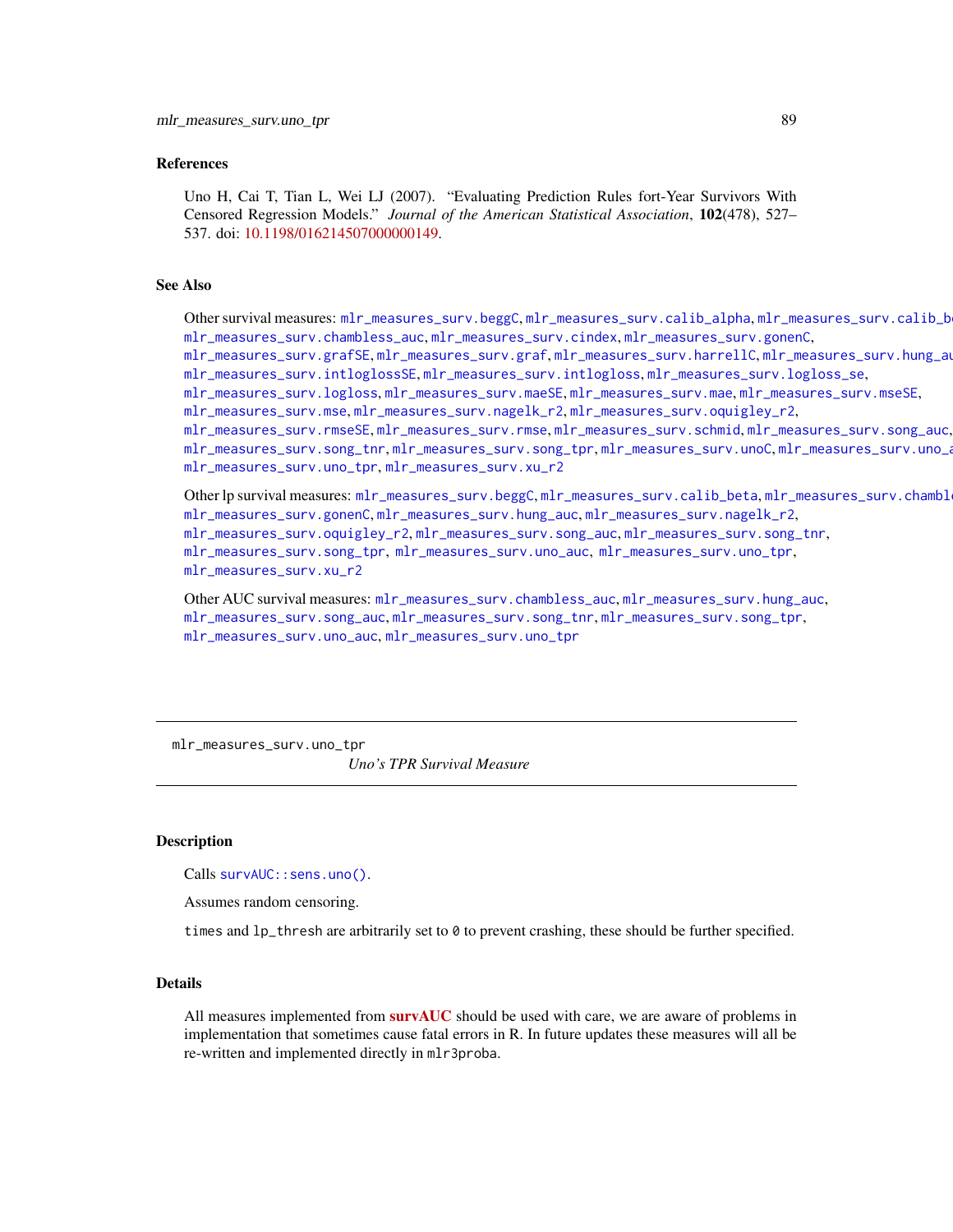## **Dictionary**

This [Measure](#page-0-0) can be instantiated via the [dictionary](#page-0-0) [mlr\\_measures](#page-0-0) or with the associated sugar function [msr\(\):](#page-0-0)

```
MeasureSurvUnoTPR$new()
mlr_measures$get("surv.uno_tpr")
msr("surv.uno_tpr")
```
# Meta Information

- Type: "surv"
- Range:  $[0, 1]$
- Minimize: FALSE
- Required prediction: lp

### Super classes

[mlr3::Measure](#page-0-0) -> [mlr3proba::MeasureSurv](#page-0-0) -> [mlr3proba::MeasureSurvIntegrated](#page-0-0) -> mlr3proba::MeasureSurvAU -> MeasureSurvUnoTPR

### Active bindings

```
lp_thresh numeric(1)
    Threshold for linear predictor when calculating TPR/TNR.
```
# **Methods**

#### Public methods:

- [MeasureSurvUnoTPR\\$new\(\)](#page-8-0)
- [MeasureSurvUnoTPR\\$clone\(\)](#page-9-0)

**Method** new(): Creates a new instance of this  $R6$  class.

*Usage:*

```
MeasureSurvUnoTPR$new(times = 0, lp_thresh = 0)
```
*Arguments:*

```
times (numeric())
```
If integrate == TRUE then a vector of time-points over which to integrate the score. If integrate == FALSE then a single time point at which to return the score.

```
lp_thresh numeric(1)
```
Determines where to threshold the linear predictor for calculating the TPR/TNR.

Method clone(): The objects of this class are cloneable with this method.

*Usage:*

MeasureSurvUnoTPR\$clone(deep = FALSE)

*Arguments:*

deep Whether to make a deep clone.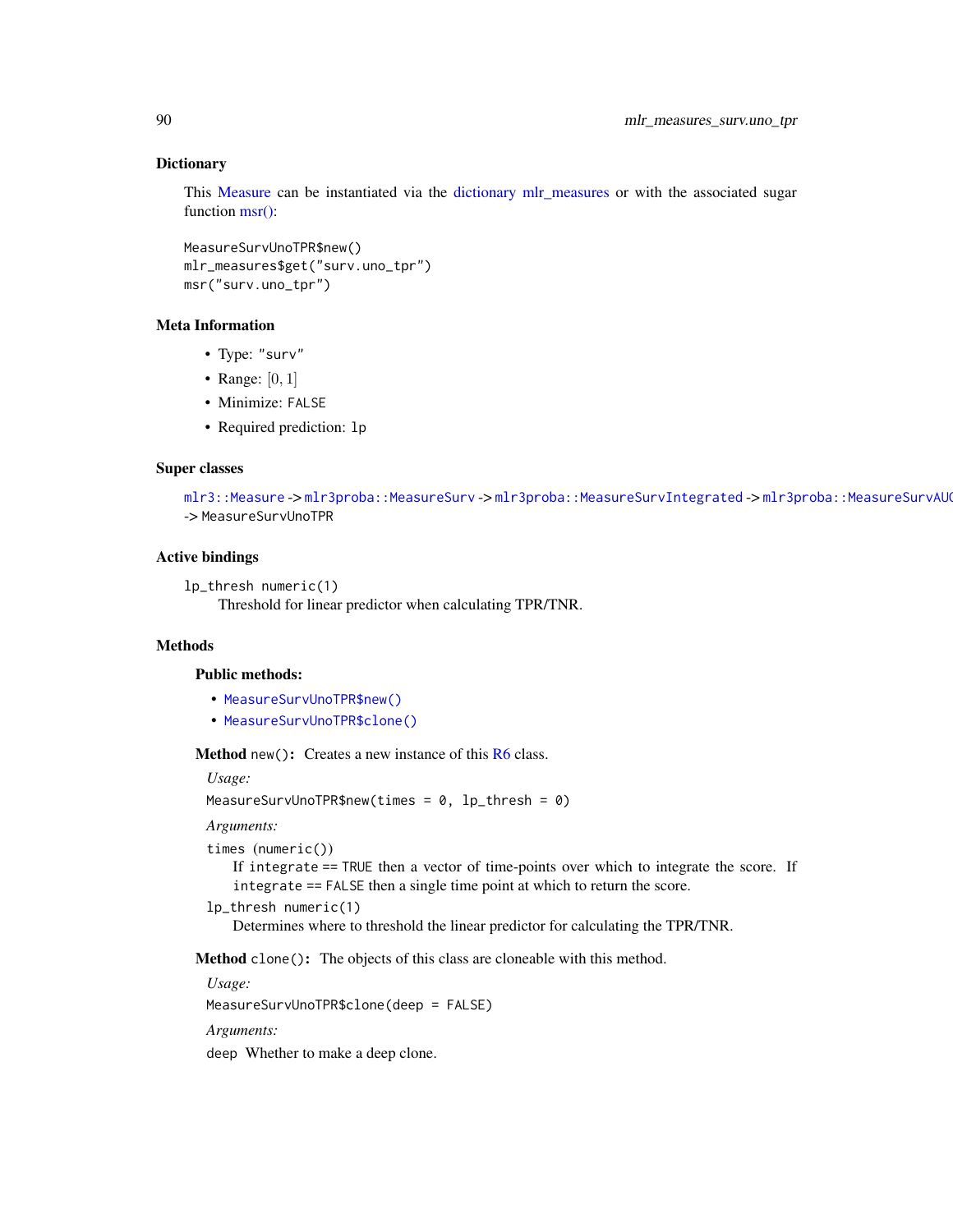### References

Uno H, Cai T, Tian L, Wei LJ (2007). "Evaluating Prediction Rules fort-Year Survivors With Censored Regression Models." *Journal of the American Statistical Association*, 102(478), 527– 537. doi: [10.1198/016214507000000149.](https://doi.org/10.1198/016214507000000149)

#### See Also

Other survival measures: [mlr\\_measures\\_surv.beggC](#page-36-0), [mlr\\_measures\\_surv.calib\\_alpha](#page-37-0), mlr\_measures\_surv.calib\_b [mlr\\_measures\\_surv.chambless\\_auc](#page-41-0), [mlr\\_measures\\_surv.cindex](#page-43-0), [mlr\\_measures\\_surv.gonenC](#page-45-0), [mlr\\_measures\\_surv.grafSE](#page-49-0), [mlr\\_measures\\_surv.graf](#page-47-0), [mlr\\_measures\\_surv.harrellC](#page-51-0), [mlr\\_measures\\_surv.hung\\_auc](#page-52-0), [mlr\\_measures\\_surv.intloglossSE](#page-57-0), [mlr\\_measures\\_surv.intlogloss](#page-54-0), [mlr\\_measures\\_surv.logloss\\_se](#page-61-0), [mlr\\_measures\\_surv.logloss](#page-59-0), [mlr\\_measures\\_surv.maeSE](#page-64-0), [mlr\\_measures\\_surv.mae](#page-62-0), [mlr\\_measures\\_surv.mseSE](#page-67-0), [mlr\\_measures\\_surv.mse](#page-65-0), [mlr\\_measures\\_surv.nagelk\\_r2](#page-68-0), [mlr\\_measures\\_surv.oquigley\\_r2](#page-70-0), [mlr\\_measures\\_surv.rmseSE](#page-73-0), [mlr\\_measures\\_surv.rmse](#page-71-1), [mlr\\_measures\\_surv.schmid](#page-74-0), [mlr\\_measures\\_surv.song\\_auc](#page-77-0), [mlr\\_measures\\_surv.song\\_tnr](#page-79-0), [mlr\\_measures\\_surv.song\\_tpr](#page-81-0), [mlr\\_measures\\_surv.unoC](#page-83-0), [mlr\\_measures\\_surv.uno\\_auc](#page-84-0),

```
mlr_measures_surv.uno_tnr, mlr_measures_surv.xu_r2
```
Other AUC survival measures: [mlr\\_measures\\_surv.chambless\\_auc](#page-41-0), [mlr\\_measures\\_surv.hung\\_auc](#page-52-0), [mlr\\_measures\\_surv.song\\_auc](#page-77-0), [mlr\\_measures\\_surv.song\\_tnr](#page-79-0), [mlr\\_measures\\_surv.song\\_tpr](#page-81-0), [mlr\\_measures\\_surv.uno\\_auc](#page-84-0), [mlr\\_measures\\_surv.uno\\_tnr](#page-86-0)

Other lp survival measures: [mlr\\_measures\\_surv.beggC](#page-36-0), [mlr\\_measures\\_surv.calib\\_beta](#page-39-0), mlr\_measures\_surv.chambl [mlr\\_measures\\_surv.gonenC](#page-45-0), [mlr\\_measures\\_surv.hung\\_auc](#page-52-0), [mlr\\_measures\\_surv.nagelk\\_r2](#page-68-0), [mlr\\_measures\\_surv.oquigley\\_r2](#page-70-0), [mlr\\_measures\\_surv.song\\_auc](#page-77-0), [mlr\\_measures\\_surv.song\\_tnr](#page-79-0), [mlr\\_measures\\_surv.song\\_tpr](#page-81-0), [mlr\\_measures\\_surv.uno\\_auc](#page-84-0), [mlr\\_measures\\_surv.uno\\_tnr](#page-86-0), [mlr\\_measures\\_surv.xu\\_r2](#page-90-0)

```
mlr_measures_surv.xu_r2
```
*Xu and O'Quigley's R2 Survival Measure*

#### **Description**

Calls survAUC:: XO().

Assumes Cox PH model specification.

# Details

All measures implemented from  $survAUC$  should be used with care, we are aware of problems in implementation that sometimes cause fatal errors in R. In future updates these measures will all be re-written and implemented directly in mlr3proba.

#### **Dictionary**

This [Measure](#page-0-0) can be instantiated via the [dictionary](#page-0-0) [mlr\\_measures](#page-0-0) or with the associated sugar function [msr\(\):](#page-0-0)

MeasureSurvXuR2\$new() mlr\_measures\$get("surv.xu\_r2") msr("surv.xu\_r2")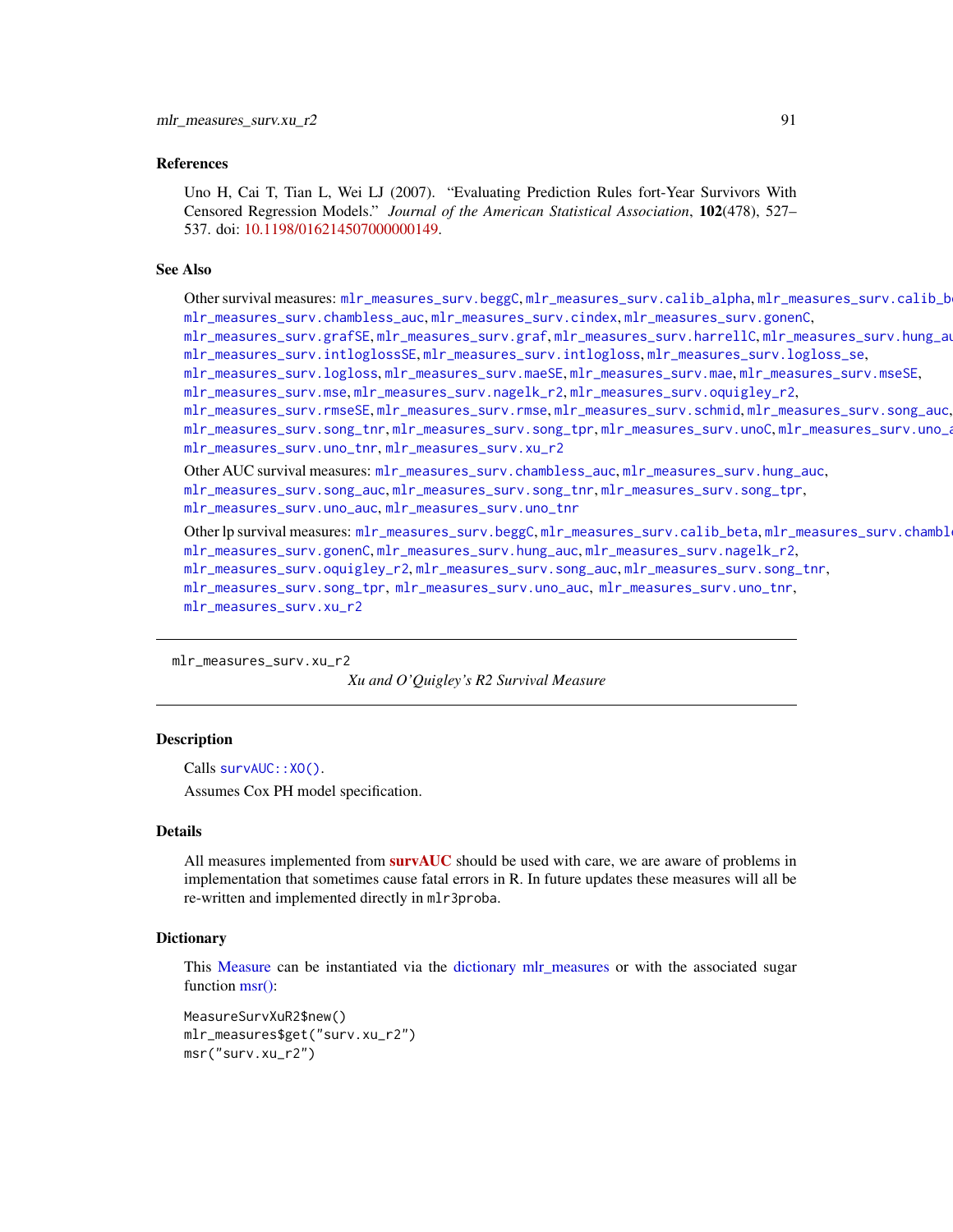#### Meta Information

- Type: "surv"
- Range:  $[0, 1]$
- Minimize: FALSE
- Required prediction: lp

### Super classes

[mlr3::Measure](#page-0-0) -> [mlr3proba::MeasureSurv](#page-0-0) -> MeasureSurvXuR2

### Methods

### Public methods:

- [MeasureSurvXuR2\\$new\(\)](#page-8-0)
- [MeasureSurvXuR2\\$clone\(\)](#page-9-0)

Method new(): Creates a new instance of this [R6](#page-0-0) class.

*Usage:* MeasureSurvXuR2\$new()

Method clone(): The objects of this class are cloneable with this method.

*Usage:*

MeasureSurvXuR2\$clone(deep = FALSE)

*Arguments:*

deep Whether to make a deep clone.

# References

Xu R, O'Quigley J (1999). "A R2 type measure of dependence for proportional hazards models." *Journal of Nonparametric Statistics*, 12(1), 83–107. doi: [10.1080/10485259908832799.](https://doi.org/10.1080/10485259908832799)

### See Also

Other survival measures: [mlr\\_measures\\_surv.beggC](#page-36-0), [mlr\\_measures\\_surv.calib\\_alpha](#page-37-0), mlr\_measures\_surv.calib\_b [mlr\\_measures\\_surv.chambless\\_auc](#page-41-0), [mlr\\_measures\\_surv.cindex](#page-43-0), [mlr\\_measures\\_surv.gonenC](#page-45-0),

[mlr\\_measures\\_surv.grafSE](#page-49-0), [mlr\\_measures\\_surv.graf](#page-47-0), [mlr\\_measures\\_surv.harrellC](#page-51-0), [mlr\\_measures\\_surv.hung\\_auc](#page-52-0), [mlr\\_measures\\_surv.intloglossSE](#page-57-0), [mlr\\_measures\\_surv.intlogloss](#page-54-0), [mlr\\_measures\\_surv.logloss\\_se](#page-61-0),

[mlr\\_measures\\_surv.logloss](#page-59-0), [mlr\\_measures\\_surv.maeSE](#page-64-0), [mlr\\_measures\\_surv.mae](#page-62-0), [mlr\\_measures\\_surv.mseSE](#page-67-0),

[mlr\\_measures\\_surv.mse](#page-65-0), [mlr\\_measures\\_surv.nagelk\\_r2](#page-68-0), [mlr\\_measures\\_surv.oquigley\\_r2](#page-70-0),

[mlr\\_measures\\_surv.rmseSE](#page-73-0), [mlr\\_measures\\_surv.rmse](#page-71-1), [mlr\\_measures\\_surv.schmid](#page-74-0), [mlr\\_measures\\_surv.song\\_auc](#page-77-0), [mlr\\_measures\\_surv.song\\_tnr](#page-79-0), [mlr\\_measures\\_surv.song\\_tpr](#page-81-0), [mlr\\_measures\\_surv.unoC](#page-83-0), [mlr\\_measures\\_surv.uno\\_auc](#page-84-0),

[mlr\\_measures\\_surv.uno\\_tnr](#page-86-0), [mlr\\_measures\\_surv.uno\\_tpr](#page-88-0)

Other R2 survival measures: [mlr\\_measures\\_surv.nagelk\\_r2](#page-68-0), [mlr\\_measures\\_surv.oquigley\\_r2](#page-70-0)

Other lp survival measures: [mlr\\_measures\\_surv.beggC](#page-36-0), [mlr\\_measures\\_surv.calib\\_beta](#page-39-0), mlr\_measures\_surv.chambl [mlr\\_measures\\_surv.gonenC](#page-45-0), [mlr\\_measures\\_surv.hung\\_auc](#page-52-0), [mlr\\_measures\\_surv.nagelk\\_r2](#page-68-0),

[mlr\\_measures\\_surv.oquigley\\_r2](#page-70-0), [mlr\\_measures\\_surv.song\\_auc](#page-77-0), [mlr\\_measures\\_surv.song\\_tnr](#page-79-0),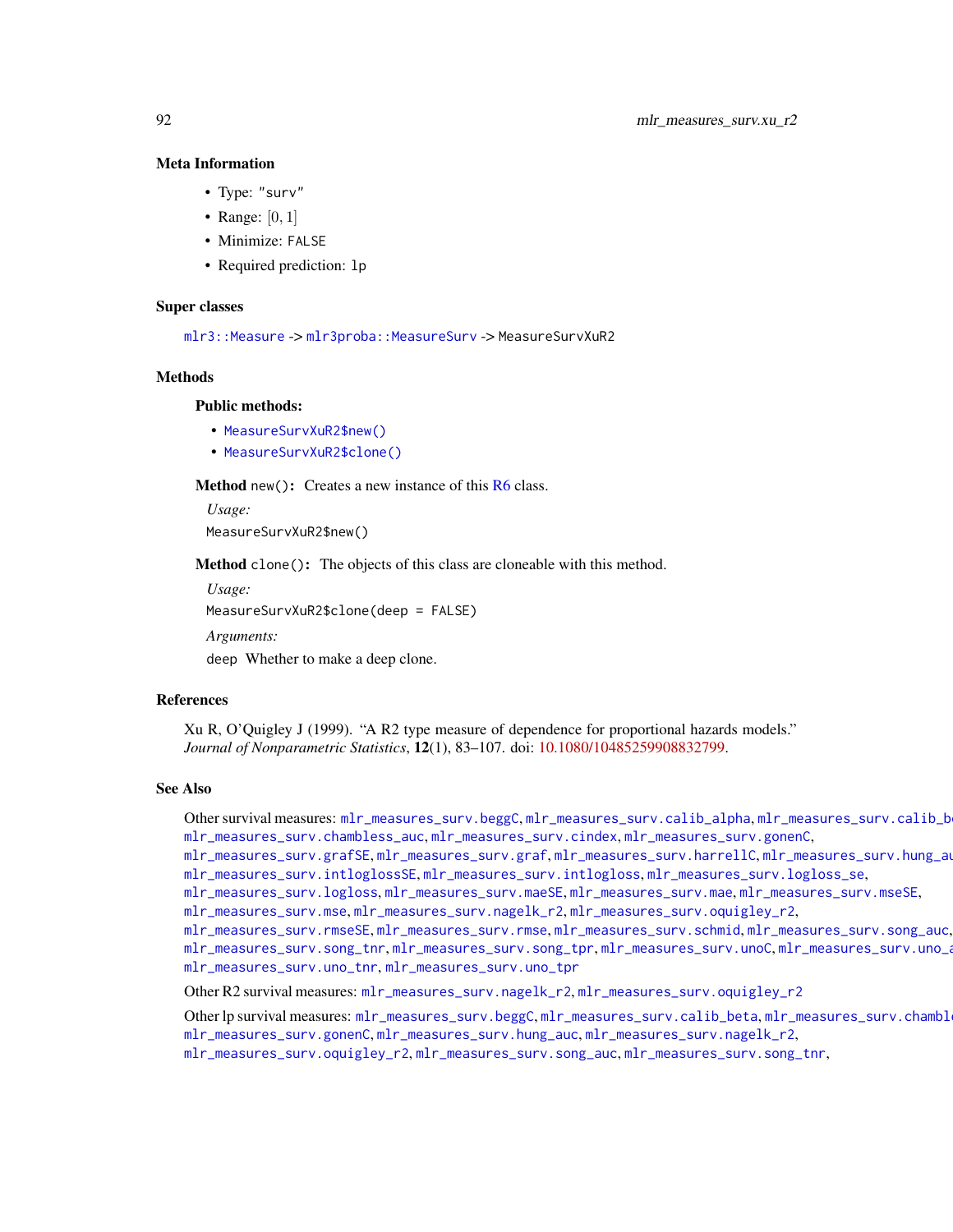[mlr\\_measures\\_surv.song\\_tpr](#page-81-0), [mlr\\_measures\\_surv.uno\\_auc](#page-84-0), [mlr\\_measures\\_surv.uno\\_tnr](#page-86-0), [mlr\\_measures\\_surv.uno\\_tpr](#page-88-0)

<span id="page-92-1"></span>mlr\_pipeops\_compose\_crank

*PipeOpCrankCompositor*

# <span id="page-92-0"></span>Description

Uses a predicted distr in a [PredictionSurv](#page-124-0) to estimate (or 'compose') a crank prediction.

### **Dictionary**

This [PipeOp](#page-0-0) can be instantiated via the [dictionary](#page-0-0) [mlr3pipelines::mlr\\_pipeops](#page-0-0) or with the associated sugar function [mlr3pipelines::po\(\)](#page-0-0):

PipeOpCrankCompositor\$new() mlr\_pipeops\$get("crankcompose") po("crankcompose")

### Input and Output Channels

[PipeOpCrankCompositor](#page-92-0) has one input channel named "input", which takes NULL during training and [PredictionSurv](#page-124-0) during prediction.

[PipeOpCrankCompositor](#page-92-0) has one output channel named "output", producing NULL during training and a [PredictionSurv](#page-124-0) during prediction.

The output during prediction is the [PredictionSurv](#page-124-0) from the "pred" input but with the crank predict type overwritten by the given estimation method.

# State

```
The $state is left empty (list()).
```
### **Parameters**

• method :: character(1)

Determines what method should be used to produce a continuous ranking from the distribution. One of median, mode, or mean corresponding to the respective functions in the predicted survival distribution. Note that for models with a proportional hazards form, the ranking implied by mean and median will be identical (but not the value of crank itself). Default is mean.

- which :: numeric(1) If method = "mode" then specifies which mode to use if multi-modal, default is the first.
- response :: logical(1) If TRUE then the response predict type is estimated with the same values as crank.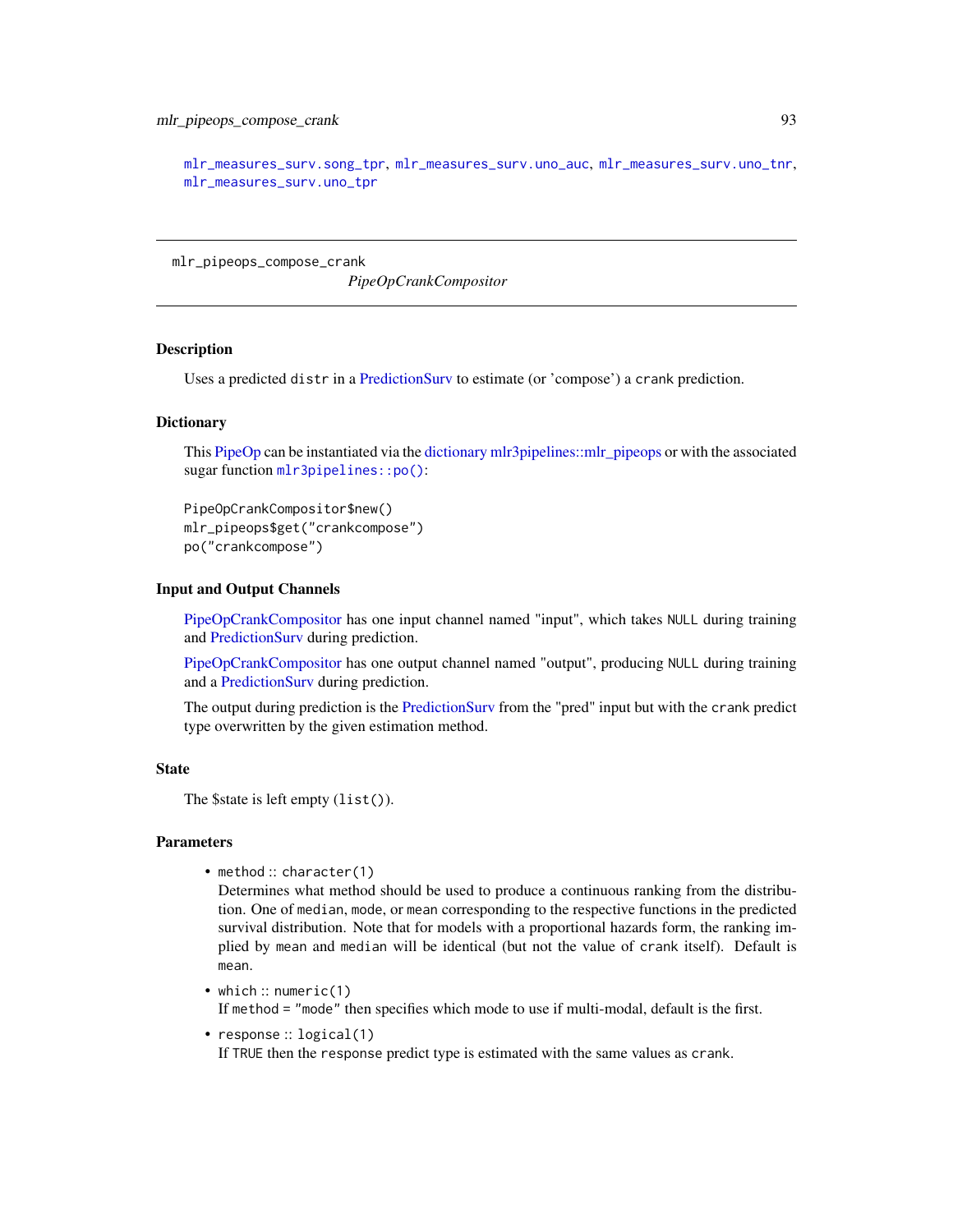```
• overwrite :: logical(1)
```
If FALSE (default) then if the "pred" input already has a crank, the compositor only composes a response type if response = TRUE and does not already exist. If TRUE then both the crank and response are overwritten.

# Internals

The median, mode, or mean will use analytical expressions if possible but if not they are calculated using [distr6::median.Distribution,](#page-0-0) [distr6::mode,](#page-0-0) or [distr6::mean.Distribution](#page-0-0) respectively. mean requires [cubature](https://CRAN.R-project.org/package=cubature).

#### Super class

[mlr3pipelines::PipeOp](#page-0-0) -> PipeOpCrankCompositor

# **Methods**

# Public methods:

- [PipeOpCrankCompositor\\$new\(\)](#page-8-0)
- [PipeOpCrankCompositor\\$clone\(\)](#page-9-0)

**Method** new(): Creates a new instance of this  $R6$  class.

### *Usage:*

```
PipeOpCrankCompositor$new(
 id = "compose_crank",
 param_vals = list(method = "mean", response = FALSE, overwrite = FALSE)
)
```
*Arguments:*

id (character(1)) Identifier of the resulting object.

```
param_vals (list())
```
List of hyperparameter settings, overwriting the hyperparameter settings that would otherwise be set during construction.

Method clone(): The objects of this class are cloneable with this method.

*Usage:*

PipeOpCrankCompositor\$clone(deep = FALSE)

*Arguments:* deep Whether to make a deep clone.

# See Also

[pipeline\\_crankcompositor](#page-17-0)

Other survival compositors: [mlr\\_pipeops\\_compose\\_distr](#page-94-0)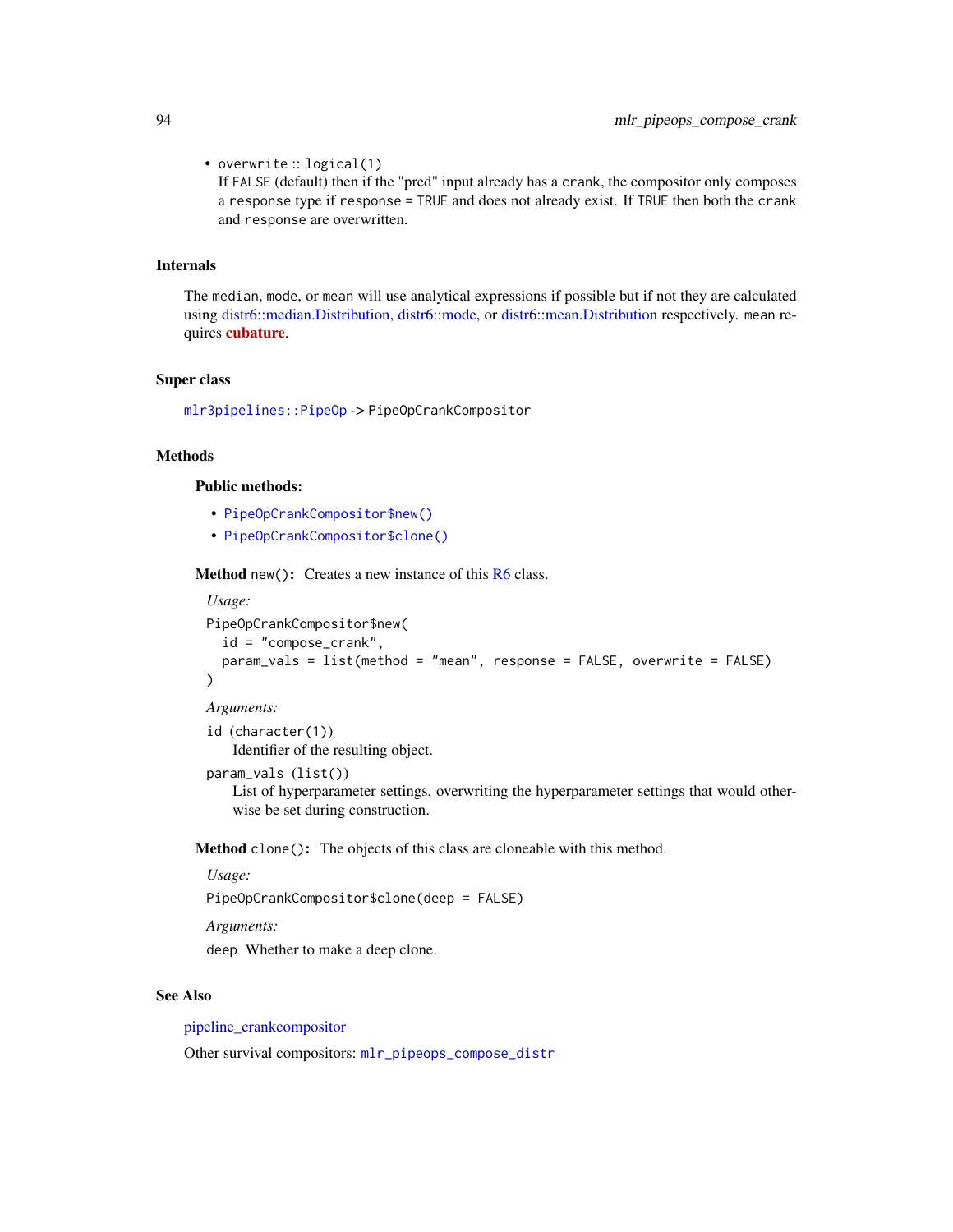### Examples

```
## Not run:
if (requireNamespace("mlr3pipelines", quietly = TRUE)) {
 library(mlr3)
 library(mlr3pipelines)
 task = tsk("rats")
 learn = lrn("surv.coxph")$train(task)$predict(task)
 poc = po("crankcompose", param_vals = list(method = "median"))
 poc$predict(list(learn))[[1]]
 if (requireNamespace("cubature", quietly = TRUE)) {
   learn = lrn("surv.coxph")$train(task)$predict(task)
   poc = po("crankcompose", param_vals = list(method = "mean"))
   poc$predict(list(learn))[[1]]
 }
}
## End(Not run)
```
<span id="page-94-0"></span>mlr\_pipeops\_compose\_distr *PipeOpDistrCompositor*

### <span id="page-94-1"></span>Description

Estimates (or 'composes') a survival distribution from a predicted baseline distr and a crank or lp from two [PredictionSurvs](#page-124-0).

Compositor Assumptions:

- The baseline distr is a discrete estimator, e.g. [surv.kaplan.](#page-32-0)
- The composed distr is of a linear form
- If lp is missing then crank is equivalent

These assumptions are strong and may not be reasonable. Future updates will upgrade this compositor to be more flexible.

# **Dictionary**

This [PipeOp](#page-0-0) can be instantiated via the [dictionary](#page-0-0) [mlr3pipelines::mlr\\_pipeops](#page-0-0) or with the associated sugar function [mlr3pipelines::po\(\)](#page-0-0):

```
PipeOpDistrCompositor$new()
mlr_pipeops$get("distrcompose")
po("distrcompose")
```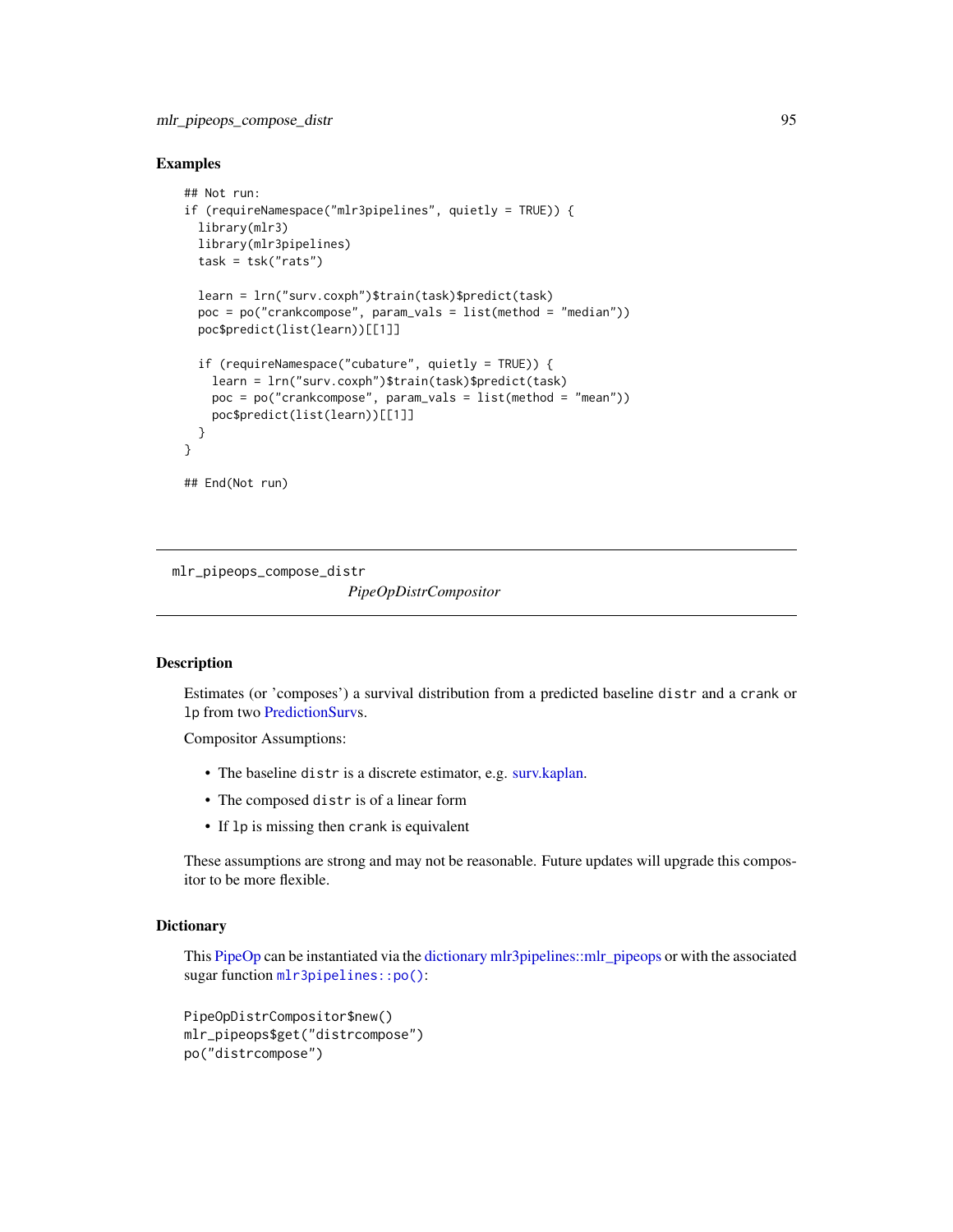#### Input and Output Channels

[PipeOpDistrCompositor](#page-94-1) has two input channels, "base" and "pred". Both input channels take NULL during training and [PredictionSurv](#page-124-0) during prediction.

[PipeOpDistrCompositor](#page-94-1) has one output channel named "output", producing NULL during training and a [PredictionSurv](#page-124-0) during prediction.

The output during prediction is the [PredictionSurv](#page-124-0) from the "pred" input but with an extra (or overwritten) column for distr predict type; which is composed from the distr of "base" and lp or crank of "pred".

# **State**

The \$state is left empty (list()).

# Parameters

The parameters are:

• form :: character(1)

Determines the form that the predicted linear survival model should take. This is either, accelerated-failure time, aft, proportional hazards, ph, or proportional odds, po. Default aft.

• overwrite: logical(1)

If FALSE (default) then if the "pred" input already has a distr, the compositor does nothing and returns the given [PredictionSurv.](#page-124-0) If TRUE then the distr is overwritten with the distr composed from lp/crank - this is useful for changing the prediction distr from one model form to another.

## Internals

The respective forms above have respective survival distributions:

$$
aft: S(t) = S_0(\frac{t}{exp(lp)})
$$

$$
ph: S(t) = S_0(t)^{exp(lp)}
$$

$$
po: S(t) = \frac{S_0(t)}{exp(-lp) + (1 - exp(-lp))S_0(t)}
$$

# nolint where  $S_0$  is the estimated baseline survival distribution, and  $lp$  is the predicted linear predictor. If the input model does not predict a linear predictor then crank is assumed to be the lp - this may be a strong and unreasonable assumption.

#### Super class

[mlr3pipelines::PipeOp](#page-0-0) -> PipeOpDistrCompositor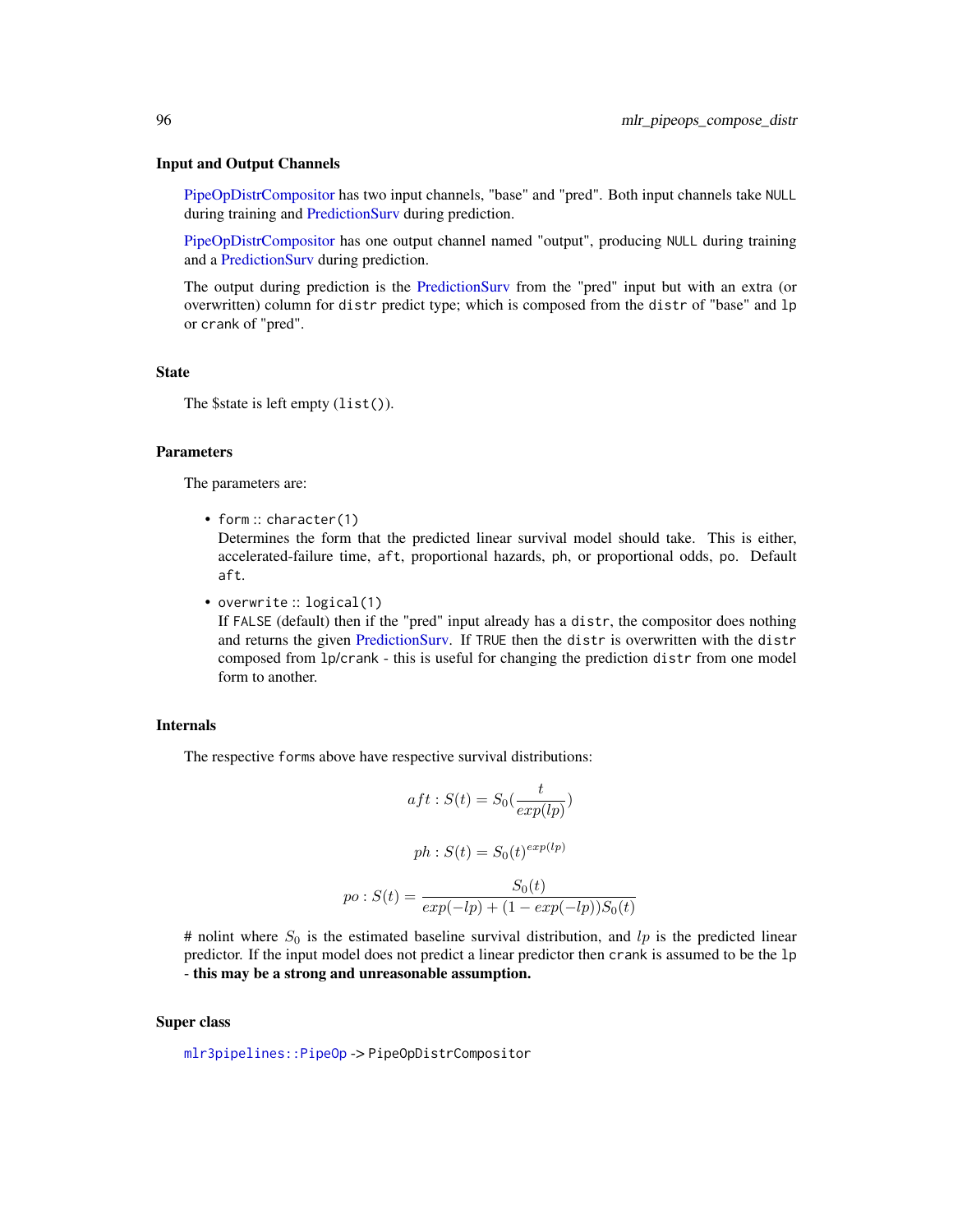## Public methods:

- [PipeOpDistrCompositor\\$new\(\)](#page-8-0)
- [PipeOpDistrCompositor\\$clone\(\)](#page-9-0)

Method new(): Creates a new instance of this [R6](#page-0-0) class.

```
Usage:
PipeOpDistrCompositor$new(
  id = "compose_distr",
  param_vals = list(form = "aft", overwrite = FALSE)
\lambdaArguments:
```
id (character(1))

Identifier of the resulting object.

```
param_vals (list())
```
List of hyperparameter settings, overwriting the hyperparameter settings that would otherwise be set during construction.

Method clone(): The objects of this class are cloneable with this method.

```
Usage:
PipeOpDistrCompositor$clone(deep = FALSE)
Arguments:
deep Whether to make a deep clone.
```
# See Also

[pipeline\\_distrcompositor](#page-19-0)

Other survival compositors: [mlr\\_pipeops\\_compose\\_crank](#page-92-1)

# Examples

```
## Not run:
if (requireNamespace("mlr3pipelines", quietly = TRUE)) {
library(mlr3)
library(mlr3pipelines)
task = tsk("rats")
base = lrn("surv.kaplan")$train(task)$predict(task)
pred = lrn("surv.coxph")$train(task)$predict(task)
pod = po("distrcompose", param_vals = list(form = "aft", overwrite = TRUE))
pod$predict(list(base = base, pred = pred))[[1]]
}
## End(Not run)
```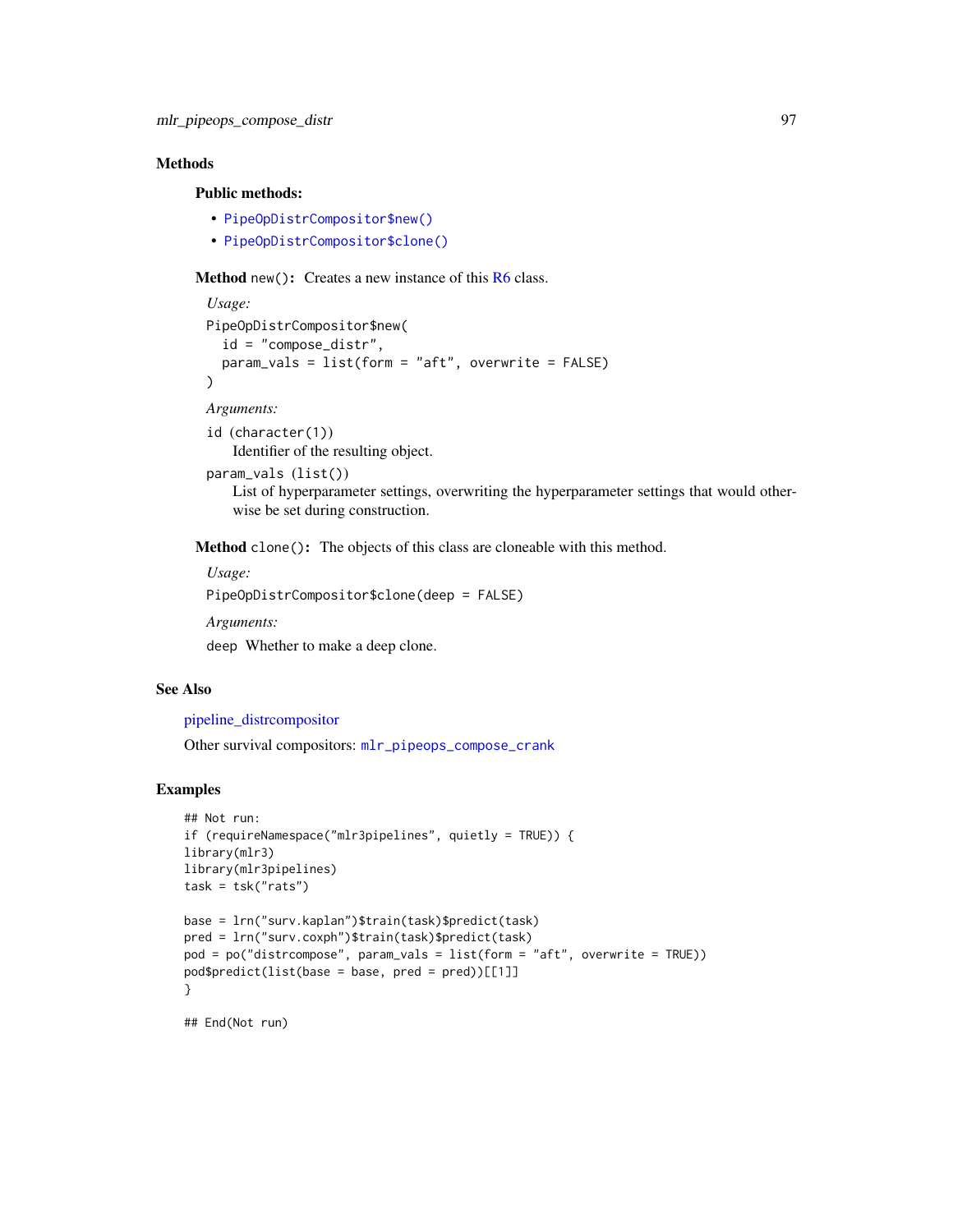```
mlr_pipeops_compose_probregr
```
*PipeOpProbregrCompositor*

### <span id="page-97-0"></span>Description

Combines a predicted reponse and se from [PredictionRegr](#page-0-0) with a specified probability distribution to estimate (or 'compose') a distr prediction.

### **Dictionary**

This [PipeOp](#page-0-0) can be instantiated via the [dictionary](#page-0-0) [mlr3pipelines::mlr\\_pipeops](#page-0-0) or with the associated sugar function [mlr3pipelines::po\(\)](#page-0-0):

PipeOpProbregrCompositor\$new() mlr\_pipeops\$get("compose\_probregr") po("compose\_probregr")

# Input and Output Channels

[PipeOpProbregrCompositor](#page-97-0) has two input channels named "input\_response" and "input\_se", which take NULL during training and two [PredictionRegrs](#page-0-0) during prediction, these should respectively contain the response and se return type, the same object can be passed twice.

The output during prediction is a [PredictionRegr](#page-0-0) with the "response" from input\_response, the "se" from input\_se and a "distr" created from combining the two.

### **State**

```
The $state is left empty (list()).
```
### **Parameters**

• dist :: character(1)

Location-scale distribution to use for composition. Current choices are "Normal" (default), "Cauchy", "Gumbel", "Laplace", "Logistic". All implemented via [distr6](https://CRAN.R-project.org/package=distr6).

# Internals

The composition is created by substituting the response and se predictions into the distribution location and scale parameters respectively.

# Super class

[mlr3pipelines::PipeOp](#page-0-0) -> PipeOpProbregrCompositor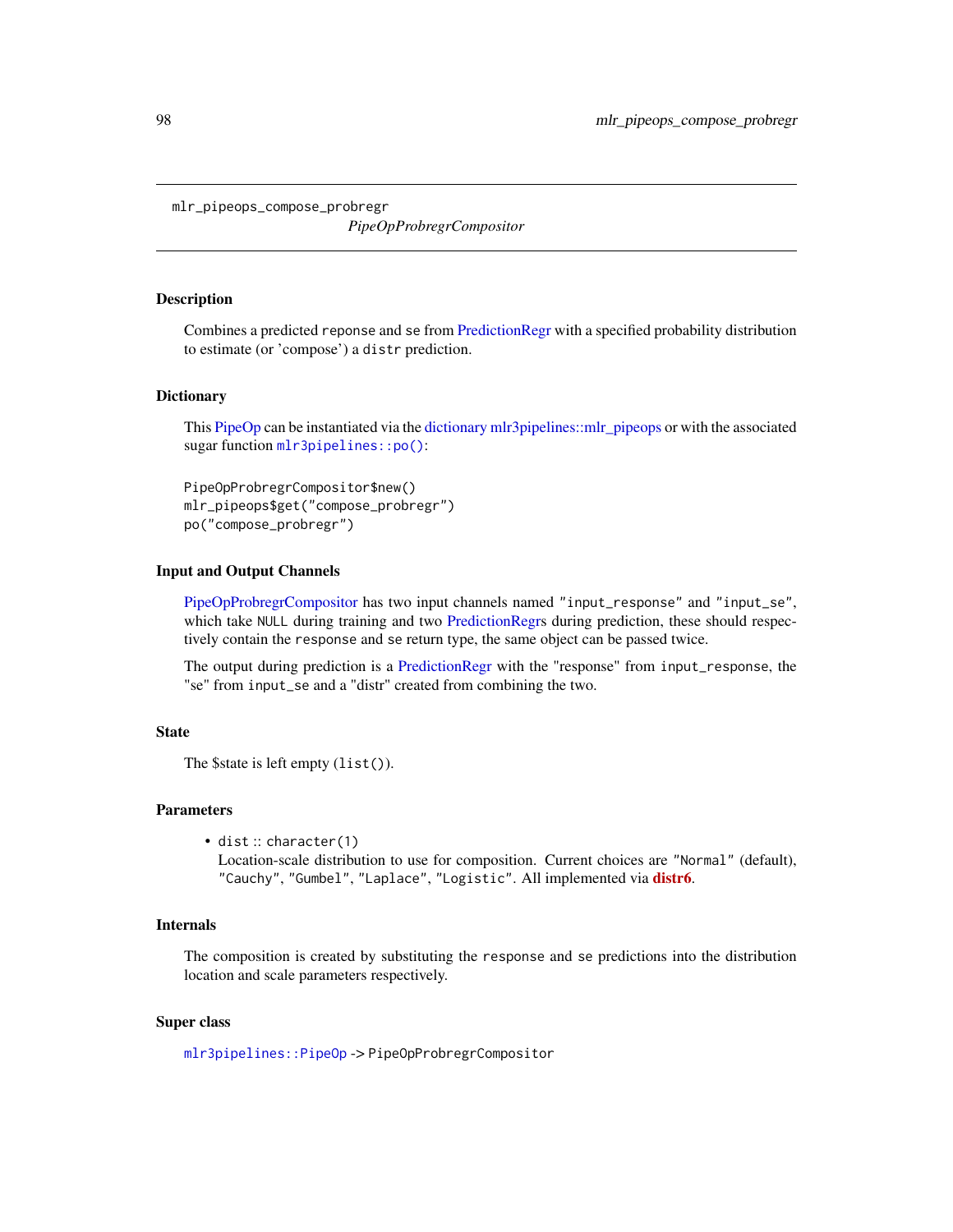### Public methods:

- [PipeOpProbregrCompositor\\$new\(\)](#page-8-0)
- [PipeOpProbregrCompositor\\$clone\(\)](#page-9-0)

Method new(): Creates a new instance of this [R6](#page-0-0) class.

```
Usage:
PipeOpProbregrCompositor$new(
 id = "compose_probregr",
 param_vals = list(dist = "Normal")
)
```
*Arguments:*

```
id (character(1))
   Identifier of the resulting object.
```

```
param_vals (list())
```
List of hyperparameter settings, overwriting the hyperparameter settings that would otherwise be set during construction.

Method clone(): The objects of this class are cloneable with this method.

```
Usage:
PipeOpProbregrCompositor$clone(deep = FALSE)
Arguments:
deep Whether to make a deep clone.
```
# Examples

```
## Not run:
if (requireNamespace("mlr3pipelines", quietly = TRUE) &&
requireNamespace("rpart", quietly = TRUE)) {
library(mlr3)
library(mlr3pipelines)
set.seed(1)
task = tsk("boston_housing")
```

```
# Option 1: Use a learner that can predict se
learn = lrn("regr.featureless", predict_type = "se")
pred = learn$train(task)$predict(task)
poc = po("compose_probregr")
poc$predict(list(pred, pred))[[1]]
```

```
# Option 2: Use two learners, one for response and the other for se
learn_response = lrn("regr.rpart")
learn_se = lrn("regr.featureless", predict_type = "se")
pred_response = learn_response$train(task)$predict(task)
pred_se = learn_se$train(task)$predict(task)
poc = po("compose_probregr")
poc$predict(list(pred_response, pred_se))[[1]]
}
```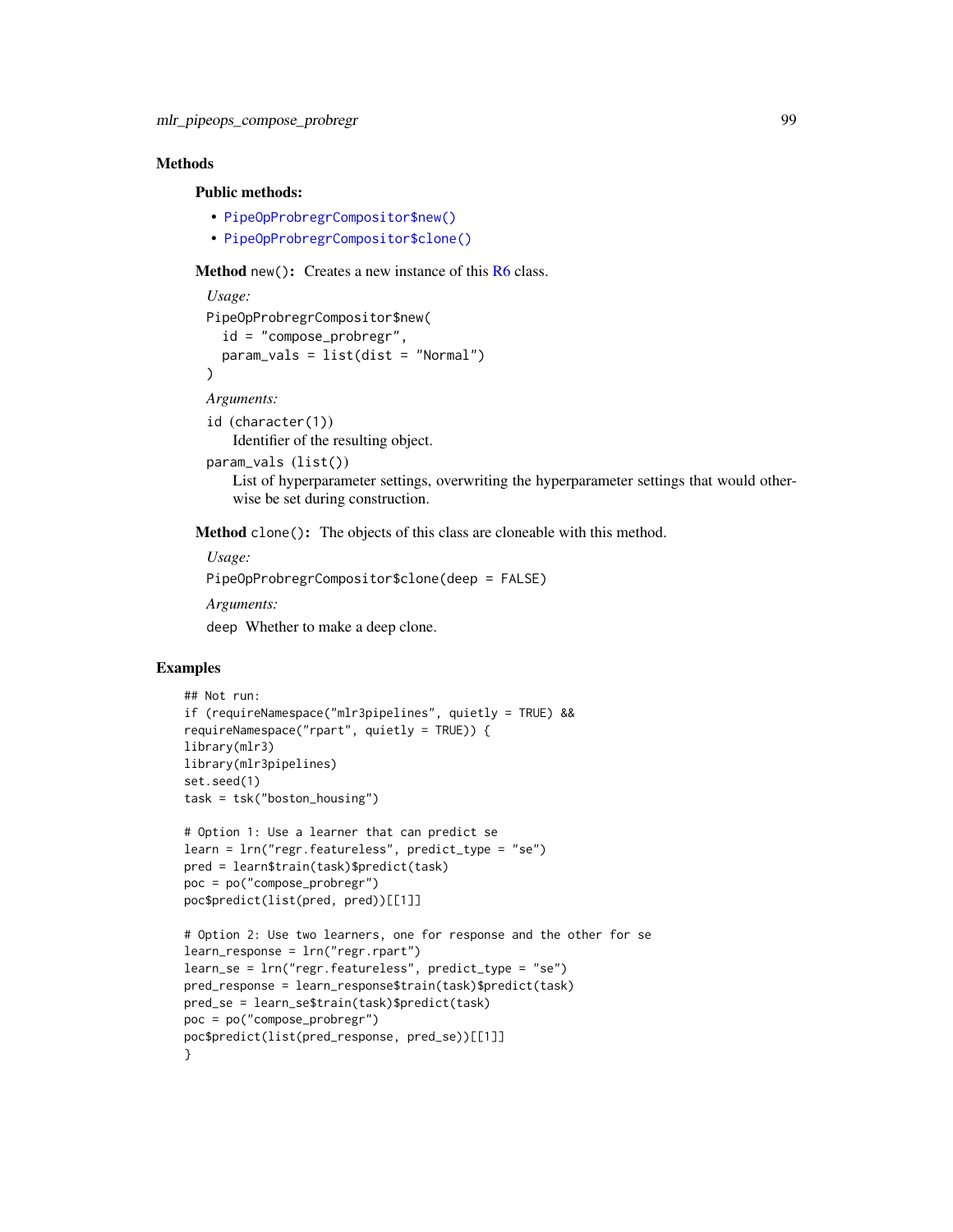## End(Not run)

<span id="page-99-0"></span>mlr\_pipeops\_survavg *PipeOpSurvAvg*

# Description

Perform (weighted) prediction averaging from survival [PredictionSurvs](#page-124-0) by connecting PipeOpSurvAvg to multiple [PipeOpLearner](#page-0-0) outputs.

The resulting prediction will aggregate any predict types that are contained within all inputs. Any predict types missing from at least one input will be set to NULL. These are aggregated as follows:

- "response", "crank", and "lp" are all a weighted average from the incoming predictions.
- "distr" is a [distr6::VectorDistribution](#page-0-0) containing [distr6::MixtureDistributions](#page-0-0).

Weights can be set as a parameter; if none are provided, defaults to equal weights for each prediction.

# Input and Output Channels

Input and output channels are inherited from [PipeOpEnsemble](#page-0-0) with a [PredictionSurv](#page-124-0) for inputs and outputs.

# **State**

```
The $state is left empty (list()).
```
### Parameters

The parameters are the parameters inherited from the [PipeOpEnsemble.](#page-0-0)

#### Internals

Inherits from [PipeOpEnsemble](#page-0-0) by implementing the private\$weighted\_avg\_predictions() method.

#### Super classes

[mlr3pipelines::PipeOp](#page-0-0) -> [mlr3pipelines::PipeOpEnsemble](#page-0-0) -> PipeOpSurvAvg

## Methods

### Public methods:

- [PipeOpSurvAvg\\$new\(\)](#page-8-0)
- [PipeOpSurvAvg\\$clone\(\)](#page-9-0)

Method new(): Creates a new instance of this [R6](#page-0-0) class.

*Usage:*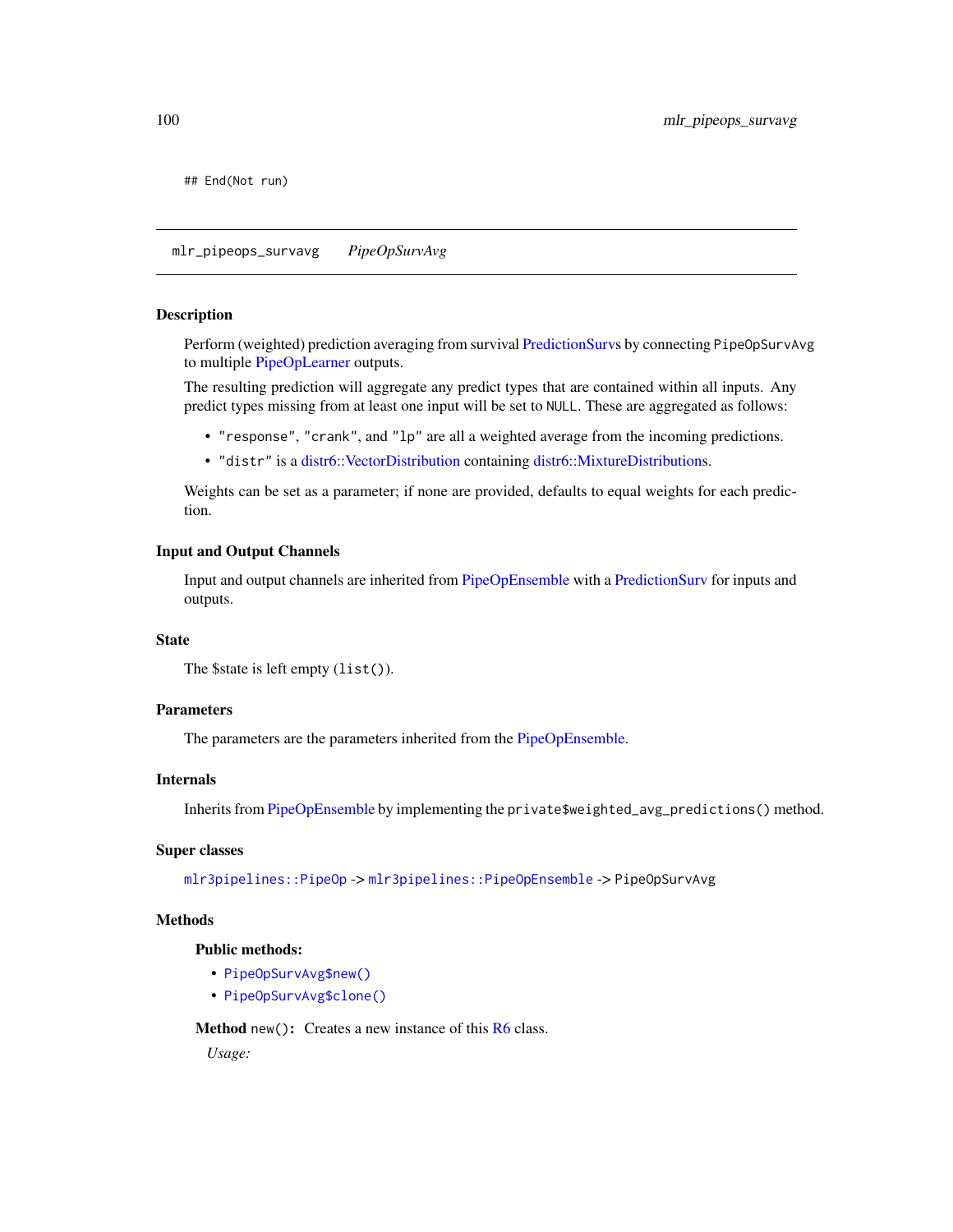```
PipeOpSurvAvg$new(innum = 0, id = "survavg", param_vals = list(), ...)
```
*Arguments:*

```
innum (numeric(1))
```
Determines the number of input channels. If innum is 0 (default), a vararg input channel is created that can take an arbitrary number of inputs.

id (character(1))

Identifier of the resulting object.

```
param_vals (list())
```
List of hyperparameter settings, overwriting the hyperparameter settings that would otherwise be set during construction.

```
... ANY
```
Additional arguments passed to [mlr3pipelines::PipeOpEnsemble.](#page-0-0)

Method clone(): The objects of this class are cloneable with this method.

*Usage:*

PipeOpSurvAvg\$clone(deep = FALSE)

*Arguments:*

deep Whether to make a deep clone.

# See Also

Other PipeOps: [PipeOpPredTransformer](#page-117-0), [PipeOpTaskTransformer](#page-119-0), [PipeOpTransformer](#page-120-0), mlr\_pipeops\_trafopred\_reg [mlr\\_pipeops\\_trafopred\\_survregr](#page-102-0), [mlr\\_pipeops\\_trafotask\\_regrsurv](#page-104-0), [mlr\\_pipeops\\_trafotask\\_survregr](#page-105-0)

# Examples

```
## Not run:
if (requireNamespace("mlr3pipelines", quietly = TRUE)) {
library(mlr3)
library(mlr3pipelines)
task = tsk("rats")p1 = lrn("surv.coxph")$train(task)$predict(task)
p2 = lrn("surv.kaplan")$train(task)$predict(task)
poc = po("survavg", param_values = list(weights = c(0.2, 0.8)))poc$predict(list(p1, p2))
}
```
## End(Not run)

<span id="page-100-0"></span>mlr\_pipeops\_trafopred\_regrsurv

*PipeOpPredRegrSurv*

# **Description**

Transform [PredictionRegr](#page-0-0) to [PredictionSurv.](#page-124-0)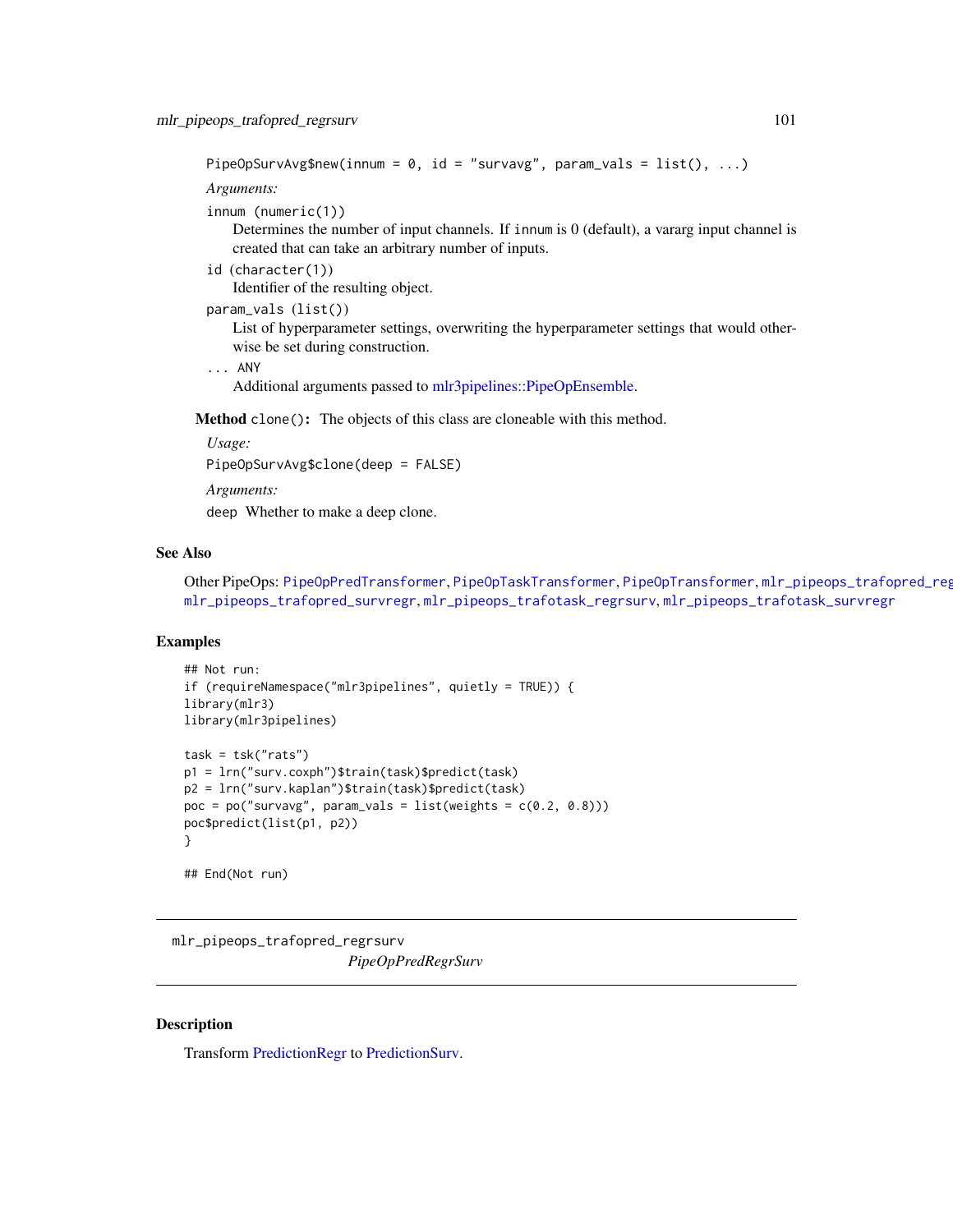### Input and Output Channels

Input and output channels are inherited from [PipeOpPredTransformer.](#page-117-0)

The output is the input [PredictionRegr](#page-0-0) transformed to a [PredictionSurv.](#page-124-0) Censoring can be added with the status hyper-parameter. se is ignored.

### State

The \$state is a named list with the \$state elements inherited from [PipeOpPredTransformer](#page-117-0).

### Parameters

The parameters are

• status ::  $(numeric(1))$ 

If NULL then assumed no censoring in the dataset. Otherwise should be a vector of 0/1s of same length as the prediction object, where 1 is dead and 0 censored.

# Super classes

[mlr3pipelines::PipeOp](#page-0-0) -> [mlr3proba::PipeOpTransformer](#page-0-0) -> [mlr3proba::PipeOpPredTransformer](#page-0-0) -> PipeOpPredRegrSurv

#### Methods

# Public methods:

- [PipeOpPredRegrSurv\\$new\(\)](#page-8-0)
- [PipeOpPredRegrSurv\\$clone\(\)](#page-9-0)

**Method** new(): Creates a new instance of this  $R6$  class.

*Usage:*

```
PipeOpPredRegrSurv$new(id = "trafopred_regrsurv", param_vals = list())
```
*Arguments:*

- id (character(1)) Identifier of the resulting object.
- param\_vals (list())

List of hyperparameter settings, overwriting the hyperparameter settings that would otherwise be set during construction.

Method clone(): The objects of this class are cloneable with this method.

*Usage:*

PipeOpPredRegrSurv\$clone(deep = FALSE)

*Arguments:*

deep Whether to make a deep clone.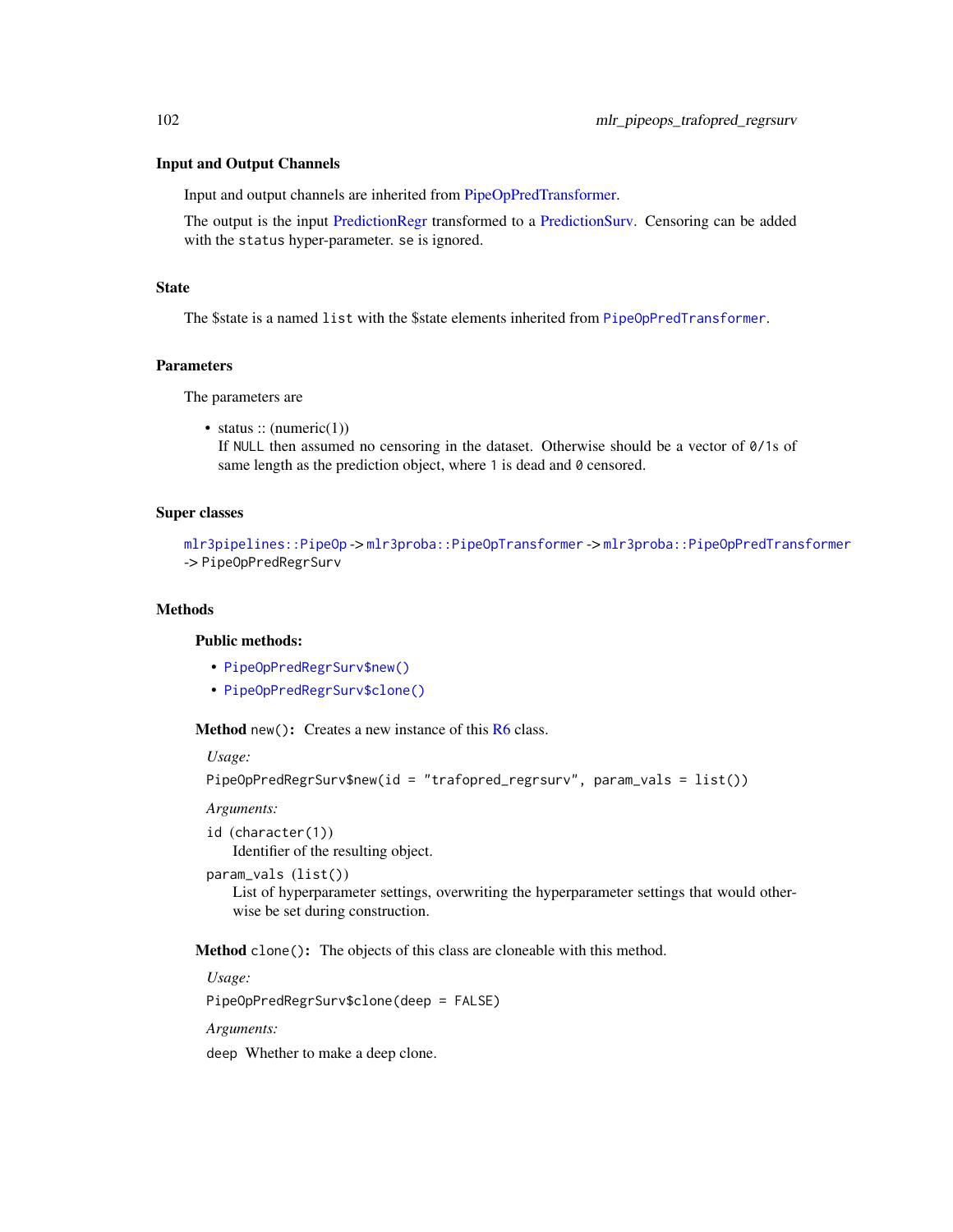# See Also

Other PipeOps: [PipeOpPredTransformer](#page-117-0), [PipeOpTaskTransformer](#page-119-0), [PipeOpTransformer](#page-120-0), [mlr\\_pipeops\\_survavg](#page-99-0), [mlr\\_pipeops\\_trafopred\\_survregr](#page-102-0), [mlr\\_pipeops\\_trafotask\\_regrsurv](#page-104-0), [mlr\\_pipeops\\_trafotask\\_survregr](#page-105-0)

Other Transformation PipeOps: [mlr\\_pipeops\\_trafopred\\_survregr](#page-102-0), [mlr\\_pipeops\\_trafotask\\_regrsurv](#page-104-0), [mlr\\_pipeops\\_trafotask\\_survregr](#page-105-0)

# Examples

```
## Not run:
if (requireNamespace("mlr3pipelines", quietly = TRUE)) {
library(mlr3)
library(mlr3pipelines)
# simple example
pred = PredictionRegr$new(row_ids = 1:10, truth = 1:10, response = 1:10)
po = po("trafopred_regrsurv")
# assume no censoring
new_pred = po$predict(list(pred = pred, task = NULL))[[1]]
po$train(list(NULL, NULL))
print(new_pred)
# add censoring
task_surv = tsk("rats")
task_regr = po("trafotask_survregr", method = "omit")$train(list(task_surv, NULL))[[1]]
learn = lrn("regr.featureless")
pred = learn$train(task_regr)$predict(task_regr)
po = po("trafopred_regrsurv")
new_pred = po$predict(list(pred = pred, task = task_surv))[[1]]
all.equal(new_pred$truth, task_surv$truth())
}
## End(Not run)
```
<span id="page-102-0"></span>mlr\_pipeops\_trafopred\_survregr *PipeOpPredSurvRegr*

# Description

Transform [PredictionSurv](#page-124-0) to [PredictionRegr.](#page-0-0)

## Input and Output Channels

Input and output channels are inherited from [PipeOpPredTransformer.](#page-117-0)

The output is the input [PredictionSurv](#page-124-0) transformed to a [PredictionRegr.](#page-0-0) Censoring is ignored. crank and lp predictions are also ignored.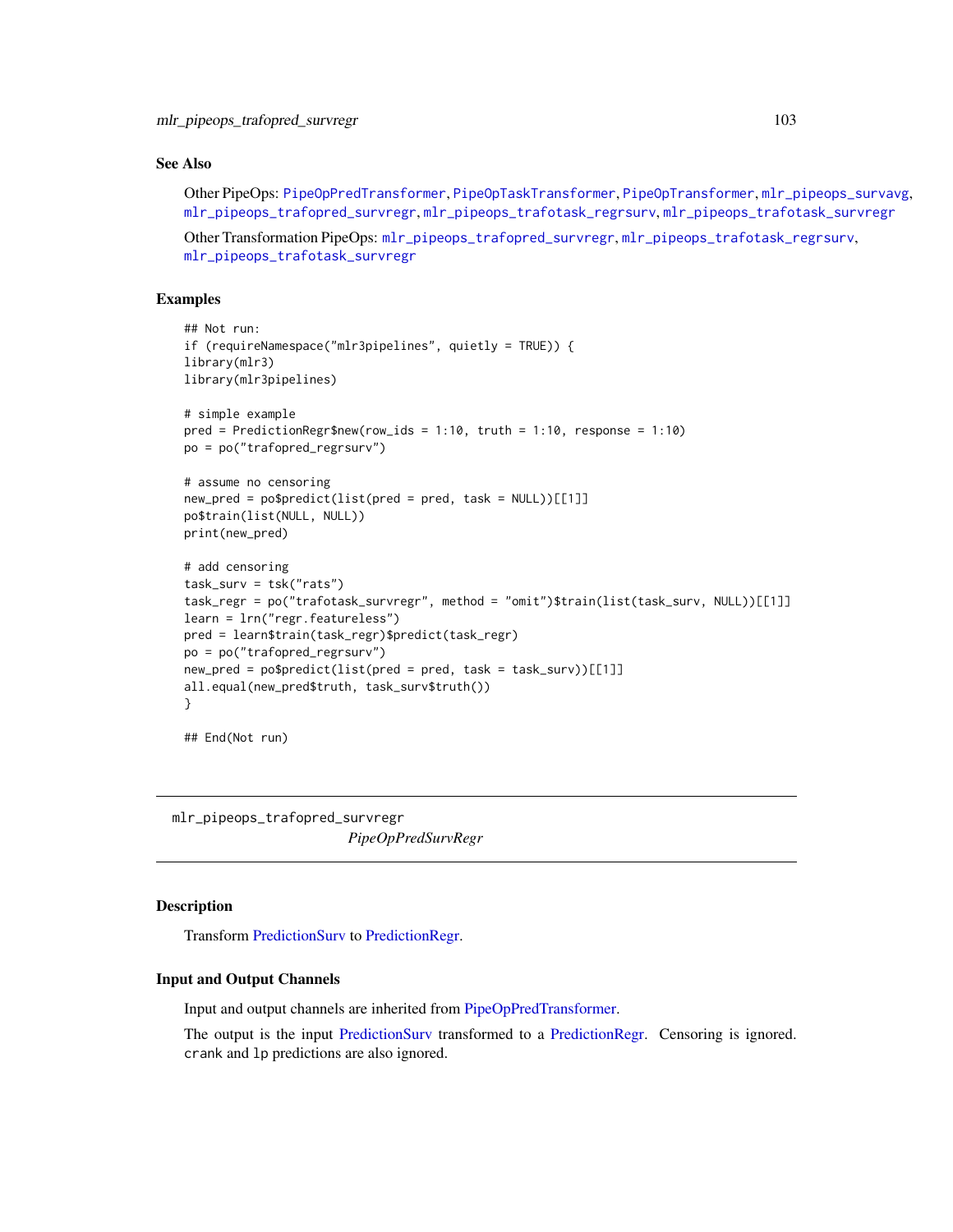The \$state is a named list with the \$state elements inherited from [PipeOpPredTransformer.](#page-117-0)

#### Super classes

```
mlr3pipelines::PipeOp -> mlr3proba::PipeOpTransformer -> mlr3proba::PipeOpPredTransformer
-> PipeOpPredSurvRegr
```
### **Methods**

#### Public methods:

- [PipeOpPredSurvRegr\\$new\(\)](#page-8-0)
- [PipeOpPredSurvRegr\\$clone\(\)](#page-9-0)

**Method** new( $)$ : Creates a new instance of this  $R6$  class.

*Usage:*

PipeOpPredSurvRegr\$new(id = "trafopred\_survregr")

*Arguments:*

id (character(1)) Identifier of the resulting object.

Method clone(): The objects of this class are cloneable with this method.

```
Usage:
```
PipeOpPredSurvRegr\$clone(deep = FALSE)

*Arguments:*

deep Whether to make a deep clone.

#### See Also

Other PipeOps: [PipeOpPredTransformer](#page-117-0), [PipeOpTaskTransformer](#page-119-0), [PipeOpTransformer](#page-120-0), [mlr\\_pipeops\\_survavg](#page-99-0), [mlr\\_pipeops\\_trafopred\\_regrsurv](#page-100-0), [mlr\\_pipeops\\_trafotask\\_regrsurv](#page-104-0), [mlr\\_pipeops\\_trafotask\\_survregr](#page-105-0)

Other Transformation PipeOps: [mlr\\_pipeops\\_trafopred\\_regrsurv](#page-100-0), [mlr\\_pipeops\\_trafotask\\_regrsurv](#page-104-0), [mlr\\_pipeops\\_trafotask\\_survregr](#page-105-0)

# Examples

```
## Not run:
if (requireNamespace("mlr3pipelines", quietly = TRUE)) {
library(mlr3)
library(mlr3pipelines)
library(survival)
# simple example
pred = PredictionSurv$new(row_ids = 1:10, truth = Surv(1:10, rbinom(10, 1, 0.5)),
  response = 1:10)
po = po("trafopred_survregr")
new_pred = po$predict(list(pred = pred))[[1]]
```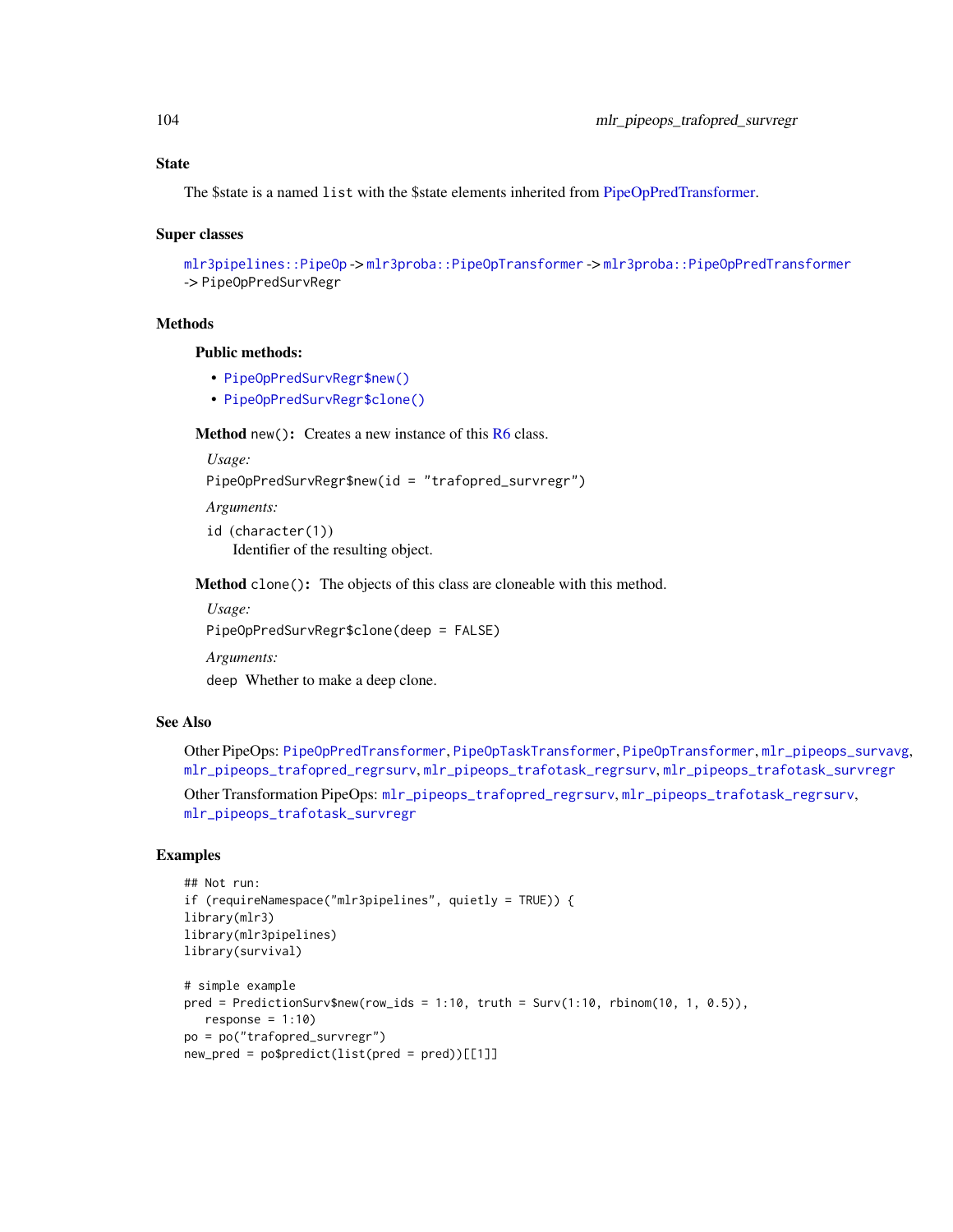# mlr\_pipeops\_trafotask\_regrsurv 105

print(new\_pred) } ## End(Not run)

<span id="page-104-0"></span>mlr\_pipeops\_trafotask\_regrsurv *PipeOpTaskRegrSurv*

# Description

Transform [TaskRegr](#page-0-0) to [TaskSurv.](#page-127-0)

### Input and Output Channels

Input and output channels are inherited from [PipeOpTaskTransformer.](#page-119-0)

The output is the input [TaskRegr](#page-0-0) transformed to a [TaskSurv.](#page-127-0)

# **State**

The \$state is a named list with the \$state elements inherited from [PipeOpTaskTransformer.](#page-119-0)

# **Parameters**

The parameters are

• status ::  $(numeric(1))$ 

If NULL then assumed no censoring in the dataset. Otherwise should be a vector of 0/1s of same length as the prediction object, where 1 is dead and 0 censored.

#### Super classes

[mlr3pipelines::PipeOp](#page-0-0) -> [mlr3proba::PipeOpTransformer](#page-0-0) -> [mlr3proba::PipeOpTaskTransformer](#page-0-0) -> PipeOpTaskRegrSurv

# Methods

# Public methods:

- [PipeOpTaskRegrSurv\\$new\(\)](#page-8-0)
- [PipeOpTaskRegrSurv\\$clone\(\)](#page-9-0)

Method new(): Creates a new instance of this [R6](#page-0-0) class.

*Usage:*

PipeOpTaskRegrSurv\$new(id = "trafotask\_regrsurv")

*Arguments:*

id (character(1))

Identifier of the resulting object.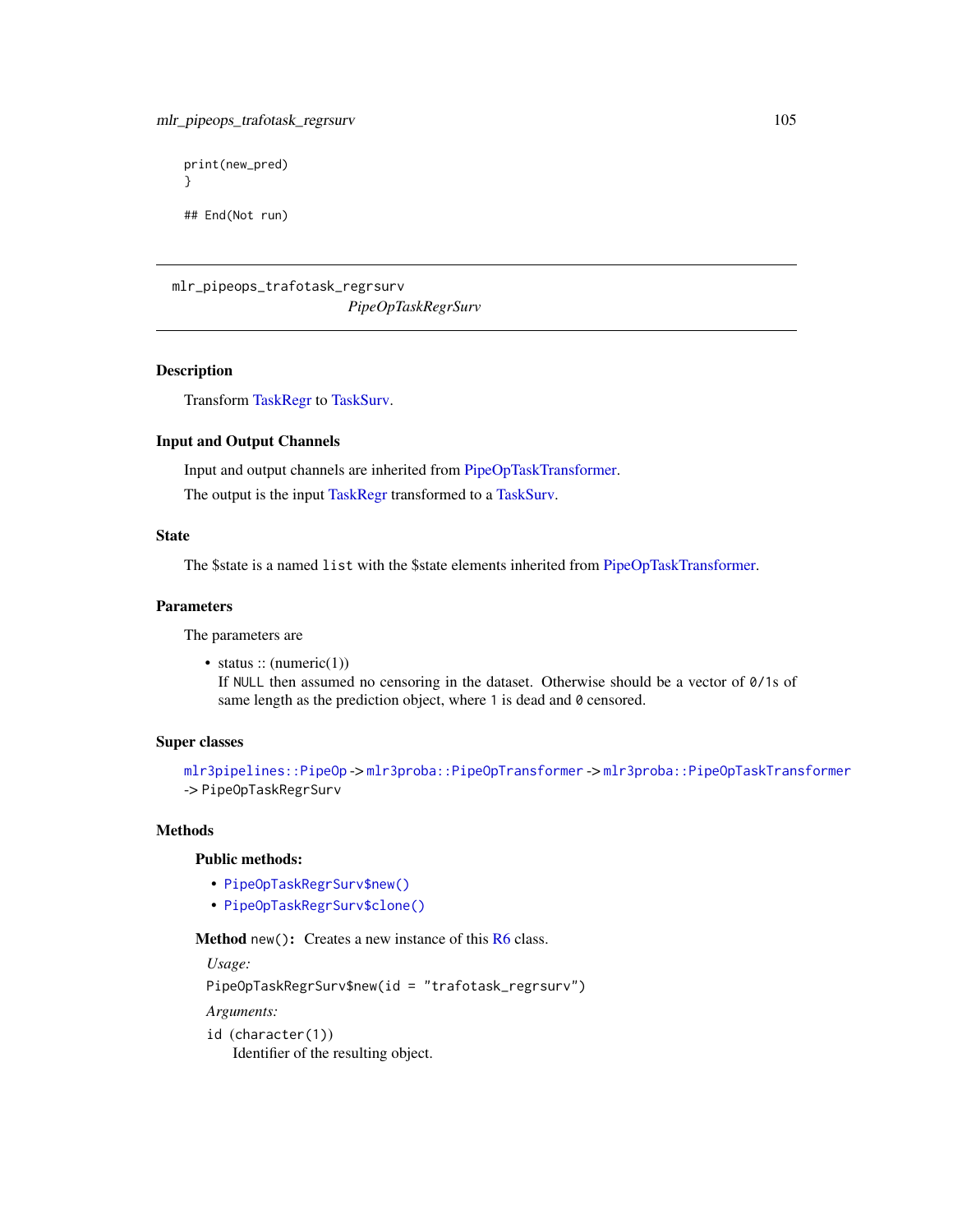Method clone(): The objects of this class are cloneable with this method.

*Usage:*

PipeOpTaskRegrSurv\$clone(deep = FALSE)

*Arguments:*

deep Whether to make a deep clone.

# See Also

Other PipeOps: [PipeOpPredTransformer](#page-117-0), [PipeOpTaskTransformer](#page-119-0), [PipeOpTransformer](#page-120-0), [mlr\\_pipeops\\_survavg](#page-99-0), [mlr\\_pipeops\\_trafopred\\_regrsurv](#page-100-0), [mlr\\_pipeops\\_trafopred\\_survregr](#page-102-0), [mlr\\_pipeops\\_trafotask\\_survregr](#page-105-0)

Other Transformation PipeOps: [mlr\\_pipeops\\_trafopred\\_regrsurv](#page-100-0), [mlr\\_pipeops\\_trafopred\\_survregr](#page-102-0), [mlr\\_pipeops\\_trafotask\\_survregr](#page-105-0)

# Examples

```
## Not run:
if (requireNamespace("mlr3pipelines", quietly = TRUE)) {
library(mlr3)
library(mlr3pipelines)
task = tsk("boston_housing")
po = po("trafotask_regrsurv")
# assume no censoring
new_task = po$train(list(task_regr = task, task_surv = NULL))[[1]]
print(new_task)
# add censoring
task_surv = tsk("rats")
task_regr = po("trafotask_survregr", method = "omit")$train(list(task_surv, NULL))[[1]]
print(task_regr)
new_task = po$train(list(task_regr = task_regr, task_surv = task_surv))[[1]]
new_task$truth()
task_surv$truth()
}
## End(Not run)
```
<span id="page-105-0"></span>mlr\_pipeops\_trafotask\_survregr *PipeOpTaskSurvRegr*

# Description

Transform [TaskSurv](#page-127-0) to [TaskRegr.](#page-0-0)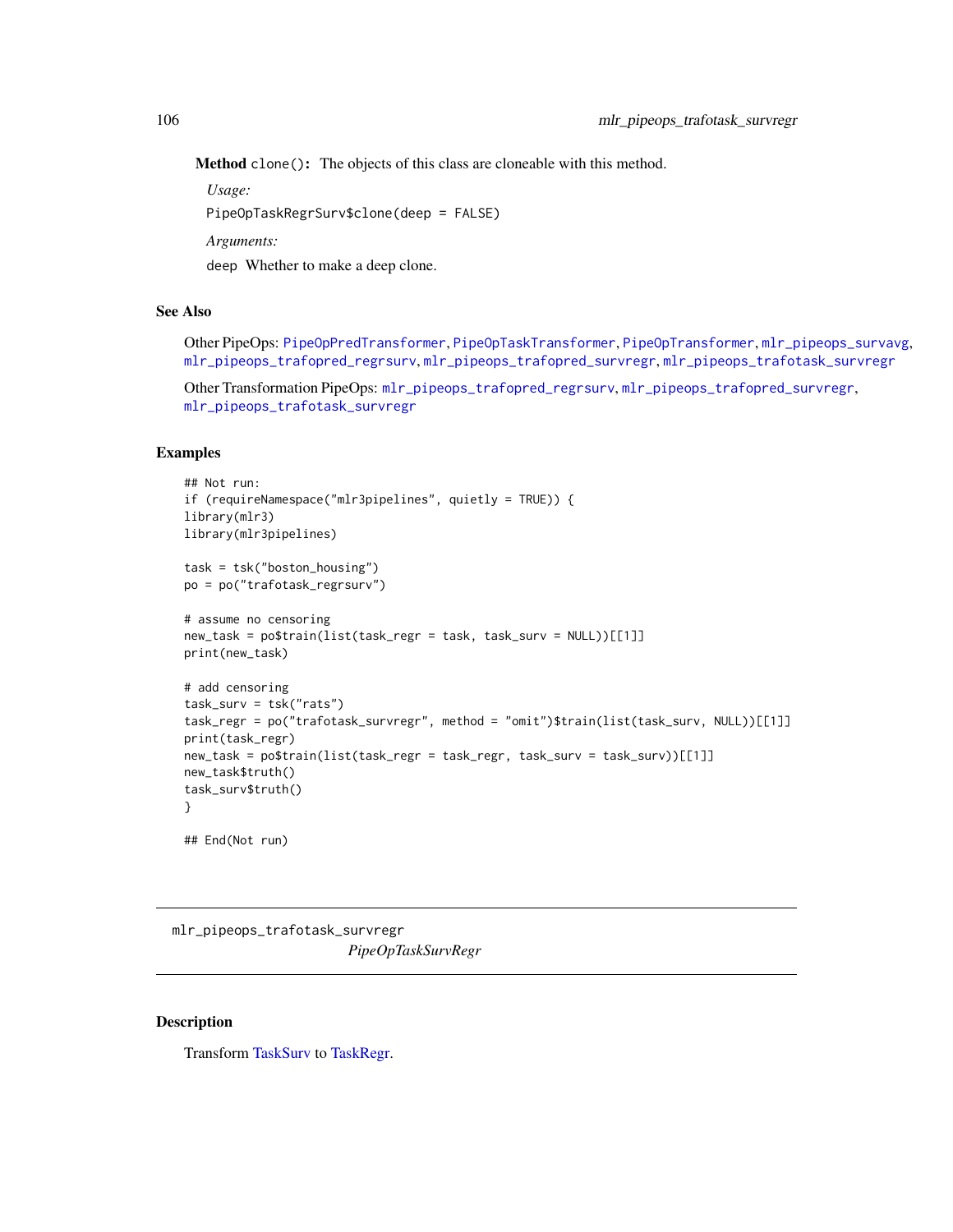## Input and Output Channels

Input and output channels are inherited from [PipeOpTaskTransformer.](#page-119-0)

The output is the input [TaskSurv](#page-127-0) transformed to a [TaskRegr.](#page-0-0)

#### State

The \$state is a named list with the \$state elements

- instatus: Censoring status from input training task.
- outstatus : Censoring status from input prediction task.

#### Parameters

The parameters are

• method::character(1))

Method to use for dealing with censoring. Options are "ipcw" (Vock et al., 2016): censoring is column is removed and a weights column is added, weights are inverse estimated survival probability of the censoring distribution evaluated at survival time; "mrl" (Klein and Moeschberger, 2003): survival time of censored observations is transformed to the observed time plus the mean residual life-time at the moment of censoring; "bj" (Buckley and James, 1979): Buckley-James imputation assuming an AFT model form, calls [bujar::bujar;](#page-0-0) "delete": censored observations are deleted from the data-set - should be used with caution if censoring is informative; "omit": the censoring status column is deleted - again should be used with caution; "reorder": selects features and targets and sets the target in the new task object. Note that "mrl" and "ipcw" will perform worse with Type I censoring.

• estimator::(character(1))

Method for calculating censoring weights or mean residual lifetime in "mrl", current options are: "kaplan": unconditional Kaplan-Meier estimator; "akritas": conditional nonparameteric nearest-neighbours estimator; "cox".

• alpha:: $(numeric(1))$ 

When ipcw is used, optional hyper-parameter that adds an extra penalty to the weighting for censored observations. If set to  $\theta$  then censored observations are given zero weight and deleted, weighting only the non-censored observations. A weight for an observation is then  $(\delta + \alpha(1 - \delta))/G(t)$  where  $\delta$  is the censoring indicator.

• eps::numeric(1)

Small value to replace 0 survival probabilities with in IPCW to prevent infinite weights.

- lambda:: $(numeric(1))$ Nearest neighbours parameter for mlr3extralearners::akritas estimator, default 0.5.
- features, target :: character()) For "reorder" method, specify which columns become features and targets.
- learner cneter, mimpu, iter.bj, max.cycle, mstop, nu Passed to [bujar::bujar.](#page-0-0)

#### Super classes

[mlr3pipelines::PipeOp](#page-0-0) -> [mlr3proba::PipeOpTransformer](#page-0-0) -> [mlr3proba::PipeOpTaskTransformer](#page-0-0) -> PipeOpTaskSurvRegr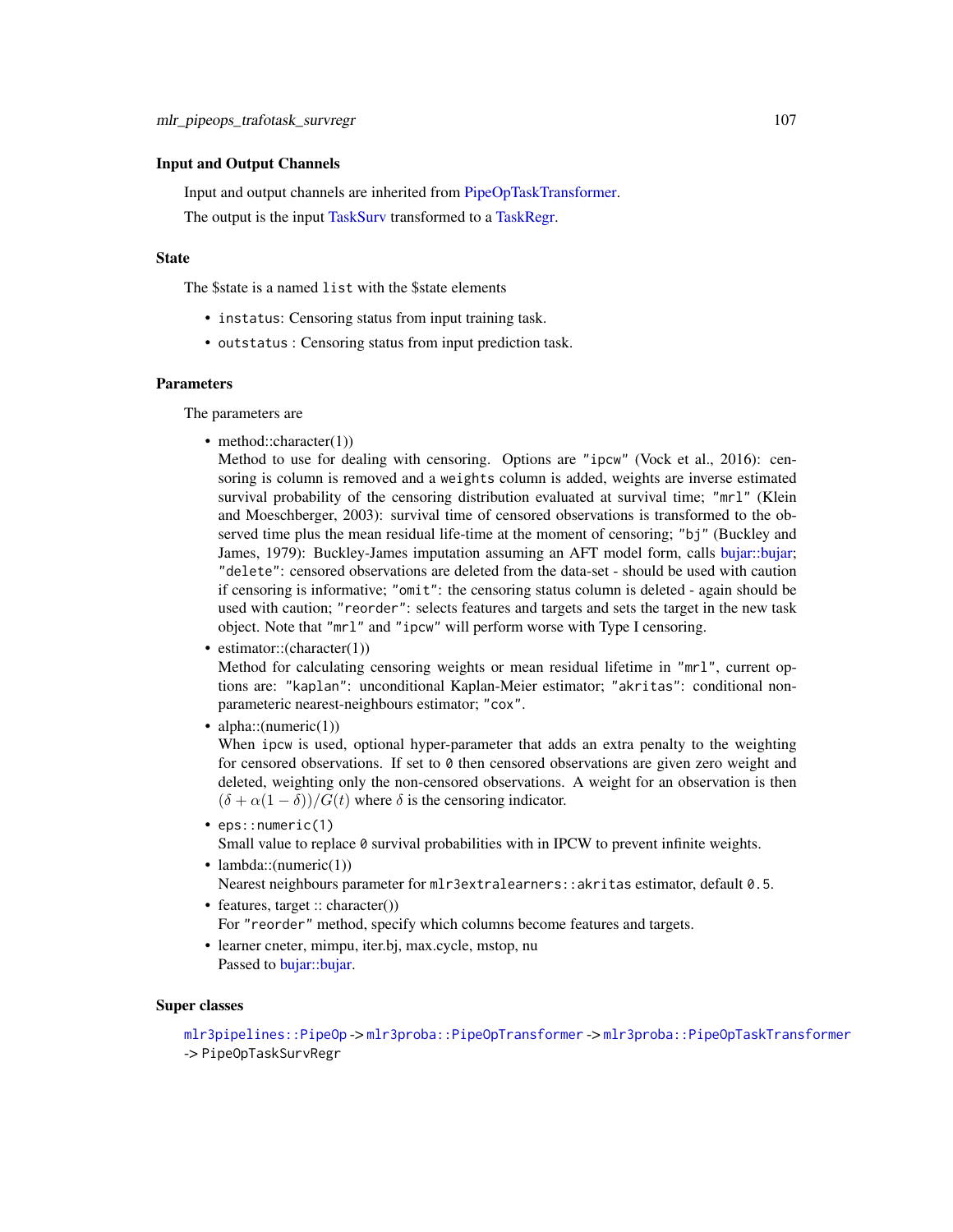### Public methods:

- [PipeOpTaskSurvRegr\\$new\(\)](#page-8-0)
- [PipeOpTaskSurvRegr\\$clone\(\)](#page-9-0)

Method new(): Creates a new instance of this [R6](#page-0-0) class.

*Usage:*

```
PipeOpTaskSurvRegr$new(id = "trafotask_survregr", param_vals = list())
```
*Arguments:*

id (character(1)) Identifier of the resulting object.

param\_vals (list())

List of hyperparameter settings, overwriting the hyperparameter settings that would otherwise be set during construction.

Method clone(): The objects of this class are cloneable with this method.

*Usage:*

PipeOpTaskSurvRegr\$clone(deep = FALSE)

*Arguments:*

deep Whether to make a deep clone.

## References

Buckley, Jonathan, James, Ian (1979). "Linear Regression with Censored Data." *Biometrika*, 66(3), 429–436. doi: [10.2307/2335161,](https://doi.org/10.2307/2335161) <https://www.jstor.org/stable/2335161>.

Klein, P J, Moeschberger, L M (2003). *Survival analysis: techniques for censored and truncated data*, 2 edition. Springer Science & Business Media. ISBN 0387216456.

Vock, M D, Wolfson, Julian, Bandyopadhyay, Sunayan, Adomavicius, Gediminas, Johnson, E P, Vazquez-Benitez, Gabriela, O'Connor, J P (2016). "Adapting machine learning techniques to censored time-to-event health record data: A general-purpose approach using inverse probability of censoring weighting." *Journal of Biomedical Informatics*, 61, 119–131. doi: [10.1016/](https://doi.org/10.1016/j.jbi.2016.03.009) [j.jbi.2016.03.009,](https://doi.org/10.1016/j.jbi.2016.03.009) <https://www.sciencedirect.com/science/article/pii/S1532046416000496>.

# See Also

Other PipeOps: [PipeOpPredTransformer](#page-117-0), [PipeOpTaskTransformer](#page-119-0), [PipeOpTransformer](#page-120-0), [mlr\\_pipeops\\_survavg](#page-99-0), [mlr\\_pipeops\\_trafopred\\_regrsurv](#page-100-0), [mlr\\_pipeops\\_trafopred\\_survregr](#page-102-0), [mlr\\_pipeops\\_trafotask\\_regrsurv](#page-104-0)

Other Transformation PipeOps: [mlr\\_pipeops\\_trafopred\\_regrsurv](#page-100-0), [mlr\\_pipeops\\_trafopred\\_survregr](#page-102-0), [mlr\\_pipeops\\_trafotask\\_regrsurv](#page-104-0)

## Examples

```
## Not run:
if (requireNamespace("mlr3pipelines", quietly = TRUE)) {
library(mlr3)
library(mlr3pipelines)
```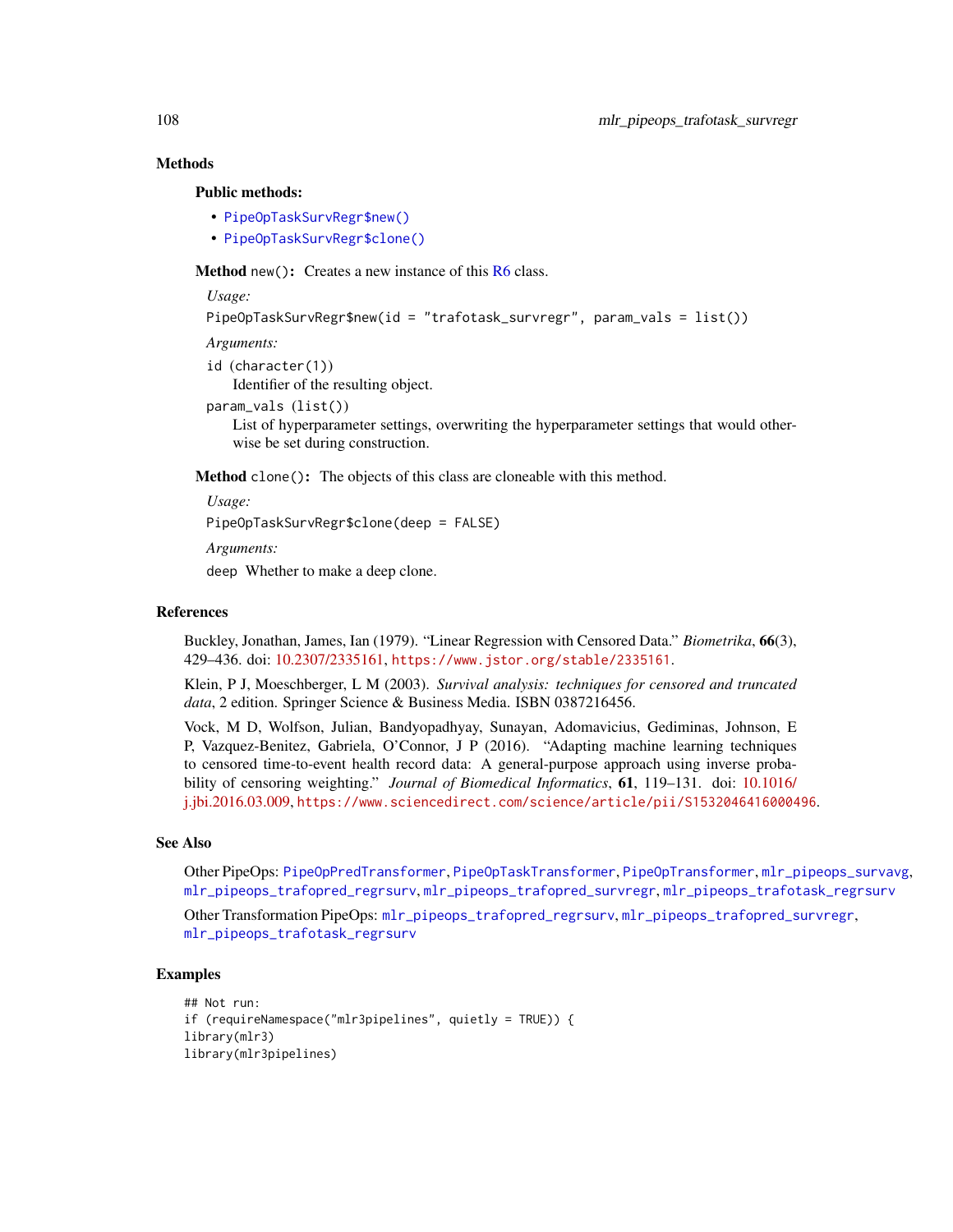```
# these methods are generally only successful if censoring is not too high
# create survival task by undersampling
task = tsk("rats")$filter(
  c(which(tsk("rats")$truth()[,2]==1),
   sample(which(tsk("rats")$truth()[,2]==0), 42))
   )
# deletion
po = po("trafotask_survregr", method = "delete")
po$train(list(task, NULL))[[1]] # 42 deleted
# omission
po = po("trafotask_survregr", method = "omit")
po$train(list(task, NULL))[[1]]
if (requireNamespace("mlr3extralearners", quietly = TRUE)) {
# ipcw with Akritas
po = po("trafotask_survregr", method = "ipcw", estimator = "akritas", lambda = 0.4, alpha = 0)
new_task = po$train(list(task, NULL))[[1]]
print(new_task)
new_task$weights
}
# mrl with Kaplan-Meier
po = po("trafotask_survregr", method = "mrl")
new_task = po$train(list(task, NULL))[[1]]
data.frame(new = new_task$truth(), old = task$truth())
# Buckley-James imputation
if (requireNamespace("bujar", quietly = TRUE)) {
po = po("trafotask_survregr", method = "bj")
new_task = po$train(list(task, NULL))[[1]]
data.frame(new = new_task$truth(), old = task$truth())
}
# reorder - in practice this will be only be used in a few graphs
po = po("trafotask_survregr", method = "reorder", features = c("sex", "rx", "time", "status"),
       target = "litter")
new_task = po$train(list(task, NULL))[[1]]
print(new_task)
# reorder using another task for feature names
po = po("trafotask_survregr", method = "reorder", target = "litter")
new_task = po$train(list(task, task))[[1]]
print(new_task)
}
## End(Not run)
```
mlr\_tasks\_actg *ACTG 320 Survival Task*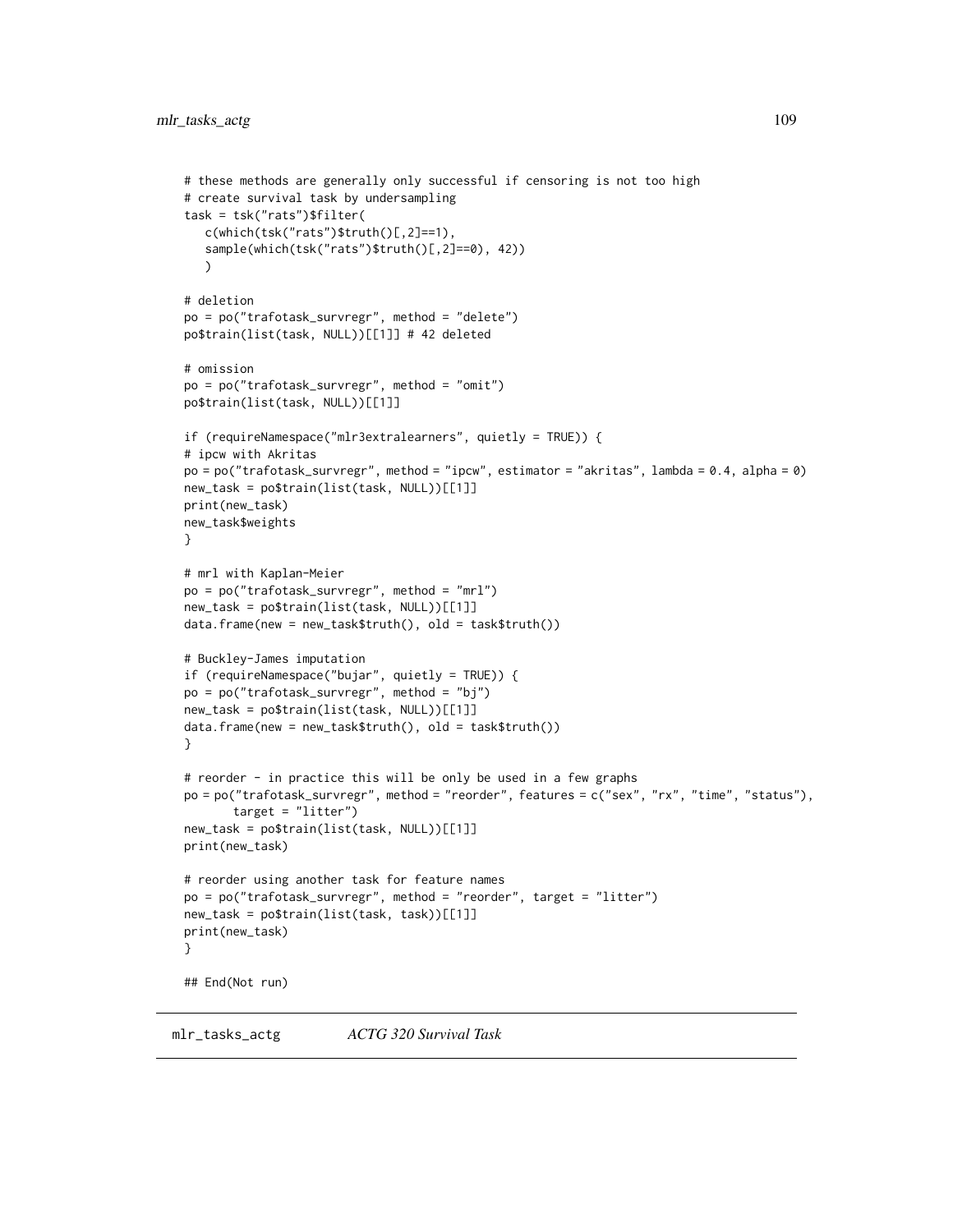#### Description

A survival task for the [actg](#page-5-0) data set.

#### Format

[R6::R6Class](#page-0-0) inheriting from [TaskSurv.](#page-127-0)

# Details

Column "sex" has been renamed to "sexF" and "censor" has been renamed to "status". Columns "id", "time\_d", and "censor\_d" have been removed so target is time to AIDS diagnosis or death.

# Construction

mlr3::mlr\_tasks\$get("actg") mlr3::tsk("actg")

mlr\_tasks\_faithful *Old Faithful Eruptions Density Task*

#### Description

A density task for the [faithful](#page-0-0) data set.

#### Format

[R6::R6Class](#page-0-0) inheriting from [TaskDens.](#page-126-0)

# Details

Only the eruptions column is kept in this task.

#### Construction

```
mlr3::mlr_tasks$get("faithful")
mlr3::tsk("faithful")
```
<span id="page-109-0"></span>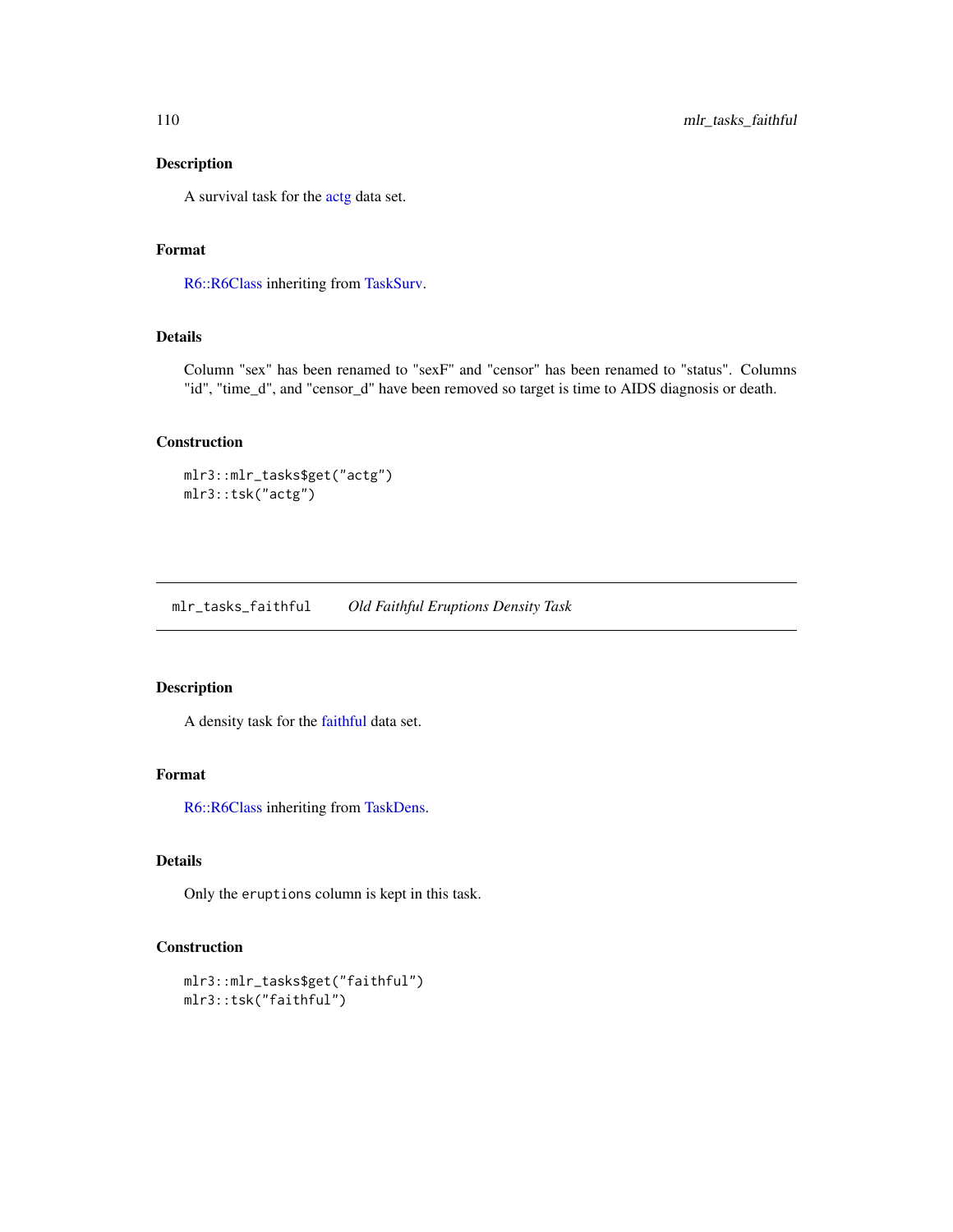<span id="page-110-0"></span>

#### Description

A survival task for the [gbcs](#page-6-0) data set.

# Format

[R6::R6Class](#page-0-0) inheriting from [TaskSurv.](#page-127-0)

#### Details

Column "id" and all date columns removed, as well as "rectime" and "censrec". Target is time to death.

# Construction

```
mlr3::mlr_tasks$get("gbcs")
mlr3::tsk("gbcs")
```
mlr\_tasks\_grace *GRACE 1000 Survival Task*

# Description

A survival task for the [grace](#page-7-0) data set.

#### Format

[R6::R6Class](#page-0-0) inheriting from [TaskSurv.](#page-127-0)

# Details

Column "id" is removed. Columns "days" and "death" renamed to "time" and "status" resp.

# Construction

```
mlr3::mlr_tasks$get("grace")
mlr3::tsk("grace")
```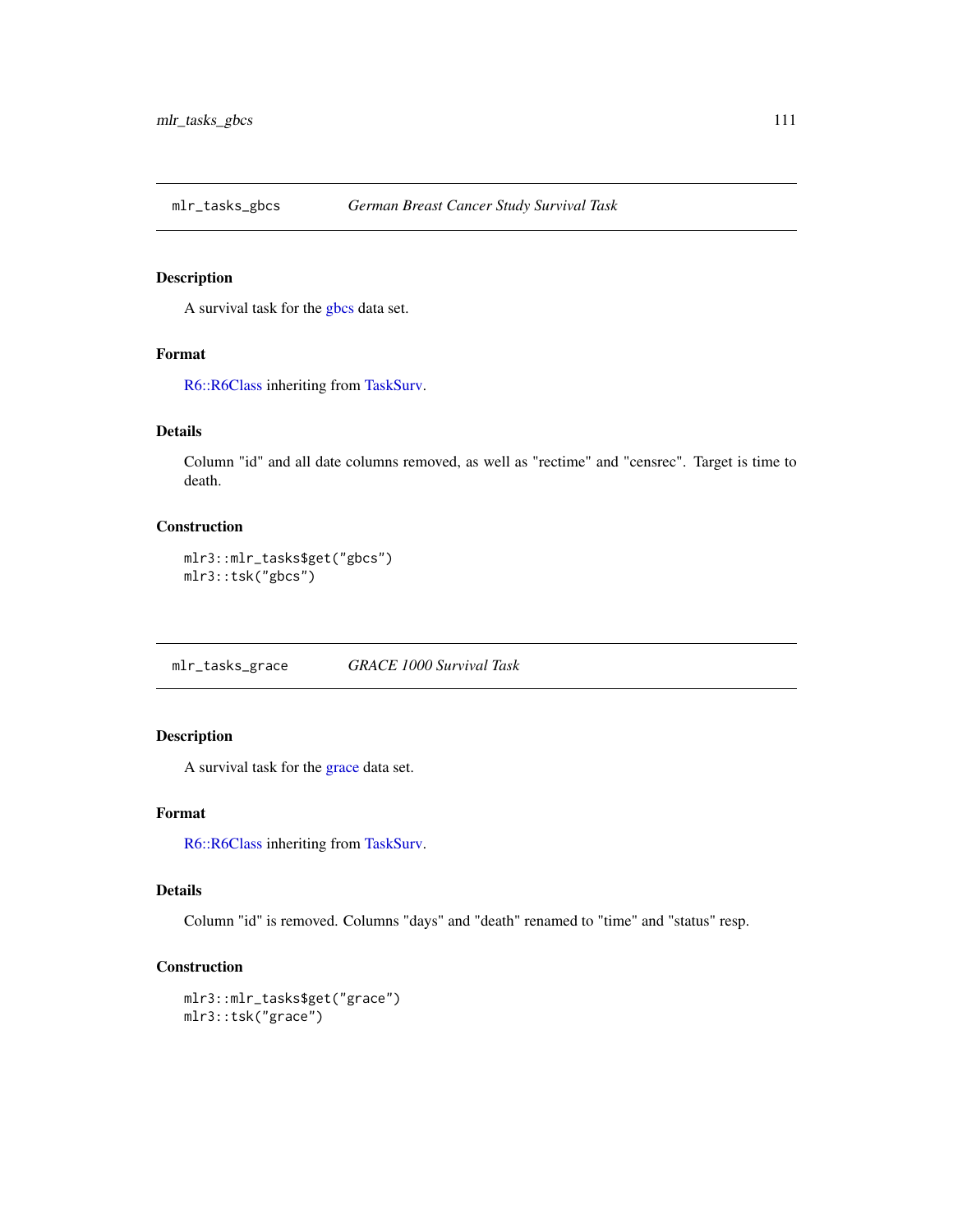<span id="page-111-0"></span>mlr\_tasks\_lung *Lung Cancer Survival Task*

# Description

A survival task for the [lung](#page-0-0) data set.

#### Format

[R6::R6Class](#page-0-0) inheriting from [TaskSurv.](#page-127-0)

#### Details

Column "sex" has been converted to a factor, all others have been converted to integer.

#### Construction

mlr3::mlr\_tasks\$get("lung") mlr3::tsk("lung")

mlr\_tasks\_precip *Annual Precipitation Density Task*

# Description

A density task for the [precip](#page-0-0) data set.

# Format

[R6::R6Class](#page-0-0) inheriting from [TaskDens.](#page-126-0)

# Construction

mlr3::mlr\_tasks\$get("precip") mlr3::tsk("precip")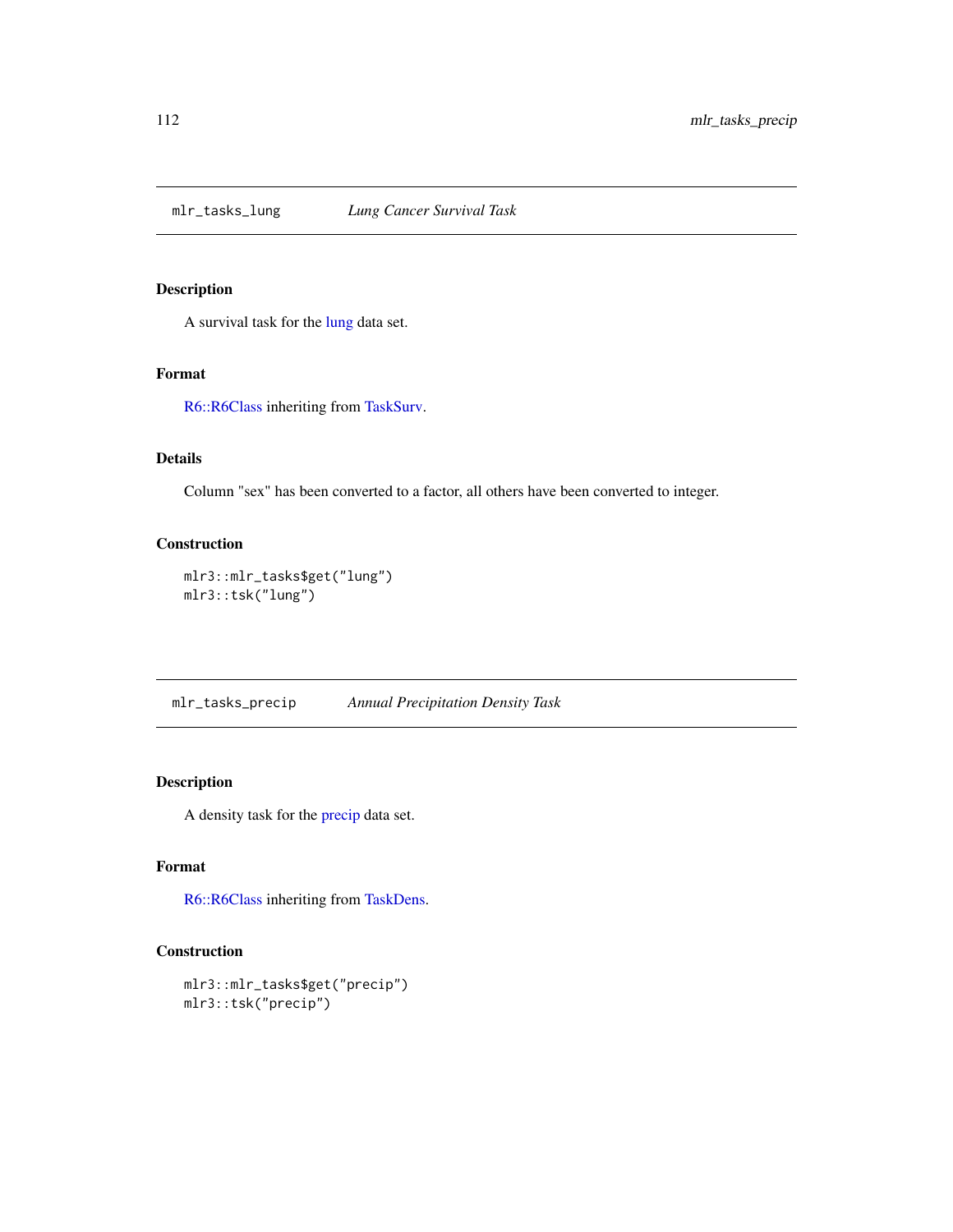<span id="page-112-0"></span>mlr\_tasks\_rats *Rats Survival Task*

# Description

A survival task for the [rats](#page-0-0) data set.

#### Format

[R6::R6Class](#page-0-0) inheriting from [TaskSurv.](#page-127-0)

# Details

Column "sex" has been converted to a factor, all others have been converted to integer.

# Construction

mlr3::mlr\_tasks\$get("rats") mlr3::tsk("rats")

mlr\_tasks\_unemployment

*Unemployment Duration Survival Task*

#### Description

A survival task for the UnempDur data set.

#### Format

[R6::R6Class](#page-0-0) inheriting from [TaskSurv.](#page-127-0)

# Details

A survival task for the "UnempDur" data set in package [Ecdat](https://CRAN.R-project.org/package=Ecdat). Contains the following columns of the original data set: "spell" (time), "censor1" (status), "age", "ui", "logwage", and "tenure".

#### Construction

```
mlr3::mlr_tasks$get("unemployment")
mlr3::tsk("unemployment")
```
#### See Also

[Dictionary](#page-0-0) of [Tasks:](#page-0-0) [mlr3::mlr\\_tasks](#page-0-0)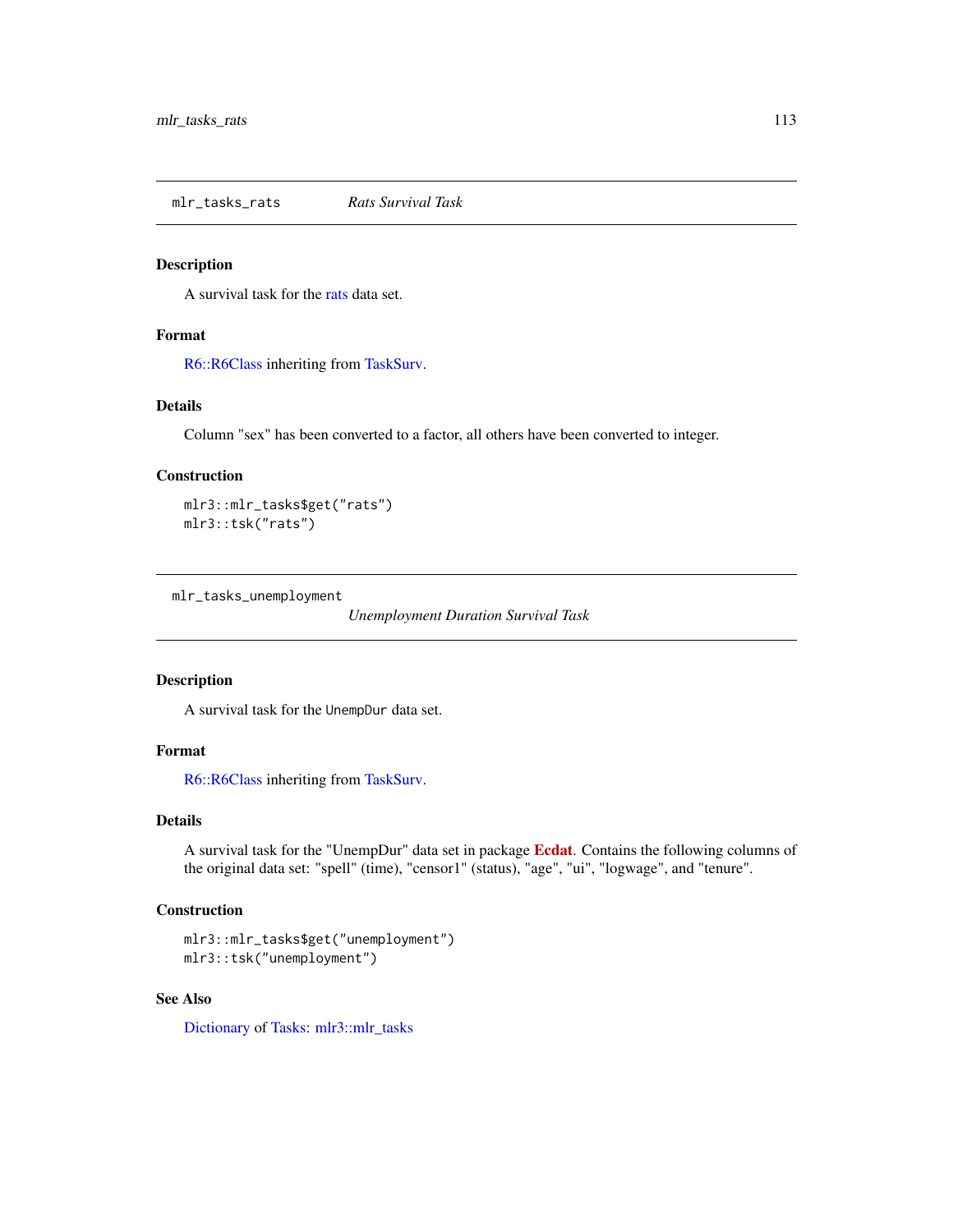<span id="page-113-0"></span>

#### Description

A survival task for the [whas](#page-129-0) data set.

# Format

[R6::R6Class](#page-0-0) inheriting from [TaskSurv.](#page-127-0)

#### Details

Columns "id", "yrgrp", and "dstat" are removed so target is status at last follow-up. Column "sex" renamed to "sexF", "lenfol" to "time", and "fstat" to "status".

#### **Construction**

mlr3::mlr\_tasks\$get("whas") mlr3::tsk("whas")

mlr\_task\_generators\_simdens *Density Task Generator for Package 'distr6'*

# Description

A [mlr3::TaskGenerator](#page-0-0) calling [distr6::distrSimulate\(\)](#page-0-0). See [distr6::distrSimulate\(\)](#page-0-0) for an explanation of the hyperparameters.

#### **Dictionary**

This [TaskGenerator](#page-0-0) can be instantiated via the [dictionary](#page-0-0) [mlr\\_task\\_generators](#page-0-0) or with the associated sugar function [tgen\(\)](#page-0-0):

```
mlr_task_generators$get("simdens")
tgen("simdens")
```
#### Super class

[mlr3::TaskGenerator](#page-0-0) -> TaskGeneratorSimdens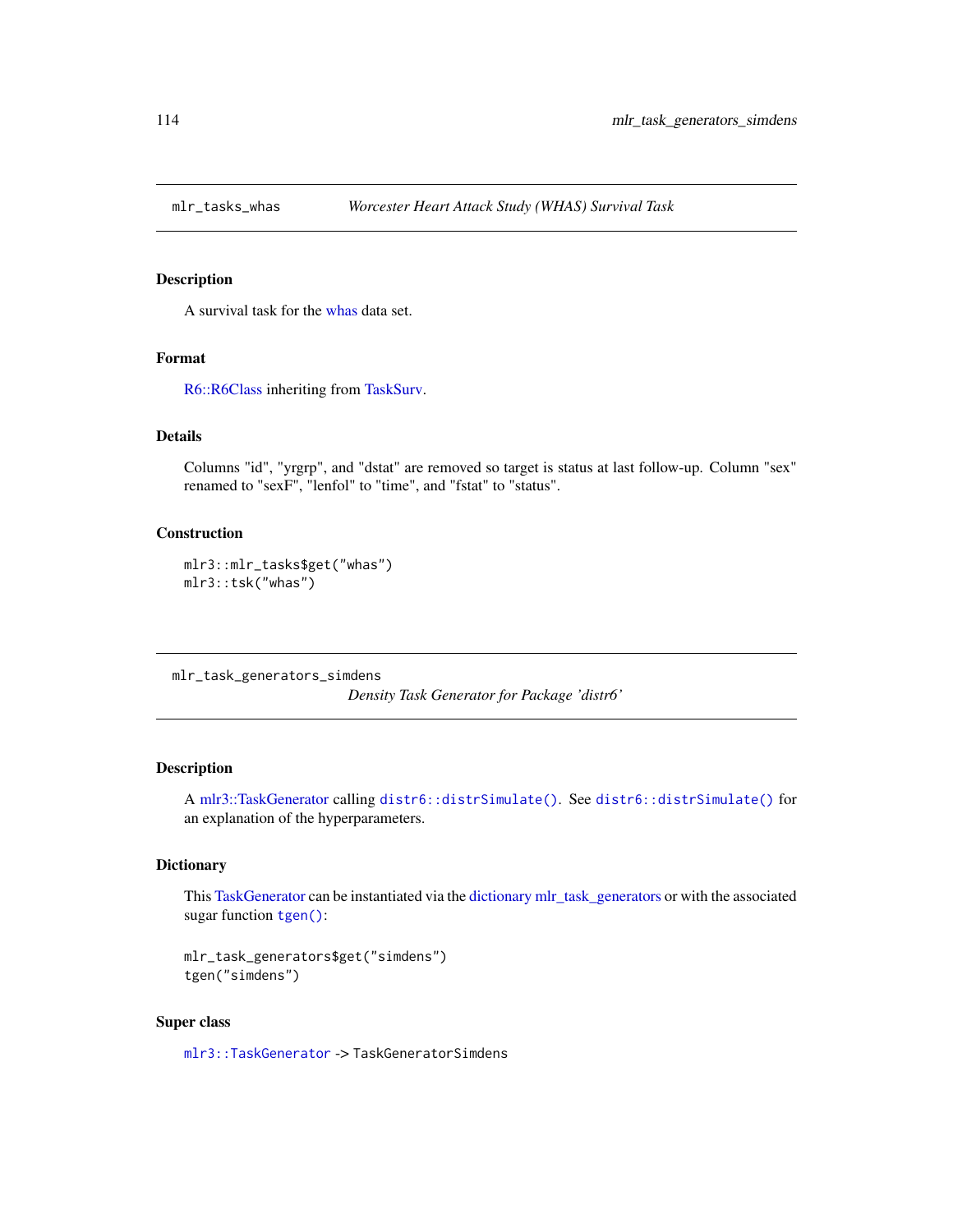# <span id="page-114-0"></span>**Methods**

#### Public methods:

- [TaskGeneratorSimdens\\$new\(\)](#page-8-0)
- [TaskGeneratorSimdens\\$clone\(\)](#page-9-0)

**Method** new(): Creates a new instance of this  $R6$  class.

*Usage:*

TaskGeneratorSimdens\$new()

Method clone(): The objects of this class are cloneable with this method.

*Usage:* TaskGeneratorSimdens\$clone(deep = FALSE) *Arguments:* deep Whether to make a deep clone.

#### See Also

[Dictionary](#page-0-0) of [TaskGenerators:](#page-0-0) [mlr3::mlr\\_task\\_generators](#page-0-0)

# Examples

```
generator = mlr3::mlr_task_generators$get("simdens")
task = generator$generate(20)
task$head()
```

```
mlr_task_generators_simsurv
```
*Survival Task Generator for Package 'simsurv'*

#### **Description**

A [mlr3::TaskGenerator](#page-0-0) calling [simsurv::simsurv\(\)](#page-0-0) from package [simsurv](https://CRAN.R-project.org/package=simsurv).

This generator currently only exposes a small subset of the flexibility of **[simsurv](https://CRAN.R-project.org/package=simsurv)**, and just creates a small data set with the following numerical covariates:

- treatment: Bernoulli distributed with log hazard ratio -0.5.
- height: Normally distributed with log hazard ratio 1.
- weight: normally distributed with log hazard ratio 0.

See simsurv:: simsurv() for an explanation of the hyperparameters.

# Dictionary

This [TaskGenerator](#page-0-0) can be instantiated via the [dictionary](#page-0-0) [mlr\\_task\\_generators](#page-0-0) or with the associated sugar function [tgen\(\)](#page-0-0):

```
mlr_task_generators$get("simsurv")
tgen("simsurv")
```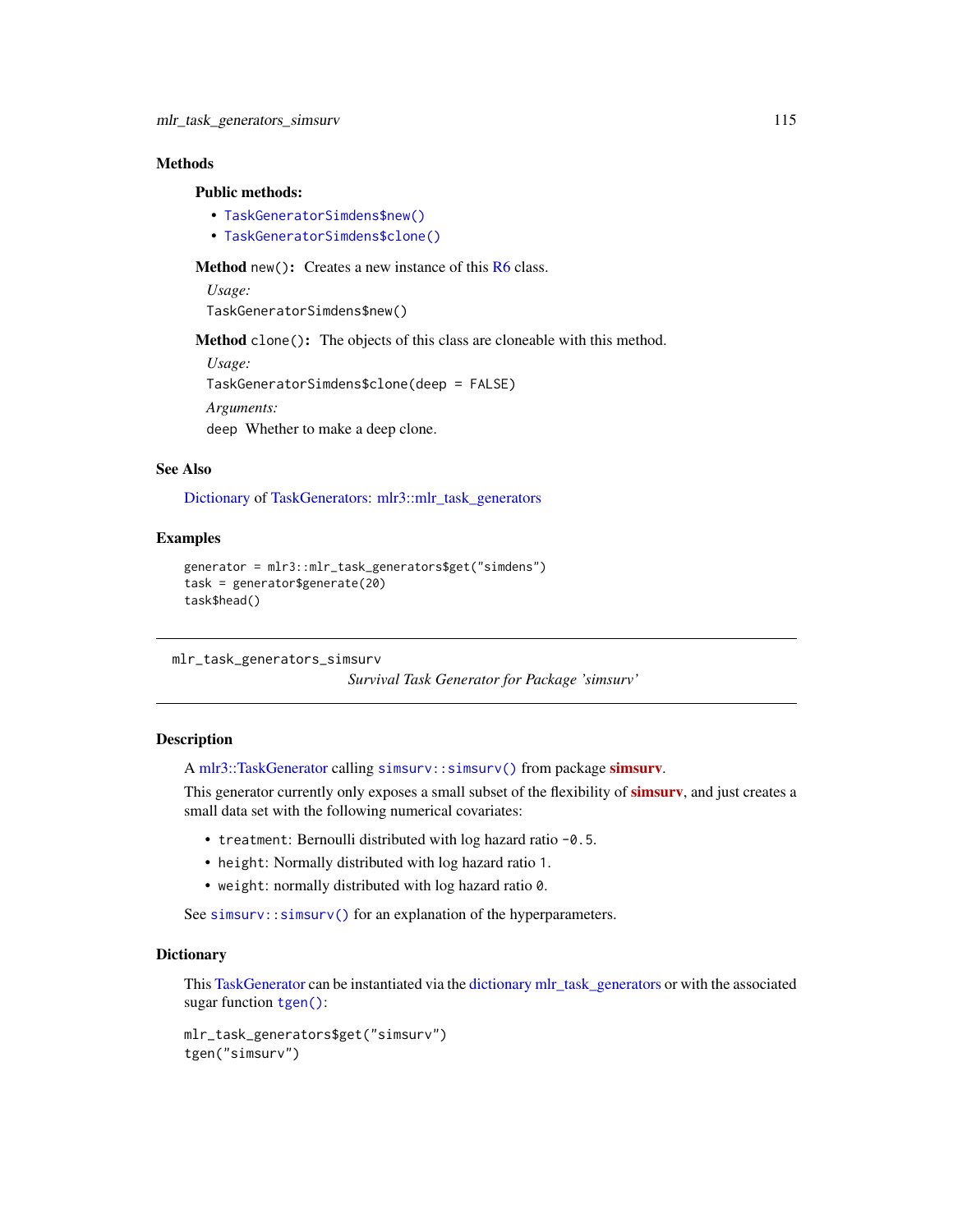#### <span id="page-115-0"></span>Super class

[mlr3::TaskGenerator](#page-0-0) -> TaskGeneratorSimsurv

# Methods

#### Public methods:

- [TaskGeneratorSimsurv\\$new\(\)](#page-8-0)
- [TaskGeneratorSimsurv\\$clone\(\)](#page-9-0)

Method new(): Creates a new instance of this [R6](#page-0-0) class.

*Usage:* TaskGeneratorSimsurv\$new()

Method clone(): The objects of this class are cloneable with this method.

*Usage:*

TaskGeneratorSimsurv\$clone(deep = FALSE)

*Arguments:*

deep Whether to make a deep clone.

# See Also

[Dictionary](#page-0-0) of [TaskGenerators:](#page-0-0) [mlr3::mlr\\_task\\_generators](#page-0-0)

#### Examples

```
if (requireNamespace("simsurv", quietly = TRUE)) {
generator = mlr3::mlr_task_generators$get("simsurv")
task = generator$generate(20)
task$head()
}
```
pecs *Prediction Error Curves for PredictionSurv and LearnerSurv*

# Description

Methods to plot prediction error curves (pecs) for either a [PredictionSurv](#page-124-0) object or a list of trained [LearnerSurvs](#page-9-1).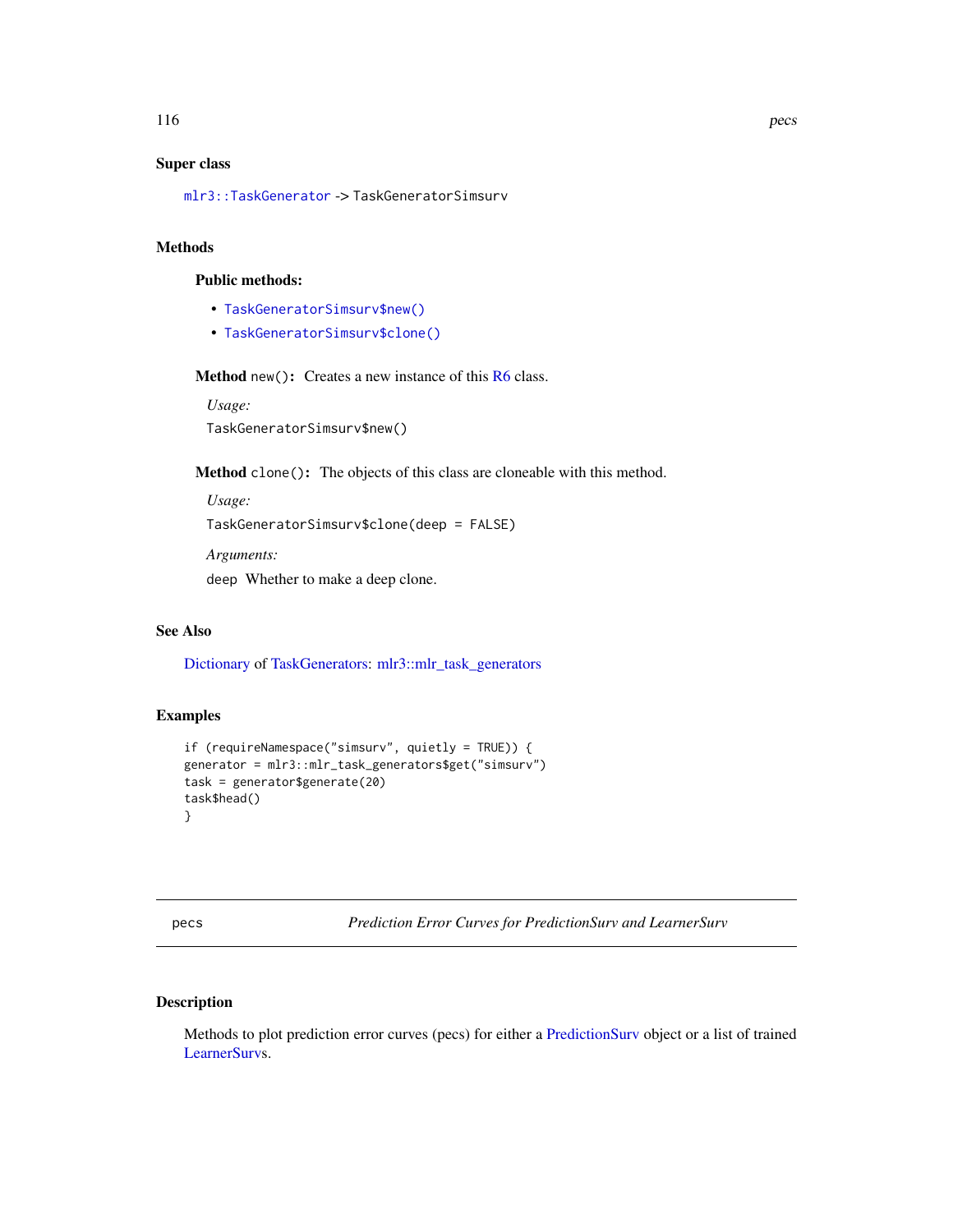# <span id="page-116-0"></span>Usage

```
pecs(x, measure = c("graf", "logloss"), times, n,eps = 1e-15, ...)## S3 method for class 'list'
pecs(
 x,
 measure = c("graf", "logloss"),
 times,
 n,
 eps = 1e-15,
  task = NULL,row_ids = NULL,
 newdata,
  ...
)
## S3 method for class 'PredictionSurv'
pecs(x, measure = c("graf", "logloss"), times, n,eps = 1e-15, ...)
```
# Arguments

| $\mathsf{x}$ | (PredictionSurv or list of LearnerSurvs)                                                                                      |
|--------------|-------------------------------------------------------------------------------------------------------------------------------|
| measure      | (character(1))<br>Either "graf" for MeasureSurvGraf, or "logloss" for MeasureSurvIntLogloss                                   |
| times        | (numeric())<br>If provided then either a vector of time-points to evaluate measure or a range of<br>time-points.              |
| n            | (integer())<br>If times is missing or given as a range, then n provide number of time-points to<br>evaluate measure over.     |
| eps          | (numeric())<br>Small error value to pass to MeasureSurvIntLogloss to prevent errors resulting<br>from a $log(0)$ calculation. |
| $\cdots$     | Additional arguments.                                                                                                         |
| task         | (TaskSurv)                                                                                                                    |
| row_ids      | (integer())<br>Passed to Learner\$predict.                                                                                    |
| newdata      | (data frame())<br>If not missing Learner\$predict_newdata is called instead of Learner\$predict.                              |

# Details

If times and n are missing then measure is evaluated over all observed time-points from the [Pre](#page-124-0)[dictionSurv](#page-124-0) or [TaskSurv](#page-127-0) object. If a range is provided for times without n, then all time-points between the range are returned.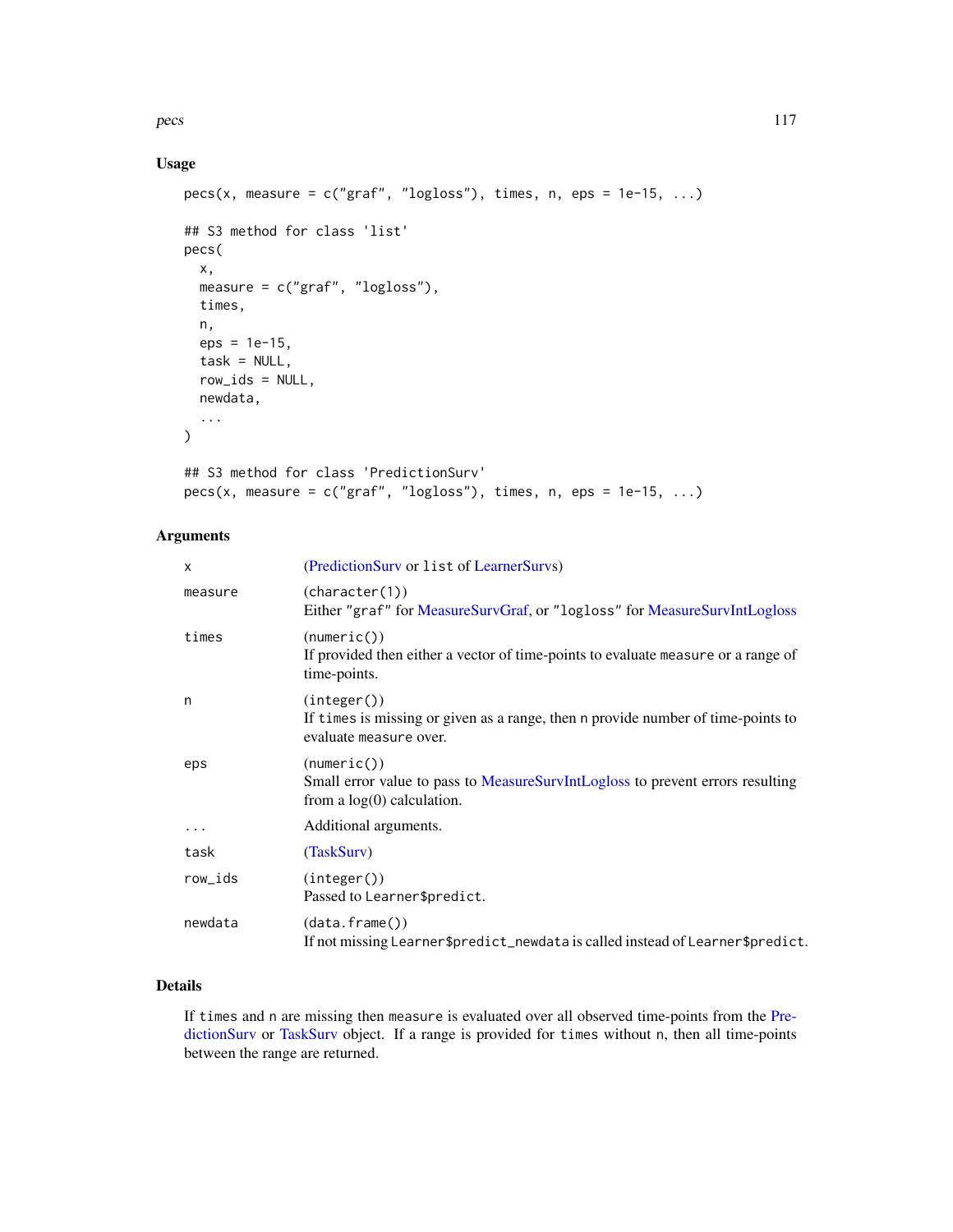#### <span id="page-117-1"></span>Examples

```
## Not run:
if (requireNamespace("ggplot2", quietly = TRUE)) {
#' library(mlr3)
task = tsk("rats")
# Prediction Error Curves for prediction object
learn = lrn("surv.coxph")
p = learn$train(task)$predict(task)
pecs(p)
pecs(p, measure = "logloss", times = c(20, 40, 60, 80)) +ggplot2::geom_point() +
  ggplot2::ggtitle("Logloss Prediction Error Curve for Cox PH")
# Access underlying data
x = pecs(p)x$data
# Prediction Error Curves for fitted learners
learns = lrns(c("surv.kaplan", "surv.coxph"))
lapply(learns, function(x) x$train(task))
pecs(learns, task = task, measure = "logloss", times = c(20, 90), n = 10)
}
## End(Not run)
```
<span id="page-117-0"></span>PipeOpPredTransformer *PipeOpPredTransformer*

#### Description

Parent class for [PipeOps](#page-0-0) that transform [Prediction](#page-0-0) objects to different types.

#### Input and Output Channels

[PipeOpPredTransformer](#page-117-0) has one input and output channel named "input" and "output". In training and testing these expect and produce [mlr3::Prediction](#page-0-0) objects with the type depending on the transformers.

#### State

The \$state is a named list with the \$state elements

- inpredtypes: Predict types in the input prediction object during training.
- outpredtypes : Predict types in the input prediction object during prediction, checked against inpredtypes.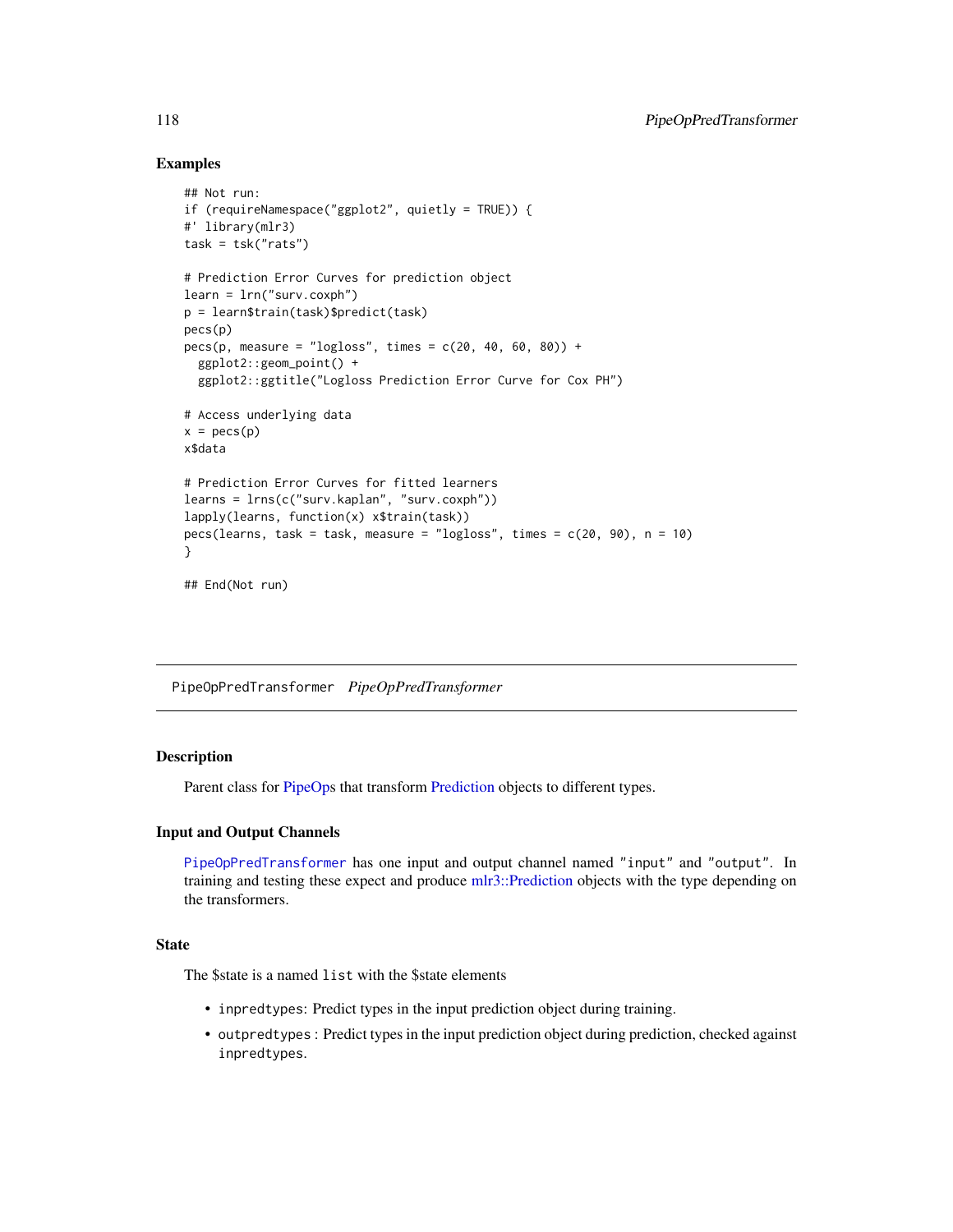# <span id="page-118-0"></span>Internals

Classes inheriting from [PipeOpPredTransformer](#page-117-0) transform [Prediction](#page-0-0) objects from one class (e.g. regr, classif) to another.

#### Super classes

[mlr3pipelines::PipeOp](#page-0-0) -> [mlr3proba::PipeOpTransformer](#page-0-0) -> PipeOpPredTransformer

#### Methods

#### Public methods:

- [PipeOpPredTransformer\\$new\(\)](#page-8-0)
- [PipeOpPredTransformer\\$clone\(\)](#page-9-0)

**Method** new( $)$ : Creates a new instance of this  $R6$  class.

```
Usage:
PipeOpPredTransformer$new(
  id,
 param_set = ParamSet$new(),
 param_values = list(),
 package = character(0),
  input = data_table(),output = data.table()
)
```

```
Arguments:
```
id (character(1))

Identifier of the resulting object.

```
param_set (paradox::ParamSet)
   Set of hyperparameters.
```
param\_vals (list())

List of hyperparameter settings, overwriting the hyperparameter settings that would otherwise be set during construction.

packages (character())

Set of required packages. A warning is signaled by the constructor if at least one of the packages is not installed, but loaded (not attached) later on-demand via [requireNamespace\(\)](#page-0-0).

input [data.table::data.table](#page-0-0)

data.table with columns name (character), train (character), predict (character). Sets the \$input slot, see [PipeOp.](#page-0-0)

```
output data.table::data.table
```
data.table with columns name (character), train (character), predict (character). Sets the \$output slot, see [PipeOp.](#page-0-0)

Method clone(): The objects of this class are cloneable with this method.

*Usage:*

PipeOpPredTransformer\$clone(deep = FALSE)

*Arguments:*

deep Whether to make a deep clone.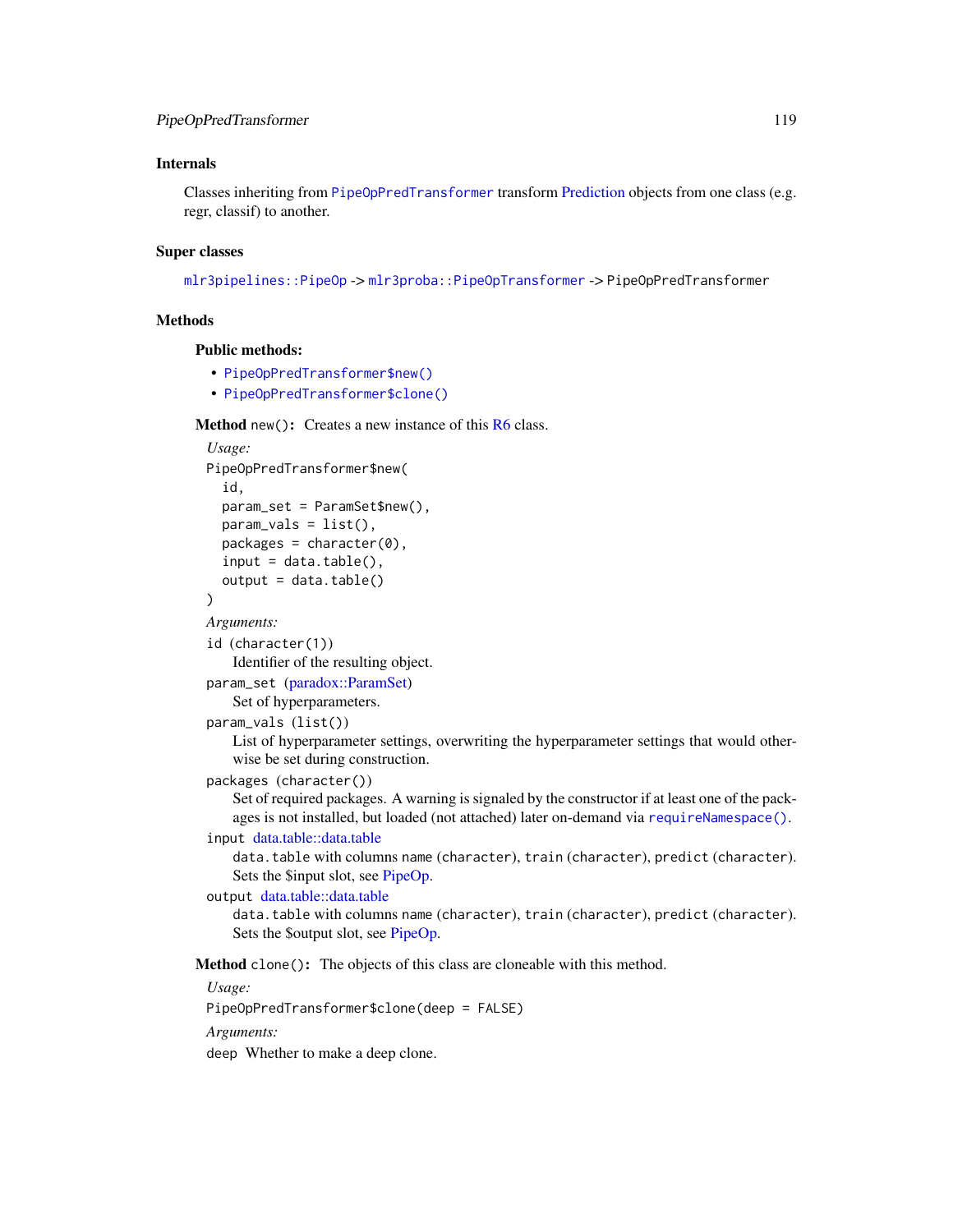# <span id="page-119-1"></span>See Also

Other PipeOps: [PipeOpTaskTransformer](#page-119-0), [PipeOpTransformer](#page-120-0), [mlr\\_pipeops\\_survavg](#page-99-0), [mlr\\_pipeops\\_trafopred\\_regrsurv](#page-100-0), [mlr\\_pipeops\\_trafopred\\_survregr](#page-102-0), [mlr\\_pipeops\\_trafotask\\_regrsurv](#page-104-0), [mlr\\_pipeops\\_trafotask\\_survregr](#page-105-0) Other Transformers: [PipeOpTaskTransformer](#page-119-0), [PipeOpTransformer](#page-120-0)

<span id="page-119-0"></span>PipeOpTaskTransformer *PipeOpTaskTransformer*

#### **Description**

Parent class for [PipeOps](#page-0-0) that transform task objects top different types.

#### Input and Output Channels

[PipeOpTaskTransformer](#page-119-0) has one input and output channel named "input" and "output". In training and testing these expect and produce [mlr3::Task](#page-0-0) objects with the type depending on the transformers.

# **State**

```
The $state is left empty (list()).
```
# Internals

The commonality of methods using [PipeOpTaskTransformer](#page-119-0) is that they take a [mlr3::Task](#page-0-0) of one class and transform it to another class. This usually involves transformation of the data, which can be controlled via parameters.

#### Super classes

[mlr3pipelines::PipeOp](#page-0-0) -> [mlr3proba::PipeOpTransformer](#page-0-0) -> PipeOpTaskTransformer

#### Methods

# Public methods:

- [PipeOpTaskTransformer\\$new\(\)](#page-8-0)
- [PipeOpTaskTransformer\\$clone\(\)](#page-9-0)

Method new(): Creates a new instance of this [R6](#page-0-0) class.

```
Usage:
PipeOpTaskTransformer$new(
  id,
 param_set = ParamSet$new(),
 param\_vals = list(),
 packages = character(0),
  input,
  output
)
```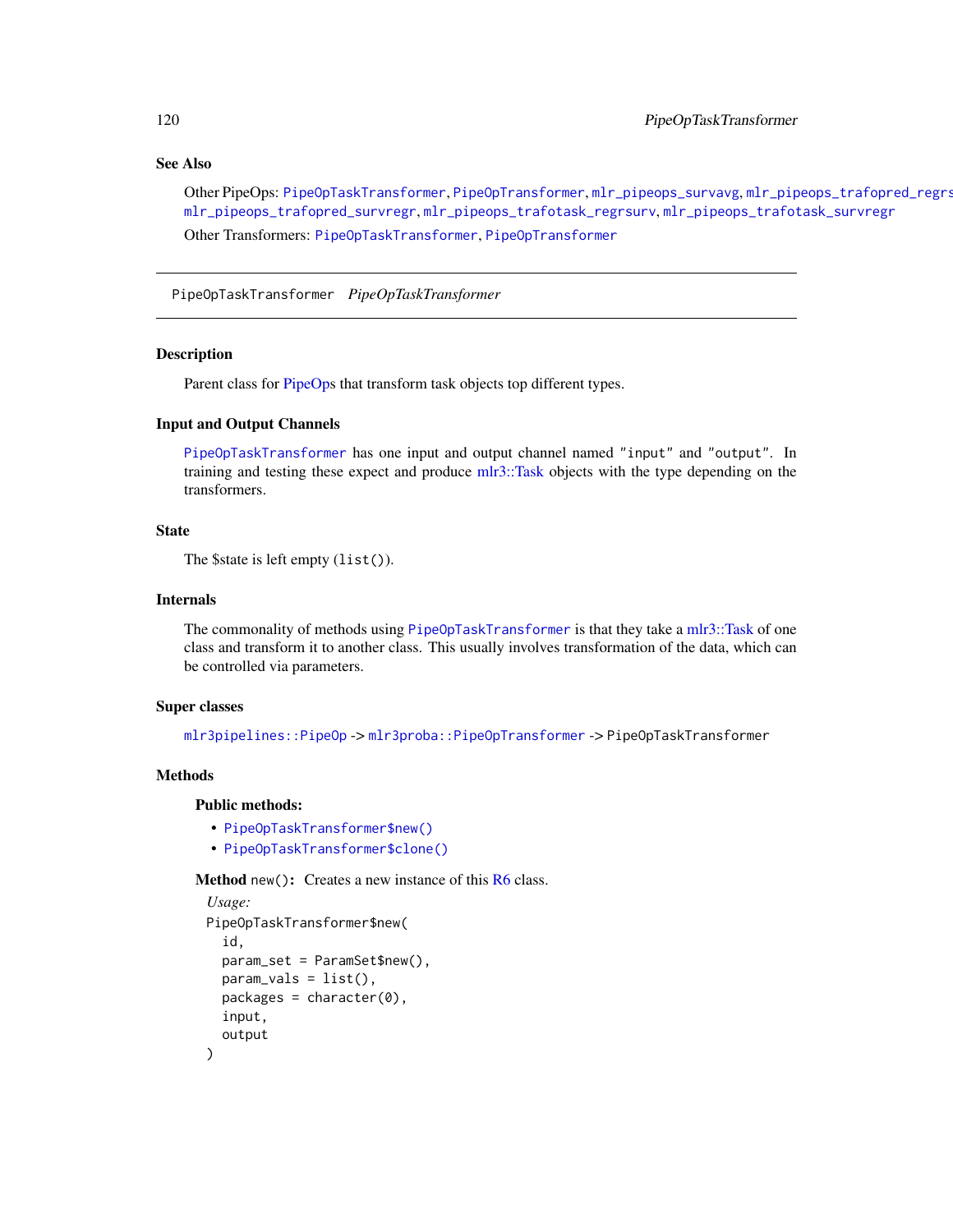#### <span id="page-120-1"></span>*Arguments:*

```
id (character(1))
   Identifier of the resulting object.
param_set (paradox::ParamSet)
```
# Set of hyperparameters.

```
param_vals (list())
```
List of hyperparameter settings, overwriting the hyperparameter settings that would otherwise be set during construction.

```
packages (character())
```
Set of required packages. A warning is signaled by the constructor if at least one of the packages is not installed, but loaded (not attached) later on-demand via [requireNamespace\(\)](#page-0-0).

```
input data.table::data.table
```
data.table with columns name (character), train (character), predict (character). Sets the \$input slot, see [PipeOp.](#page-0-0)

# output [data.table::data.table](#page-0-0)

data.table with columns name (character), train (character), predict (character). Sets the \$output slot, see [PipeOp.](#page-0-0)

Method clone(): The objects of this class are cloneable with this method.

*Usage:*

PipeOpTaskTransformer\$clone(deep = FALSE)

*Arguments:*

deep Whether to make a deep clone.

# See Also

Other PipeOps: [PipeOpPredTransformer](#page-117-0), [PipeOpTransformer](#page-120-0), [mlr\\_pipeops\\_survavg](#page-99-0), [mlr\\_pipeops\\_trafopred\\_regrsurv](#page-100-0), [mlr\\_pipeops\\_trafopred\\_survregr](#page-102-0), [mlr\\_pipeops\\_trafotask\\_regrsurv](#page-104-0), [mlr\\_pipeops\\_trafotask\\_survregr](#page-105-0) Other Transformers: [PipeOpPredTransformer](#page-117-0), [PipeOpTransformer](#page-120-0)

<span id="page-120-0"></span>PipeOpTransformer *PipeOpTransformer*

# Description

Parent class for [PipeOps](#page-0-0) that transform [Task](#page-0-0) and [Prediction](#page-0-0) objects to different types.

#### Input and Output Channels

Determined by child classes.

#### **State**

The \$state is left empty (list()).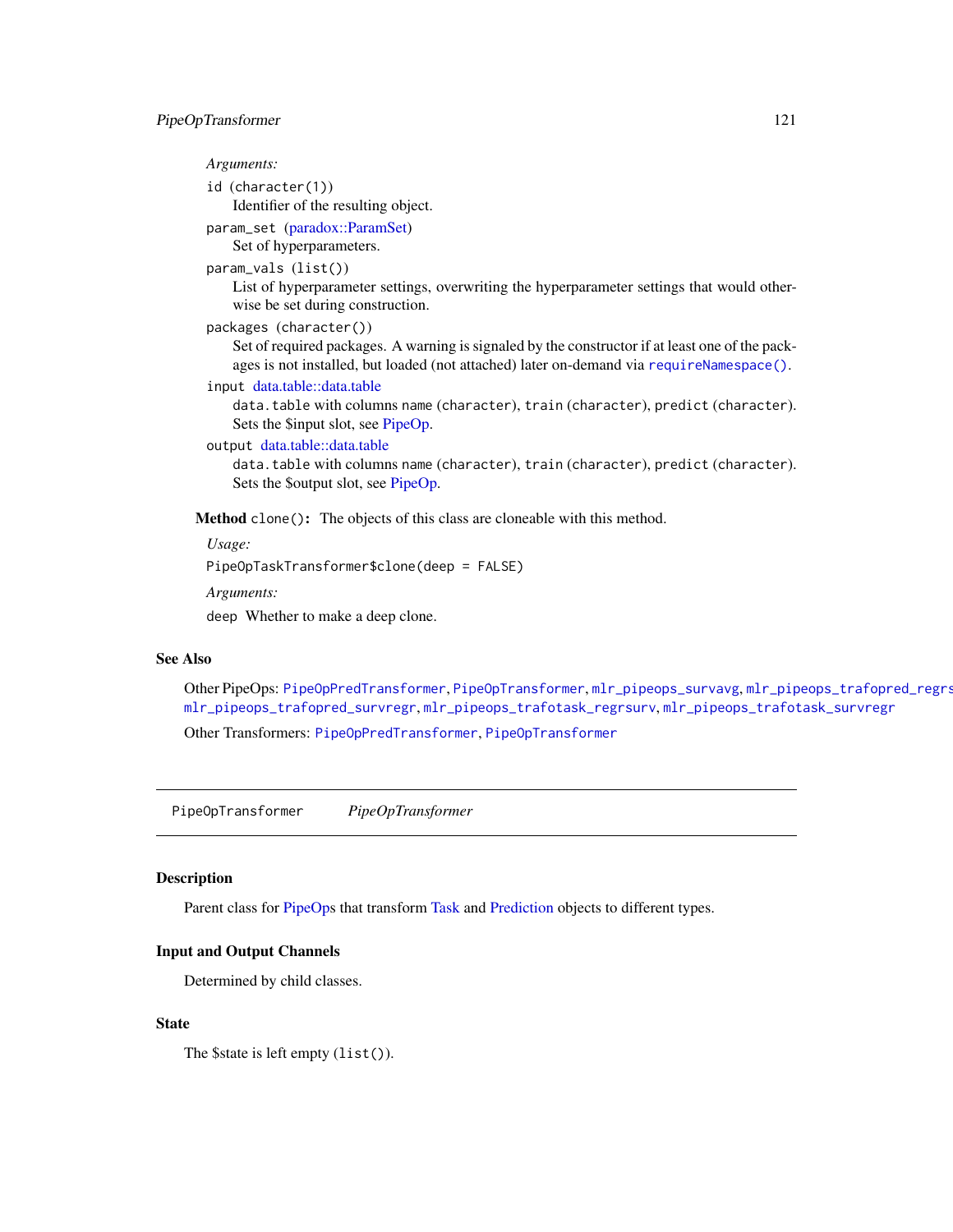# <span id="page-121-0"></span>Internals

The commonality of methods using [PipeOpTransformer](#page-120-0) is that they take a [Task](#page-0-0) or [Prediction](#page-0-0) of one type (e.g. regr or classif) and transform it to another type.

#### Super class

[mlr3pipelines::PipeOp](#page-0-0) -> PipeOpTransformer

#### Methods

Public methods:

- [PipeOpTransformer\\$new\(\)](#page-8-0)
- [PipeOpTransformer\\$clone\(\)](#page-9-0)

**Method** new( $)$ : Creates a new instance of this  $R6$  class.

```
Usage:
PipeOpTransformer$new(
  id,
 param_set = ParamSet$new(),
 param_values = list(),
 packages = character(),
  input = data_table(),output = data.table()
)
```
*Arguments:*

id (character(1))

Identifier of the resulting object.

```
param_set (paradox::ParamSet)
   Set of hyperparameters.
```
param\_vals (list())

List of hyperparameter settings, overwriting the hyperparameter settings that would otherwise be set during construction.

packages (character())

Set of required packages. A warning is signaled by the constructor if at least one of the packages is not installed, but loaded (not attached) later on-demand via [requireNamespace\(\)](#page-0-0).

input [data.table::data.table](#page-0-0)

data.table with columns name (character), train (character), predict (character). Sets the \$input slot, see [PipeOp.](#page-0-0)

```
output data.table::data.table
```
data.table with columns name (character), train (character), predict (character). Sets the \$output slot, see [PipeOp.](#page-0-0)

Method clone(): The objects of this class are cloneable with this method.

*Usage:*

PipeOpTransformer\$clone(deep = FALSE)

*Arguments:*

deep Whether to make a deep clone.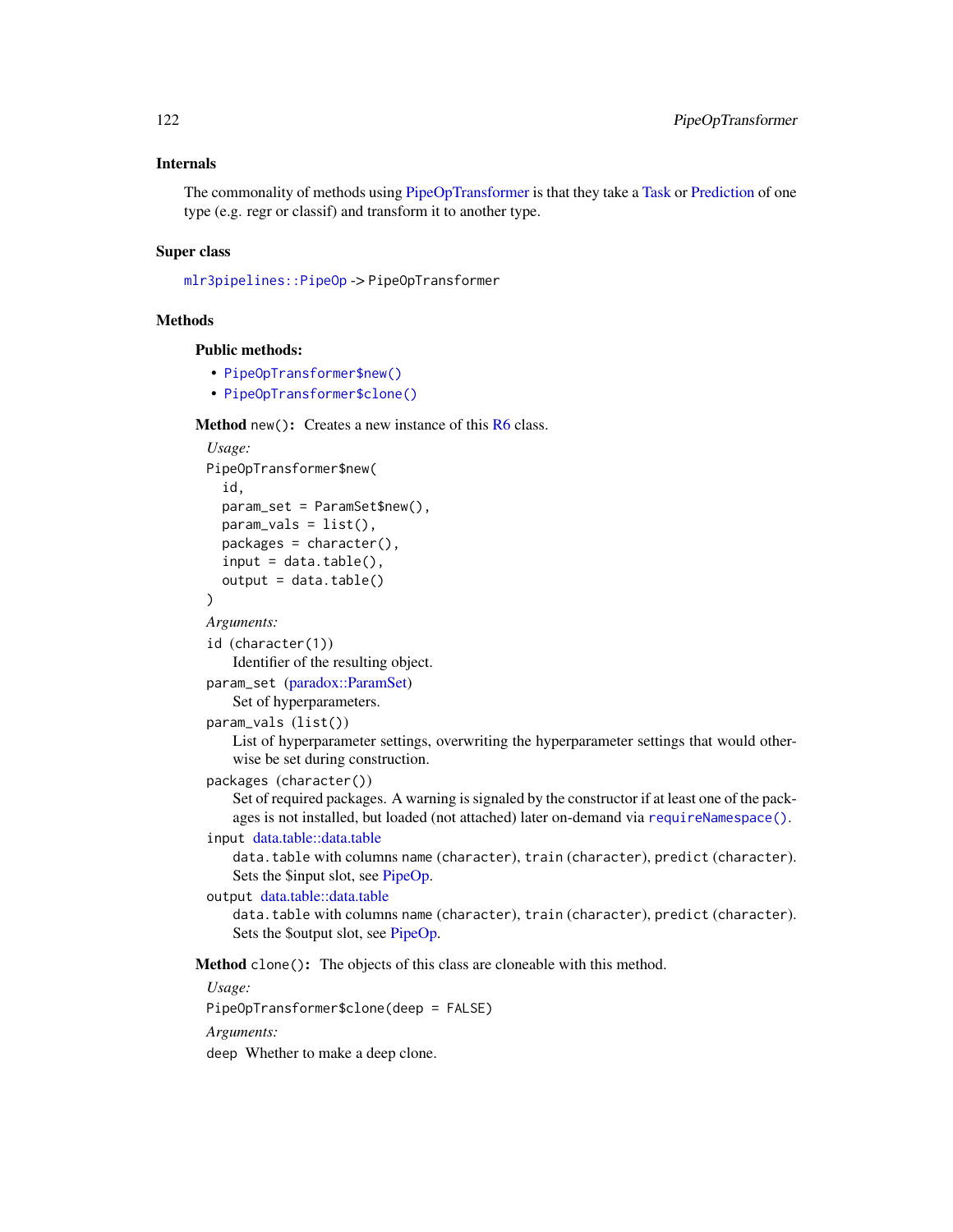# <span id="page-122-0"></span>plot.LearnerSurv 123

# See Also

Other PipeOps: [PipeOpPredTransformer](#page-117-0), [PipeOpTaskTransformer](#page-119-0), [mlr\\_pipeops\\_survavg](#page-99-0), mlr\_pipeops\_trafopred\_regre [mlr\\_pipeops\\_trafopred\\_survregr](#page-102-0), [mlr\\_pipeops\\_trafotask\\_regrsurv](#page-104-0), [mlr\\_pipeops\\_trafotask\\_survregr](#page-105-0) Other Transformers: [PipeOpPredTransformer](#page-117-0), [PipeOpTaskTransformer](#page-119-0)

plot.LearnerSurv *Visualization of fitted* LearnerSurv *objects*

# Description

Wrapper around predict.LearnerSurv and plot.VectorDistribution.

#### Usage

```
## S3 method for class 'LearnerSurv'
plot(
 x,
  task,
  fun = c("survival", "pdf", "cdf", "quantile", "hazard", "cumhazard"),
  row\_ids = NULL,newdata,
  ...
)
```
# Arguments

| $\mathsf{x}$ | (LearnerSurv)                                                                                     |
|--------------|---------------------------------------------------------------------------------------------------|
| task         | (TaskSury)                                                                                        |
| fun          | (character)<br>Passed to distr6::plot.VectorDistribution                                          |
| row_ids      | (integer())<br>Passed to Learner\$predict                                                         |
| newdata      | (data, frame())<br>If not missing Learner\$predict_newdata is called instead of Learner\$predict. |
| $\ddotsc$    | Additional arguments passed to distr6::plot.VectorDistribution                                    |

# Examples

```
## Not run:
library(mlr3)
task = tsk("rats")
```

```
# Prediction Error Curves for prediction object
learn = lrn("surv.coxph")
learn$train(task)
```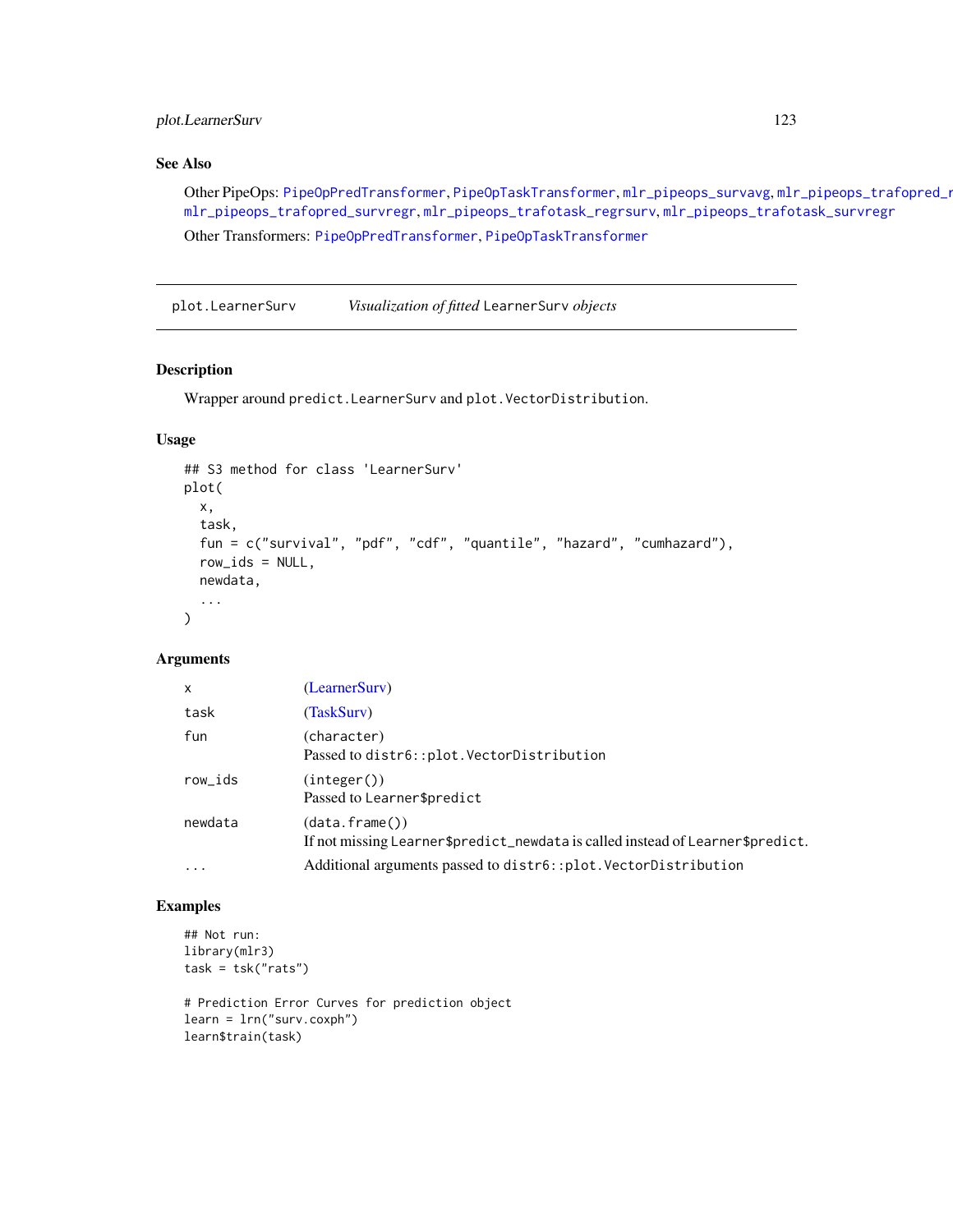```
plot(learn, task, "survival", ind = 10)
plot(learn, task, "survival", row_ids = 1:5)
plot(learn, task, "survival", newdata = task$data()[1:5, ])
plot(learn, task, "survival", newdata = task$data()[1:5, ], ylim = c(0, 1))
## End(Not run)
```
<span id="page-123-0"></span>PredictionDens *Prediction Object for Density*

# Description

This object stores the predictions returned by a learner of class [LearnerDens.](#page-7-1) The task\_type is set to "dens".

# Super class

[mlr3::Prediction](#page-0-0) -> PredictionDens

# Active bindings

pdf (numeric())

Access the stored predicted probability density function.

cdf (numeric()) Access the stored predicted cumulative distribution function.

#### Methods

#### Public methods:

- [PredictionDens\\$new\(\)](#page-8-0)
- [PredictionDens\\$clone\(\)](#page-9-0)

Method new(): Creates a new instance of this [R6](#page-0-0) class.

#### *Usage:*

```
PredictionDens$new(
  task = NULL,row_ids = task$row_ids,
  pdf = NULL,
  cdf = NULL,check = TRUE
\mathcal{L}Arguments:
```

```
task (TaskSurv)
```
Task, used to extract defaults for row\_ids.

row\_ids (integer())

Row ids of the predicted observations, i.e. the row ids of the test set.

<span id="page-123-1"></span>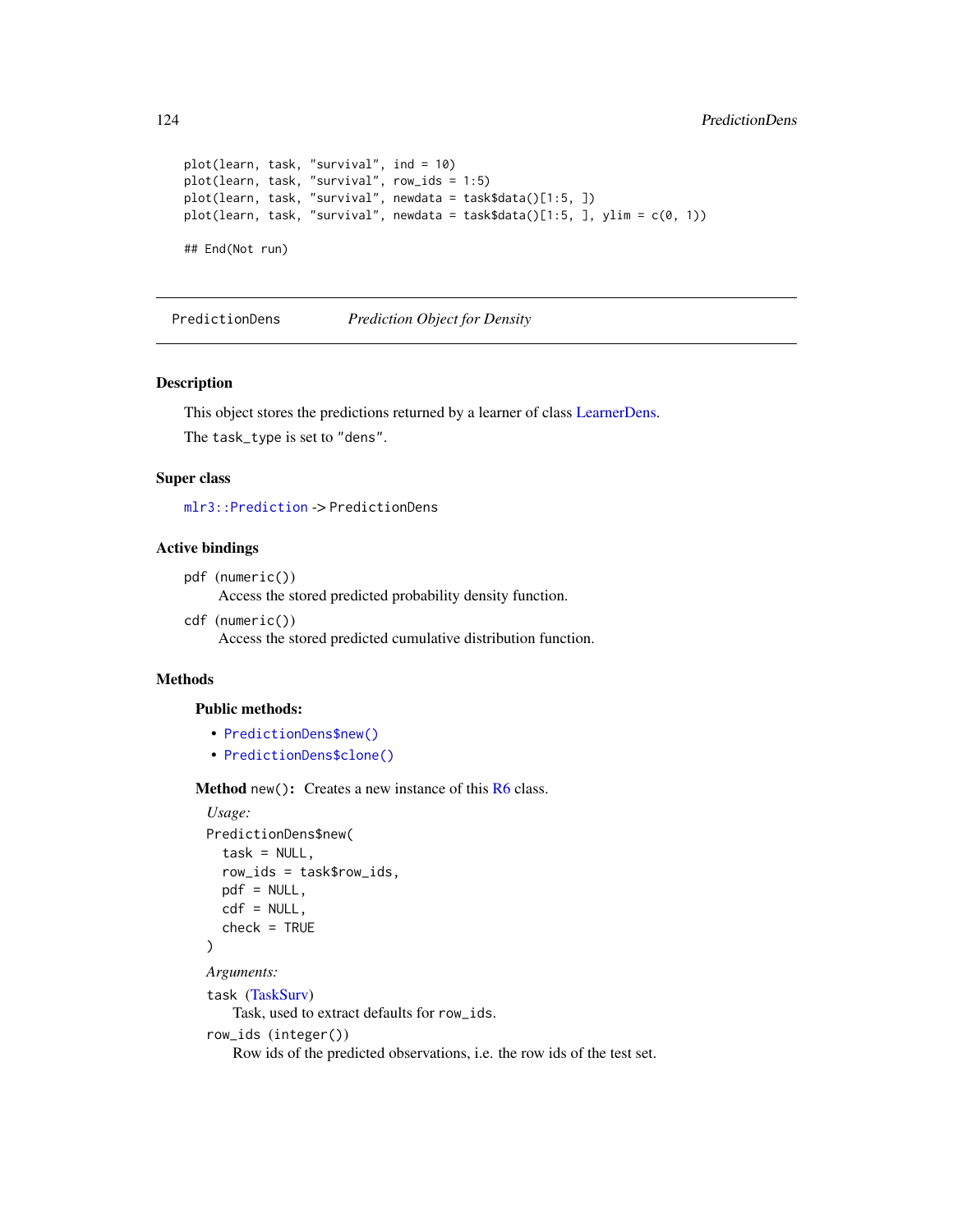# <span id="page-124-1"></span>PredictionSurv 125

```
pdf (numeric())
```
Numeric vector of estimated probability density function, evaluated at values in test set. One element for each observation in the test set.

cdf (numeric())

Numeric vector of estimated cumulative distribution function, evaluated at values in test set. One element for each observation in the test set.

check (logical(1))

If TRUE, performs argument checks and predict type conversions.

Method clone(): The objects of this class are cloneable with this method.

*Usage:*

PredictionDens\$clone(deep = FALSE)

*Arguments:*

deep Whether to make a deep clone.

#### See Also

Other Prediction: [PredictionSurv](#page-124-0)

#### Examples

```
library(mlr3)
task = mlr_tasks$get("precip")
learner = mlr_learners$get("dens.hist")
p = learner$train(task)$predict(task)
head(as.data.table(p))
```
<span id="page-124-0"></span>PredictionSurv *Prediction Object for Survival*

# Description

This object stores the predictions returned by a learner of class [LearnerSurv.](#page-9-1)

The task\_type is set to "surv".

# Super class

[mlr3::Prediction](#page-0-0) -> PredictionSurv

#### Active bindings

```
truth (Surv)
    True (observed) outcome.
crank (numeric())
     Access the stored predicted continuous ranking.
```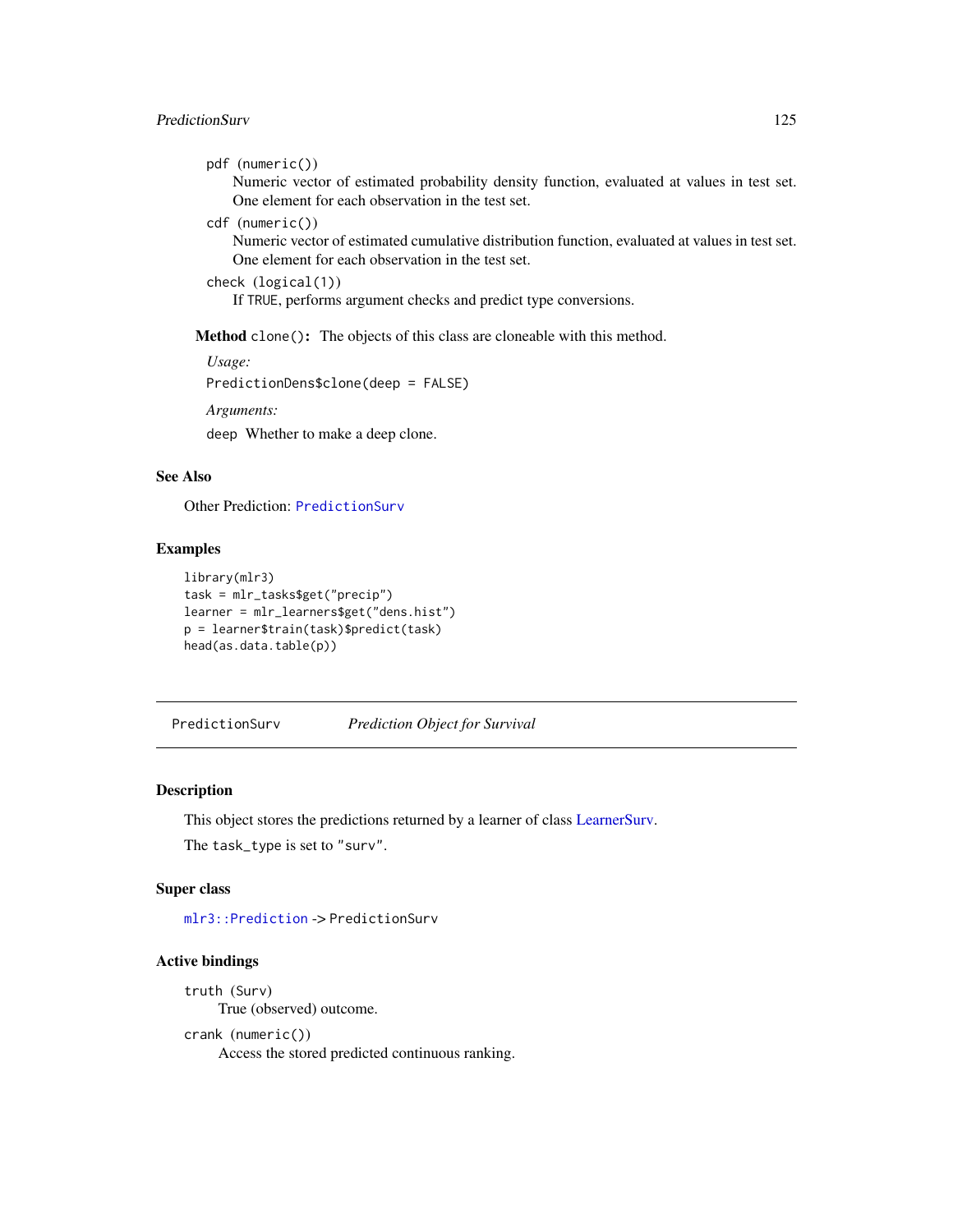```
distr (VectorDistribution)
     Access the stored predicted survival distribution.
```
- lp (numeric()) Access the stored predicted linear predictor.
- response (numeric()) Access the stored predicted survival time.

# Methods

#### Public methods:

- [PredictionSurv\\$new\(\)](#page-8-0)
- [PredictionSurv\\$clone\(\)](#page-9-0)

**Method** new(): Creates a new instance of this  $R6$  class.

```
Usage:
PredictionSurv$new(
 task = NULL,row_ids = task$row_ids,
  truth = task$truth(),
 crank = NULL,distr = NULL,
 lp = NULL,response = NULL,
 check = TRUE)
```
*Arguments:*

```
task (TaskSurv)
```
Task, used to extract defaults for row\_ids and truth.

```
row_ids (integer())
```
Row ids of the predicted observations, i.e. the row ids of the test set.

```
truth (survival::Surv())
```
True (observed) response.

crank (numeric())

Numeric vector of predicted continuous rankings (or relative risks). One element for each observation in the test set. For a pair of continuous ranks, a higher rank indicates that the observation is more likely to experience the event.

```
distr (VectorDistribution)
```
[VectorDistribution](#page-0-0) from [distr6](https://CRAN.R-project.org/package=distr6). Each individual distribution in the vector represents the random variable 'survival time' for an individual observation.

```
lp (numeric())
```
Numeric vector of linear predictor scores. One element for each observation in the test set.  $lp = X\beta$  where X is a matrix of covariates and  $\beta$  is a vector of estimated coefficients.

```
response (numeric())
```
Numeric vector of predicted survival times. One element for each observation in the test set.

<span id="page-125-0"></span>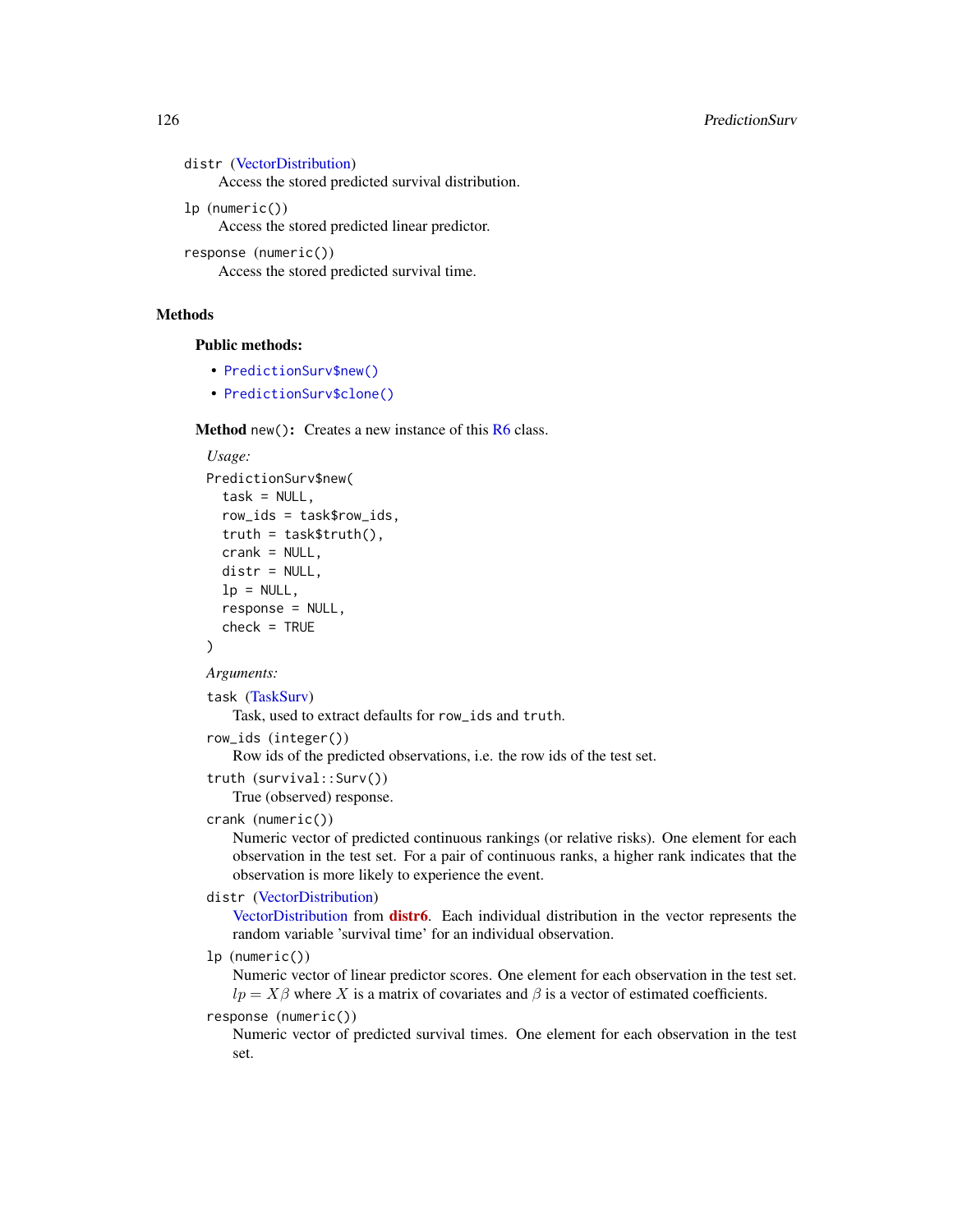#### <span id="page-126-1"></span>TaskDens 127

check (logical(1)) If TRUE, performs argument checks and predict type conversions.

Method clone(): The objects of this class are cloneable with this method.

```
Usage:
PredictionSurv$clone(deep = FALSE)
Arguments:
deep Whether to make a deep clone.
```
# See Also

Other Prediction: [PredictionDens](#page-123-0)

#### Examples

```
if (requireNamespace("rpart", quietly = TRUE)) {
library(mlr3)
task = tsk("rats")
learner = mlr_learners$get("surv.rpart")
p = learner$train(task, row_ids = 1:20)$predict(task, row_ids = 21:30)
head(as.data.table(p))
}
```
<span id="page-126-0"></span>

TaskDens *Density Task*

#### Description

This task specializes [TaskUnsupervised](#page-0-0) for density estimation problems. The data in backend should be a numeric vector or a one column matrix-like object. The task\_type is set to "density".

Predefined tasks are stored in the [dictionary](#page-0-0) [mlr\\_tasks.](#page-0-0)

#### Super classes

[mlr3::Task](#page-0-0) -> [mlr3::TaskUnsupervised](#page-0-0) -> TaskDens

# Methods

# Public methods:

- [TaskDens\\$new\(\)](#page-8-0)
- [TaskDens\\$clone\(\)](#page-9-0)

Method new(): Creates a new instance of this [R6](#page-0-0) class.

*Usage:*

TaskDens\$new(id, backend)

*Arguments:*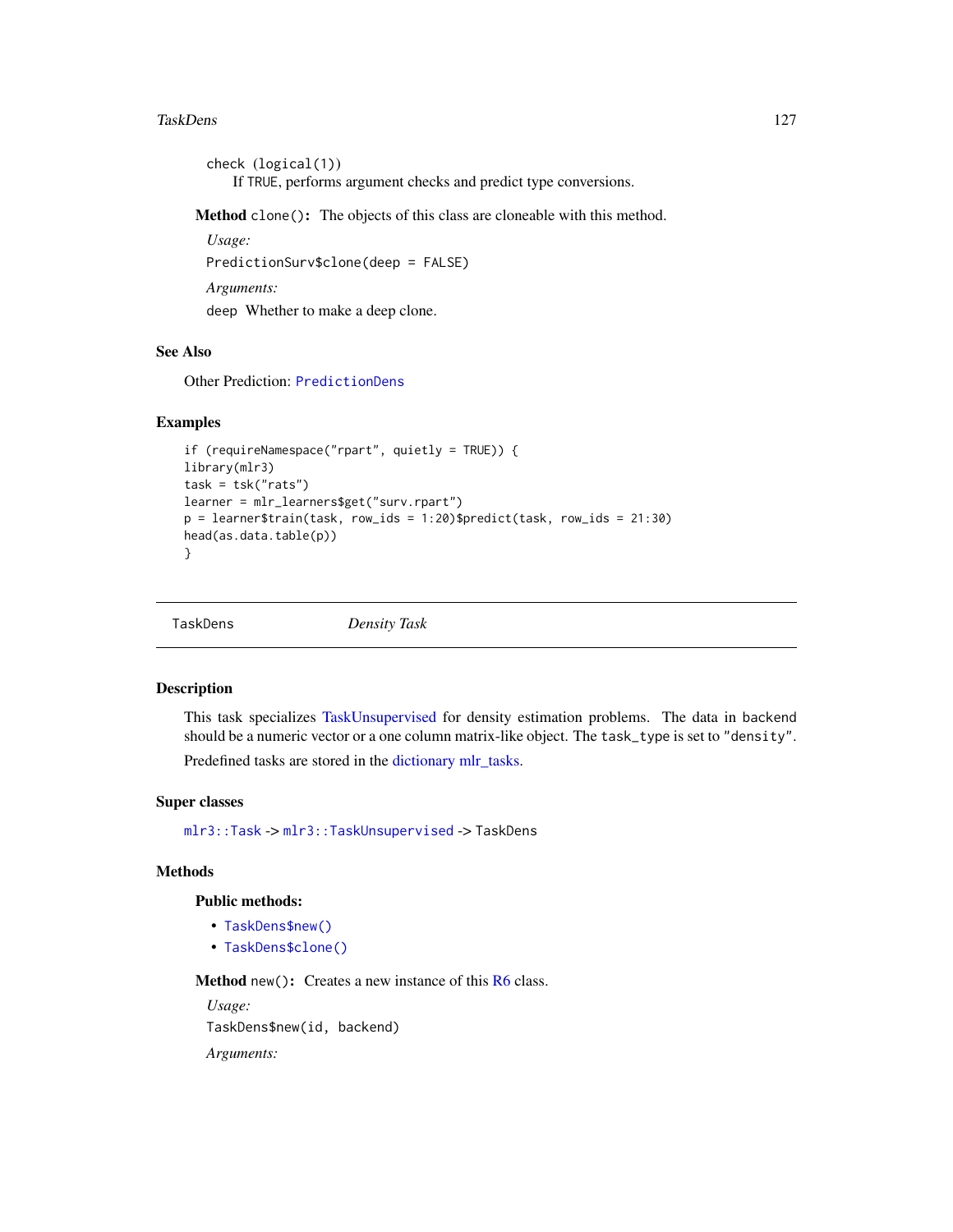```
id (character(1))
    Identifier for the new instance.
```
#### backend [\(DataBackend\)](#page-0-0)

Either a [DataBackend,](#page-0-0) a matrix-like object, or a numeric vector. If weights are used then two columns expected, otherwise one column. The weight column must be clearly specified (via [Task]\$col\_roles) or the learners will break.

Method clone(): The objects of this class are cloneable with this method.

*Usage:*

TaskDens\$clone(deep = FALSE)

*Arguments:*

deep Whether to make a deep clone.

# See Also

Other Task: [TaskSurv](#page-127-0)

#### Examples

```
task = TaskDens$new("precip", backend = precip)
task$task_type
```
<span id="page-127-0"></span>TaskSurv *Survival Task*

#### Description

This task specializes [mlr3::Task](#page-0-0) and [mlr3::TaskSupervised](#page-0-0) for possibly-censored survival problems. The target is comprised of survival times and an event indicator. Predefined tasks are stored in [mlr3::mlr\\_tasks.](#page-0-0)

The task\_type is set to "surv".

#### Super classes

[mlr3::Task](#page-0-0) -> [mlr3::TaskSupervised](#page-0-0) -> TaskSurv

# Active bindings

```
censtype character(1)
```
Returns the type of censoring, one of "right", "left", "counting", "interval", "interval2" or "mstate".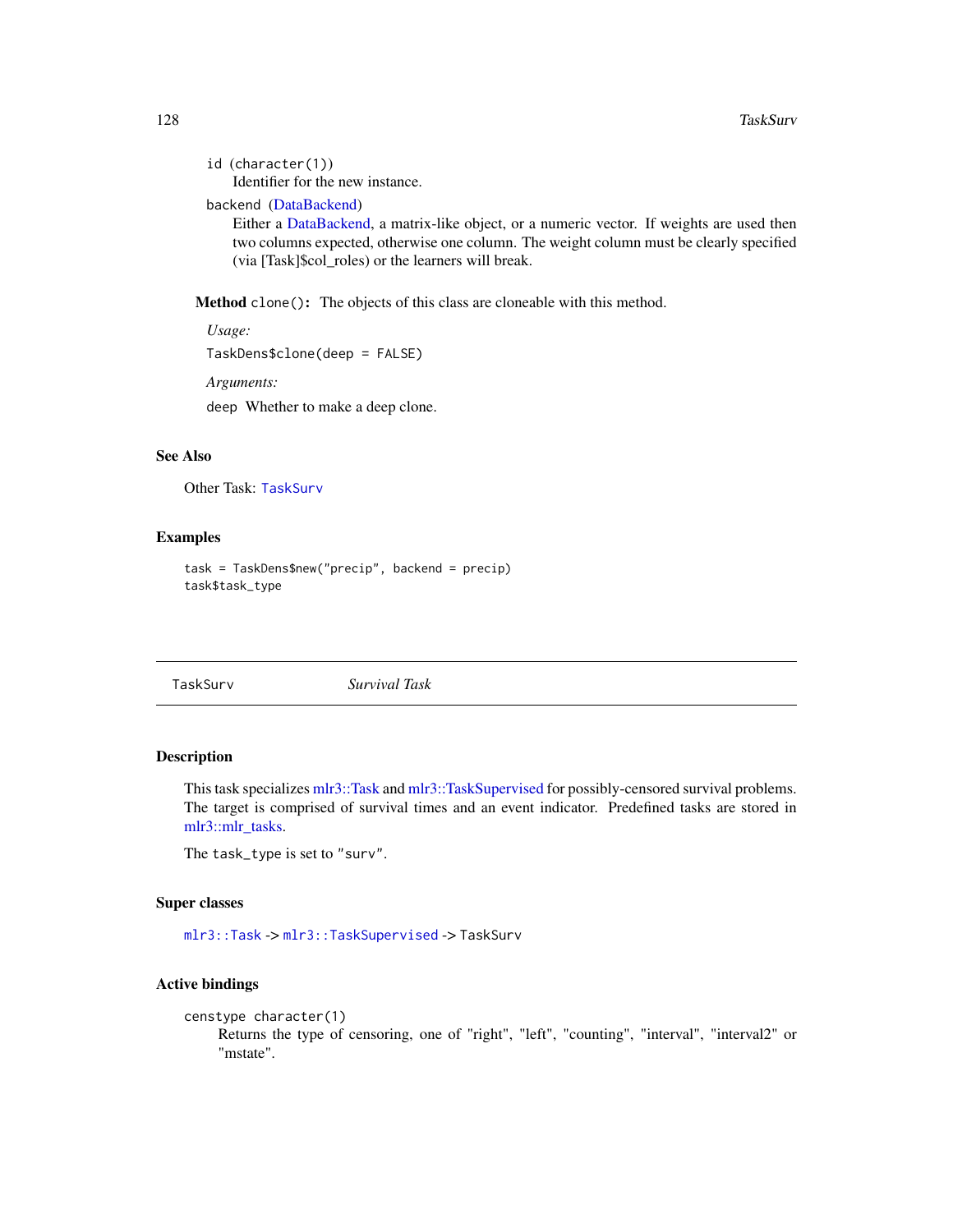#### <span id="page-128-2"></span>TaskSurv 129

# **Methods**

# Public methods:

- [TaskSurv\\$new\(\)](#page-8-0)
- [TaskSurv\\$truth\(\)](#page-128-0)
- [TaskSurv\\$formula\(\)](#page-128-1)
- [TaskSurv\\$clone\(\)](#page-9-0)

#### **Method** new( $)$ : Creates a new instance of this  $R6$  class.

```
Usage:
TaskSurv$new(
  id,
 backend,
 time,
 event,
 time2,
  type = c("right", "left", "counting", "interval", "interval2", "mstate")
\lambda
```
#### *Arguments:*

id (character(1)) Identifier for the new instance.

backend [\(DataBackend\)](#page-0-0)

Either a [DataBackend,](#page-0-0) or any object which is convertible to a [DataBackend](#page-0-0) with as\_data\_backend(). E.g., a data.frame() will be converted to a [DataBackendDataTable.](#page-0-0)

```
time (character(1))
```
Name of the column for event time if data is right censored, otherwise starting time if interval censored.

```
event (character(1))
```
Name of the column giving the event indicator. If data is right censored then "0"/FALSE means alive (no event), "1"/TRUE means dead (event). If type is "interval" then "0" means right censored, "1" means dead (event), "2" means left censored, and "3" means interval censored. If type is "interval2" then event is ignored.

```
time2 (character(1))
```
Name of the column for ending time for interval censored data, otherwise ignored.

```
type (character(1))
```
Name of the column giving the type of censoring. Default is 'right' censoring.

<span id="page-128-0"></span>Method truth(): True response for specified row\_ids. Format depends on the task type. Defaults to all rows with role "use".

*Usage:*

TaskSurv\$truth(rows = NULL)

*Arguments:*

rows integer() Row indices.

<span id="page-128-1"></span>*Returns:* numeric().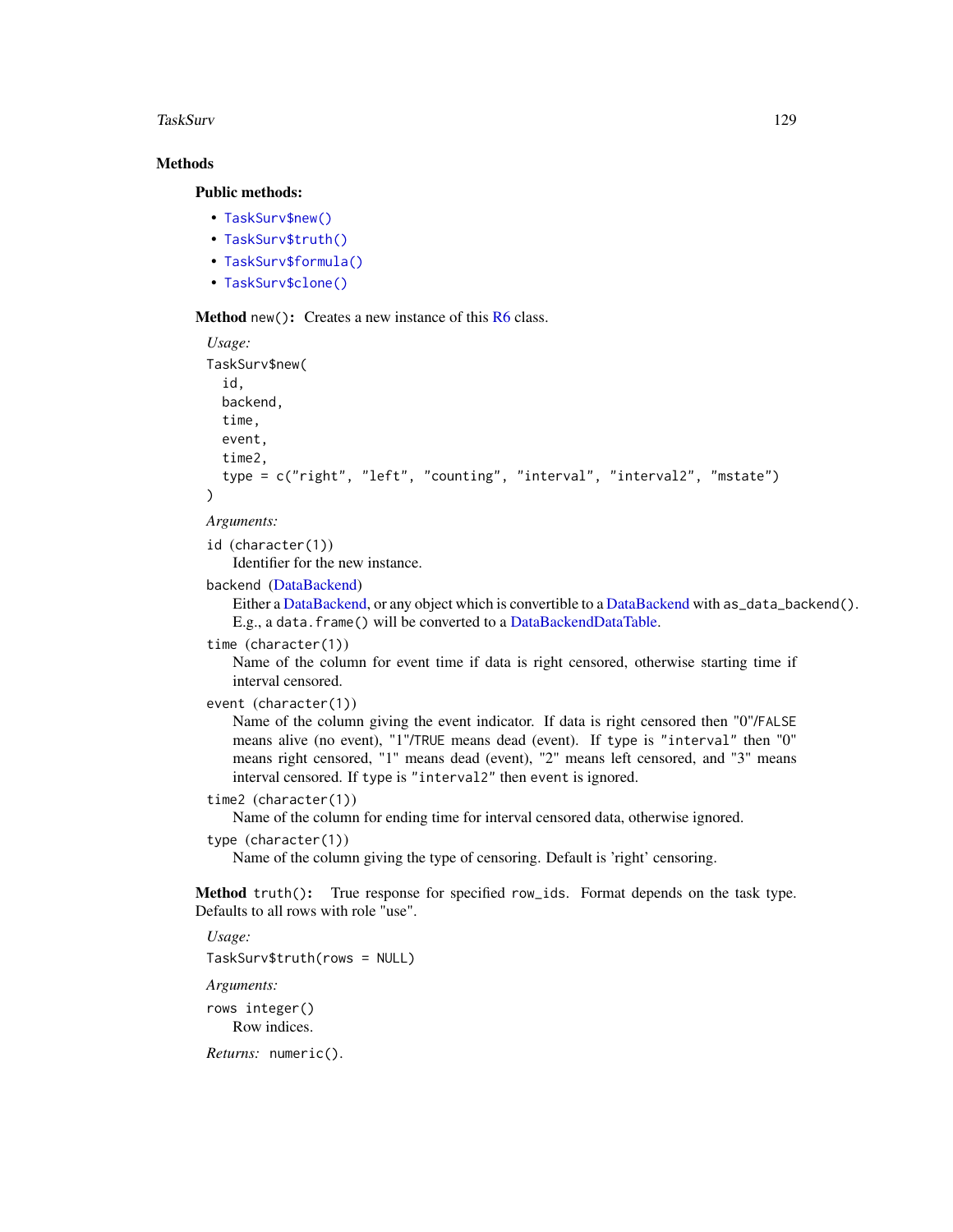<span id="page-129-1"></span>Method formula(): Creates a formula for survival models with [survival::Surv](#page-0-0) on the LHS.

*Usage:* TaskSurv\$formula(rhs = NULL) *Arguments:* rhs If NULL RHS is ., otherwise gives RHS of formula. *Returns:* numeric().

Method clone(): The objects of this class are cloneable with this method.

*Usage:* TaskSurv\$clone(deep = FALSE) *Arguments:* deep Whether to make a deep clone.

# See Also

Other Task: [TaskDens](#page-126-0)

#### Examples

```
library(mlr3)
lung = mlr3misc::load_dataset("lung", package = "survival")
lung$status = (lung$status == 2L)
b = as_data_backend(lung)
task = TaskSurv$new("lung",
 backend = b, time = "time",
  event = "status")
task$target_names
task$feature_names
task$formula()
task$truth()
```
<span id="page-129-0"></span>whas *Worcester Heart Attack Study (WHAS) Dataset*

#### Description

whas dataset from Hosmer et al.

#### Usage

whas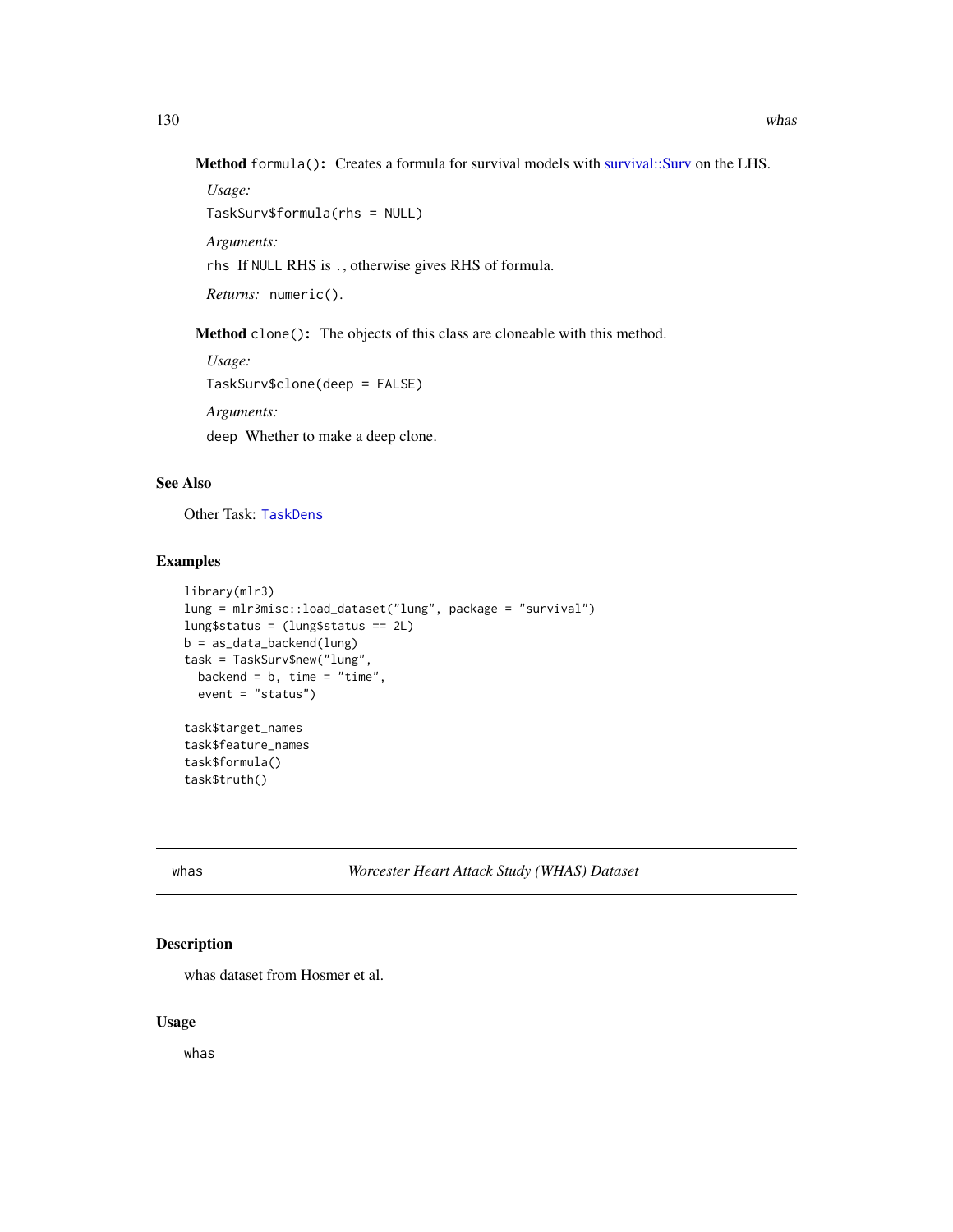whas 131

# Format

id Identification Code age Age (per chart) (years). sex Sex.  $0 =$  Male.  $1 =$  Female. cpk Peak cardiac enzyme (iu). sho Cardiogenic shock complications.  $1 = Yes$ .  $0 = No$ . chf Left heart failure complications.  $1 = Yes. 0 = No.$ miord MI Order.  $1 =$  Recurrent.  $0 =$  First. **mitype** MI Type.  $1 = Q$ -wave.  $2 = Not Q$ -wave.  $3 = Indeterminate$ . year Cohort year. yrgrp Grouped cohort year. lenstay Days in hospital. **dstat** Discharge status from hospital.  $1 = Dead$ .  $0 = Alice$ . lenfol Total length of follow-up from hospital admission (days). **fstat** Status as of last follow-up.  $1 = Dead$ .  $0 = Alice$ .

# Source

[ftp://ftp.wiley.com/public/sci\\_tech\\_med/survival](ftp://ftp.wiley.com/public/sci_tech_med/survival)

# References

Hosmer, D.W. and Lemeshow, S. and May, S. (2008) Applied Survival Analysis: Regression Modeling of Time to Event Data: Second Edition, John Wiley and Sons Inc., New York, NY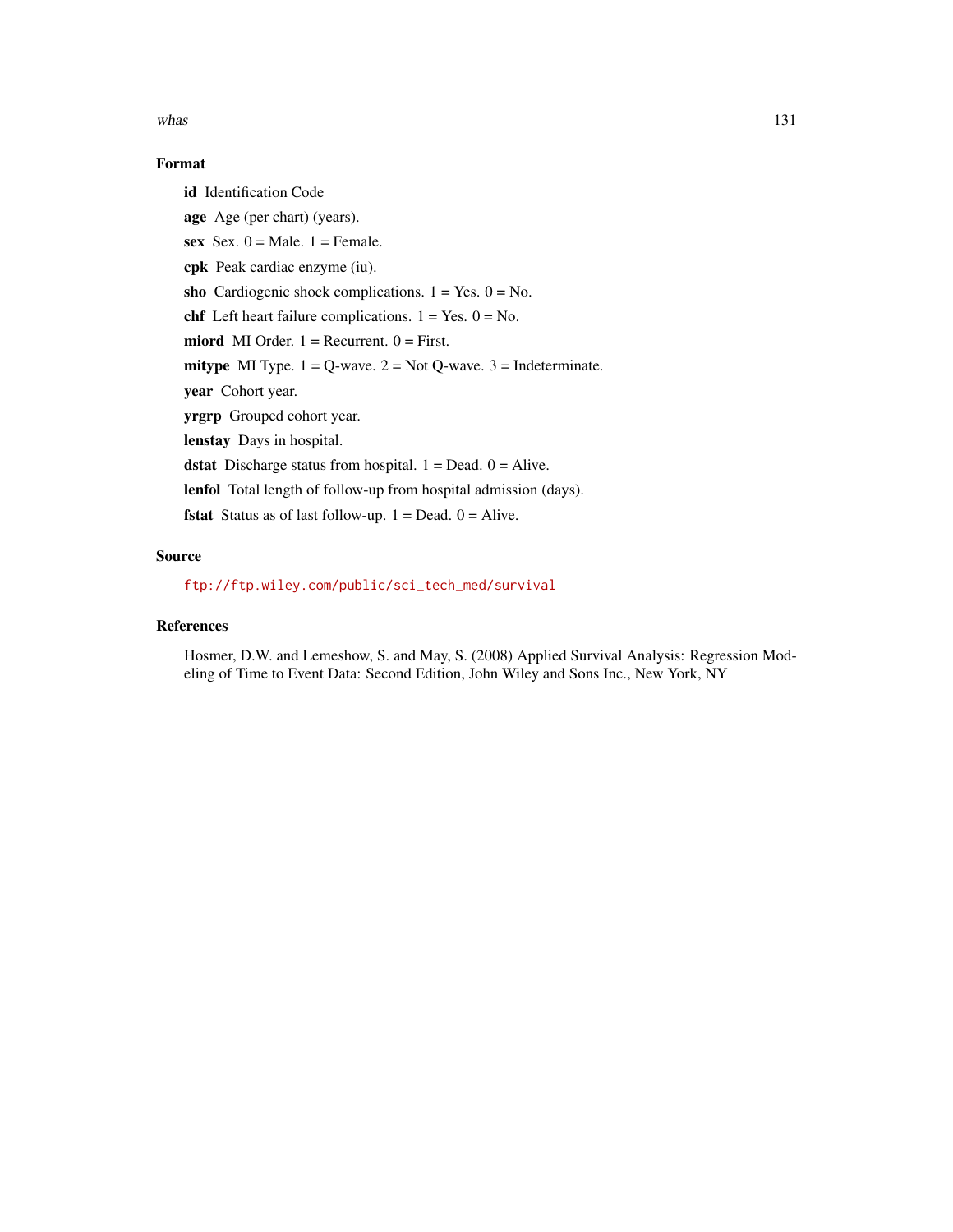# Index

```
∗ AUC survival measures
    mlr_measures_surv.chambless_auc,
        42
    mlr_measures_surv.hung_auc, 53
    mlr_measures_surv.song_auc, 78
    mlr_measures_surv.song_tnr, 80
    mlr_measures_surv.song_tpr, 82
    mlr_measures_surv.uno_auc, 85
    mlr_measures_surv.uno_tnr, 87
    89
∗ Concordance survival measures
    mlr_measures_surv.beggC, 37
    mlr_measures_surv.gonenC, 46
    mlr_measures_surv.harrellC, 52
    mlr_measures_surv.unoC, 84
∗ Density estimation measures
    mlr_measures_dens.logloss, 36
∗ Ensembles
    mlr_pipeops_survavg, 100
∗ Learner
    LearnerDens, 8
    LearnerSurv, 10
∗ Measure
   MeasureDens, 12
    MeasureSurv, 14
∗ PipeOps
    mlr_pipeops_survavg, 100
    mlr_pipeops_trafopred_regrsurv,
        101
    mlr_pipeops_trafopred_survregr,
        103
    mlr_pipeops_trafotask_regrsurv,
        105
    mlr_pipeops_trafotask_survregr,
        106
    PipeOpPredTransformer, 118
    PipeOpTaskTransformer, 120
    PipeOpTransformer, 121
```

```
∗ Prediction
```
PredictionDens, [124](#page-123-1) PredictionSurv, [125](#page-124-1) ∗ Probabilistic survival measures mlr\_measures\_surv.graf, [48](#page-47-1) mlr\_measures\_surv.grafSE, [50](#page-49-0) mlr\_measures\_surv.intlogloss, [55](#page-54-1) mlr\_measures\_surv.intloglossSE, [58](#page-57-0) mlr\_measures\_surv.logloss, [60](#page-59-0) mlr\_measures\_surv.logloss\_se, [62](#page-61-0) mlr\_measures\_surv.schmid, [75](#page-74-0) ∗ R2 survival measures mlr\_measures\_surv.nagelk\_r2, [69](#page-68-0) mlr\_measures\_surv.oquigley\_r2, [71](#page-70-0) mlr\_measures\_surv.xu\_r2, [91](#page-90-0) ∗ Task TaskDens, [127](#page-126-1) TaskSurv, [128](#page-127-1) ∗ Transformation PipeOps mlr\_pipeops\_trafopred\_regrsurv, [101](#page-100-1) mlr\_pipeops\_trafopred\_survregr, [103](#page-102-1) mlr\_pipeops\_trafotask\_regrsurv, [105](#page-104-1) mlr\_pipeops\_trafotask\_survregr, [106](#page-105-1) ∗ Transformers PipeOpPredTransformer, [118](#page-117-1) PipeOpTaskTransformer, [120](#page-119-1) PipeOpTransformer, [121](#page-120-1) ∗ calibration survival measures mlr\_measures\_surv.calib\_alpha, [38](#page-37-0) mlr\_measures\_surv.calib\_beta, [40](#page-39-0) ∗ crank survival measures mlr\_measures\_surv.harrellC, [52](#page-51-0) mlr\_measures\_surv.unoC, [84](#page-83-0) ∗ datasets actg, [6](#page-5-1) gbcs, [7](#page-6-1)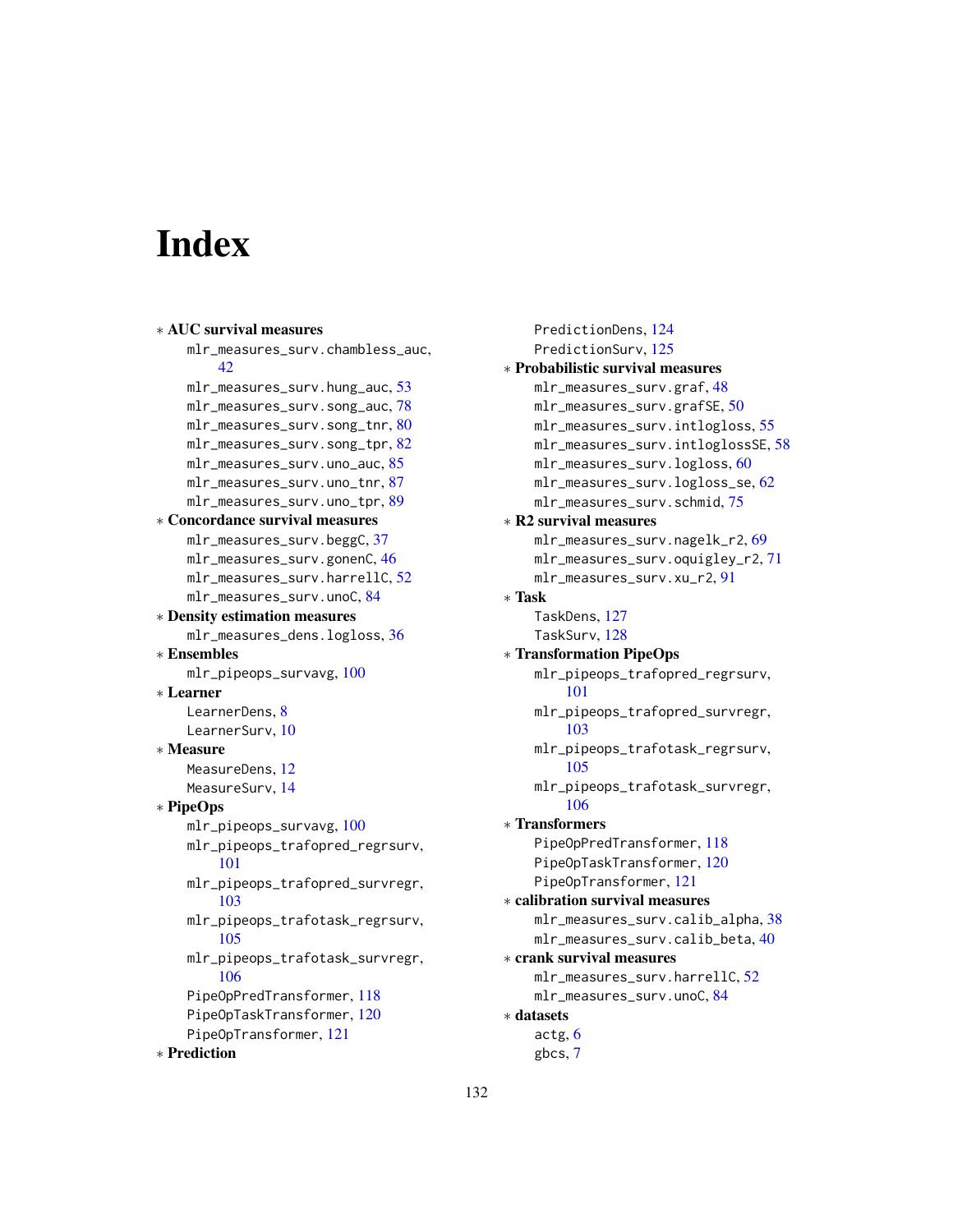grace, [8](#page-7-2) whas, [130](#page-129-1) ∗ density estimators mlr\_learners\_dens.hist, [29](#page-28-0) mlr\_learners\_dens.kde, [30](#page-29-0) ∗ density measures mlr\_measures\_dens.logloss, [36](#page-35-0) ∗ distr survival measures mlr\_measures\_surv.calib\_alpha, [38](#page-37-0) mlr\_measures\_surv.graf, [48](#page-47-1) mlr\_measures\_surv.grafSE, [50](#page-49-0) mlr\_measures\_surv.intlogloss, [55](#page-54-1) mlr\_measures\_surv.intloglossSE, [58](#page-57-0) mlr\_measures\_surv.logloss, [60](#page-59-0) mlr\_measures\_surv.logloss\_se, [62](#page-61-0) mlr\_measures\_surv.schmid, [75](#page-74-0) ∗ lp survival measures mlr\_measures\_surv.beggC, [37](#page-36-0) mlr\_measures\_surv.calib\_beta, [40](#page-39-0) mlr\_measures\_surv.chambless\_auc, [42](#page-41-0) mlr\_measures\_surv.gonenC, [46](#page-45-0) mlr\_measures\_surv.hung\_auc, [53](#page-52-0) mlr\_measures\_surv.nagelk\_r2, [69](#page-68-0) mlr\_measures\_surv.oquigley\_r2, [71](#page-70-0) mlr\_measures\_surv.song\_auc, [78](#page-77-0) mlr\_measures\_surv.song\_tnr, [80](#page-79-0) mlr\_measures\_surv.song\_tpr, [82](#page-81-0) mlr\_measures\_surv.uno\_auc, [85](#page-84-0) mlr\_measures\_surv.uno\_tnr, [87](#page-86-0) mlr\_measures\_surv.uno\_tpr, [89](#page-88-0) mlr\_measures\_surv.xu\_r2, [91](#page-90-0) ∗ pipelines mlr\_graphs\_crankcompositor, [18](#page-17-0) mlr\_graphs\_distrcompositor, [20](#page-19-0) mlr\_graphs\_probregrcompositor, [22](#page-21-0) mlr\_graphs\_survaverager, [23](#page-22-0) mlr\_graphs\_survbagging, [24](#page-23-0) mlr\_graphs\_survtoregr, [26](#page-25-0) ∗ response survival measures mlr\_measures\_surv.mae, [63](#page-62-0) mlr\_measures\_surv.maeSE, [65](#page-64-0) mlr\_measures\_surv.mse, [66](#page-65-0) mlr\_measures\_surv.mseSE, [68](#page-67-0) mlr\_measures\_surv.rmse, [72](#page-71-0) mlr\_measures\_surv.rmseSE, [74](#page-73-0) ∗ survival compositors mlr\_pipeops\_compose\_crank, [93](#page-92-0)

mlr\_pipeops\_compose\_distr, [95](#page-94-0) ∗ survival learners mlr\_learners\_surv.coxph, [32](#page-31-0) mlr\_learners\_surv.kaplan, [33](#page-32-0) mlr\_learners\_surv.rpart, [34](#page-33-0) ∗ survival measures mlr\_measures\_surv.beggC, [37](#page-36-0) mlr\_measures\_surv.calib\_alpha, [38](#page-37-0) mlr\_measures\_surv.calib\_beta, [40](#page-39-0) mlr\_measures\_surv.chambless\_auc, [42](#page-41-0) mlr\_measures\_surv.cindex, [44](#page-43-0) mlr\_measures\_surv.gonenC, [46](#page-45-0) mlr\_measures\_surv.graf, [48](#page-47-1) mlr\_measures\_surv.grafSE, [50](#page-49-0) mlr\_measures\_surv.harrellC, [52](#page-51-0) mlr\_measures\_surv.hung\_auc, [53](#page-52-0) mlr\_measures\_surv.intlogloss, [55](#page-54-1) mlr\_measures\_surv.intloglossSE, [58](#page-57-0) mlr\_measures\_surv.logloss, [60](#page-59-0) mlr\_measures\_surv.logloss\_se, [62](#page-61-0) mlr\_measures\_surv.mae, [63](#page-62-0) mlr\_measures\_surv.maeSE, [65](#page-64-0) mlr\_measures\_surv.mse, [66](#page-65-0) mlr\_measures\_surv.mseSE, [68](#page-67-0) mlr\_measures\_surv.nagelk\_r2, [69](#page-68-0) mlr\_measures\_surv.oquigley\_r2, [71](#page-70-0) mlr\_measures\_surv.rmse, [72](#page-71-0) mlr\_measures\_surv.rmseSE, [74](#page-73-0) mlr\_measures\_surv.schmid, [75](#page-74-0) mlr\_measures\_surv.song\_auc, [78](#page-77-0) mlr\_measures\_surv.song\_tnr, [80](#page-79-0) mlr\_measures\_surv.song\_tpr, [82](#page-81-0) mlr\_measures\_surv.uno\_auc, [85](#page-84-0) mlr\_measures\_surv.uno\_tnr, [87](#page-86-0) mlr\_measures\_surv.uno\_tpr, [89](#page-88-0) mlr\_measures\_surv.unoC, [84](#page-83-0) mlr\_measures\_surv.xu\_r2, [91](#page-90-0) .surv\_return, [5](#page-4-0)

#### actg, [6,](#page-5-1) *[110](#page-109-0)*

bujar::bujar, *[107](#page-106-0)*

```
crankcompositor
        (mlr_graphs_crankcompositor),
        18
```
data.table::data.table, *[119](#page-118-0)*, *[121,](#page-120-1) [122](#page-121-0)*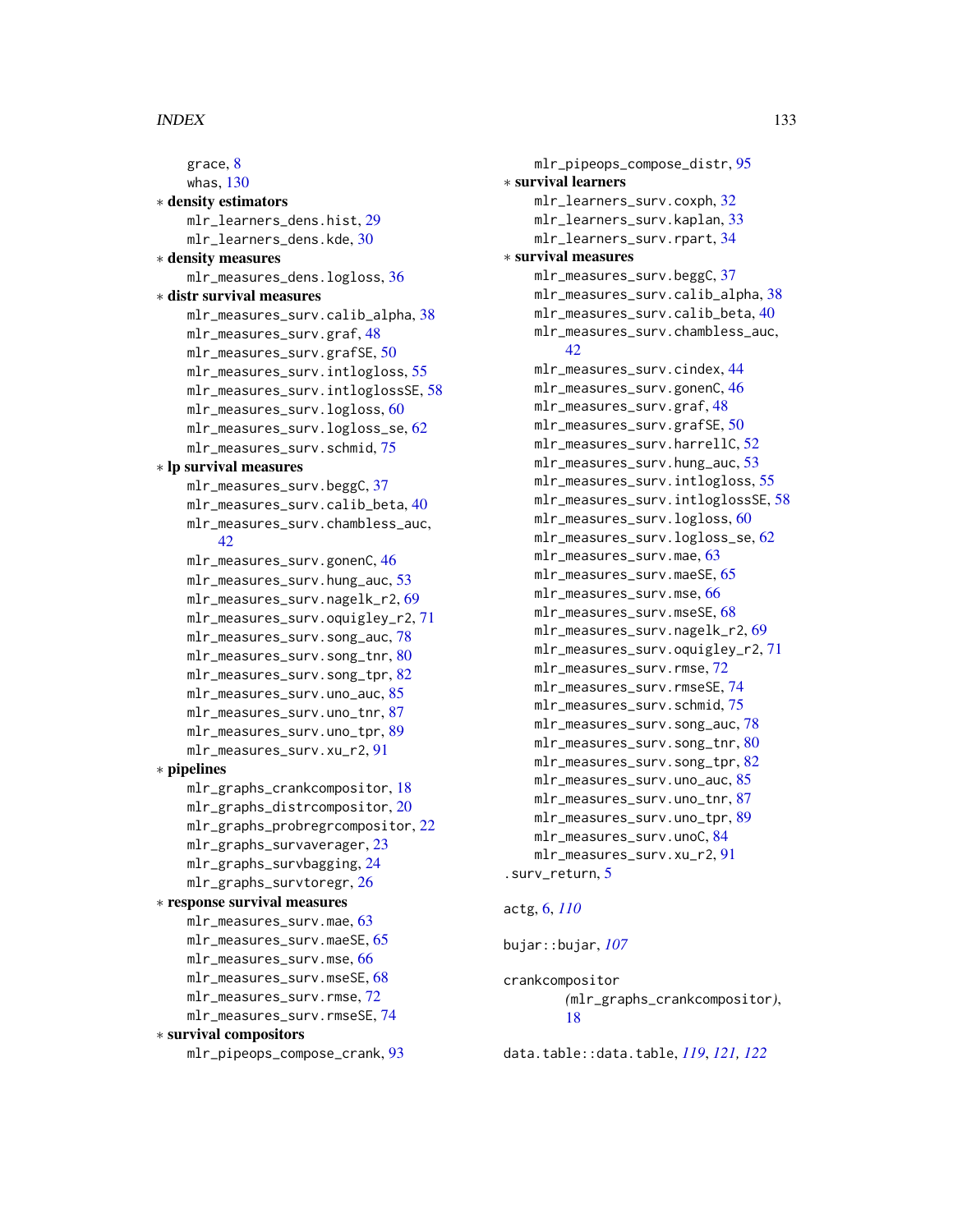#### 134 INDEX

DataBackend, *[128,](#page-127-1) [129](#page-128-2)* DataBackendDataTable, *[129](#page-128-2)* dens.logloss, *[13](#page-12-0)* Dictionary, *[113](#page-112-0)*, *[115,](#page-114-0) [116](#page-115-0)* dictionary, *[12](#page-11-0)*, *[14](#page-13-0)*, *[29,](#page-28-0) [30](#page-29-0)*, *[32–](#page-31-0)[34](#page-33-0)*, *[37](#page-36-0)*, *[39,](#page-38-0) [40](#page-39-0)*, *[42](#page-41-0)*, *[44](#page-43-0)*, *[46](#page-45-0)*, *[48](#page-47-1)*, *[50](#page-49-0)*, *[52](#page-51-0)*, *[54](#page-53-0)*, *[56](#page-55-0)*, *[58](#page-57-0)*, *[60](#page-59-0)*, *[62,](#page-61-0) [63](#page-62-0)*, *[65,](#page-64-0) [66](#page-65-0)*, *[68,](#page-67-0) [69](#page-68-0)*, *[71](#page-70-0)*, *[73,](#page-72-0) [74](#page-73-0)*, *[76](#page-75-0)*, *[78](#page-77-0)*, *[80](#page-79-0)*, *[82](#page-81-0)*, *[84](#page-83-0)*, *[86](#page-85-0)*, *[88](#page-87-0)*, *[90,](#page-89-0) [91](#page-90-0)*, *[93](#page-92-0)*, *[95](#page-94-0)*, *[98](#page-97-0)*, *[114,](#page-113-0) [115](#page-114-0)*, *[127](#page-126-1)* distr6::Distribution, *[29,](#page-28-0) [30](#page-29-0)* distr6::distrSimulate(), *[114](#page-113-0)* distr6::mean.Distribution, *[94](#page-93-0)* distr6::median.Distribution, *[94](#page-93-0)* distr6::MixtureDistribution, *[100](#page-99-1)* distr6::mode, *[94](#page-93-0)* distr6::VectorDistribution, *[5](#page-4-0)*, *[100](#page-99-1)* distr6::WeightedDiscrete, *[5](#page-4-0)* distrcompositor *(*mlr\_graphs\_distrcompositor*)*, [20](#page-19-0) faithful, *[110](#page-109-0)* gbcs, [7,](#page-6-1) *[111](#page-110-0)* grace, [8,](#page-7-2) *[111](#page-110-0)* Graph, *[18](#page-17-0)[–25](#page-24-0)*, *[27](#page-26-0)* graphics::hist(), *[29](#page-28-0)* GraphLearner, *[19](#page-18-0)*, *[21](#page-20-0)[–23](#page-22-0)*, *[25](#page-24-0)*, *[27](#page-26-0)* Learner, *[8](#page-7-2)[–11](#page-10-0)*, *[13](#page-12-0)*, *[15,](#page-14-0) [16](#page-15-0)*, *[18](#page-17-0)*, *[29,](#page-28-0) [30](#page-29-0)*, *[32–](#page-31-0)[34](#page-33-0)* LearnerDens, [8,](#page-7-2) *[12](#page-11-0)*, *[124](#page-123-1)* LearnerDensHistogram *(*mlr\_learners\_dens.hist*)*, [29](#page-28-0) LearnerDensKDE *(*mlr\_learners\_dens.kde*)*, [30](#page-29-0) LearnerRegr, *[22](#page-21-0)*, *[26](#page-25-0)[–28](#page-27-0)* LearnerSurv, *[10](#page-9-2)*, [10,](#page-9-2) *[19,](#page-18-0) [20](#page-19-0)*, *[23](#page-22-0)*, *[25–](#page-24-0)[27](#page-26-0)*, *[116,](#page-115-0) [117](#page-116-0)*, *[123](#page-122-0)*, *[125](#page-124-1)* LearnerSurvCoxPH *(*mlr\_learners\_surv.coxph*)*, [32](#page-31-0) LearnerSurvKaplan *(*mlr\_learners\_surv.kaplan*)*, [33](#page-32-0) LearnerSurvRpart *(*mlr\_learners\_surv.rpart*)*, [34](#page-33-0) lrn(), *[29,](#page-28-0) [30](#page-29-0)*, *[32](#page-31-0)[–34](#page-33-0)* lung, *[112](#page-111-0)*

mean(), *[13](#page-12-0)*, *[15](#page-14-0)* Measure, *[12](#page-11-0)*, *[14](#page-13-0)*, *[37](#page-36-0)*, *[39,](#page-38-0) [40](#page-39-0)*, *[42](#page-41-0)*, *[44](#page-43-0)*, *[46](#page-45-0)*, *[48](#page-47-1)*, *[50](#page-49-0)*, *[52](#page-51-0)*, *[54](#page-53-0)*, *[56](#page-55-0)*, *[58](#page-57-0)*, *[60](#page-59-0)*, *[62,](#page-61-0) [63](#page-62-0)*, *[65,](#page-64-0) [66](#page-65-0)*, *[68,](#page-67-0)*

*[69](#page-68-0)*, *[71](#page-70-0)*, *[73,](#page-72-0) [74](#page-73-0)*, *[76](#page-75-0)*, *[78](#page-77-0)*, *[80](#page-79-0)*, *[82](#page-81-0)*, *[84](#page-83-0)*, *[86](#page-85-0)*, *[88](#page-87-0)*, *[90,](#page-89-0) [91](#page-90-0)* MeasureDens, [12,](#page-11-0) *[15](#page-14-0)* MeasureDensLogloss *(*mlr\_measures\_dens.logloss*)*, [36](#page-35-0) MeasureSurv, *[13](#page-12-0)*, [14](#page-13-0) MeasureSurvAUC, [15](#page-14-0) MeasureSurvBeggC *(*mlr\_measures\_surv.beggC*)*, [37](#page-36-0) MeasureSurvBrier *(*mlr\_measures\_surv.graf*)*, [48](#page-47-1) MeasureSurvBrierSE *(*mlr\_measures\_surv.grafSE*)*, [50](#page-49-0) MeasureSurvCalibrationAlpha *(*mlr\_measures\_surv.calib\_alpha*)*, [38](#page-37-0) MeasureSurvCalibrationBeta *(*mlr\_measures\_surv.calib\_beta*)*, [40](#page-39-0) MeasureSurvChamblessAUC *(*mlr\_measures\_surv.chambless\_auc*)*, [42](#page-41-0) MeasureSurvCindex *(*mlr\_measures\_surv.cindex*)*, [44](#page-43-0) MeasureSurvGonenC *(*mlr\_measures\_surv.gonenC*)*, [46](#page-45-0) MeasureSurvGraf, *[50](#page-49-0)*, *[117](#page-116-0)* MeasureSurvGraf *(*mlr\_measures\_surv.graf*)*, [48](#page-47-1) MeasureSurvGrafSE *(*mlr\_measures\_surv.grafSE*)*, [50](#page-49-0) MeasureSurvHarrellC *(*mlr\_measures\_surv.harrellC*)*, [52](#page-51-0) MeasureSurvHungAUC *(*mlr\_measures\_surv.hung\_auc*)*, [53](#page-52-0) MeasureSurvIntegrated, [17](#page-16-0) MeasureSurvIntLogloss, *[58](#page-57-0)*, *[117](#page-116-0)* MeasureSurvIntLogloss *(*mlr\_measures\_surv.intlogloss*)*, [55](#page-54-1) MeasureSurvIntLoglossSE *(*mlr\_measures\_surv.intloglossSE*)*, [58](#page-57-0) MeasureSurvLogloss, *[62](#page-61-0)* MeasureSurvLogloss *(*mlr\_measures\_surv.logloss*)*, [60](#page-59-0)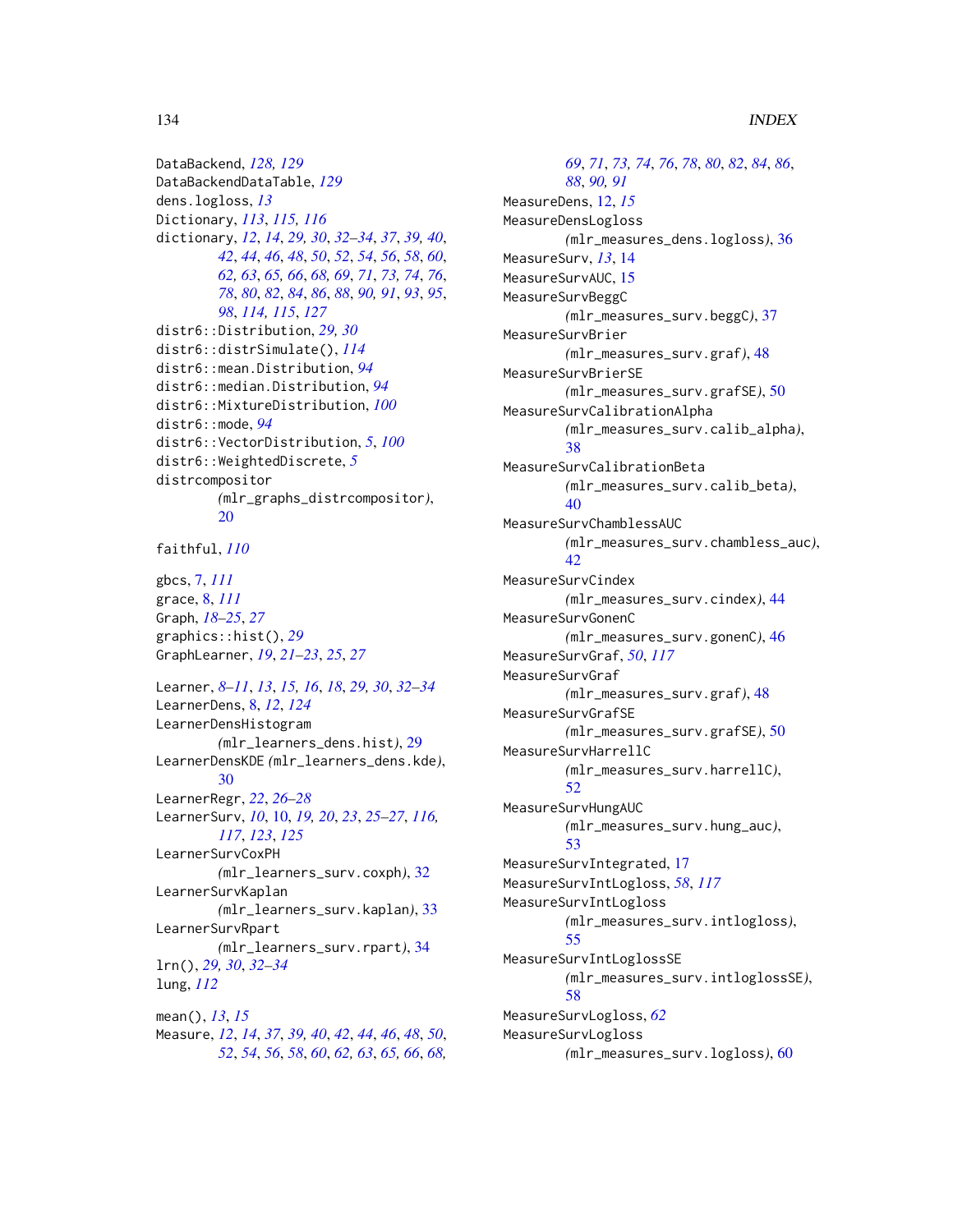#### INDEX 135

MeasureSurvLoglossSE *(*mlr\_measures\_surv.logloss\_se*)*, [62](#page-61-0) MeasureSurvMAE, *[65](#page-64-0)* MeasureSurvMAE *(*mlr\_measures\_surv.mae*)*, [63](#page-62-0) MeasureSurvMAESE *(*mlr\_measures\_surv.maeSE*)*, [65](#page-64-0) MeasureSurvMSE, *[68](#page-67-0)* MeasureSurvMSE *(*mlr\_measures\_surv.mse*)*, [66](#page-65-0) MeasureSurvMSESE *(*mlr\_measures\_surv.mseSE*)*, [68](#page-67-0) MeasureSurvNagelkR2 *(*mlr\_measures\_surv.nagelk\_r2*)*, [69](#page-68-0) MeasureSurvOQuigleyR2 *(*mlr\_measures\_surv.oquigley\_r2*)*, [71](#page-70-0) MeasureSurvRMSE, *[74](#page-73-0)* MeasureSurvRMSE *(*mlr\_measures\_surv.rmse*)*, [72](#page-71-0) MeasureSurvRMSESE *(*mlr\_measures\_surv.rmseSE*)*, [74](#page-73-0) MeasureSurvSchmid *(*mlr\_measures\_surv.schmid*)*, [75](#page-74-0) MeasureSurvSongAUC *(*mlr\_measures\_surv.song\_auc*)*, [78](#page-77-0) MeasureSurvSongTNR *(*mlr\_measures\_surv.song\_tnr*)*, [80](#page-79-0) MeasureSurvSongTPR *(*mlr\_measures\_surv.song\_tpr*)*, [82](#page-81-0) MeasureSurvUnoAUC *(*mlr\_measures\_surv.uno\_auc*)*, [85](#page-84-0) MeasureSurvUnoC *(*mlr\_measures\_surv.unoC*)*, [84](#page-83-0) MeasureSurvUnoTNR *(*mlr\_measures\_surv.uno\_tnr*)*, [87](#page-86-0) MeasureSurvUnoTPR *(*mlr\_measures\_surv.uno\_tpr*)*, [89](#page-88-0) MeasureSurvXuR2 *(*mlr\_measures\_surv.xu\_r2*)*, [91](#page-90-0) MixtureDistribution, *[25](#page-24-0)* mlr3::Learner, *[9,](#page-8-1) [10](#page-9-2)*, *[30–](#page-29-0)[33](#page-32-0)*, *[35](#page-34-0)* mlr3::Measure, *[12](#page-11-0)*, *[14,](#page-13-0) [15](#page-14-0)*, *[17](#page-16-0)*, *[36,](#page-35-0) [37](#page-36-0)*, *[39](#page-38-0)*, *[41,](#page-40-0)*

*[42](#page-41-0)*, *[44](#page-43-0)*, *[46](#page-45-0)*, *[49](#page-48-0)*, *[51,](#page-50-0) [52](#page-51-0)*, *[54](#page-53-0)*, *[56](#page-55-0)*, *[58](#page-57-0)*, *[60](#page-59-0)*, *[62](#page-61-0)*, *[64](#page-63-0)[–66](#page-65-0)*, *[68](#page-67-0)*, *[70,](#page-69-0) [71](#page-70-0)*, *[73,](#page-72-0) [74](#page-73-0)*, *[76](#page-75-0)*, *[78](#page-77-0)*, *[80](#page-79-0)*, *[82](#page-81-0)*, *[84](#page-83-0)*, *[86](#page-85-0)*, *[88](#page-87-0)*, *[90](#page-89-0)*, *[92](#page-91-0)* mlr3::mlr\_measures, *[12](#page-11-0)*, *[14](#page-13-0)* mlr3::mlr\_task\_generators, *[115,](#page-114-0) [116](#page-115-0)* mlr3::mlr\_tasks, *[113](#page-112-0)*, *[128](#page-127-1)* mlr3::Prediction, *[118](#page-117-1)*, *[124,](#page-123-1) [125](#page-124-1)* mlr3::Task, *[120](#page-119-1)*, *[127,](#page-126-1) [128](#page-127-1)* mlr3::TaskGenerator, *[114](#page-113-0)[–116](#page-115-0)* mlr3::TaskSupervised, *[128](#page-127-1)* mlr3::TaskUnsupervised, *[127](#page-126-1)* mlr3pipelines::Graph, *[19](#page-18-0)[–22](#page-21-0)*, *[24,](#page-23-0) [25](#page-24-0)*, *[28](#page-27-0)* mlr3pipelines::GraphLearner, *[19](#page-18-0)*, *[21,](#page-20-0) [22](#page-21-0)*, *[24,](#page-23-0) [25](#page-24-0)*, *[28](#page-27-0)* mlr3pipelines::mlr\_pipeops, *[93](#page-92-0)*, *[95](#page-94-0)*, *[98](#page-97-0)* mlr3pipelines::PipeOp, *[94](#page-93-0)*, *[96](#page-95-0)*, *[98](#page-97-0)*, *[100](#page-99-1)*, *[102](#page-101-0)*, *[104,](#page-103-0) [105](#page-104-1)*, *[107](#page-106-0)*, *[119,](#page-118-0) [120](#page-119-1)*, *[122](#page-121-0)* mlr3pipelines::PipeOpEnsemble, *[100,](#page-99-1) [101](#page-100-1)* mlr3pipelines::PipeOpLearner, *[19,](#page-18-0) [20](#page-19-0)*, *[22](#page-21-0)*, *[25](#page-24-0)* mlr3pipelines::po(), *[93](#page-92-0)*, *[95](#page-94-0)*, *[98](#page-97-0)* mlr3proba *(*mlr3proba-package*)*, [4](#page-3-0) mlr3proba-package, [4](#page-3-0) mlr3proba::LearnerDens, *[30,](#page-29-0) [31](#page-30-0)* mlr3proba::LearnerSurv, *[32,](#page-31-0) [33](#page-32-0)*, *[35](#page-34-0)* mlr3proba::MeasureDens, [36](#page-35-0) mlr3proba::MeasureSurv, *[15](#page-14-0)*, *[17](#page-16-0)*, *[37](#page-36-0)*, *[39](#page-38-0)*, *[41,](#page-40-0) [42](#page-41-0)*, *[44](#page-43-0)*, *[46](#page-45-0)*, *[49](#page-48-0)*, *[51,](#page-50-0) [52](#page-51-0)*, *[54](#page-53-0)*, *[56](#page-55-0)*, *[58](#page-57-0)*, *[60](#page-59-0)*, *[62](#page-61-0)*, *[64](#page-63-0)[–66](#page-65-0)*, *[68](#page-67-0)*, *[70,](#page-69-0) [71](#page-70-0)*, *[73,](#page-72-0) [74](#page-73-0)*, *[76](#page-75-0)*, *[78](#page-77-0)*, *[80](#page-79-0)*, *[82](#page-81-0)*, *[84](#page-83-0)*, *[86](#page-85-0)*, *[88](#page-87-0)*, *[90](#page-89-0)*, *[92](#page-91-0)* mlr3proba::MeasureSurvAUC, *[42](#page-41-0)*, *[54](#page-53-0)*, *[78](#page-77-0)*, *[80](#page-79-0)*, *[82](#page-81-0)*, *[86](#page-85-0)*, *[88](#page-87-0)*, *[90](#page-89-0)* mlr3proba::MeasureSurvIntegrated, *[15](#page-14-0)*, *[42](#page-41-0)*, *[49](#page-48-0)*, *[51](#page-50-0)*, *[54](#page-53-0)*, *[56](#page-55-0)*, *[58](#page-57-0)*, *[76](#page-75-0)*, *[78](#page-77-0)*, *[80](#page-79-0)*, *[82](#page-81-0)*, *[86](#page-85-0)*, *[88](#page-87-0)*, *[90](#page-89-0)* mlr3proba::MeasureSurvLogloss, *[62](#page-61-0)* mlr3proba::PipeOpPredTransformer, *[102](#page-101-0)*, *[104](#page-103-0)* mlr3proba::PipeOpTaskTransformer, *[105](#page-104-1)*, *[107](#page-106-0)* mlr3proba::PipeOpTransformer, *[102](#page-101-0)*, *[104,](#page-103-0) [105](#page-104-1)*, *[107](#page-106-0)*, *[119,](#page-118-0) [120](#page-119-1)* mlr\_graphs\_crankcompositor, [18,](#page-17-0) *[21,](#page-20-0) [22](#page-21-0)*, *[24,](#page-23-0) [25](#page-24-0)*, *[28](#page-27-0)* mlr\_graphs\_distrcompositor, *[19](#page-18-0)*, [20,](#page-19-0) *[22](#page-21-0)*, *[24,](#page-23-0) [25](#page-24-0)*, *[28](#page-27-0)* mlr\_graphs\_probregrcompositor, *[19](#page-18-0)*, *[21](#page-20-0)*, [22,](#page-21-0) *[24,](#page-23-0) [25](#page-24-0)*, *[28](#page-27-0)*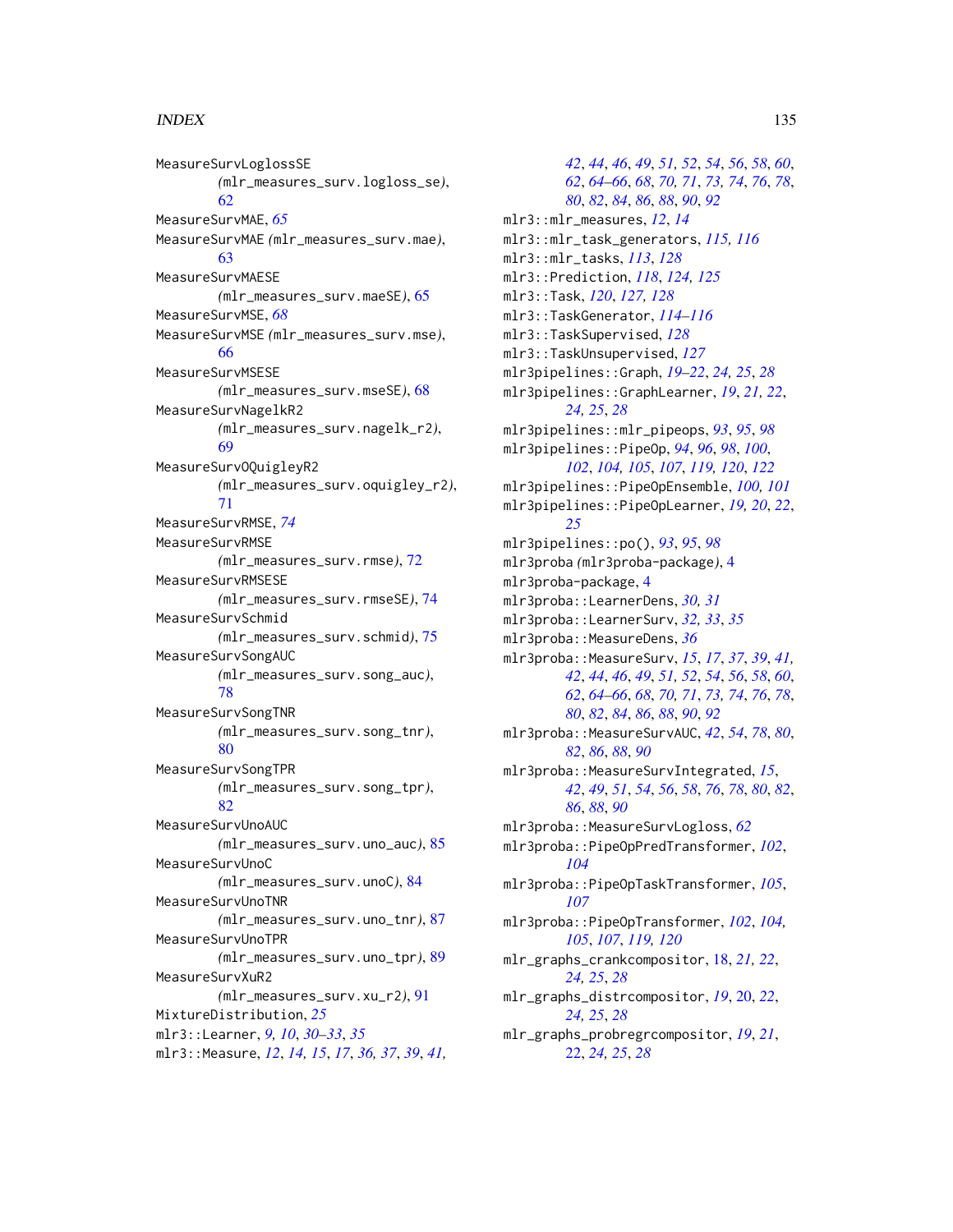mlr\_graphs\_survaverager, *[19](#page-18-0)*, *[21,](#page-20-0) [22](#page-21-0)*, [23,](#page-22-0) *[25](#page-24-0)*, *[28](#page-27-0)* mlr\_graphs\_survbagging, *[19](#page-18-0)*, *[21,](#page-20-0) [22](#page-21-0)*, *[24](#page-23-0)*, [24,](#page-23-0) *[28](#page-27-0)* mlr\_graphs\_survtoregr, *[19](#page-18-0)*, *[21,](#page-20-0) [22](#page-21-0)*, *[24,](#page-23-0) [25](#page-24-0)*, [26](#page-25-0) mlr\_learners, *[29,](#page-28-0) [30](#page-29-0)*, *[32–](#page-31-0)[34](#page-33-0)* mlr\_learners\_dens.hist, [29,](#page-28-0) *[31](#page-30-0)* mlr\_learners\_dens.kde, *[30](#page-29-0)*, [30](#page-29-0) mlr\_learners\_surv.coxph, [32,](#page-31-0) *[34,](#page-33-0) [35](#page-34-0)* mlr\_learners\_surv.kaplan, *[33](#page-32-0)*, [33,](#page-32-0) *[35](#page-34-0)* mlr\_learners\_surv.rpart, *[33,](#page-32-0) [34](#page-33-0)*, [34](#page-33-0) mlr\_measures, *[37](#page-36-0)*, *[39,](#page-38-0) [40](#page-39-0)*, *[42](#page-41-0)*, *[44](#page-43-0)*, *[46](#page-45-0)*, *[48](#page-47-1)*, *[50](#page-49-0)*, *[52](#page-51-0)*, *[54](#page-53-0)*, *[56](#page-55-0)*, *[58](#page-57-0)*, *[60](#page-59-0)*, *[62,](#page-61-0) [63](#page-62-0)*, *[65,](#page-64-0) [66](#page-65-0)*, *[68,](#page-67-0) [69](#page-68-0)*, *[71](#page-70-0)*, *[73,](#page-72-0) [74](#page-73-0)*, *[76](#page-75-0)*, *[78](#page-77-0)*, *[80](#page-79-0)*, *[82](#page-81-0)*, *[84](#page-83-0)*, *[86](#page-85-0)*, *[88](#page-87-0)*, *[90,](#page-89-0) [91](#page-90-0)* mlr\_measures\_dens.logloss, [36](#page-35-0) mlr\_measures\_surv.beggC, [37,](#page-36-0) *[40–](#page-39-0)[43](#page-42-0)*, *[46,](#page-45-0) [47](#page-46-0)*, *[50,](#page-49-0) [51](#page-50-0)*, *[53](#page-52-0)*, *[55](#page-54-1)*, *[57](#page-56-0)*, *[59](#page-58-0)*, *[61](#page-60-0)*, *[63,](#page-62-0) [64](#page-63-0)*, *[66,](#page-65-0) [67](#page-66-0)*, *[69,](#page-68-0) [70](#page-69-0)*, *[72](#page-71-0)*, *[74,](#page-73-0) [75](#page-74-0)*, *[77](#page-76-0)*, *[79–](#page-78-0)[81](#page-80-0)*, *[83](#page-82-0)[–85](#page-84-0)*, *[87](#page-86-0)*, *[89](#page-88-0)*, *[91,](#page-90-0) [92](#page-91-0)* mlr\_measures\_surv.brier *(*mlr\_measures\_surv.graf*)*, [48](#page-47-1) mlr\_measures\_surv.brier\_se *(*mlr\_measures\_surv.grafSE*)*, [50](#page-49-0) mlr\_measures\_surv.calib\_alpha, *[38](#page-37-0)*, [38,](#page-37-0) *[41](#page-40-0)*, *[43](#page-42-0)*, *[46,](#page-45-0) [47](#page-46-0)*, *[50–](#page-49-0)[53](#page-52-0)*, *[55](#page-54-1)*, *[57](#page-56-0)*, *[59](#page-58-0)*, *[61](#page-60-0)*, *[63,](#page-62-0) [64](#page-63-0)*, *[66,](#page-65-0) [67](#page-66-0)*, *[69,](#page-68-0) [70](#page-69-0)*, *[72](#page-71-0)*, *[74,](#page-73-0) [75](#page-74-0)*, *[77](#page-76-0)*, *[79](#page-78-0)*, *[81](#page-80-0)*, *[83](#page-82-0)*, *[85](#page-84-0)*, *[87](#page-86-0)*, *[89](#page-88-0)*, *[91,](#page-90-0) [92](#page-91-0)* mlr\_measures\_surv.calib\_beta, *[38](#page-37-0)*, *[40](#page-39-0)*, [40,](#page-39-0) *[43](#page-42-0)*, *[46,](#page-45-0) [47](#page-46-0)*, *[50,](#page-49-0) [51](#page-50-0)*, *[53](#page-52-0)*, *[55](#page-54-1)*, *[57](#page-56-0)*, *[59](#page-58-0)*, *[61](#page-60-0)*, *[63,](#page-62-0) [64](#page-63-0)*, *[66,](#page-65-0) [67](#page-66-0)*, *[69,](#page-68-0) [70](#page-69-0)*, *[72](#page-71-0)*, *[74,](#page-73-0) [75](#page-74-0)*, *[77](#page-76-0)*, *[79](#page-78-0)[–81](#page-80-0)*, *[83](#page-82-0)[–85](#page-84-0)*, *[87](#page-86-0)*, *[89](#page-88-0)*, *[91,](#page-90-0) [92](#page-91-0)* mlr\_measures\_surv.chambless\_auc, *[38](#page-37-0)*, *[40](#page-39-0)[–42](#page-41-0)*, [42,](#page-41-0) *[46,](#page-45-0) [47](#page-46-0)*, *[50,](#page-49-0) [51](#page-50-0)*, *[53](#page-52-0)*, *[55](#page-54-1)*, *[57](#page-56-0)*, *[59](#page-58-0)*, *[61](#page-60-0)*, *[63,](#page-62-0) [64](#page-63-0)*, *[66,](#page-65-0) [67](#page-66-0)*, *[69,](#page-68-0) [70](#page-69-0)*, *[72](#page-71-0)*, *[74,](#page-73-0) [75](#page-74-0)*, *[77](#page-76-0)*, *[79](#page-78-0)[–81](#page-80-0)*, *[83–](#page-82-0)[85](#page-84-0)*, *[87](#page-86-0)*, *[89](#page-88-0)*, *[91,](#page-90-0) [92](#page-91-0)* mlr\_measures\_surv.cindex, *[38](#page-37-0)*, *[40,](#page-39-0) [41](#page-40-0)*, *[43](#page-42-0)*, [44,](#page-43-0) *[47](#page-46-0)*, *[50,](#page-49-0) [51](#page-50-0)*, *[53](#page-52-0)*, *[55](#page-54-1)*, *[57](#page-56-0)*, *[59](#page-58-0)*, *[61](#page-60-0)*, *[63,](#page-62-0) [64](#page-63-0)*, *[66,](#page-65-0) [67](#page-66-0)*, *[69,](#page-68-0) [70](#page-69-0)*, *[72](#page-71-0)*, *[74,](#page-73-0) [75](#page-74-0)*, *[77](#page-76-0)*, *[79](#page-78-0)*, *[81](#page-80-0)*, *[83](#page-82-0)*, *[85](#page-84-0)*, *[87](#page-86-0)*, *[89](#page-88-0)*, *[91,](#page-90-0) [92](#page-91-0)* mlr\_measures\_surv.gonenC, *[38](#page-37-0)*, *[40–](#page-39-0)[43](#page-42-0)*, *[46](#page-45-0)*, [46,](#page-45-0) *[50,](#page-49-0) [51](#page-50-0)*, *[53](#page-52-0)*, *[55](#page-54-1)*, *[57](#page-56-0)*, *[59](#page-58-0)*, *[61](#page-60-0)*, *[63,](#page-62-0) [64](#page-63-0)*, *[66,](#page-65-0) [67](#page-66-0)*, *[69,](#page-68-0) [70](#page-69-0)*, *[72](#page-71-0)*, *[74,](#page-73-0) [75](#page-74-0)*, *[77](#page-76-0)*, *[79–](#page-78-0)[81](#page-80-0)*, *[83](#page-82-0)[–85](#page-84-0)*, *[87](#page-86-0)*, *[89](#page-88-0)*, *[91,](#page-90-0) [92](#page-91-0)* mlr\_measures\_surv.graf, *[38](#page-37-0)*, *[40,](#page-39-0) [41](#page-40-0)*, *[43](#page-42-0)*, *[46,](#page-45-0)*

*[47](#page-46-0)*, [48,](#page-47-1) *[51](#page-50-0)[–53](#page-52-0)*, *[55](#page-54-1)*, *[57](#page-56-0)*, *[59](#page-58-0)*, *[61](#page-60-0)*, *[63,](#page-62-0) [64](#page-63-0)*, *[66,](#page-65-0) [67](#page-66-0)*, *[69,](#page-68-0) [70](#page-69-0)*, *[72](#page-71-0)*, *[74,](#page-73-0) [75](#page-74-0)*, *[77](#page-76-0)*, *[79](#page-78-0)*, *[81](#page-80-0)*,

*[83](#page-82-0)*, *[85](#page-84-0)*, *[87](#page-86-0)*, *[89](#page-88-0)*, *[91,](#page-90-0) [92](#page-91-0)* mlr\_measures\_surv.grafSE, *[38](#page-37-0)*, *[40,](#page-39-0) [41](#page-40-0)*, *[43](#page-42-0)*, *[46,](#page-45-0) [47](#page-46-0)*, *[50](#page-49-0)*, [50,](#page-49-0) *[53](#page-52-0)*, *[55](#page-54-1)*, *[57](#page-56-0)*, *[59](#page-58-0)*, *[61](#page-60-0)*, *[63,](#page-62-0) [64](#page-63-0)*, *[66,](#page-65-0) [67](#page-66-0)*, *[69,](#page-68-0) [70](#page-69-0)*, *[72](#page-71-0)*, *[74,](#page-73-0) [75](#page-74-0)*, *[77](#page-76-0)*, *[79](#page-78-0)*, *[81](#page-80-0)*, *[83](#page-82-0)*, *[85](#page-84-0)*, *[87](#page-86-0)*, *[89](#page-88-0)*, *[91,](#page-90-0) [92](#page-91-0)* mlr\_measures\_surv.harrellC, *[38](#page-37-0)*, *[40,](#page-39-0) [41](#page-40-0)*, *[43](#page-42-0)*, *[46,](#page-45-0) [47](#page-46-0)*, *[50,](#page-49-0) [51](#page-50-0)*, [52,](#page-51-0) *[55](#page-54-1)*, *[57](#page-56-0)*, *[59](#page-58-0)*, *[61](#page-60-0)*, *[63,](#page-62-0) [64](#page-63-0)*, *[66,](#page-65-0) [67](#page-66-0)*, *[69,](#page-68-0) [70](#page-69-0)*, *[72](#page-71-0)*, *[74,](#page-73-0) [75](#page-74-0)*, *[77](#page-76-0)*, *[79](#page-78-0)*, *[81](#page-80-0)*, *[83](#page-82-0)*, *[85](#page-84-0)*, *[87](#page-86-0)*, *[89](#page-88-0)*, *[91,](#page-90-0) [92](#page-91-0)* mlr\_measures\_surv.hung\_auc, *[38](#page-37-0)*, *[40](#page-39-0)[–43](#page-42-0)*, *[46,](#page-45-0) [47](#page-46-0)*, *[50,](#page-49-0) [51](#page-50-0)*, *[53](#page-52-0)*, [53,](#page-52-0) *[57](#page-56-0)*, *[59](#page-58-0)*, *[61](#page-60-0)*, *[63,](#page-62-0) [64](#page-63-0)*, *[66,](#page-65-0) [67](#page-66-0)*, *[69,](#page-68-0) [70](#page-69-0)*, *[72](#page-71-0)*, *[74,](#page-73-0) [75](#page-74-0)*, *[77](#page-76-0)*, *[79](#page-78-0)[–81](#page-80-0)*, *[83](#page-82-0)[–85](#page-84-0)*, *[87](#page-86-0)*, *[89](#page-88-0)*, *[91,](#page-90-0) [92](#page-91-0)* mlr\_measures\_surv.intlogloss, *[38](#page-37-0)*, *[40,](#page-39-0) [41](#page-40-0)*, *[43](#page-42-0)*, *[46,](#page-45-0) [47](#page-46-0)*, *[50](#page-49-0)[–53](#page-52-0)*, *[55](#page-54-1)*, [55,](#page-54-1) *[59](#page-58-0)*, *[61](#page-60-0)*, *[63,](#page-62-0) [64](#page-63-0)*, *[66,](#page-65-0) [67](#page-66-0)*, *[69,](#page-68-0) [70](#page-69-0)*, *[72](#page-71-0)*, *[74,](#page-73-0) [75](#page-74-0)*, *[77](#page-76-0)*, *[79](#page-78-0)*, *[81](#page-80-0)*, *[83](#page-82-0)*, *[85](#page-84-0)*, *[87](#page-86-0)*, *[89](#page-88-0)*, *[91,](#page-90-0) [92](#page-91-0)* mlr\_measures\_surv.intloglossSE, *[38](#page-37-0)*, *[40,](#page-39-0) [41](#page-40-0)*, *[43](#page-42-0)*, *[46,](#page-45-0) [47](#page-46-0)*, *[50](#page-49-0)[–53](#page-52-0)*, *[55](#page-54-1)*, *[57](#page-56-0)*, [58,](#page-57-0) *[61](#page-60-0)*, *[63,](#page-62-0) [64](#page-63-0)*, *[66,](#page-65-0) [67](#page-66-0)*, *[69,](#page-68-0) [70](#page-69-0)*, *[72](#page-71-0)*, *[74,](#page-73-0) [75](#page-74-0)*, *[77](#page-76-0)*, *[79](#page-78-0)*, *[81](#page-80-0)*, *[83](#page-82-0)*, *[85](#page-84-0)*, *[87](#page-86-0)*, *[89](#page-88-0)*, *[91,](#page-90-0) [92](#page-91-0)* mlr\_measures\_surv.logloss, *[38](#page-37-0)*, *[40,](#page-39-0) [41](#page-40-0)*, *[43](#page-42-0)*, *[46,](#page-45-0) [47](#page-46-0)*, *[50](#page-49-0)[–53](#page-52-0)*, *[55](#page-54-1)*, *[57](#page-56-0)*, *[59](#page-58-0)*, [60,](#page-59-0) *[63,](#page-62-0) [64](#page-63-0)*, *[66,](#page-65-0) [67](#page-66-0)*, *[69,](#page-68-0) [70](#page-69-0)*, *[72](#page-71-0)*, *[74,](#page-73-0) [75](#page-74-0)*, *[77](#page-76-0)*, *[79](#page-78-0)*, *[81](#page-80-0)*, *[83](#page-82-0)*, *[85](#page-84-0)*, *[87](#page-86-0)*, *[89](#page-88-0)*, *[91,](#page-90-0) [92](#page-91-0)* mlr\_measures\_surv.logloss\_se, *[38](#page-37-0)*, *[40,](#page-39-0) [41](#page-40-0)*, *[43](#page-42-0)*, *[46,](#page-45-0) [47](#page-46-0)*, *[50](#page-49-0)[–53](#page-52-0)*, *[55](#page-54-1)*, *[57](#page-56-0)*, *[59](#page-58-0)*, *[61](#page-60-0)*, [62,](#page-61-0) *[64](#page-63-0)*, *[66,](#page-65-0) [67](#page-66-0)*, *[69,](#page-68-0) [70](#page-69-0)*, *[72](#page-71-0)*, *[74,](#page-73-0) [75](#page-74-0)*, *[77](#page-76-0)*, *[79](#page-78-0)*, *[81](#page-80-0)*, *[83](#page-82-0)*, *[85](#page-84-0)*, *[87](#page-86-0)*, *[89](#page-88-0)*, *[91,](#page-90-0) [92](#page-91-0)* mlr\_measures\_surv.mae, *[38](#page-37-0)*, *[40,](#page-39-0) [41](#page-40-0)*, *[43](#page-42-0)*, *[46,](#page-45-0) [47](#page-46-0)*, *[50,](#page-49-0) [51](#page-50-0)*, *[53](#page-52-0)*, *[55](#page-54-1)*, *[57](#page-56-0)*, *[59](#page-58-0)*, *[61](#page-60-0)*, *[63](#page-62-0)*, [63,](#page-62-0) *[66,](#page-65-0) [67](#page-66-0)*, *[69,](#page-68-0) [70](#page-69-0)*, *[72](#page-71-0)*, *[74,](#page-73-0) [75](#page-74-0)*, *[77](#page-76-0)*, *[79](#page-78-0)*, *[81](#page-80-0)*, *[83](#page-82-0)*, *[85](#page-84-0)*, *[87](#page-86-0)*, *[89](#page-88-0)*, *[91,](#page-90-0) [92](#page-91-0)* mlr\_measures\_surv.maeSE, *[38](#page-37-0)*, *[40,](#page-39-0) [41](#page-40-0)*, *[43](#page-42-0)*, *[46,](#page-45-0) [47](#page-46-0)*, *[50,](#page-49-0) [51](#page-50-0)*, *[53](#page-52-0)*, *[55](#page-54-1)*, *[57](#page-56-0)*, *[59](#page-58-0)*, *[61](#page-60-0)*, *[63,](#page-62-0) [64](#page-63-0)*, [65,](#page-64-0) *[67](#page-66-0)*, *[69,](#page-68-0) [70](#page-69-0)*, *[72](#page-71-0)*, *[74,](#page-73-0) [75](#page-74-0)*, *[77](#page-76-0)*, *[79](#page-78-0)*, *[81](#page-80-0)*, *[83](#page-82-0)*, *[85](#page-84-0)*, *[87](#page-86-0)*, *[89](#page-88-0)*, *[91,](#page-90-0) [92](#page-91-0)* mlr\_measures\_surv.mse, *[38](#page-37-0)*, *[40,](#page-39-0) [41](#page-40-0)*, *[43](#page-42-0)*, *[46,](#page-45-0) [47](#page-46-0)*, *[50,](#page-49-0) [51](#page-50-0)*, *[53](#page-52-0)*, *[55](#page-54-1)*, *[57](#page-56-0)*, *[59](#page-58-0)*, *[61](#page-60-0)*, *[63,](#page-62-0) [64](#page-63-0)*, *[66](#page-65-0)*, [66,](#page-65-0) *[69,](#page-68-0) [70](#page-69-0)*, *[72](#page-71-0)*, *[74,](#page-73-0) [75](#page-74-0)*, *[77](#page-76-0)*, *[79](#page-78-0)*, *[81](#page-80-0)*, *[83](#page-82-0)*, *[85](#page-84-0)*, *[87](#page-86-0)*, *[89](#page-88-0)*, *[91,](#page-90-0) [92](#page-91-0)* mlr\_measures\_surv.mseSE, *[38](#page-37-0)*, *[40,](#page-39-0) [41](#page-40-0)*, *[43](#page-42-0)*, *[46,](#page-45-0) [47](#page-46-0)*, *[50,](#page-49-0) [51](#page-50-0)*, *[53](#page-52-0)*, *[55](#page-54-1)*, *[57](#page-56-0)*, *[59](#page-58-0)*, *[61](#page-60-0)*, *[63,](#page-62-0) [64](#page-63-0)*, *[66,](#page-65-0) [67](#page-66-0)*, [68,](#page-67-0) *[70](#page-69-0)*, *[72](#page-71-0)*, *[74,](#page-73-0) [75](#page-74-0)*, *[77](#page-76-0)*, *[79](#page-78-0)*, *[81](#page-80-0)*, *[83](#page-82-0)*, *[85](#page-84-0)*, *[87](#page-86-0)*, *[89](#page-88-0)*, *[91,](#page-90-0) [92](#page-91-0)*

mlr\_measures\_surv.nagelk\_r2, *[38](#page-37-0)*, *[40](#page-39-0)[–43](#page-42-0)*, *[46,](#page-45-0) [47](#page-46-0)*, *[50,](#page-49-0) [51](#page-50-0)*, *[53](#page-52-0)*, *[55](#page-54-1)*, *[57](#page-56-0)*, *[59](#page-58-0)*, *[61](#page-60-0)*, *[63,](#page-62-0) [64](#page-63-0)*, *[66,](#page-65-0) [67](#page-66-0)*, *[69](#page-68-0)*, [69,](#page-68-0) *[72](#page-71-0)*, *[74,](#page-73-0) [75](#page-74-0)*, *[77](#page-76-0)*,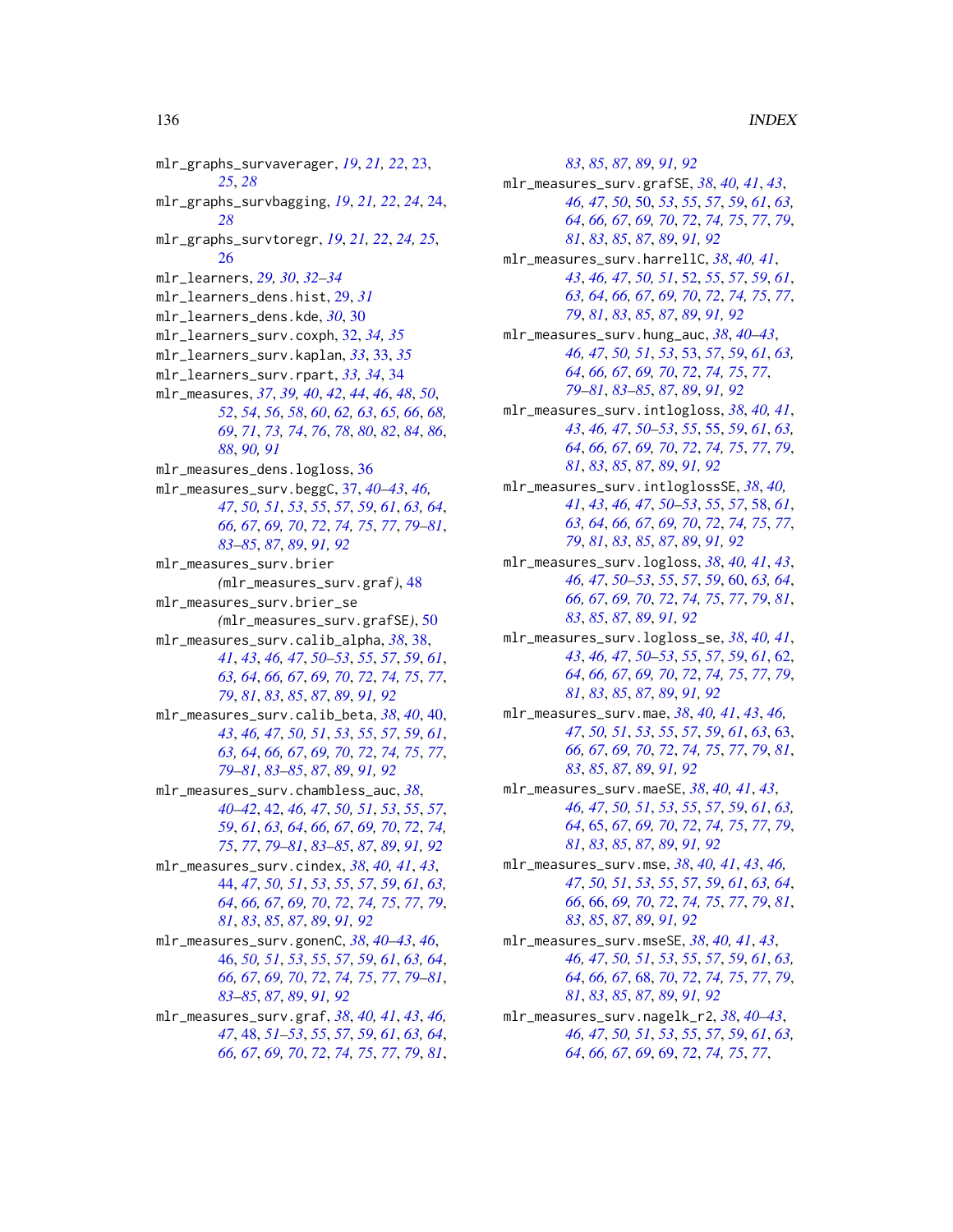*[79](#page-78-0)[–81](#page-80-0)*, *[83](#page-82-0)[–85](#page-84-0)*, *[87](#page-86-0)*, *[89](#page-88-0)*, *[91,](#page-90-0) [92](#page-91-0)* mlr\_measures\_surv.oquigley\_r2, *[38](#page-37-0)*, *[40](#page-39-0)[–43](#page-42-0)*, *[46,](#page-45-0) [47](#page-46-0)*, *[50,](#page-49-0) [51](#page-50-0)*, *[53](#page-52-0)*, *[55](#page-54-1)*, *[57](#page-56-0)*, *[59](#page-58-0)*, *[61](#page-60-0)*, *[63,](#page-62-0) [64](#page-63-0)*, *[66,](#page-65-0) [67](#page-66-0)*, *[69,](#page-68-0) [70](#page-69-0)*, [71,](#page-70-0) *[74,](#page-73-0) [75](#page-74-0)*, *[77](#page-76-0)*, *[79](#page-78-0)[–81](#page-80-0)*, *[83–](#page-82-0)[85](#page-84-0)*, *[87](#page-86-0)*, *[89](#page-88-0)*, *[91,](#page-90-0) [92](#page-91-0)* mlr\_measures\_surv.rmse, *[38](#page-37-0)*, *[40,](#page-39-0) [41](#page-40-0)*, *[43](#page-42-0)*, *[46,](#page-45-0) [47](#page-46-0)*, *[50](#page-49-0)*, *[52,](#page-51-0) [53](#page-52-0)*, *[55](#page-54-1)*, *[57](#page-56-0)*, *[59](#page-58-0)*, *[61](#page-60-0)*, *[63,](#page-62-0) [64](#page-63-0)*, *[66,](#page-65-0) [67](#page-66-0)*, *[69,](#page-68-0) [70](#page-69-0)*, *[72](#page-71-0)*, [72,](#page-71-0) *[75](#page-74-0)*, *[77](#page-76-0)*, *[79](#page-78-0)*, *[81](#page-80-0)*, *[83](#page-82-0)*, *[85](#page-84-0)*, *[87](#page-86-0)*, *[89](#page-88-0)*, *[91,](#page-90-0) [92](#page-91-0)* mlr\_measures\_surv.rmseSE, *[38](#page-37-0)*, *[40,](#page-39-0) [41](#page-40-0)*, *[43](#page-42-0)*, *[46,](#page-45-0) [47](#page-46-0)*, *[50,](#page-49-0) [51](#page-50-0)*, *[53](#page-52-0)*, *[55](#page-54-1)*, *[57](#page-56-0)*, *[59](#page-58-0)*, *[61](#page-60-0)*, *[63,](#page-62-0) [64](#page-63-0)*, *[66,](#page-65-0) [67](#page-66-0)*, *[69,](#page-68-0) [70](#page-69-0)*, *[72](#page-71-0)*, *[74](#page-73-0)*, [74,](#page-73-0) *[77](#page-76-0)*, *[79](#page-78-0)*, *[81](#page-80-0)*, *[83](#page-82-0)*, *[85](#page-84-0)*, *[87](#page-86-0)*, *[89](#page-88-0)*, *[91,](#page-90-0) [92](#page-91-0)* mlr\_measures\_surv.schmid, *[38](#page-37-0)*, *[40,](#page-39-0) [41](#page-40-0)*, *[43](#page-42-0)*, *[46,](#page-45-0) [47](#page-46-0)*, *[50](#page-49-0)*, *[52,](#page-51-0) [53](#page-52-0)*, *[55](#page-54-1)*, *[57](#page-56-0)*, *[59](#page-58-0)*, *[61](#page-60-0)*, *[63,](#page-62-0) [64](#page-63-0)*, *[66,](#page-65-0) [67](#page-66-0)*, *[69,](#page-68-0) [70](#page-69-0)*, *[72](#page-71-0)*, *[74,](#page-73-0) [75](#page-74-0)*, [75,](#page-74-0) *[79](#page-78-0)*, *[81](#page-80-0)*, *[83](#page-82-0)*, *[85](#page-84-0)*, *[87](#page-86-0)*, *[89](#page-88-0)*, *[91,](#page-90-0) [92](#page-91-0)* mlr\_measures\_surv.song\_auc, *[38](#page-37-0)*, *[40–](#page-39-0)[43](#page-42-0)*, *[46,](#page-45-0) [47](#page-46-0)*, *[50](#page-49-0)*, *[52,](#page-51-0) [53](#page-52-0)*, *[55](#page-54-1)*, *[57](#page-56-0)*, *[59](#page-58-0)*, *[61](#page-60-0)*, *[63,](#page-62-0) [64](#page-63-0)*, *[66,](#page-65-0) [67](#page-66-0)*, *[69,](#page-68-0) [70](#page-69-0)*, *[72](#page-71-0)*, *[74,](#page-73-0) [75](#page-74-0)*, *[77](#page-76-0)*, [78,](#page-77-0) *[81](#page-80-0)*, *[83](#page-82-0)[–85](#page-84-0)*, *[87](#page-86-0)*, *[89](#page-88-0)*, *[91,](#page-90-0) [92](#page-91-0)* mlr\_measures\_surv.song\_tnr, *[38](#page-37-0)*, *[40–](#page-39-0)[43](#page-42-0)*, *[46,](#page-45-0) [47](#page-46-0)*, *[50](#page-49-0)*, *[52,](#page-51-0) [53](#page-52-0)*, *[55](#page-54-1)*, *[57](#page-56-0)*, *[59](#page-58-0)*, *[61](#page-60-0)*, *[63,](#page-62-0) [64](#page-63-0)*, *[66,](#page-65-0) [67](#page-66-0)*, *[69,](#page-68-0) [70](#page-69-0)*, *[72](#page-71-0)*, *[74,](#page-73-0) [75](#page-74-0)*, *[77](#page-76-0)*, *[79,](#page-78-0) [80](#page-79-0)*, [80,](#page-79-0) *[83](#page-82-0)[–85](#page-84-0)*, *[87](#page-86-0)*, *[89](#page-88-0)*, *[91,](#page-90-0) [92](#page-91-0)* mlr\_measures\_surv.song\_tpr, *[38](#page-37-0)*, *[40–](#page-39-0)[43](#page-42-0)*, *[46,](#page-45-0) [47](#page-46-0)*, *[50](#page-49-0)*, *[52,](#page-51-0) [53](#page-52-0)*, *[55](#page-54-1)*, *[57](#page-56-0)*, *[59](#page-58-0)*, *[61](#page-60-0)*, *[63,](#page-62-0) [64](#page-63-0)*, *[66,](#page-65-0) [67](#page-66-0)*, *[69,](#page-68-0) [70](#page-69-0)*, *[72](#page-71-0)*, *[74,](#page-73-0) [75](#page-74-0)*, *[77](#page-76-0)*, *[79](#page-78-0)[–81](#page-80-0)*, [82,](#page-81-0) *[85](#page-84-0)*, *[87](#page-86-0)*, *[89](#page-88-0)*, *[91–](#page-90-0)[93](#page-92-0)* mlr\_measures\_surv.uno\_auc, *[38](#page-37-0)*, *[40–](#page-39-0)[43](#page-42-0)*, *[46,](#page-45-0) [47](#page-46-0)*, *[50](#page-49-0)*, *[52,](#page-51-0) [53](#page-52-0)*, *[55](#page-54-1)*, *[57](#page-56-0)*, *[59](#page-58-0)*, *[61](#page-60-0)*, *[63,](#page-62-0) [64](#page-63-0)*, *[66,](#page-65-0) [67](#page-66-0)*, *[69,](#page-68-0) [70](#page-69-0)*, *[72](#page-71-0)*, *[74,](#page-73-0) [75](#page-74-0)*, *[77](#page-76-0)*, *[79–](#page-78-0)[81](#page-80-0)*, *[83](#page-82-0)[–85](#page-84-0)*, [85,](#page-84-0) *[89](#page-88-0)*, *[91–](#page-90-0)[93](#page-92-0)* mlr\_measures\_surv.uno\_tnr, *[38](#page-37-0)*, *[40–](#page-39-0)[43](#page-42-0)*, *[46,](#page-45-0) [47](#page-46-0)*, *[50](#page-49-0)*, *[52,](#page-51-0) [53](#page-52-0)*, *[55](#page-54-1)*, *[57](#page-56-0)*, *[59](#page-58-0)*, *[61](#page-60-0)*, *[63,](#page-62-0) [64](#page-63-0)*, *[66,](#page-65-0) [67](#page-66-0)*, *[69,](#page-68-0) [70](#page-69-0)*, *[72](#page-71-0)*, *[74,](#page-73-0) [75](#page-74-0)*, *[77](#page-76-0)*, *[79–](#page-78-0)[81](#page-80-0)*, *[83](#page-82-0)[–85](#page-84-0)*, *[87](#page-86-0)*, [87,](#page-86-0) *[91–](#page-90-0)[93](#page-92-0)* mlr\_measures\_surv.uno\_tpr, *[38](#page-37-0)*, *[40–](#page-39-0)[43](#page-42-0)*, *[46,](#page-45-0) [47](#page-46-0)*, *[50](#page-49-0)*, *[52,](#page-51-0) [53](#page-52-0)*, *[55](#page-54-1)*, *[57](#page-56-0)*, *[59](#page-58-0)*, *[61](#page-60-0)*, *[63,](#page-62-0) [64](#page-63-0)*, *[66,](#page-65-0) [67](#page-66-0)*, *[69,](#page-68-0) [70](#page-69-0)*, *[72](#page-71-0)*, *[74,](#page-73-0) [75](#page-74-0)*, *[77](#page-76-0)*, *[79–](#page-78-0)[81](#page-80-0)*, *[83](#page-82-0)[–85](#page-84-0)*, *[87](#page-86-0)*, *[89](#page-88-0)*, [89,](#page-88-0) *[92,](#page-91-0) [93](#page-92-0)* mlr\_measures\_surv.unoC, *[38](#page-37-0)*, *[40,](#page-39-0) [41](#page-40-0)*, *[43](#page-42-0)*, *[46,](#page-45-0) [47](#page-46-0)*, *[50](#page-49-0)*, *[52,](#page-51-0) [53](#page-52-0)*, *[55](#page-54-1)*, *[57](#page-56-0)*, *[59](#page-58-0)*, *[61](#page-60-0)*, *[63,](#page-62-0) [64](#page-63-0)*, *[66,](#page-65-0) [67](#page-66-0)*, *[69,](#page-68-0) [70](#page-69-0)*, *[72](#page-71-0)*, *[74,](#page-73-0) [75](#page-74-0)*, *[77](#page-76-0)*, *[79](#page-78-0)*, *[81](#page-80-0)*, *[83](#page-82-0)*, [84,](#page-83-0) *[87](#page-86-0)*, *[89](#page-88-0)*, *[91,](#page-90-0) [92](#page-91-0)* mlr\_measures\_surv.xu\_r2, *[38](#page-37-0)*, *[40–](#page-39-0)[43](#page-42-0)*, *[46,](#page-45-0) [47](#page-46-0)*, *[50](#page-49-0)*, *[52,](#page-51-0) [53](#page-52-0)*, *[55](#page-54-1)*, *[57](#page-56-0)*, *[59](#page-58-0)*, *[61](#page-60-0)*, *[63,](#page-62-0) [64](#page-63-0)*, *[66,](#page-65-0) [67](#page-66-0)*, *[69,](#page-68-0) [70](#page-69-0)*, *[72](#page-71-0)*, *[74,](#page-73-0) [75](#page-74-0)*, *[77](#page-76-0)*, *[79–](#page-78-0)[81](#page-80-0)*,

*[83](#page-82-0)[–85](#page-84-0)*, *[87](#page-86-0)*, *[89](#page-88-0)*, *[91](#page-90-0)*, [91](#page-90-0) mlr\_pipeops\_compose\_crank, [93,](#page-92-0) *[97](#page-96-0)* mlr\_pipeops\_compose\_distr, *[94](#page-93-0)*, [95](#page-94-0) mlr\_pipeops\_compose\_probregr, [98](#page-97-0) mlr\_pipeops\_survavg, [100,](#page-99-1) *[103,](#page-102-1) [104](#page-103-0)*, *[106](#page-105-1)*, *[108](#page-107-0)*, *[120,](#page-119-1) [121](#page-120-1)*, *[123](#page-122-0)* mlr\_pipeops\_trafopred\_regrsurv, *[101](#page-100-1)*, [101,](#page-100-1) *[104](#page-103-0)*, *[106](#page-105-1)*, *[108](#page-107-0)*, *[120,](#page-119-1) [121](#page-120-1)*, *[123](#page-122-0)* mlr\_pipeops\_trafopred\_survregr, *[101](#page-100-1)*, *[103](#page-102-1)*, [103,](#page-102-1) *[106](#page-105-1)*, *[108](#page-107-0)*, *[120,](#page-119-1) [121](#page-120-1)*, *[123](#page-122-0)* mlr\_pipeops\_trafotask\_regrsurv, *[101](#page-100-1)*, *[103,](#page-102-1) [104](#page-103-0)*, [105,](#page-104-1) *[108](#page-107-0)*, *[120,](#page-119-1) [121](#page-120-1)*, *[123](#page-122-0)* mlr\_pipeops\_trafotask\_survregr, *[101](#page-100-1)*, *[103,](#page-102-1) [104](#page-103-0)*, *[106](#page-105-1)*, [106,](#page-105-1) *[120,](#page-119-1) [121](#page-120-1)*, *[123](#page-122-0)* mlr\_reflections\$learner\_predict\_types, *[9](#page-8-1)*, *[11](#page-10-0)*, *[13](#page-12-0)*, *[15](#page-14-0)*, *[18](#page-17-0)* mlr\_reflections\$learner\_properties, *[9](#page-8-1)*, *[11](#page-10-0)* mlr\_reflections\$measure\_properties, *[13](#page-12-0)*, *[15,](#page-14-0) [16](#page-15-0)*, *[18](#page-17-0)* mlr\_reflections\$task\_feature\_types, *[9](#page-8-1)*, *[11](#page-10-0)* mlr\_task\_generators, *[114,](#page-113-0) [115](#page-114-0)* mlr\_task\_generators\_simdens, [114](#page-113-0) mlr\_task\_generators\_simsurv, [115](#page-114-0) mlr\_tasks, *[127](#page-126-1)* mlr\_tasks\_actg, [109](#page-108-0) mlr\_tasks\_faithful, [110](#page-109-0) mlr\_tasks\_gbcs, [111](#page-110-0) mlr\_tasks\_grace, [111](#page-110-0) mlr\_tasks\_lung, [112](#page-111-0) mlr\_tasks\_precip, [112](#page-111-0) mlr\_tasks\_rats, [113](#page-112-0) mlr\_tasks\_unemployment, [113](#page-112-0) mlr\_tasks\_whas, [114](#page-113-0) msr(), *[37](#page-36-0)*, *[39,](#page-38-0) [40](#page-39-0)*, *[42](#page-41-0)*, *[44](#page-43-0)*, *[46](#page-45-0)*, *[48](#page-47-1)*, *[50](#page-49-0)*, *[52](#page-51-0)*, *[54](#page-53-0)*, *[56](#page-55-0)*, *[58](#page-57-0)*, *[60](#page-59-0)*, *[62,](#page-61-0) [63](#page-62-0)*, *[65,](#page-64-0) [66](#page-65-0)*, *[68,](#page-67-0) [69](#page-68-0)*, *[71](#page-70-0)*, *[73,](#page-72-0) [74](#page-73-0)*, *[76](#page-75-0)*, *[78](#page-77-0)*, *[80](#page-79-0)*, *[82](#page-81-0)*, *[84](#page-83-0)*, *[86](#page-85-0)*, *[88](#page-87-0)*, *[90,](#page-89-0) [91](#page-90-0)*

#### Normal, *[27](#page-26-0)*

paradox::ParamSet, *[9](#page-8-1)*, *[11](#page-10-0)*, *[119](#page-118-0)*, *[121,](#page-120-1) [122](#page-121-0)* pecs, [116](#page-115-0) pipeline\_crankcompositor, *[94](#page-93-0)* pipeline\_crankcompositor *(*mlr\_graphs\_crankcompositor*)*, [18](#page-17-0) pipeline\_distrcompositor, *[97](#page-96-0)*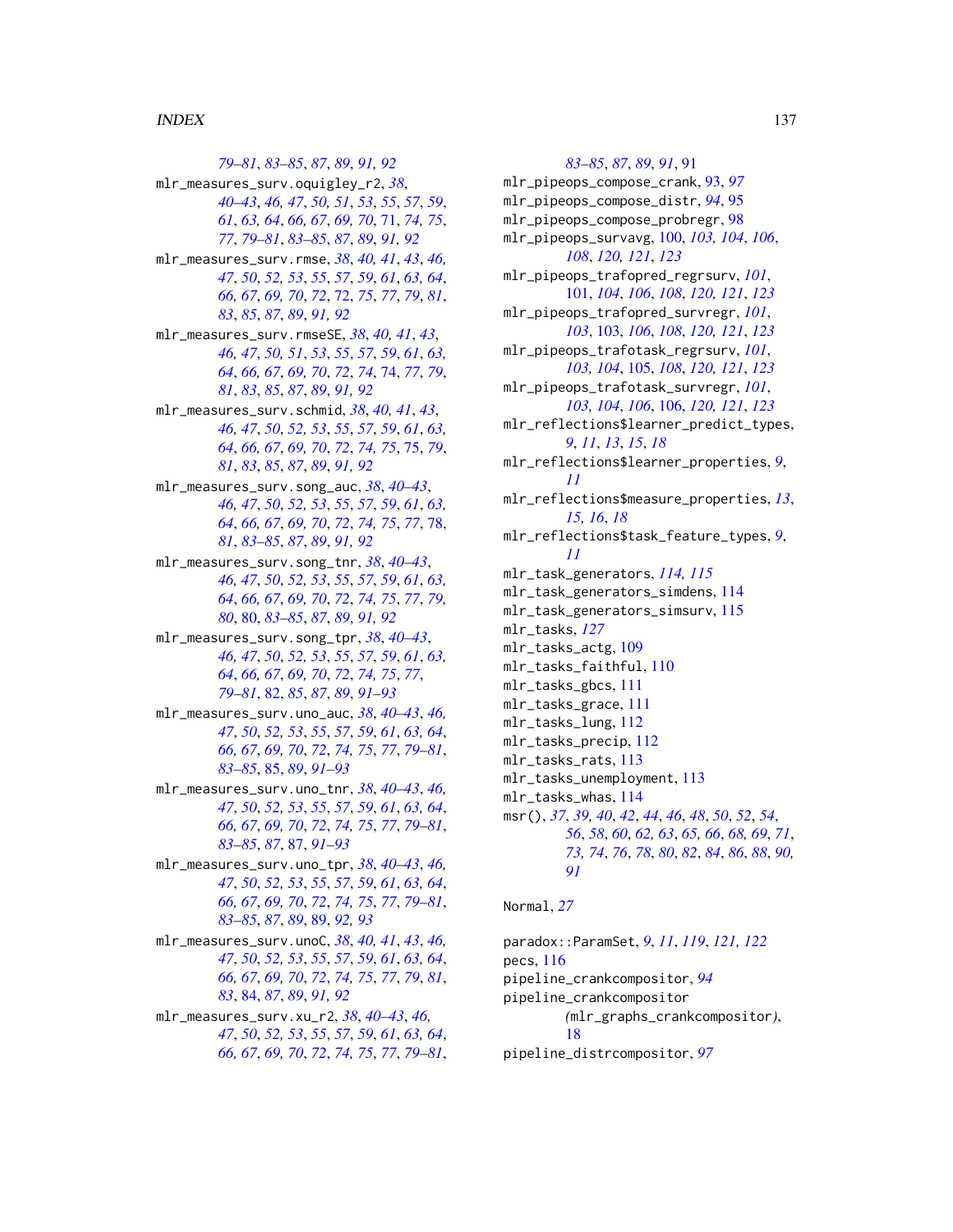pipeline\_distrcompositor *(*mlr\_graphs\_distrcompositor*)*, [20](#page-19-0) pipeline\_probregrcompositor *(*mlr\_graphs\_probregrcompositor*)*, [22](#page-21-0) pipeline\_survaverager *(*mlr\_graphs\_survaverager*)*, [23](#page-22-0) pipeline\_survbagging *(*mlr\_graphs\_survbagging*)*, [24](#page-23-0) pipeline\_survtoregr *(*mlr\_graphs\_survtoregr*)*, [26](#page-25-0) PipeOp, *[26](#page-25-0)*, *[93](#page-92-0)*, *[95](#page-94-0)*, *[98](#page-97-0)*, *[118–](#page-117-1)[122](#page-121-0)* PipeOpCrankCompositor, *[18](#page-17-0)*, *[93](#page-92-0)* PipeOpCrankCompositor *(*mlr\_pipeops\_compose\_crank*)*, [93](#page-92-0) PipeOpDistrCompositor, *[20](#page-19-0)*, *[26–](#page-25-0)[28](#page-27-0)*, *[96](#page-95-0)* PipeOpDistrCompositor *(*mlr\_pipeops\_compose\_distr*)*, [95](#page-94-0) PipeOpEnsemble, *[100](#page-99-1)* PipeOpLearner, *[100](#page-99-1)* PipeOpLearnerCV, *[27](#page-26-0)* PipeOpPredRegrSurv, *[27,](#page-26-0) [28](#page-27-0)* PipeOpPredRegrSurv *(*mlr\_pipeops\_trafopred\_regrsurv*)*, [101](#page-100-1) PipeOpPredSurvRegr *(*mlr\_pipeops\_trafopred\_survregr*)*, [103](#page-102-1) PipeOpPredTransformer, *[101–](#page-100-1)[104](#page-103-0)*, *[106](#page-105-1)*, *[108](#page-107-0)*, *[118](#page-117-1)*, [118,](#page-117-1) *[119](#page-118-0)*, *[121](#page-120-1)*, *[123](#page-122-0)* PipeOpProbregrCompositor, *[22](#page-21-0)*, *[27](#page-26-0)*, *[98](#page-97-0)* PipeOpProbregrCompositor *(*mlr\_pipeops\_compose\_probregr*)*, [98](#page-97-0) PipeOpSubsample, *[24,](#page-23-0) [25](#page-24-0)* PipeOpSurvAvg, *[23](#page-22-0)[–25](#page-24-0)* PipeOpSurvAvg *(*mlr\_pipeops\_survavg*)*, [100](#page-99-1) PipeOpTaskRegrSurv *(*mlr\_pipeops\_trafotask\_regrsurv*)*, [105](#page-104-1) PipeOpTaskSurvRegr, *[27,](#page-26-0) [28](#page-27-0)* PipeOpTaskSurvRegr *(*mlr\_pipeops\_trafotask\_survregr*)*, [106](#page-105-1) PipeOpTaskTransformer, *[101](#page-100-1)*, *[103–](#page-102-1)[108](#page-107-0)*, *[120](#page-119-1)*, [120,](#page-119-1) *[123](#page-122-0)* PipeOpTransformer, *[101](#page-100-1)*, *[103,](#page-102-1) [104](#page-103-0)*, *[106](#page-105-1)*, *[108](#page-107-0)*,

*[120,](#page-119-1) [121](#page-120-1)*, [121,](#page-120-1) *[122](#page-121-0)* plot.LearnerSurv, [123](#page-122-0) precip, *[112](#page-111-0)* Prediction, *[8](#page-7-2)*, *[10](#page-9-2)*, *[118,](#page-117-1) [119](#page-118-0)*, *[121,](#page-120-1) [122](#page-121-0)* PredictionDens, *[8](#page-7-2)*, [124,](#page-123-1) *[127](#page-126-1)* PredictionRegr, *[27,](#page-26-0) [28](#page-27-0)*, *[98](#page-97-0)*, *[101](#page-100-1)[–103](#page-102-1)* PredictionSurv, *[10](#page-9-2)*, *[27,](#page-26-0) [28](#page-27-0)*, *[93](#page-92-0)*, *[95,](#page-94-0) [96](#page-95-0)*, *[100](#page-99-1)[–103](#page-102-1)*, *[116,](#page-115-0) [117](#page-116-0)*, *[125](#page-124-1)*, [125](#page-124-1) R6, *[9](#page-8-1)*, *[11,](#page-10-0) [12](#page-11-0)*, *[14](#page-13-0)*, *[16](#page-15-0)*, *[30](#page-29-0)[–32](#page-31-0)*, *[34](#page-33-0)[–37](#page-36-0)*, *[39](#page-38-0)*, *[41](#page-40-0)*, *[43](#page-42-0)*, *[47](#page-46-0)*, *[49](#page-48-0)*, *[51,](#page-50-0) [52](#page-51-0)*, *[54](#page-53-0)*, *[56](#page-55-0)*, *[59](#page-58-0)*, *[61,](#page-60-0) [62](#page-61-0)*, *[64,](#page-63-0) [65](#page-64-0)*, *[67,](#page-66-0) [68](#page-67-0)*, *[70,](#page-69-0) [71](#page-70-0)*, *[73](#page-72-0)*, *[75,](#page-74-0) [76](#page-75-0)*, *[79](#page-78-0)*, *[81](#page-80-0)*, *[83](#page-82-0)*, *[85,](#page-84-0) [86](#page-85-0)*, *[88](#page-87-0)*, *[90](#page-89-0)*, *[92](#page-91-0)*, *[94](#page-93-0)*, *[97](#page-96-0)*, *[99,](#page-98-0) [100](#page-99-1)*, *[102](#page-101-0)*, *[104,](#page-103-0) [105](#page-104-1)*, *[108](#page-107-0)*, *[115,](#page-114-0) [116](#page-115-0)*, *[119,](#page-118-0) [120](#page-119-1)*, *[122](#page-121-0)*, *[124](#page-123-1)*, *[126,](#page-125-0) [127](#page-126-1)*, *[129](#page-128-2)* R6::R6Class, *[110](#page-109-0)[–114](#page-113-0)* rats, *[113](#page-112-0)* requireNamespace(), *[10,](#page-9-2) [11](#page-10-0)*, *[13](#page-12-0)*, *[15](#page-14-0)*, *[18](#page-17-0)*, *[119](#page-118-0)*, *[121,](#page-120-1) [122](#page-121-0)* Resampling, *[13](#page-12-0)*, *[15,](#page-14-0) [16](#page-15-0)*, *[18](#page-17-0)* rpart::predict.rpart(), *[34](#page-33-0)* rpart::rpart(), *[34](#page-33-0)* simsurv::simsurv(), *[115](#page-114-0)* surv.harrellC, *[15](#page-14-0)* surv.kaplan, *[95](#page-94-0)* survAUC::AUC.cd(), *[42](#page-41-0)* survAUC::AUC.hc(), *[53](#page-52-0)* survAUC::AUC.sh(), *[78](#page-77-0)* survAUC::AUC.uno(), *[85](#page-84-0)* survAUC::BeggC(), *[37](#page-36-0)* survAUC::GHCI(), *[46](#page-45-0)* survAUC::Nagelk(), *[69](#page-68-0)* survAUC::OXS(), *[71](#page-70-0)* survAUC::sens.sh(), *[82](#page-81-0)* survAUC::sens.uno(), *[89](#page-88-0)* survAUC::spec.sh(), *[80](#page-79-0)* survAUC::spec.uno(), *[87](#page-86-0)* survAUC::UnoC(), *[84](#page-83-0)* survAUC::XO(), *[91](#page-90-0)* survival::coxph(), *[32](#page-31-0)* survival::predict.coxph(), *[32](#page-31-0)* survival::Surv, *[130](#page-129-1)* survival::survfit(), *[33](#page-32-0)* survival::survfit.coxph(), *[32](#page-31-0)* Task, *[13](#page-12-0)*, *[15,](#page-14-0) [16](#page-15-0)*, *[18](#page-17-0)*, *[121,](#page-120-1) [122](#page-121-0)* TaskDens, *[110](#page-109-0)*, *[112](#page-111-0)*, [127,](#page-126-1) *[130](#page-129-1)*

TaskGenerator, *[114,](#page-113-0) [115](#page-114-0)*